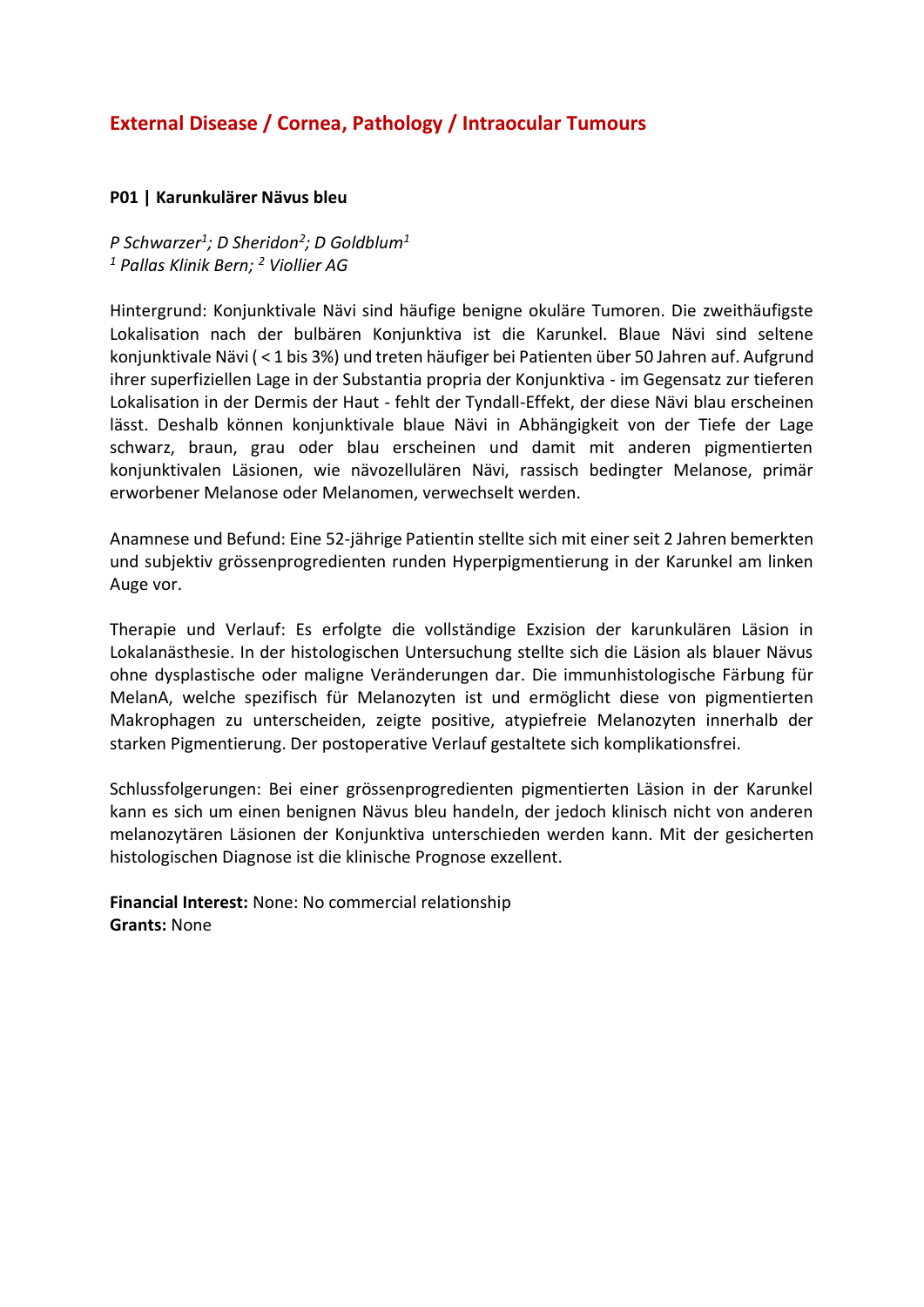# **Neuroophthalmology / Strabology**

### **P02 | Pituitary macroadenoma. Fooling the ophthalmologist before giving him the role of the whistleblower.**

#### *L Tran; I Papasavvas; CP Herbort*

*Inflammatory and Retinal Eye Diseases, Centre for Ophthalmic Specialized Care, Lausanne, Switzerland*

Purpose: To describe cases diagnosed with pituitary macroadenoma during the follow-up of their primary ocular pathologies.

Methods: Charts of patients followed in the Centre for Ophthalmic Specialised care for diverse pathologies and having subsequently developed a pituitary macroadenoma were retrieved. The primary pathologies were noted. The delay of the diagnosis after sufficiently compatible perimetric signs were available was calculated and the evolution after the neurosurgical intervention was reported.

Results: In total, from 2003 to 2020, 16/14966 (0.1%) pituitary macroadenoma patients were recorded. In 10 patients the disease was noted in their history. In 6 patients (2 females, 4 males) (0.04%) macroadenoma occurred during the follow-up of primary ocular pathologies. Mean age at first presentation was  $65.16 \pm 8.52$  years. Primary pathologies included amblyopia (1) glaucoma (2) cataract (4) and uveitis (2). Mean delay from first suspicious visual field signs to diagnosis was  $125 \pm 207.93$  days. All patients underwent one surgical treatment with or without radiotherapy except one where a second intervention was required. All the cases have seen their visual field improve after surgical intervention. Mean preoperative Mean Defect (MD) was  $13.43 \pm 8.68$  dB OD and  $13.4 \pm 5.07$  dB OS. Mean postoperative MD was 8.2 ± 10.27 dB OD and 5.42 ± 4.12 dB OS.

Conclusion: Pituitary macroadenoma are prone to be missed or diagnosed with delay when ophthalmic patients are already followed for another pathology that prevents the clinician from diligently evoking the diagnosis. Despite profound visual field loss, visual recovery was almost complete in all six patients, indicating that even diagnostic delay did not preclude recovery in our series.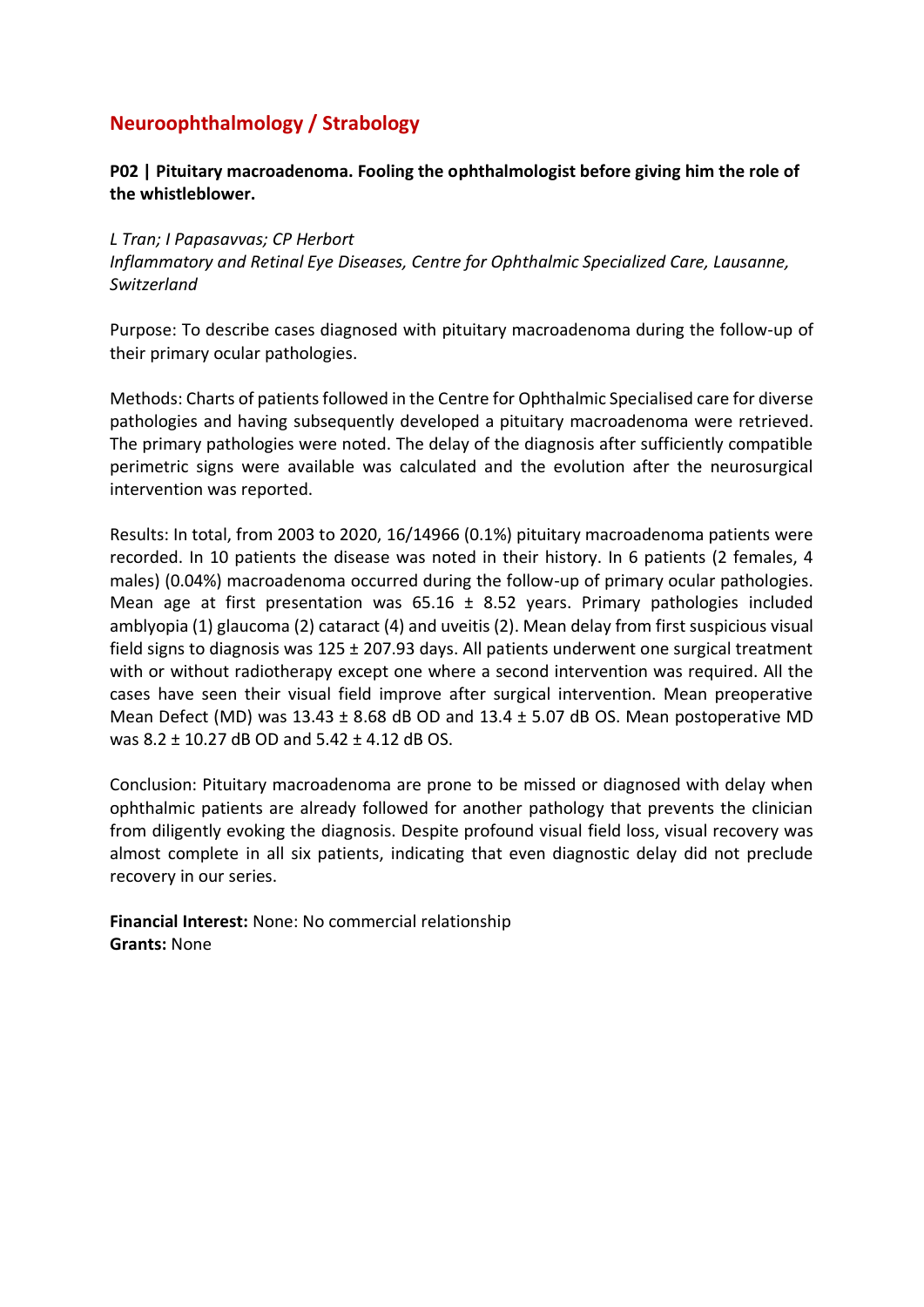## **P03 | Peripheral inflammatory yellow exudative retinal Coats-like vitreoretinopathy misdiagnosed as acute retinal necrosis (ARN) in a retinitis pigmentosa patient after cataract surgery**

## *L Tran<sup>1</sup> ; I Papasavvas<sup>1</sup> ; J Fleischhauer<sup>2</sup> ; CP Herbort<sup>1</sup>*

*¹ Inflammatory and Retinal Eye Diseases, Centre for Ophthalmic Specialized Care, Lausanne, Switzerland; ² Cabinet d'Ophtalmologie Yverdon, Yverdon, Switzerland*

Purpose: To describe a case with Coat's like response after cataract surgery in a patient with Retinitis Pigmentosa misdiagnosed as acute retinal necrosis (ARN).

Methods: Observational case report.

Results: A patient with Retinitis Pigmentosa (RP) underwent cataract surgery that was complicated by macular oedema. Following sub-Tenon's injection of triamcinolone acetonide, evolution was initially favourable. However, 2 months later, after two sub-Tenon's injections, the patient complained again of floaters and a drop of visual acuity. Aqueous flare measured by laser flare photometry was increased and posterior segment examination showed vitreitis, posterior haemorrhages and a temporal inferior peripheral white-yellowish area in left eye. Serology (IgGs) for varicella-zoster virus (VZV) was slightly elevated and more so for toxoplasmosis. The whole clinical context strongly evoked ARN not excluding completely ocular toxoplasmosis. Valacyclovir and Clindamycin were introduced without benefit. When examining the extreme periphery of the right fellow eye, discreet yellow lesions were also detected rendering the infectious hypothesis less probable. A vitrectomy finally excluded infectious causes and the diagnosis of Coats-like exudative vitreoretinopathy in a RP patient was retained.

Conclusion: Increased flare despite 2 sub-Tenon's injection, the presence of microhaemorrhages, and peripheral yellow retinal necrotic areas drew our attention away from a well-known albeit rare condition of Coats-like response in retinitis pigmentosa patients, a diagnosis which has to be considered in such circumstances.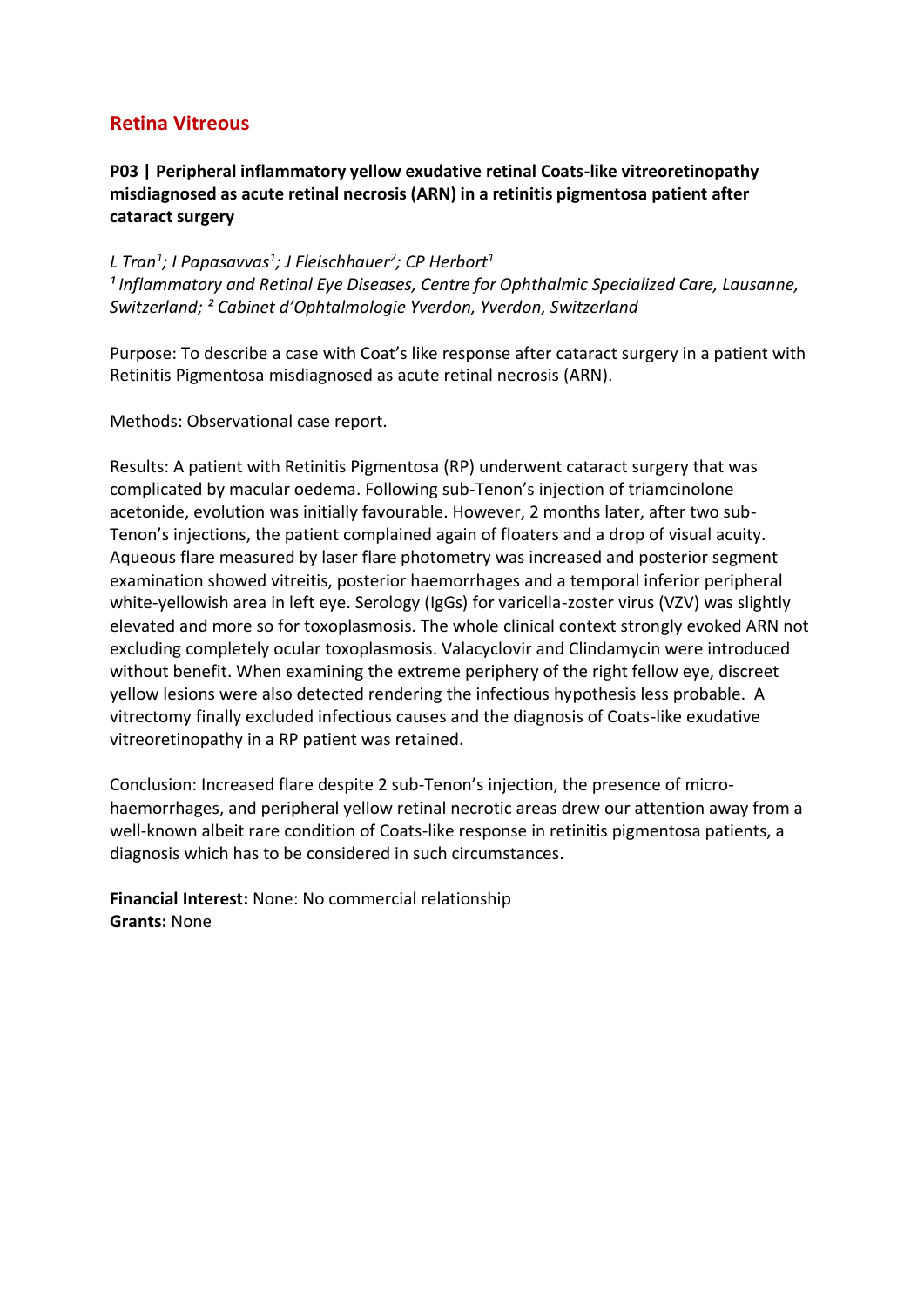# **Cataract / Refractive Surgery / Contact Lens**

## **P04 | Spontaneous delayed rotation of toric implantable collamer lens (TICL) four years after initial im-plantation: A case report**

### *G Branger<sup>1</sup> ; P Baenninger<sup>2</sup>*

*<sup>1</sup> Department of Ophthalmology, Cantonal Hospital of Lucerne, CH-6000 Lucerne-16, Switzerland ; <sup>2</sup> Department of Ophthalmology, Cantonal Hospital of Lucerne, CH-6000 Lucerne-16, Switzerland*

Background: Postoperative rotation of TICL is a well-known but rare complication. Rotations typically occur within the first week. Causes include incorrect sizing, residual Healon in the anterior chamber and trauma. In the event of a significant rotation (>10°) an operative readjustment is usually needed.

Case description: A 30-year old patient underwent TICL implantation for high myopia and mild astigmatism in both eyes. The procedure was uneventful with an uncorrected visual acuity (UCVA) of 1.6 (Snellen) after 5 days. Follow-ups after 1 and 2 years were regular with a stable UCVA of 1.25 - 1.6. 4 years after the initial procedure, the patient noticed a spontaneous decrease in visual acuity in the left eye during a world-travel. He denied any trauma or highvelocity extreme sport. On examination, UCVA was decreased to 0.32 due to an TICL rotation of almost 90° from targeted 10° to 98°. Ultrasound Biomicroscopy showed no irregularities. Surgical TICL rotation was performed with a postoperative UCVA 1.25 (Snellen). The postoperative follow-up after 1 year showed a satisfactory result with a stable axis and a UCVA of 1.25 (Snellen).

Conclusion: This is the first report to reveal a delayed, massive postoperative TICL rotation four years after uneventful implantation. Due to the long time period between operation and rotation, this is a very unusual complication. Regular follow-ups for several years are recommended.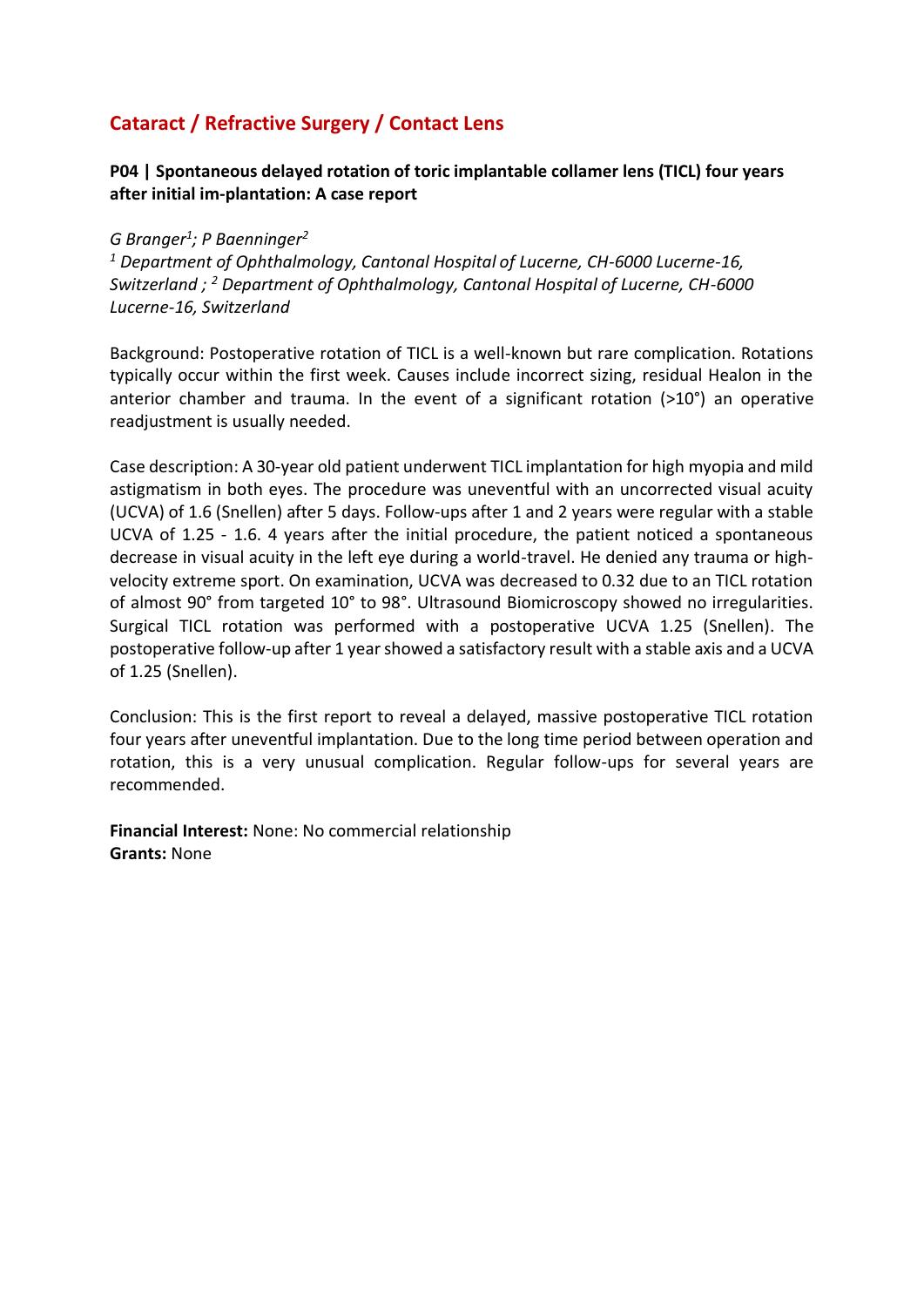# **Others**

### **P05 | Validation of the Postnatal Growth and Retinopathy of Prematurity (G-ROP) Screening Criteria in a Swiss Cohort**

*N Vinayahalingam; O Ahrens<sup>1</sup> ; J McDougall<sup>1</sup> ; A Ebneter<sup>1</sup> 1 Inselspital - Universitätsspital Bern*

Background: Currently used screening criteria for retinopathy of prematurity (ROP) show high sensitivity for predicting treatment-requiring ROP, but low specificity; over 90% of examined infants do not develop ROP that requires treatment (type 1 ROP). A novel weight gain-based prediction model was developed by the G-ROP study group to increase the specificity of the screening criteria and keep ophthalmic examinations as low as possible. This retrospective cohort study aims to externally validate the G-ROP screening criteria in a Swiss cohort.

Methods: Data of 645 preterm infants in the ROP screening at Inselspital Bern from January 2015 to December 2019 were retrospectively retrieved from the screening log and analysed. The G-ROP screening criteria, consisting of 6 trigger parameters, were applied for infants with complete data. To determine the performance of the G-ROP prediction model for treatmentrequiring ROP, sensitivity and specificity were calculated.

Results: Complete data was available for 322 infants that were included in the analysis. None of the excluded infants had developed type 1 ROP. By applying the 6 criteria in the G-ROP model, 214 infants were flagged to undergo screening: among these, 14 developed type 1 ROP, 9 type 2 ROP, and 43 milder stages of ROP. The sensitivity for predicting treatmentrequiring ROP was 100% (CI, 0.785-1.00) and the specificity 41% (CI, 0.352-0.473). Implementing the novel G-ROP screening criteria would reduce ROP screening fundus examinations by around a third.

Conclusion: The overall prevalence of treatment-requiring ROP was low (2.15%). Previously published performance parameters for the G-ROP algorithm were reproducible in this Swiss cohort. Importantly, all treatment-requiring infants were correctly identified. By using these novel criteria, the burden of screening examinations could be significantly reduced.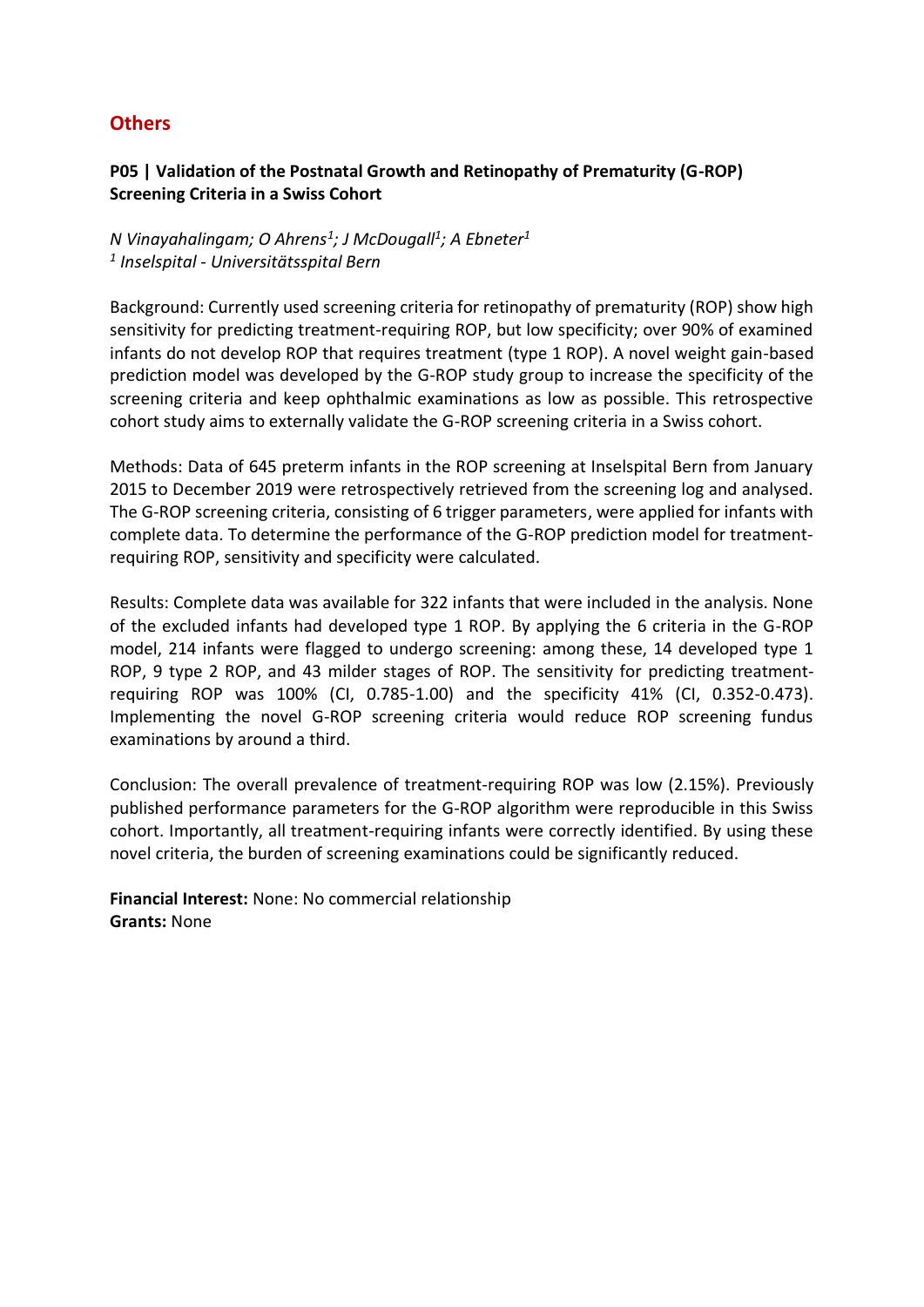# **Glaucoma, Neuroophthalmology / Strabology**

### **P06 | How electro-diagnostics can help differentiating ischemic optic neuropathy from normal tension glaucoma**

*S Jung<sup>1</sup> ; MG Todorova<sup>2</sup> <sup>1</sup> Kantonsspital St. Gallen; <sup>2</sup> Kanonsspital St.Gallen*

Case report: A 57-years old woman was referred with newly appeared relative scotoma, OS: Her Snellen visual acuity had been 1.2 @ near and distance. She suffered glaucoma, treated since years with Travatan (1xOU) and Timolol (1xOS).

Her visual field examination (Octopus, M2) revealed inferior altitudinal paracentral scotoma, OS. Pupillary responses were normal, no RAPD. An automated intraretinal segmentation of SD-OCT revealed a corresponding suspected thinning of the ganglion cell layer, OS. Fluorescein- and ICG angiography were unremarkable, OU. The RNFL-OCT shows also a normal pattern in the beginning.

The full-field ERG was in the range of normal compared to control group. MfERG amplitudes were centrally slightly reduced, OS. Pattern VEP P-100 amplitudes (7.5´ and 15´) were reduced and their corresponding latencies were slightly delayed (ca. 10ms). At this point neurologic testing of the patient was performed, which ruled out a demyelinating process. In addition, Aquaporin-4 and anti-MOG antibodies were negative. In the presence of pre-existing glaucoma and positive history of migraine attack, an underlying vascular dysregulation was postulated. However, dynamic vessel analyses (RVA, IMEDOS) revealed an unremarkable venous and arterial dilation to flicker of +6.2 and +5.9%, OS.

In summary: A combined electro-diagnostic approach enabled the diagnosis of ischemic optic neuropathy and ruled out a disturbed simultaneous vascular regulation.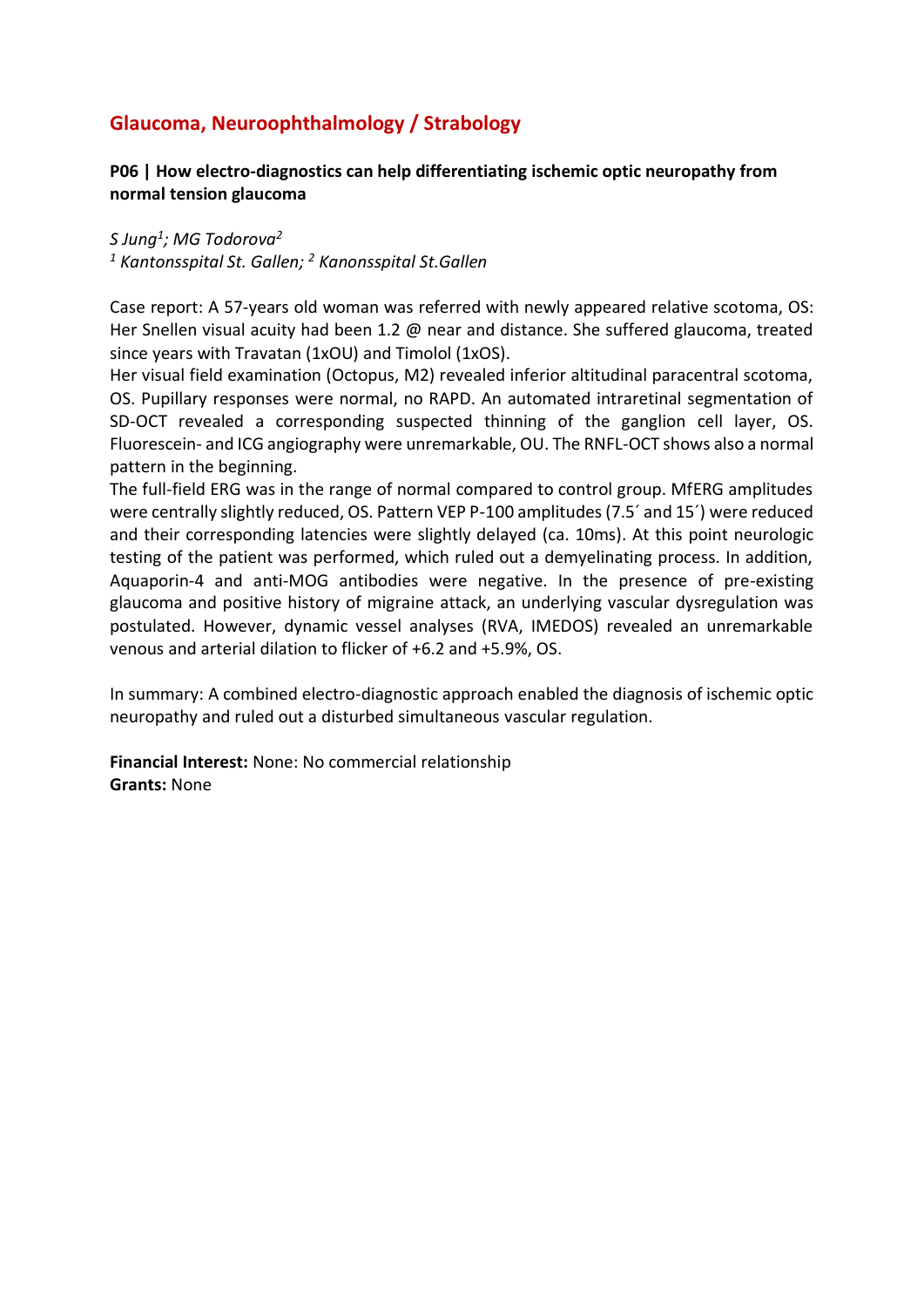# **Neuroophthalmology / Strabology**

**P07 | A retrospective comparison of different intra- and postoperative treatment regimes to prevent infections after surgical correction of strabismus.**

*D Felber; A Palmowski-Wolfe; F Roulez Universitätsspital Augenklinik Basel*

Purpose: As studies have shown postsurgical polyvidone-iodine to be equal to postsurgical topical antibiotics we changed our care regime a few years ago. In order to promote and establish better patientcare, we now retrospectively analysed the files of our patients who underwent strabismus surgery to compare the influence of the postsurgical infection rate of these different regimes in a routine clinical setting.

Methods: In this retrospective and explorative study which was approved by the regional ethics committee, data from 40 patients who had undergone strabismus surgery (Group I: 20 with postsurgical topical Gentamicin immediately postoperatively and in the week following surgery; Group II: 20 with polyvidone iodine immediately postsurgical) was extracted from the files. We compared the efficiency of polyvidone-iodine given at the end of strabismus surgery to antibiotics given locally in the postoperative period to prevent post-surgical bacterial conjunctival infections as defined by purulent conjunctival secretion. Secondary parameters noted were conjunctival swelling and redness as well as other complications.

Results: Mean age of Group I was 49 years. This compared to a mean age of 44 years in group II. There was no case of purulent conjunctival secretion in either group. On the first postoperative day, Group I had 9 patients with swelling and redness of the conjunctiva, 1 with a Fuchs' Delle and 1 with a positive Tyndall sign. This compared to 9 patients with conjunctival swelling and redness in Group II. At the one week follow up 9 patients of Group I and 8 of Group II had conjunctival swelling or redness. At the 3 month follow up, those visual signs were only seen in one patient in either group. There were 2 reoperations and 7 patients with systemic illness in both groups.

Conclusion: The use of polyvidone-iodine did not result any bacterial infections, just as when topical Gentamicin was given. Thus topical polyvidone-iodine is a good alternative to topical usage of antibiotics after strabismus surgery with the added benefit of no risk of creating bacterial resistance to antibiotics. In addition, the postoperative healing period was comparable between the two groups. To further solidify our results more patients need to be included.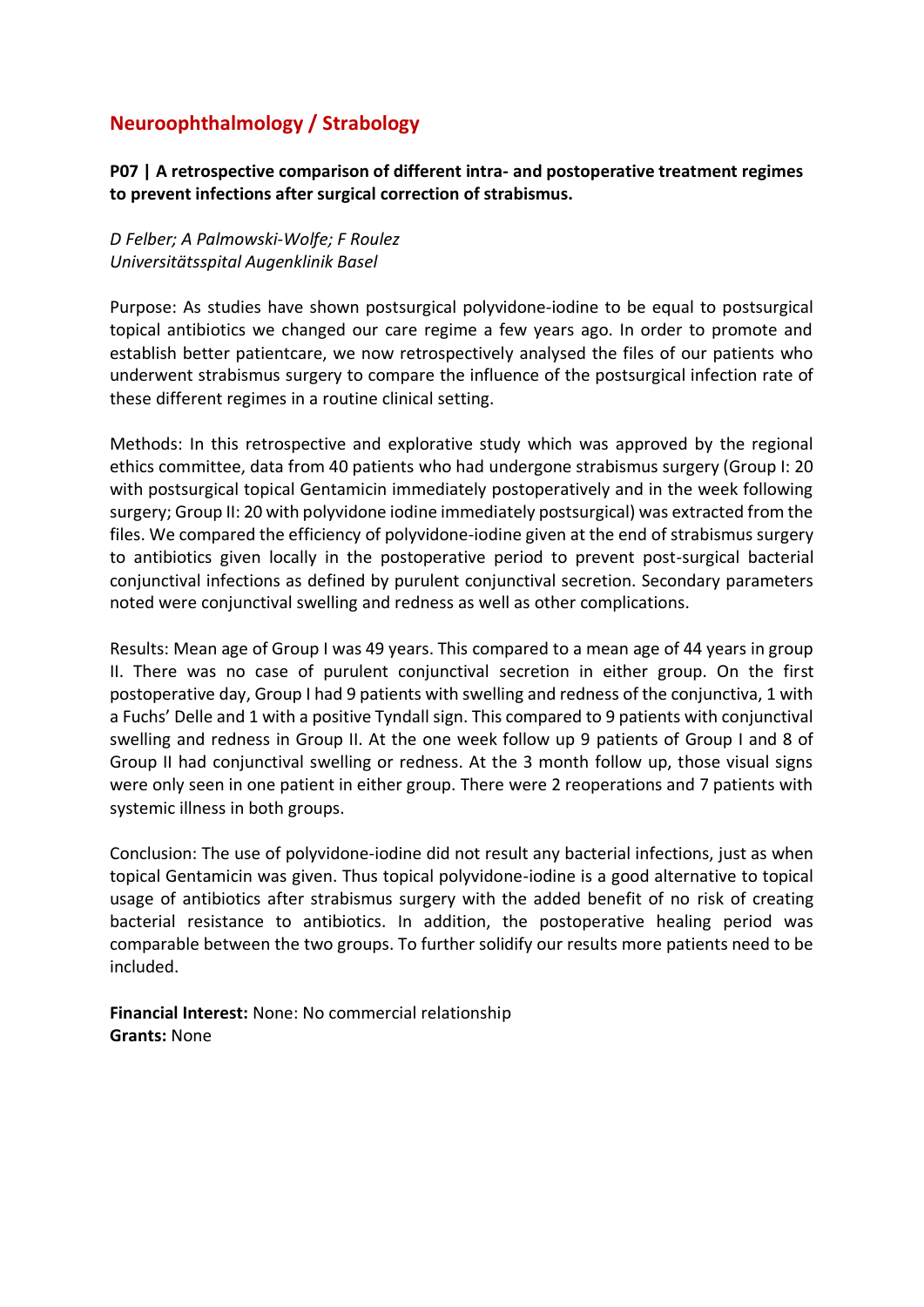### **P08 | «Treat-and-Extend» Schema bei exsudativer altersbedingter Makuladegeneration: ein zweijähriges retrospektives Follow-up**

*J Riecke<sup>1</sup> ; C Valmaggia<sup>2</sup>*

*<sup>1</sup> Vista Klinik Binningen; <sup>2</sup> Kantonsspital St. Gallen*

Hintergrund: Nach der Einführung eines "Treat-and-Extend" (T&E) Schemas mit Aflibercept bei exsudativer altersbedingter Makuladegeneration (AMD) wurden naive Patienten mit Patienten verglichen, die mit einem «Pro-re-nata» (PRN) Schema vorbehandelt waren.

Patienten und Methoden: Die Ethikkommission der Ostschweiz hat die retrospektive monozentrische Studie bewilligt (EKOS 20/084, Projekt-ID: 2020-01193). 342 Augen von 303 konsekutiven Patienten wurden eingeschlossen, die zwischen Januar 2018 und Dezember 2019 in der Augenklinik des Kantonsspitals St. Gallen neu mit einem T&E Schema behandelt oder darauf umgestellt wurden. Die Geschlechterverteilung der behandelten Augen war 63.5 % (n = 217) weiblich und 36.5 % (n = 125) männlich. Das mittlere Alter betrug 82 Jahre (SD = 8.61 Jahre). Die Einteilung erfolgte in drei Gruppen: 1) naive Patienten (n=92), 2) Patienten mit ≤ 6 Vorbehandlungen mit einem PRN Schema (n=37), 3) Patienten mit > 6 Vorbehandlungen mit einem PRN Schema (n=213). Folgende Parameter wurden im Beobachtungszeitraum von 24 Monaten analysiert: die Visusentwicklung in ETDRS-Buchstaben, die Zahl der intravitrealen Injektionen, die Rezidivquote und die Dauer des letzten Behandlungsintervalles.

Ergebnisse: Im Beobachtungszeitraum von 24 Monaten zeigte sich in der Gruppe 1 eine statistisch signifikante Visusverbesserung von +1.47 EDTRS-Buchstaben, während es in der Gruppe 2 zu einem medianen Visusabfall von -2.95 EDTRS-Buchstaben und in der Gruppe 3 von -3.66 EDTRS-Buchstaben kam. Damit wies der Visusverlauf eine signifikante Differenz zwischen den drei Gruppen (Kruskal-Wallis test, p=0.018) auf. Die Gruppe 1 zeigte eine bessere Visusentwicklung als die Gruppen 2 und 3 (Wilcoxon rank-sum test, p=0.005), während diese untereinander keinen signifikanten Unterschied zeigten (Wilcoxon rank-sum test, p=0.92). Weiterhin konnte gezeigt werden, dass ein fortschreitendes Alter mit einem erhöhten Rezidivrisiko und damit mit einem erhöhten Behandlungsbedarf und einer schlechteren Visusentwicklung korrelierte.

Schlussfolgerungen: Die Behandlung mit Aflibercept in einem T&E Schema zeigt einen signifikant besseren Visusverlauf bei naiven Patienten als bei mit einem PRN Schema vorbehandelten Patienten. Parameter wie das Alter der Patienten oder die Anzahl der Vorbehandlungen haben zudem einen negativen Effekt auf den zu erwartenden Therapieerfolg.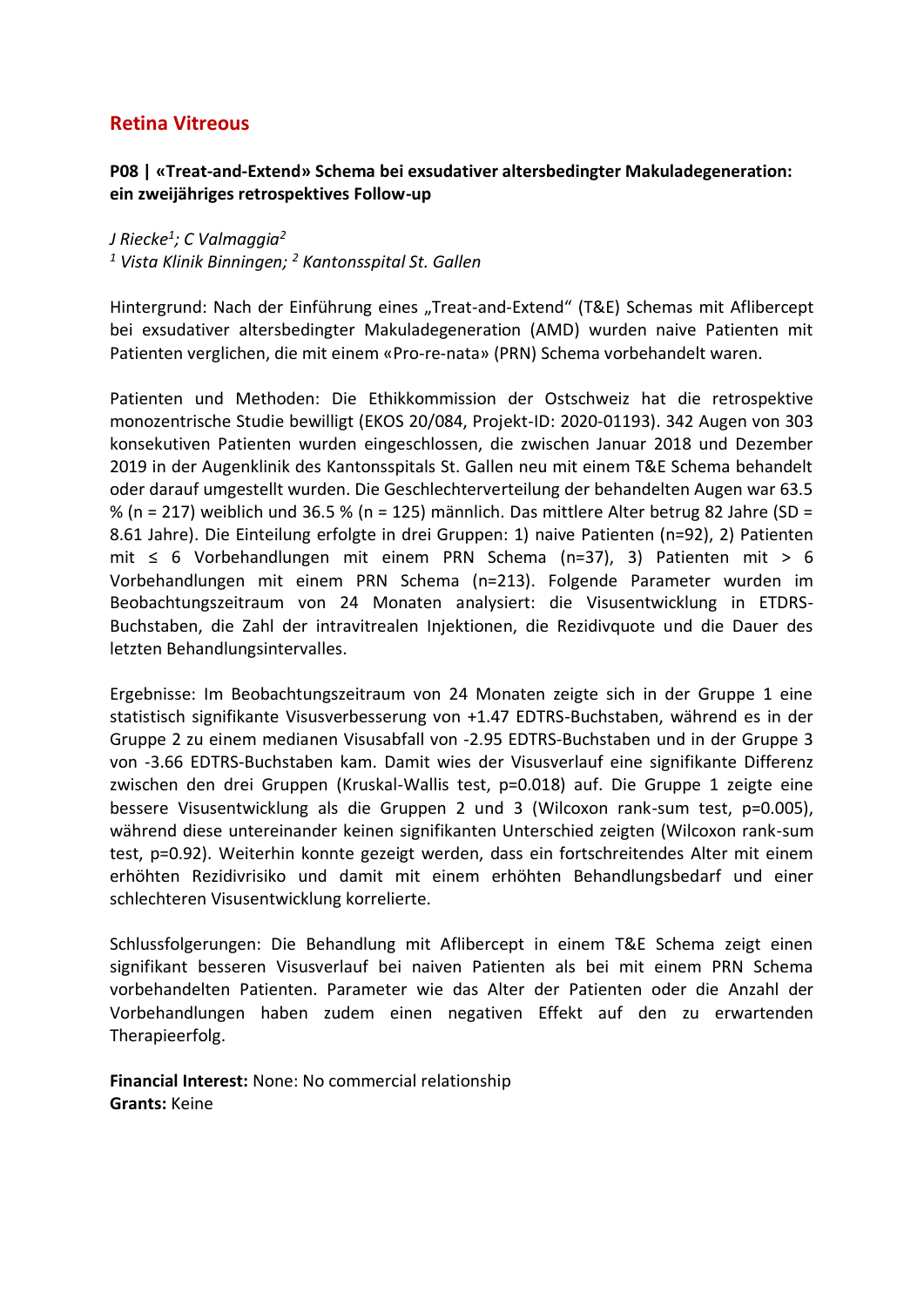## **Glaucoma**

## **P09 | 36-Month Outcomes of Combined Ab Interno Viscocanaloplasty (ABiC) in the Surgical Treatment of Open-Angle Glaucoma**

## *K Gillmann<sup>1</sup> ; A Aref<sup>2</sup> ; LJ Niegowski<sup>2</sup> ; J Baumgartner<sup>2</sup>*

*<sup>1</sup> Moorfields Eye Hospital NHS Foundation Trust, London, United Kingdom; <sup>2</sup> Clinique de l'Oeil, Onex*

Introduction: Ab interno viscocanaloplasty (ABiC) derives from ab externo viscocanalostomy and involves the catheterization of Schlemm's canal with a flexible microcatheter through which viscoelastic material is injected to dilate the canal and its surrounding structures on 360°.The aim of this study was to analyze the safety profile and efficacy of ABiC through to 36 months post-operatively.

Methods: In this retrospective study carried out at a tertiary ophthalmology centre, all patients who underwent ABiC between January 2016 and January 2017 were retrospectively enrolled, and their medical records were analysed. Complete success was defined as a 36 month reduction in intraocular pressure (IOP)  $\geq$  20% from baseline with no concomitant medications. Qualified success criteria were identical, with no more medications than at baseline. When longer follow-up periods were available, mean IOP and medications were reported at the last visit.

Results: In all, 30 eyes of 25 patients were analysed, with a mean follow-up time of  $42.3 \pm 4.6$ months. Mean IOP decreased from 25.9  $\pm$  9.2 mmHg preoperatively to 13.8  $\pm$  4.0 mmHg (-46.7%; p < 0.001) at the last visit. Concomitantly, the number of medications dropped from  $3.4 \pm 0.9$  to  $1.0 \pm 1.2$  (-70.6%; p < 0.001). Complete success at 36 months was achieved in 20% of eyes, and qualified success in 53%. Amongst eyes with a baseline MD < -9 dBs, 20% and 100% achieved complete and qualified success, respectively, and 66.7% of eyes that had previously undergone filtering surgery achieved both complete and qualified success, with a mean 3-year IOP of 10.7  $\pm$  3.2 mmHg. A total of 14 eyes (46.7%) were considered surgical failure due to uncontrolled IOP, 8 of which (26.7%) required further filtering surgery. Sixteen adverse events were observed during the follow-up period, with IOP spikes > 30 mmHg during the first post-operative week being the most common complication (36.7%).

Conclusions: ABIC achieved a statistically significant reduction in IOP and anti-glaucoma medications through 3 years of follow-up, with a favourable safety profile. It may be a valid technique to allow long-term control of IOP in mild-to-severe open-angle glaucoma, including after failed filtering surgery.

**Financial Interest:** None: No commercial relationship **Grants:** Non - Aucunes subventions.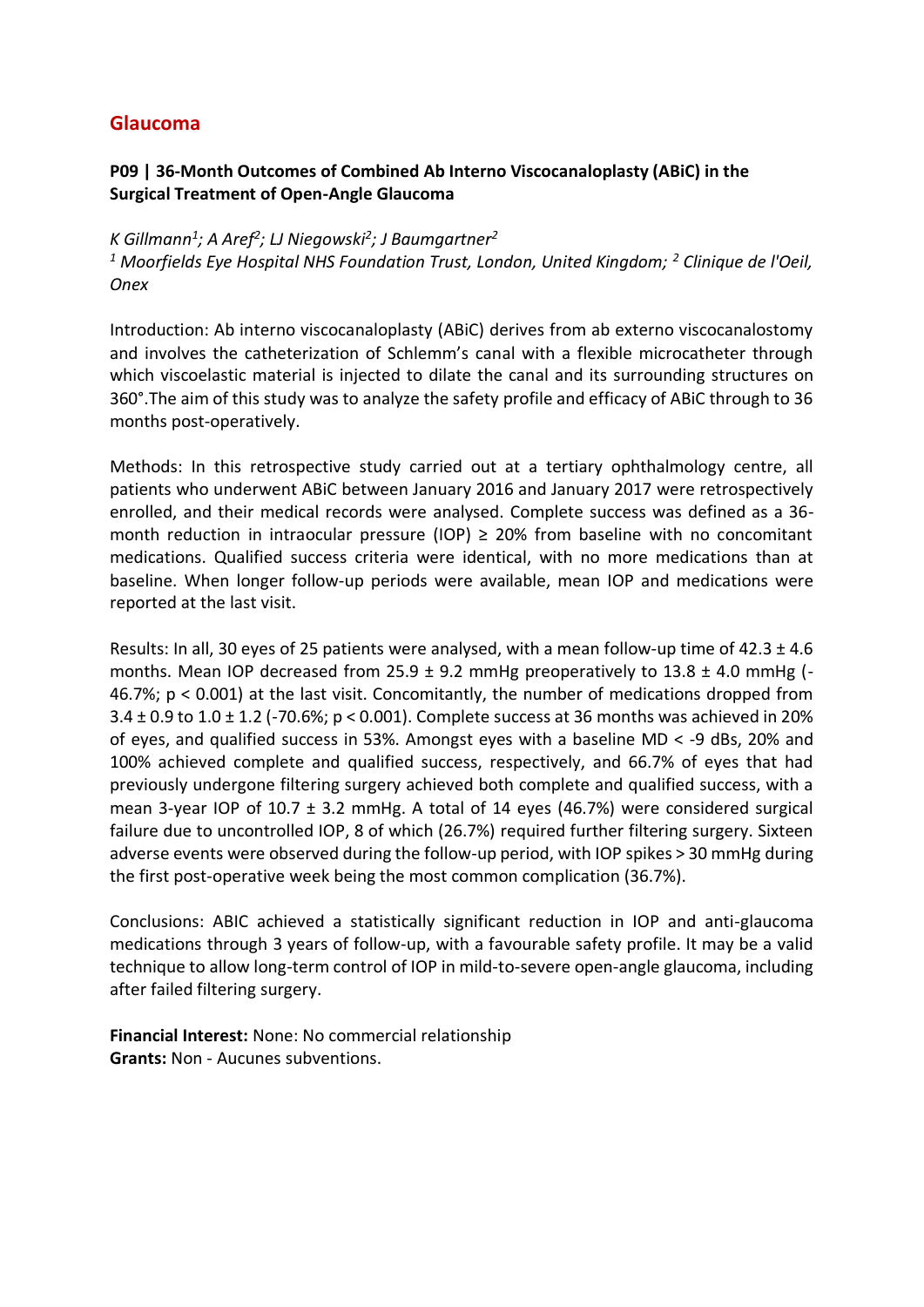## **Glaucoma**

### **P10 | Retrospective Analysis of 12 months Glaucoma Implant Efficacy: XEN45 versus PreserFlo**

*GA Saletta<sup>1</sup> ; A Alexoudis<sup>2</sup> ; Z Gkatzioufas<sup>1</sup> ; M Grieshaber<sup>1</sup> ; A Papazoglou<sup>2</sup> ; M Tschopp<sup>2</sup> ; M Töteberg-Harms<sup>3</sup> ; K Gugleta<sup>1</sup> <sup>1</sup> Augenklinik, Universitätsspital Basel; <sup>2</sup> Department of Ophthalmology, Cantonal Hospital Aarau, Switzerland; <sup>3</sup> Augenklinik Universitätsspital Zürich*

Purpose: Glaucoma surgery has seen a number of new implant devices lately, using various techniques for intraocular pressure (IOP) reduction. Two implants introduced during the past couple of years, XEN and PreserFlo, are both designed for controlled subconjunctival filtration. There are two independent ongoing Swiss multicenter studies which are set to retrospectively analyse the efficacy and safety of these two devices. In this particular study we analysed the data subset from Basel and report preliminary results of the retrospective comparison between these two methods.

Subjects and Methods: XEN45 implantation technique was introduced in Basel University Hospital in 2016, and PreserFlo in 2018. Operated patients were clinically followed up and their data retrospectively analysed from medical records. Only stand-alone procedures, without combined phacoemulsification, were considered in this analysis; the lens status however was neither an inclusion nor exclusion criterion. Further inclusion criteria were the diagnosis of open-angle glaucoma, no previous glaucoma surgery other than laser trabeculoplasty, and complete medical records during the 12 months follow-up. Data of first consecutive thirty operated patients with each technique, fulfilling the criteria, were included in the analysis. Primary outcome measure was the IOP reduction during a 12 month postoperative period, as well as the number of IOP-reducing drugs. The number of subsequent surgical interventions and complications / adverse events are descriptively reported.

Results: Patient age, gender, ophthalmological diagnosis and initial preoperative IOP were well balanced between the two groups. Postoperative IOP course was comparable between the two methods for the first 12 months. IOP measurements were taken preoperatively and then at first postop. day / week 1 / month 1 / months 3/6/12 respectively for PreserFlo vs. XEN45 (mmHg): 23.6 vs. 24.9; 9.0 vs.8.9; 11.4 vs. 10.6; 13.0 vs.18.3; 16.8 vs.15.1; 15.9 vs.15.0; 15,4 vs.14.5. IOP-reducing medications were also comparable between the two groups. Subsequent interventions were more frequent in the XEN (13) than in the PreserFlo group (7).

Conclusion: Both analysed methods demonstrate satisfactory intraocular pressure control within a 12 month postoperative period with practically no serious adverse events / complications, but with relatively high number of subsequent interventions, particularly in the XEN group.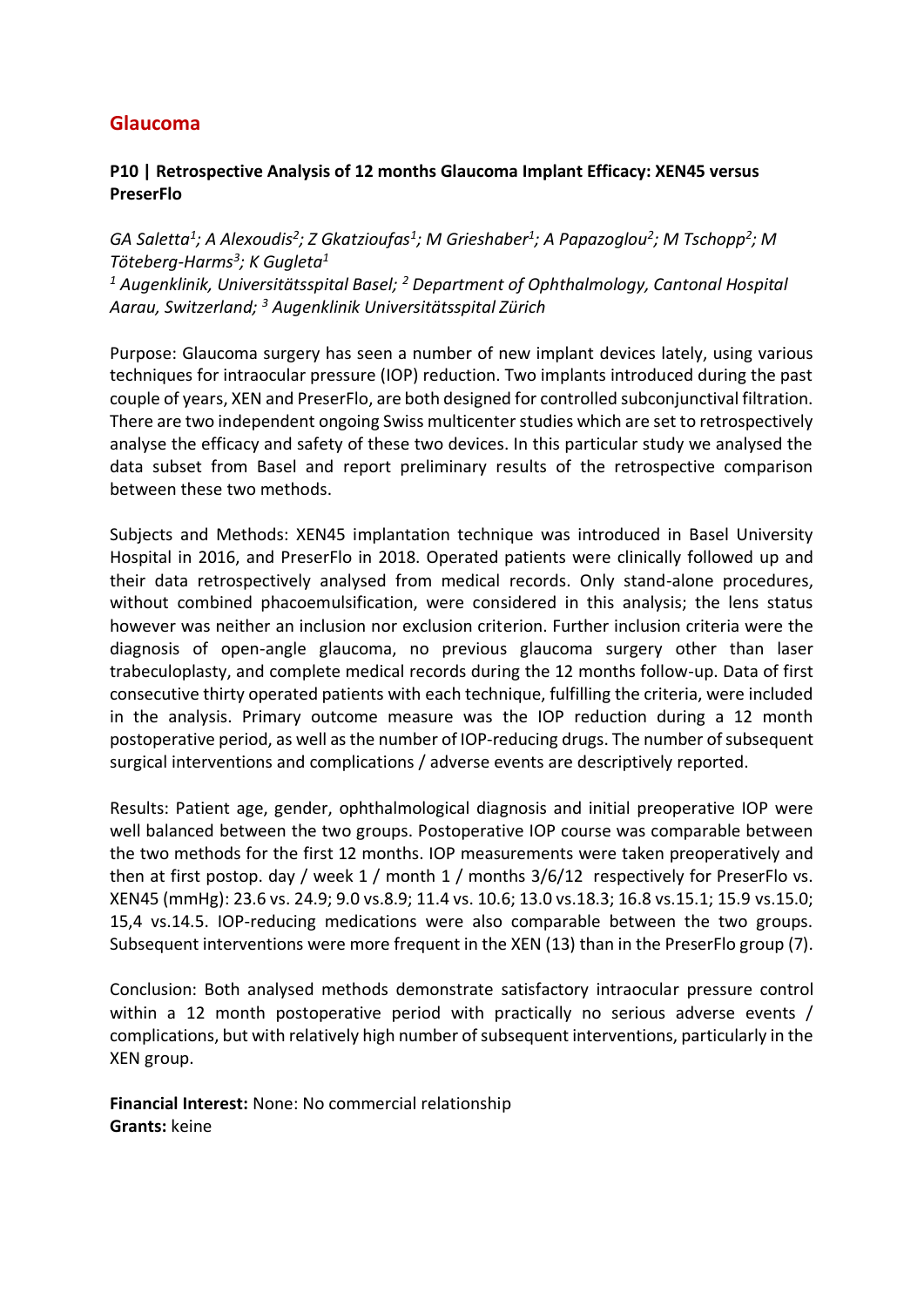#### **P12 | Peripheral sterile corneal ring infiltrate after accelerated cross-linking- a case report**

*A Reinhold; H Scholl; C Prünte; Z Gatzioufas Universitätsspital Basel*

Sterile corneal infiltrates have been described in case reports after accelerated collagen crosslinking in keratokonus. This case describes a 30 year-old male patient, who developed a circular, almost 360 degree, peripheral sterile corneal ring infiltrate at first postoperative day. He underwent epithelium off accelerated cross-linking due to progression of keratokonus. After establishing an anti-inflammatory therapy with steroid eye drops the infiltrate healed over three weeks without scar formation.

The development of a sterile infiltrate is a rare complication after accelerated collagen crosslinking. However, it is reported to be more common than infectious keratitis. This suggests the consideration of a prophylactic immunosuppressive therapy with steroid eye drops postoperatively in addition to the prophylactic antibiotic therapy.

Physician should be aware of this rare complication and begin topical steroid therapy immediately even without full epithelial healing. It is also important to differentiate from infectious keratitis. The immediate treatment would prevent further complications such as scar formation or excessive corneal melting.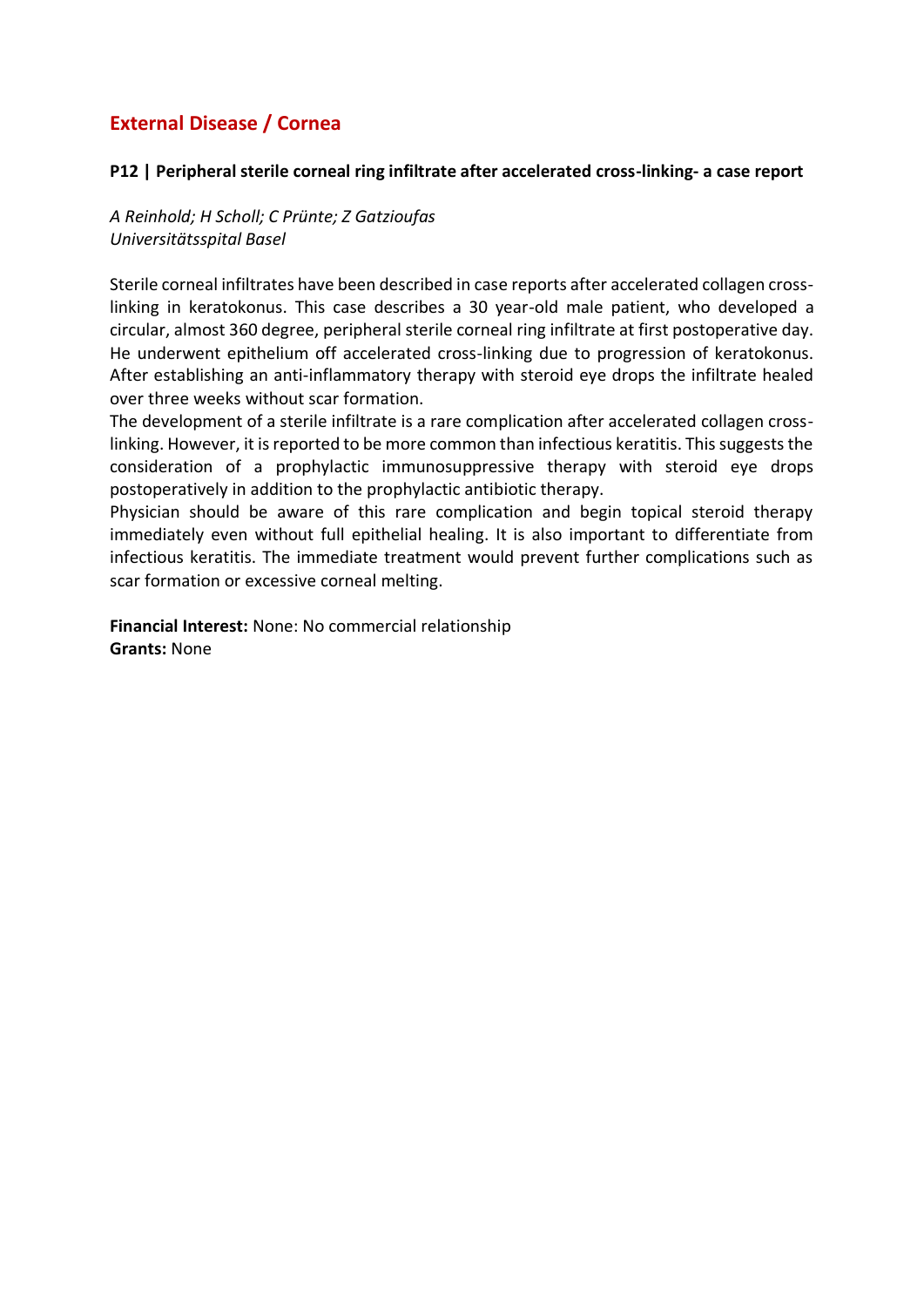# **Glaucoma**

### **P13 | XEN-Augmented Deep Sclerectomy: 6-Month Outcomes of a Novel Glaucoma Surgical Technique and Comparison with Non-Penetrating Deep Sclerectomy**

*LJ Niegowski<sup>1</sup> ; K Gillmann<sup>1</sup> ; A Aref<sup>2</sup> ; Z Misutkova<sup>1</sup> ; J Baumgartner<sup>1</sup> <sup>1</sup> Clinique de l'Oeil, Onex; <sup>2</sup> Research Institute of Ophthalmology*

Introduction: Non-penetrating deep sclerectomy (DS) was shown to be as effective as trabeculectomy with a superior safety profile. However, DS can be technically difficult to master and requires frequent post-operative interventions. While XEN gel stents are not as technically demanding and exhibit a favorable safety profile, they are prone to subconjunctival fibrosis. A new technique, XEN-augmented deep sclerectomy (XEN-DS), was designed to draw on the strengths of both traditional DS and XEN gel stents to produce a safer and more effective surgical technique. The aim of this study was to evaluate the safety profile and efficacy of this novel glaucoma procedure.

Methods: In this retrospective study carried out at a tertiary ophthalmology centre, all patients who underwent XEN-DS between December 2005 and February 2020 were retrospectively enrolled. A severity-matched group of patients having undergone DS with the same surgeon over the same period was retrospectively enrolled. Success at 6 months was defined as an unmedicated intraocular pressure (IOP) of 15 mmHg or less, in conjunction with a relative IOP reduction from baseline of at least 20%.

Results: In all, 49 eyes of 43 patients were retrospectively included: 27 underwent DS and 22 underwent XEN-DS. Mean IOP in the DS and XEN-DS respectively decreased from  $25.0 \pm 7.9$ mmHg and 30.0  $\pm$  8.7 mmHg preoperatively to 11.8  $\pm$  4.7 mmHg (-52.8%; p < 0.001) and 13.9  $\pm$  4.4 mmHg (-53.7%; p < 0.001) 6 months postoperatively (p = 0.375). The number of medications concomitantly dropped from  $3.4 \pm 0.7$  and  $3.4 \pm 0.7$  to  $0.3 \pm 0.9$  (-91.2%; p < 0.001) and none (-100.0%;  $p < 0.001$ ), respectively ( $p = 0.227$ ). Complete success was achieved in 63.0% of DS eyes and 72.7% of XEN-DS eyes. Laser goniopunctures were required in 6 eyes following DS (23.1%). Needling revisions were performed in 2 eyes (7.7%) of the DS group, and one in the XEN-DS group (4.5%). Postoperatively, 19 and 8 adverse events were observed in the DS and the XEN-DS groups respectively.

Conclusions: This study suggests that DS and XEN-DS have similar IOP-lowering potentials, but XEN-DS has a superior safety profile and lower rates of post-operative interventions at 6 months.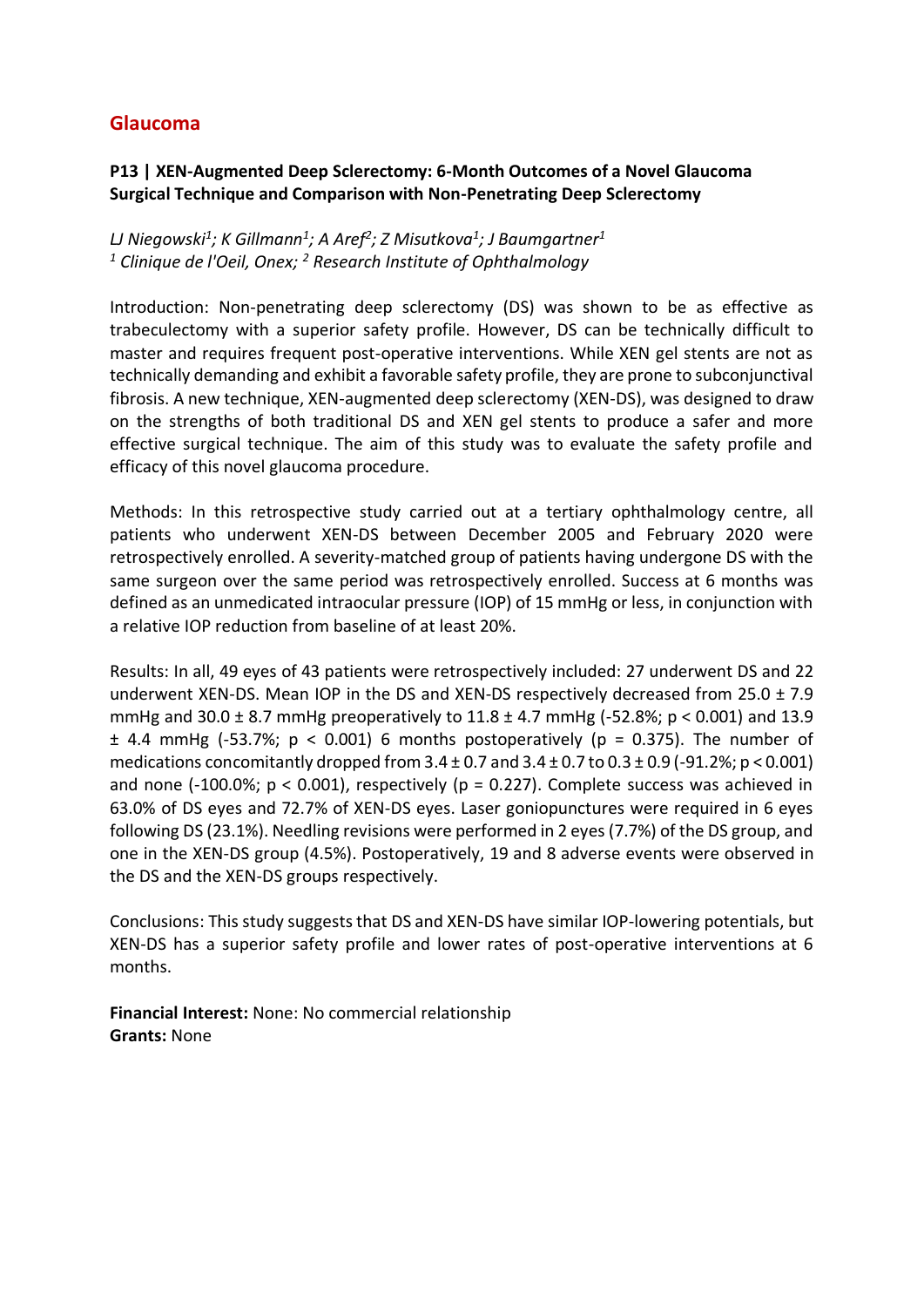# **Uveitis / Intraocular Inflammation**

#### **P14 | Vogt-Koyanagi-Harada-Syndrom, ein Patientenbericht**

*J Koch<sup>1</sup> ; A Reinhold<sup>1</sup> ; P Hasler<sup>1</sup> ; M Becker<sup>2</sup> ; K Gugleta<sup>1</sup> <sup>1</sup> Universitätsspital Basel; <sup>2</sup> Stadtspital Triemli*

Hintergrund: Das Vogt-Koyanagi-Harada (VKH) Syndrom ist eine seltene, bilaterale, multisystemische ophthalmologische Erkrankung, welche in Stadien verläuft. Es wurde erstmalig von dem Schweizer Alfred Vogt 1906 bei einem Patienten mit vorzeitigem Ergrauen der Wimpern und plötzlicher, beidseitiger Iridozyklitis beschrieben.

Klinisch präsentiert sich das VKH-Syndrom typischerweise mit einer granulomatösen Panuveitis mit Papillenschwellung, Panuveitis, exsudativer Amotio sowie Hautbeteiligungen und neurologischen Beschwerden.

Man nimmt an, dass es sich um eine Th-1 Zell-vermittelte Reaktion gegen Melanin-assoziierte Antigene handelt, wie diese z.B. im Auge, im Innenohr, im ZNS, den Haaren und der Haut zu finden sind. Das VKH-Syndrom wird häufiger bei stärker pigmentierten Individuen beobachtet. Eine frühe Diagnosestellung und rascher Beginn der Behandlung mit hochdosierten Corticosteroiden, sowie ggf. anderen steroidsparenden Immunsuppressiva im Verlauf ist wichtig, um eine Remission zu erreichen bzw. Komplikationen zu verringern.

#### Methoden: Fallbericht

Resultate: Wir beschreiben den Fall einer 46-jährigen, weiblichen Patientin europäischer Abstammung mit einer zu Beginn eher untypischen klinischen Präsentation, der Diagnosefindung sowie dem aktuell schwankenden Verlauf mit persistierendem Makulaödem und Papillenschwellung unter zweifacher immunmodulatorischer Therapie sowie St.n. zweimaliger Ozurdex Implantation beidseits.

Fazit: Das VKH-Syndrom ist zwar eine seltene Erkrankung, aber ein wichtiger Grund für einen akuten beidseitigen Visusverlust. Es ist wichtig, als OphthalmologIn bei einer Panuveitis an dieses Krankheitsbild zu denken und eine sofortige Steroidtherapie zu beginnen, um einen möglichst gutartigen Verlauf zu erzielen. Mit diesem Case Report möchten wir das Krankheitsbild näherbringen und anhand eines aktuellen Patientenbeispiels den Verlauf und die Therapie erläutern.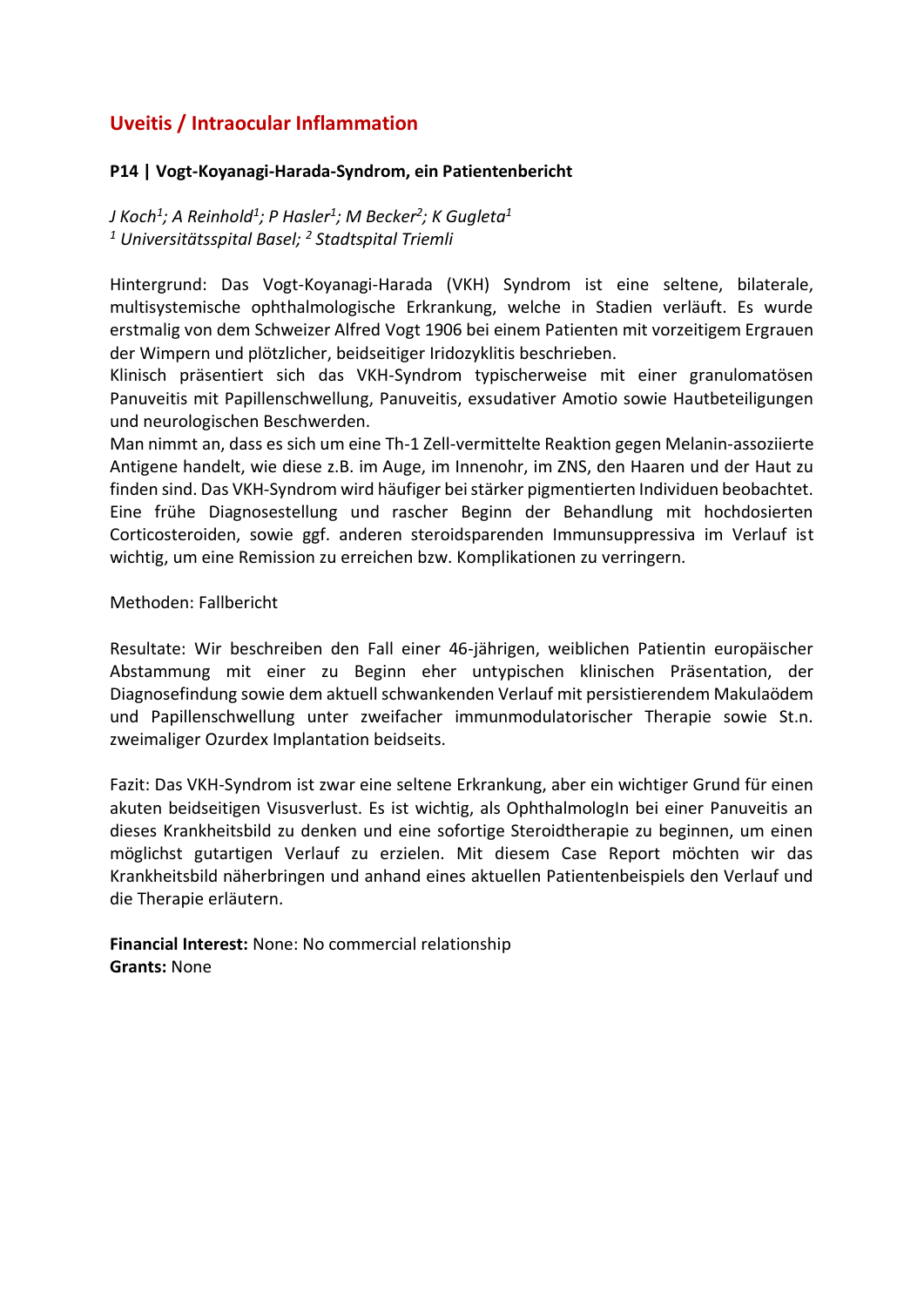#### **P15 | Recurring Corneal and Conjunctival Dysplasia; Report of a Case.**

*Y Derradji; P Meyer; Z Gkatzioufas University Eye Clinic of Basel, Basel, Switzerland*

Background: Epithelial dysplasia is categorized as conjunctival/corneal intraepithelial neoplasia which is a precancerous lesion. The lesion usually developed at the limbal region of the interpalpebral conjunctiva. Main risk factors include ultraviolet light exposure, human papillomavirus (HPV) infection and immunosuppression (HIV/AIDS).

Here, we report a case of recurrent conjunctival and corneal intraepithelial neoplasia.

History and Signs: A 66 years-old man presented with one-month history of gradual visual disturbance and redness in his right eye. In his ocular medical history, the patient was previously subjected to excision of a conjunctival lesion in the right eye. The brush cytology has shown epithelial cells with mild dysplasia. Thus, a biopsy has been performed and confirmed the diagnosis of mild conjunctival intraepithelial dysplasia. A surgical excision without adjuvant therapy has been made. In his general medical history, the patient was known for a HIV infection treated with antiviral therapy.

Ophthalmic examination revealed a white, gelatinous, plaque-like interpalpebral conjunctival lesion with diffuse corneal epithelial invasion in a geographical pattern.

Anterior segment optical coherence tomography showed hyperreflective, thickened epithelium. His visual acuity was 0.8 in his right eye.

Therapy and outcomes: The patient was treated for the second time with superficial keratectomy and surgical excision of the conjunctival lesion. Excisional biopsy revealed a carcinoma in situ which is characterized by a complete thickness replacement of the surface epithelium by abnormal epithelial cells that lack normal maturation. Few months later, during a routine check-up, a new recurrence occurred with this time a partial involvement of the corneal epithelium. A topical chemotherapy with Mitomycin (MMC) 0,02% for a duration of 4 weeks has been initiated.

Conclusion: Hereby we present a rare case of recurring corneal and conjunctival dysplasia in an immunocompromised patient, which progressed to carcinoma in situ.

Different treatment methods have been proposed ranging from surgical excision to topical chemotherapy alone. The therapy of choice is individualized and determinated by side-effects profiles of these chemotherapeutic agents, patient factors and the histopathologic features. In our case, chemotherapy with MMC had the advantage of treating the entire ocular surface.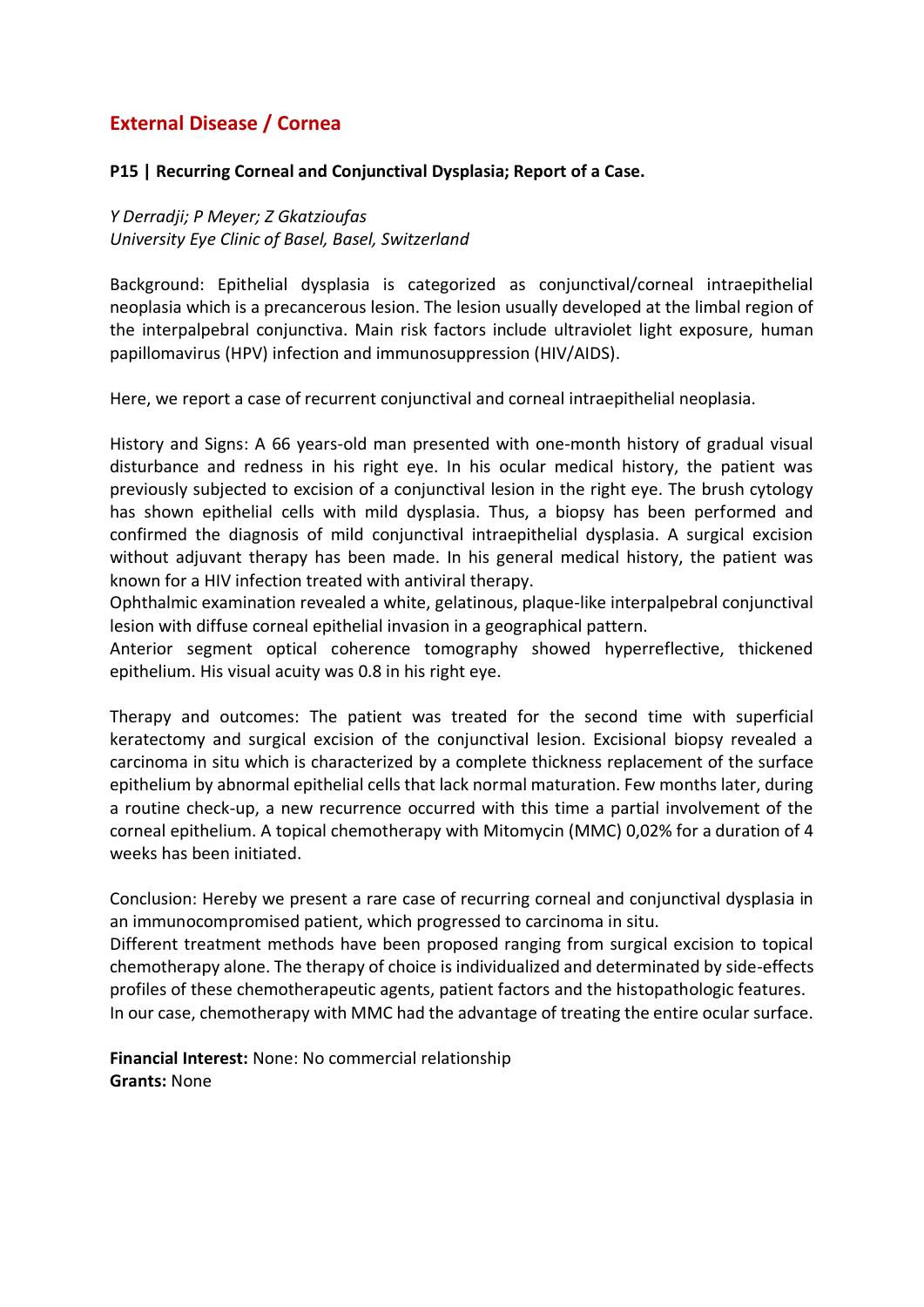# **Glaucoma, Others**

### **P16 | The Financial Burden of Healthcare and its Impact on Access to Eye Care for Glaucoma Patients in Switzerland**

*K Gillmann<sup>1</sup> ; C Croci-Torti<sup>2</sup> <sup>1</sup> University of London; <sup>2</sup> University of Montpellier*

Purpose: In order to fulfil the principles of universality and equality, Switzerland has made it compulsory for all its residents to take out private health insurance. Yet, Switzerland has the second highest health expenditure per capita in the world, and inequality in access to healthcare are frequently reported. The aim of the present study was to explore the financial burden of healthcare on glaucoma patients in Switzerland.

Methods: In this prospective study, primary data were collected from 12 private ophthalmology clinics in Switzerland. A web-based questionnaire was used to assess the impact of the cost of health insurances and medical consultations on patients' ophthalmic health and psychological wellbeing. Measures were made on modified 10-point Likert scales. Every patient who attended an appointment at one of the participating clinics on randomly selected dates in October 2020 was offered voluntary enrolment.

Results: In all, the surveys from 54 glaucoma patients were analysed. Their mean age was 67.0 ± 9.4 years, 51.9% were female and 81.5% were Swiss nationals. Overall, 40.7% of respondents only had a basic insurance, 55.6% had a private insurance, and the remaining 3.7% had no Swiss insurance. At the time of the survey, 85.2% of responders had reached their annual deductible amount, and 7.4% did not know. Of all responders, 55.5% considered their insurance plan too expensive, while 25.9% considered its price was fair, and 18.5% were unsure. Similarly, 25.9% considered ophthalmology consultations too expensive, while 33.3% considered their prices were fair, and 44.7% were unsure. Of all surveyed patients, 14.8% had previously postponed or cancelled a medical appointment because of financial hardships, and 29.6% frequently felt stressed because of medical or insurance bills. Basic health insurances and high annual deductible amounts moderately correlated with the likelihood of cancelling medical appointments due to financial difficulties ( $r = 0.52$  and  $r = 0.46$ , respectively). The latter was also associated with a higher self-reported glaucoma severity (r = 0.41) and a higher likelihood of missing subsequent appointments (r = 0.46).

Conclusions: The present research highlights the impact of the financial burden of healthcare and health insurances on glaucoma patients' follow-up and psychological wellbeing in Switzerland. This suggests that lower deductibles may contribute to reducing health inequalities and improving glaucoma monitoring.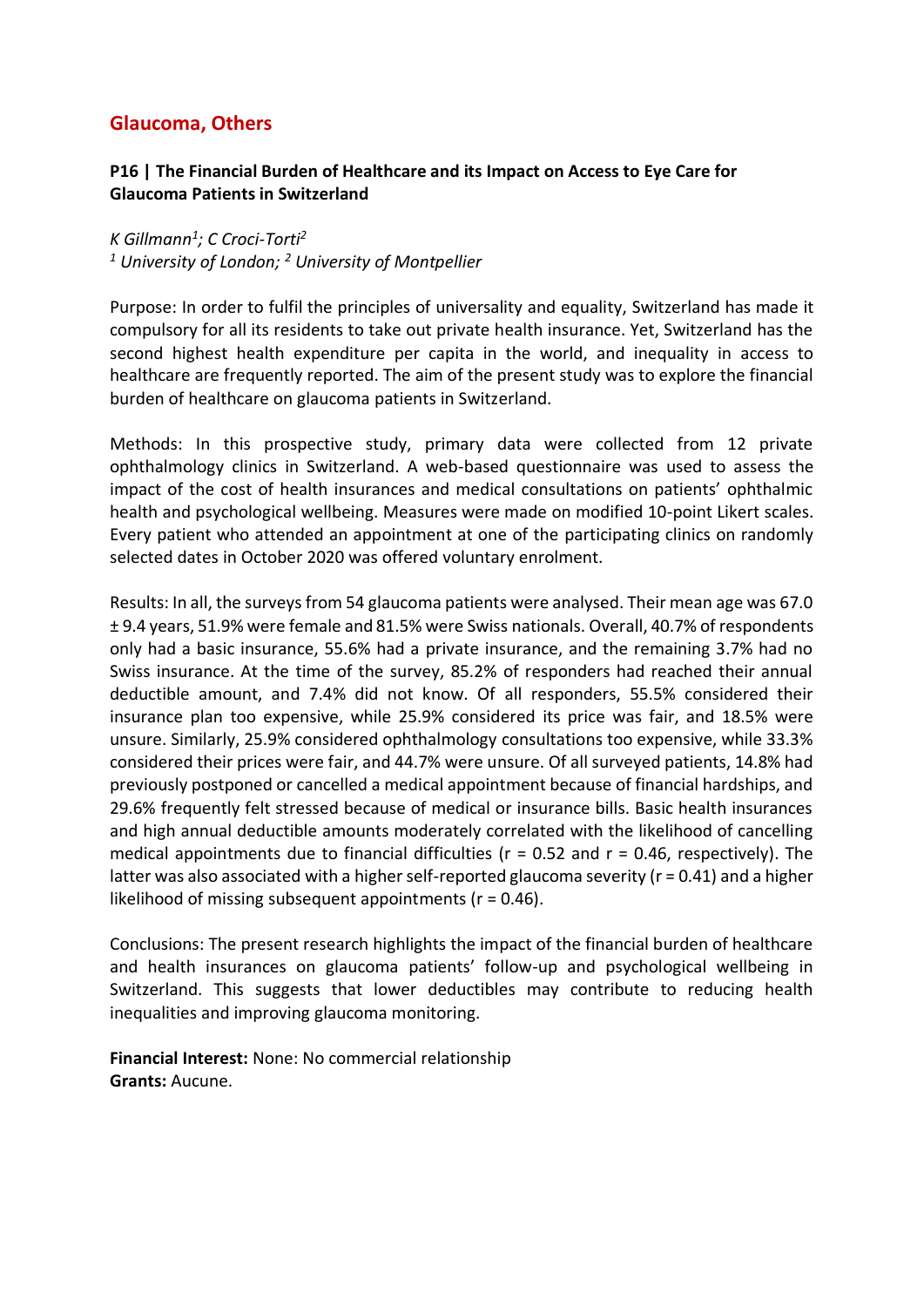# **Others**

#### **P17 | The Role of Patient Preferences for Doctors' Attires in Swiss Ophthalmology Practice**

*K Gillmann<sup>1</sup> ; C Croci-Torti<sup>2</sup> <sup>1</sup> University of London; <sup>2</sup> University of Montpellier*

Purpose: The subject of doctors' attires have been debated for years and is intrinsically subjective. Yet, several studies have shown that it bears significant implication for the doctorpatient relationship and plays a key role in patients' trust and satisfaction. However, to date, no studies have studied patients' preferences in Swiss ophthalmology practice. The aim of the present study was, therefore, to identify patients' preferences for doctors' attires in the private ophthalmology setting in Switzerland.

Methods: This was a prospective study based on primary data collected from 12 private ophthalmology clinics in French-speaking Switzerland. A specifically designed web-based patient experience questionnaire was used to assess patients' preference in terms of doctors' outfits and their overall satisfaction with their care. For the former, patients were provided with illustrations of different outfits, all represented both for male and female doctors. For the latter, patients were requested to rate their satisfaction on modified 10-point Likert scales. Every patient who attended an appointment at one of the participating clinics on randomly selected dates in October 2020 was offered voluntary enrolment into the study.

Results: In all, 118 surveys were completed and analysed. The mean age of respondents was 57.8 ± 18.0 years, 59.3% were female and 71.2% were Swiss nationals. Overall, 84.7% preferred their ophthalmologist to wear a white coat, as opposed to formal business attire (5.1%), scrubs (5.1%) or casual cloths (5.1%). Amongst those who responded a white coat, 52.0% preferred their doctors to wear it over formal clothes, 32.0% over casual clothes, and 16.0% over scrubs. The correlation with the uniform policy of the clinic they attended was weak (r = 0.07). Patients with university degrees, patients over 65-year-old, and Swiss patients had a greater preference for white coats (92.6%, 88.9% and 85.7% respectively). In all patients, the doctor attire correlated moderately with their overall satisfaction ( $r = 0.49$ ). The correlation was strong amongst Swiss patients (r = 0.65).

Conclusions: The present research shows that Swiss patients attending private ophthalmology clinics have a strong preference for white coats worn over formal outfits. This finding is particularly relevant as doctors' attires significantly contribute to shaping patients' experience of care and overall satisfaction.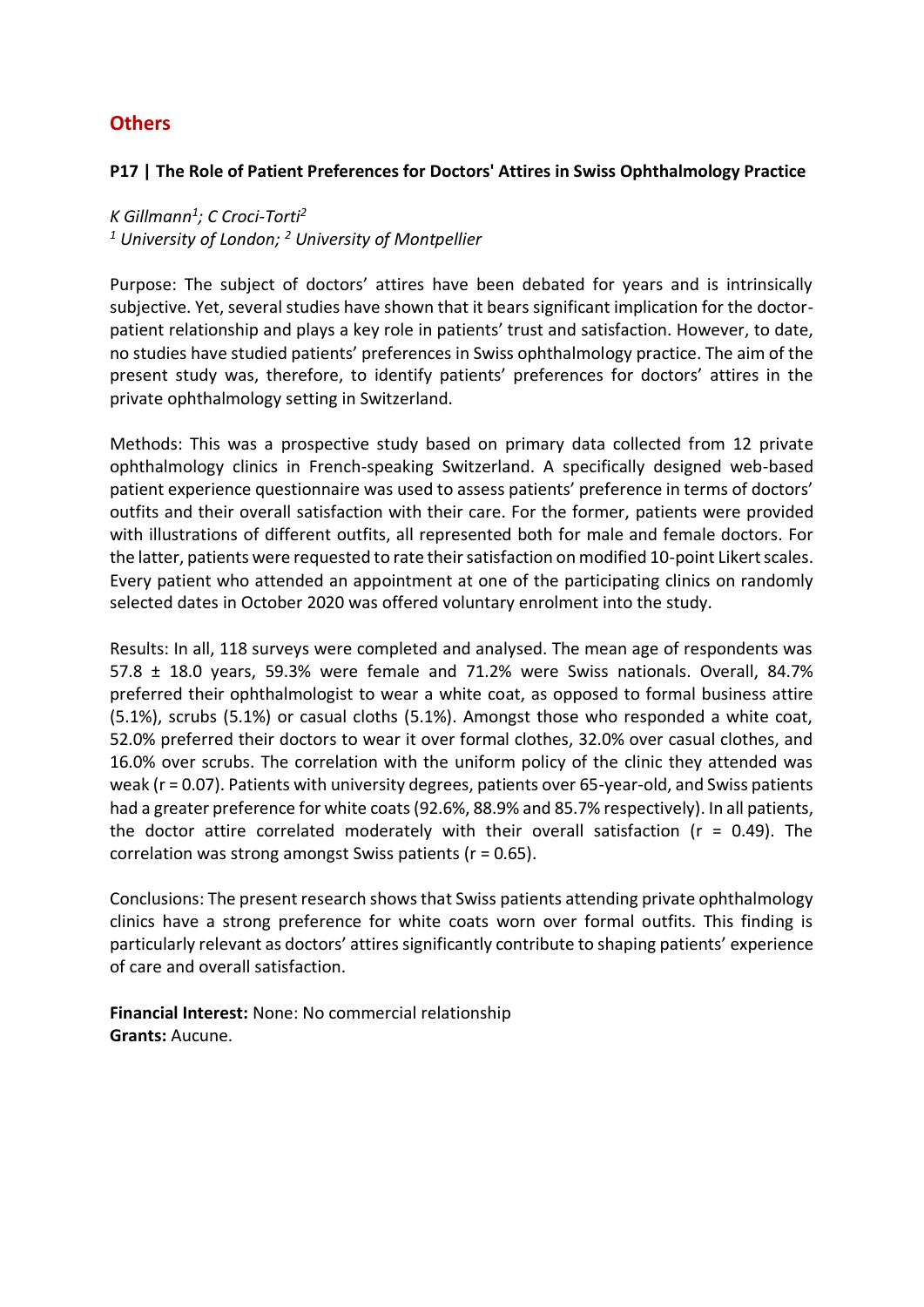### **P18 | Metabolic long-term monitoring of transcorneal electrical stimulation in retinitis pigmentosa**

*N Meral<sup>1</sup> ; OM Zabek<sup>1</sup> ; H Camenzind Zuche<sup>2</sup> ; U Müller<sup>1</sup> ; A Rickmann<sup>3</sup> ; H Scholl<sup>1</sup> ; M Della Volpe<sup>1</sup>*

*<sup>1</sup> Universitätsspital Basel; <sup>2</sup> Augenklinik Saarburg; <sup>3</sup> Augenklinik Sulzbach*

Purpose: Transcorneal electrical stimulation (TES) is a new therapeutical approach for retinitis pigmentosa (RP). With progression of RP, degeneration of photoreceptors results in lower oxygen consumption of the retina. Retinal oximetry (RO) is a non-invasive method to analyse oxygen saturation in retinal vessels and has shown promising short-term results as a therapy monitoring tool for TES. The aim of our study was to measure the long-term effects of TES on RO parameters over a period of 3 years.

Methods: A total of 18 eyes of 9 subjects (5  $\frac{1}{2}$  4  $\frac{1}{2}$ ) suffering from RP were examined at baseline, six months and 3 years after TES (OkuStim®). TES was performed for 30 minutes once a week at 200% of the individual phosphene threshold, simultaneously on both eyes. The oxygen saturation was examined at baseline and following TES therapy with the oxygen saturation tool of the Retinal Vessel Analyser (RVA; IMEDOS Systems UG, Jena, Germany). The global oxygen saturation parameters (in %), within 1.0–1.5 optic disc diameters from the disc margin, in retinal arterioles (A-SO2) and venules (V-SO2) were measured and their difference (A-V SO2) was calculated. In addition, we recorded the diameters in the main arterioles (D-A) and venules (D-V). ANOVA-based linear mixed-effects models were employed for statistical analysis using MATLAB®.

Results: 3 years after TES-treatment both the mean A-SO2 (from 96.35 +/- 12.76% to 100.89 +/- 5.87%, p=0.15) and the V-SO2 increased slightly (from 62.20 +/- 11.55% to 64.55 +/- 8.24%, p=0.77). The A-V SO2, which corresponds to the oxygen consumption of the retina, presented also with a slight increment from 34.15 +/- 9.68% at baseline to 36.23 +/- 7.71%, however without reaching statistical significance (p=0.27). TES also had no influence on the vascular diameter parameters, D-A and D-V (p>0.7).

Conclusion: Our long-term observations indicate that TES therapy in RP presents might lead to a slight increment in oxygen consumption of the retina. However, a larger cohort and/or longer duration may be needed to adequately power a follow-up study and to confirm this trend reflecting a possible benefit of TES for RP.

**Grants:** None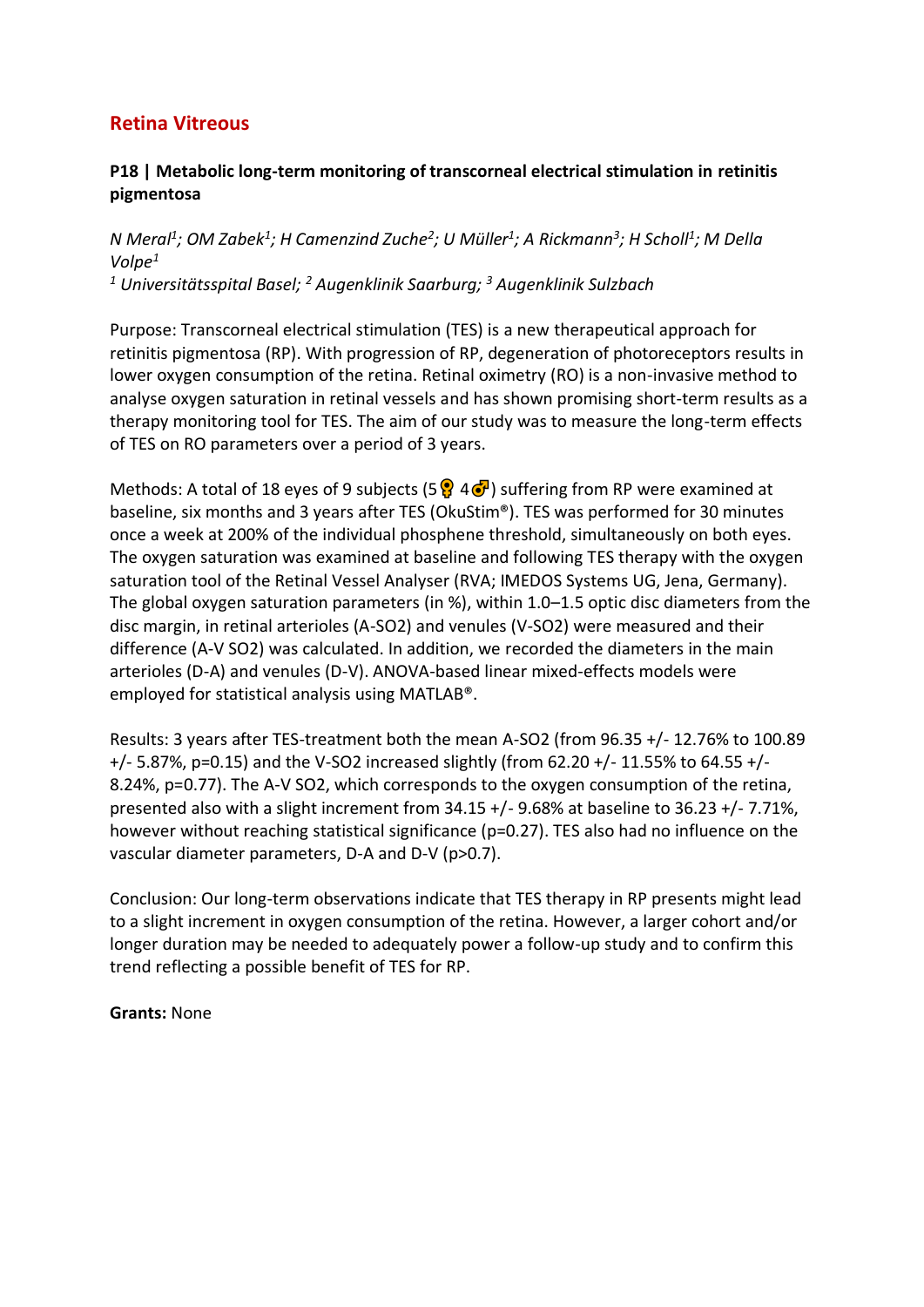## **P19 | Simultaneous management of rhegmatogenous retinal detachment and aphakia with vitrectomy, silicone oil tamponade and retropupillary iris-claw intraocular lens implantation in patients with Marfan Syndrome**

*S Hsin; T Stappler; J Potic; TJ Wolfensberger; L Konstantinidis <sup>1</sup>Department of Ophthalmology, University of Lausanne, Jules-Gonin Eye Hospital, Fondation Asile des Aveugles, Lausanne, Switzerland*

Purpose: To report on 4 cases of simultaneous management of rhegmatogenous retinal detachment (RRD) and aphakia with vitrectomy, silicone oil tamponade and retro-pupillary iris-claw intraocular lens (Artisan lens, Ophtec, Boca Raton, Fla.) implantation in patients with Marfan Syndrome

Methods: This is a retrospective interventional case series review of 4 of Marfan Syndrome patients presenting a RRD associated with aphakia operated at Jules Gonin Eye Hospital between 2019 and 2020.

Results: All eyes had a RRD at presentation. Ages at presentation were 20 years, 30 years, 32 years, and 31 respectively.

All patients had history of extraction of dislocated lens during childhood. None of the patients had a previous posterior vitrectomy. All patients had records of measurements for IOL calculation by optical biometry (IOL Master®, Zeiss) prior to the RRD development. All patients underwent 23G vitrectomy, peripheral iridotomy and retro-pupillary iris-claw intraocular lens. No intraoperative complications were encountered.

All patients had silicone oil tamponade one of which required heavy silicone oil. Silicone oil was removed 3 months following primary surgery. All 4 patients had a minimum 9-month follow-up.

The single-surgery anatomic success rate was 100%.

All patients had a visual acuity of at least 0.63 at the last follow-up. (1.25, 1.0, 0.8 and 0.63 respectively). The targeted refractive results were accurately achieved in all four cases postoperatively.

One patient showed moderate pigment deposition on the Artisan lens that has been successfully managed using Tano's diamond dusted brush during silicone oil removal. The Artisan lens remained clear post-operatively (9 months follow-up). One patient presented ocular hypertension 2 weeks after surgery presumably steroid induced that was successfully managed conservatively.

Conclusion: Simultaneous management of aphakia with retro-pupillary iris-claw intraocular lens implantation in patients with Marfan Syndrome presenting a retinal detachment could prevent post-operative complications acting as a barrier to silicone oil or gas tamponades entering in the anterior chamber and merits consideration in these cases.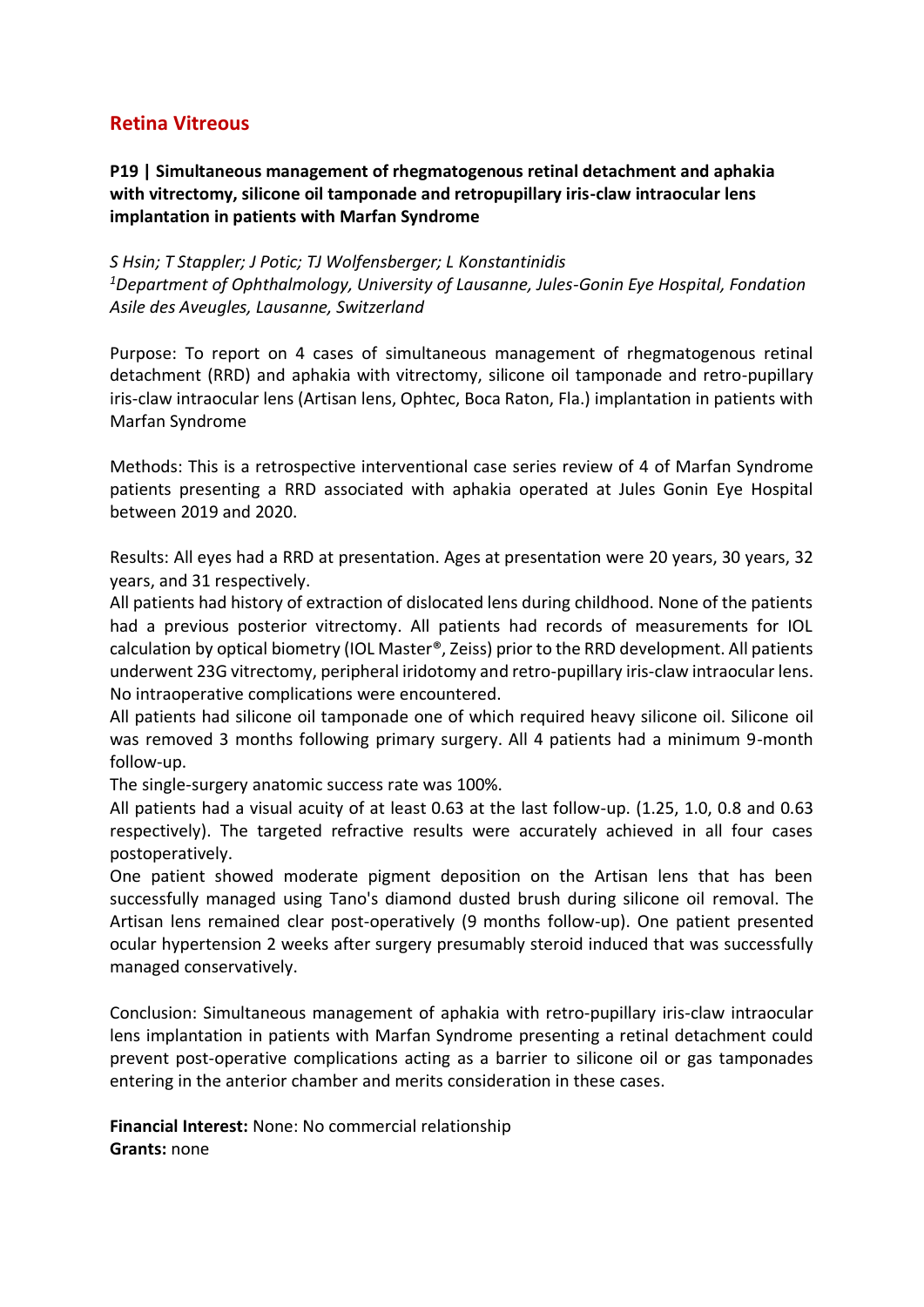# **Others**

### **P20 | Frequency of eye diseases in residents of nursing homes– 1–year results of a novel telemedicine service in Switzerland**

*BC Bachmann; M Bachofner; S Mickan; D Stojcic; KA Carnier; A Giamboni; Z Neugebauer; KR Lienhard; LM Bachmann Augenmobil AG*

Purpose: Ophthalmic care of elderly persons with limited mobility is often organizationally demanding and stressful for the affected individuals. Difficult access can lead to underuse of medical care, visual impairment, injurious falls and low quality of life. We established a service, including a basic ophthalmological examination carried out by trained paramedical personnel at nursing homes. We assess visual acuity, eye pressure, and the outer eye with eyelid, conjunctiva, cornea, and iris, lens, optic nerve as well as the retina. All examination findings are recorded electronically. The interpretation is carried out remotely by board certified ophthalmologists using our telemedicine platform. Recommendations are recorded in a doctor's letter. This study summarizes the frequency of findings of treatable eye diseases after the first year of operation in participants who dropped out from regular ophthalmological control.

Methods: Participants' clinical characteristics, frequency of service utilization and findings were extracted from the system and analysed.

Results: Of 1946 residents approached, 540 (27.7%; 1080 eyes) signed up for the service. A complete examination was possible in 412 persons (813 eyes) and partially possible in the remaining 128. Examined participants mean age was 83.9 years (SD 9.7), and were predominantly female (69.8%). The majority had a diagnosis of dementia (54.5%) and 20.2% had diabetes mellitus requiring treatment. The median care level (ranging from 0-12) was 7 (interquartile range 6-9), corresponding to a care need of 121-140 min/day. The mean bestcorrected decimal visual acuity was 0.55 (SD 0.24). For 164 eyes (15.2%) the current spectacle correction was insufficient. An untreated cataract was present in 145 eyes (13.4%), 89 eyes (8.2%) were receiving glaucoma treatment and 7 eyes had a decompensated glaucoma. 276 eyes (25.6%) had dry AMD,12 eyes (1.1%) wet AMD and 24 eyes (11.0%) among patients with diabetes showed signs of diabetic retinopathy. Other pathologies were uncommon.

Conclusion: Residents of nursery homes, who are unable to attend regular ophthalmological control, show various treatable ophthalmologic conditions including cataracts, glaucoma and retinal pathologies. Screening using the novel telemedicine service allows identification of treatable conditions and careful planning and referral of patients to appropriate clinics having the necessary infrastructure for this particular population.

**Grants:** None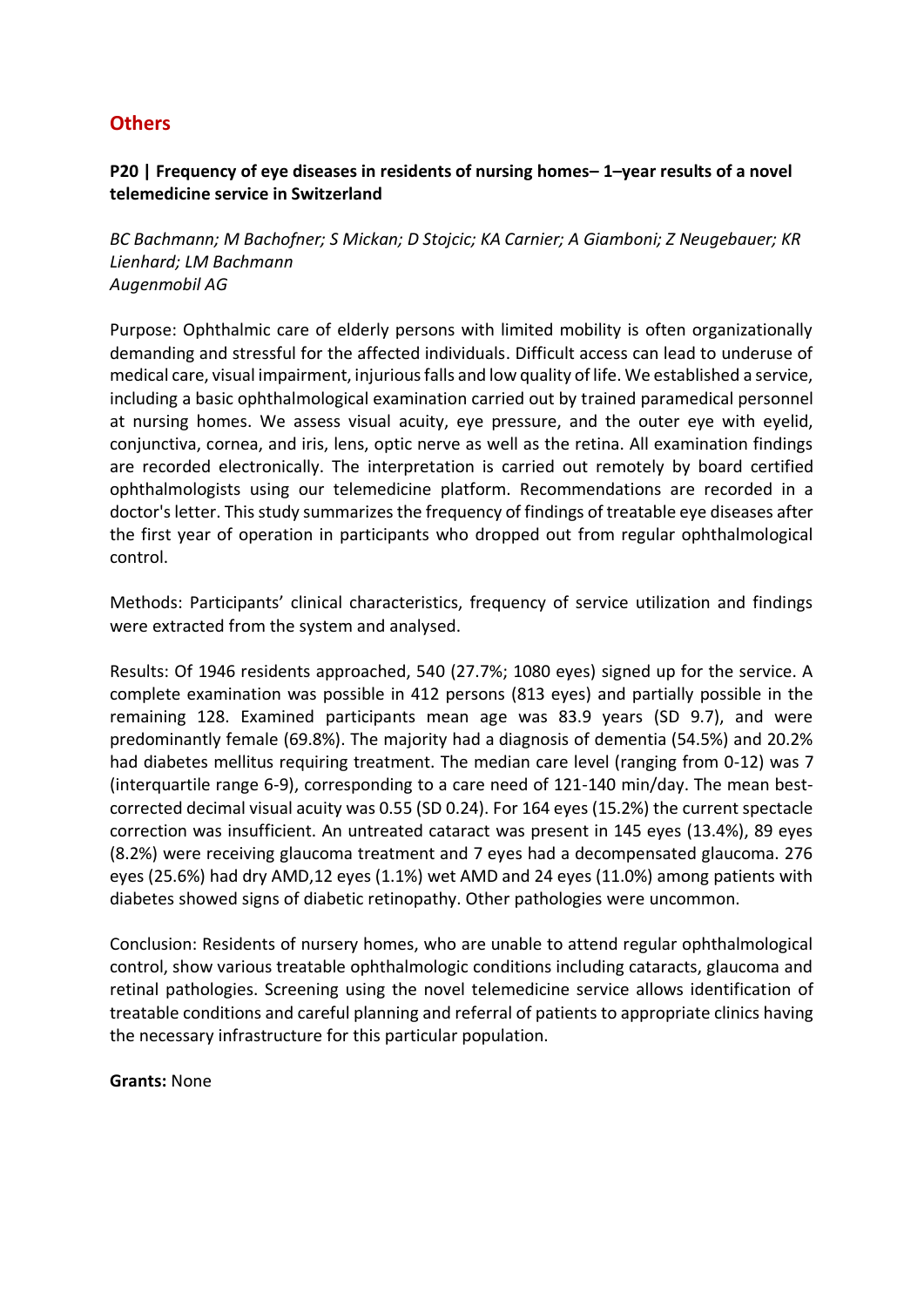#### **P21 | Spontanes Peeling epiretinaler Membranen durch hintere Glaskörperabhebung**

*A Jordanov; P Raak Pallas Klinik Aarau*

Hintergrund: Die epiretinale Gliose ist eine meist idiopathisch gebildete, avaskuläre, fibrozelluläre Membran die sich der Netzhautoberfläche auflagert und diese mit der Zeit in Falten ziehen kann.

Eine spontane Lösung der epiretinalen Membran kann in seltenen Fällen beobachtet werden.

#### Methoden: Fallbericht

Wir berichten über eine gesunde, zum Zeitpunkt der Fallschilderung 52-jährige Patientin, die sich erstmals 2005 auf Grund einer Myopie zur Routinekontrolle in unserer Ambulanz vorstellte. Es fanden sich klare optische Medien und ein altersentsprechender intraokulärer Befund. Die Sehschärfe betrug cc 1,0 bds. Bei den regelmäßigen Kontrollen in den folgenden Jahren konnte immer wieder ein altersentsprechender gesunder Befund erhoben werden.

Im März 2019 jedoch berichtete die Patientin eine zunehmenden Visusminderung auf dem rechten Auge. Der Visus betrug 0,6. Alle optischen Medien zeigten sich weiterhin klar, jedoch fand sich eine deutliche Glaskörperadhäsion mit Verstreichen der fovealen Senke und eine dezente epiretinale Gliose im OCT. Es wurde gemeinsam mit der Patienten beschlossen die weitere Entwicklung abzuwarten.

Bei einer notfallmäßigen Vorstellung im November mit "Blitzen" fand sich die epiretinale Membran der Glaskörpergrenzmembran anheftend und scheinbar in den Glaskörperraum gezogen. Die foveale Senke konnte noch nicht wieder ausgemacht werden.

5 Wochen später erfolgte eine erneute Vorstellung mit 3 plötzlich aufgetretenen "schwarzen Punkten". Funduskopisch fanden sich 3 große Floater sowie eine völlig gelöste Traktion und "verschwundene" epiretinale Membran im OCT.

Ergebnisse: In den weiteren Kontrollen kam es zu einer Visusnormalisierung bis auf 1,0 und die Makula zeigte sich regelrecht konfiguriert und alle optischen Medien klar.

Der zentrale große Floater wurde von der Patientin noch immer berichtet, allerdings steht sie einer Floaterektomie sehr zurückhaltend gegenüber, sodass die nächste Kontrolle für den Mai 2021 geplant wurde.

Diskussion: Eine spontane Trennung und Abhebung der epiretinalen Gliose ist möglich, jedoch sehr selten und zwangsweise von einem Residuum im Glaskörperraum im Sinne eines großen Floaters begleitet.

Eine Visusrekonstitution ad integrum ist möglich, allerdings erscheint die Operation der Glaskörperadhäsion bzw. der epiretinalen Membranen weiterhin in Zusammenarbeit mit dem Patienten anhand des klinisches Befundes.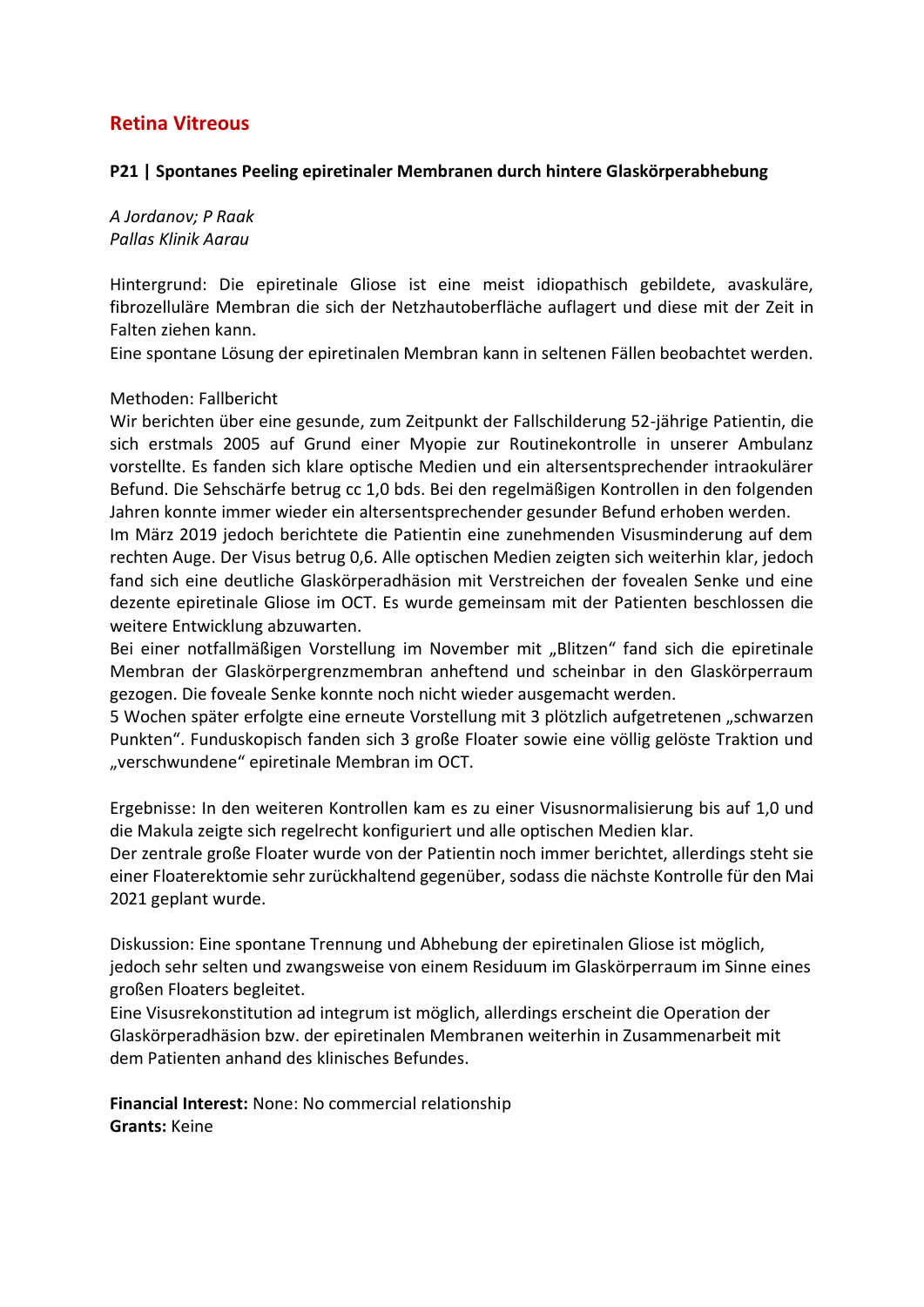# **Others**

## **P22 | Efficacy, durability, and safety of faricimab in diabetic macular edema (DME): oneyear results from the phase 3 YOSEMITE and RHINE trials**

JA Wells<sup>1</sup>; CC Wykoff<sup>2</sup>; K Hatz<sup>3</sup>; JR Willis<sup>4</sup>; Z Haskova<sup>4</sup>; H Lin<sup>4</sup>; D Silverman<sup>5</sup>; AP Adamis<sup>4</sup>; J *Ives⁵; F Abreu⁴; K Basu⁶; R Tadayoni⁷*

<sup>1</sup> Palmetto Retina Center; <sup>2</sup> Retina Consultants of Houston; <sup>3</sup> Vista Klinik; <sup>4</sup> Genentech, Inc.; <sup>5</sup> *Roche Products Ltd.; ⁶ Roche Products (Ireland) Ltd.; ⁷ Université de Paris*

Purpose: Data from the phase 2 BOULEVARD trial and preclinical models suggest that dual inhibition of the angiopoietin-2 and VEGF-A pathways with faricimab, the first bispecific antibody designed for intraocular use, may reduce inflammation and vascular leakage, promote vascular stability, and improve outcomes beyond anti-VEGF monotherapy for DME. The phase 3 YOSEMITE and RHINE trials were designed to compare the efficacy, durability, and safety of faricimab with aflibercept in patients with DME.

Methods: YOSEMITE (NCT03622580) and RHINE (NCT03622593) are identical, randomized, double-masked, active comparator–controlled, 100-week, phase 3 trials of faricimab in treatment-naïve and previously anti-VEGF–treated patients with center-involving DME. Patients were randomized 1:1:1 to faricimab 6.0 mg every 8 weeks (Q8W) after 6 initial Q4W doses; faricimab 6.0 mg per personalized treatment interval (PTI) after 4 initial Q4W doses; or aflibercept 2.0 mg Q8W after 5 initial Q4W doses. The PTI algorithm is a protocol-driven regimen based on the treat-and-extend concept, using prespecified BCVA and CST criteria to adjust treatment intervals at active dosing visits. Noninferiority, followed by superiority in treatment-naïve patients and then the overall population, was assessed separately for each faricimab arm against aflibercept. The primary efficacy endpoint was mean change in BCVA from baseline averaged over weeks 48, 52, and 56. A key secondary endpoint was the proportion of patients with ≥ 2-step ETDRS-DRSS improvement from baseline; other endpoints included the proportion of patients gaining  $\geq$  15 ETDRS letters from baseline, change in CST from baseline, and the proportion of patients in the PTI arm on Q4W, Q8W, Q12W, or Q16W dosing at 1 year. Safety was assessed by the incidence and severity of ocular and nonocular adverse events.

Results: In BOULEVARD, faricimab Q4W demonstrated superior vision gains and greater improvements in diabetic retinopathy severity at week 24, and showed potential for extended durability in a 16-week off-treatment observation period, when compared with ranibizumab Q4W. YOSEMITE and RHINE are ongoing trials, with year 1 results to be presented at the meeting.

Conclusions: YOSEMITE and RHINE evaluate the efficacy, durability, and safety of faricimab Q8W or per PTI, a protocol-driven regimen based on treat-and-extend, in patients with DME.

**Grants:** F. Hoffmann-La Roche Ltd. (Basel, Switzerland) provided support for the study and participated in the study design; conducting the study; and data collection, management, and interpretation. Third-party writing assistance was provided by Karina Hamilton-Peel, PhD, CMPP, of Envision Pharma Group and funded by F. Hoffmann-La Roche Ltd.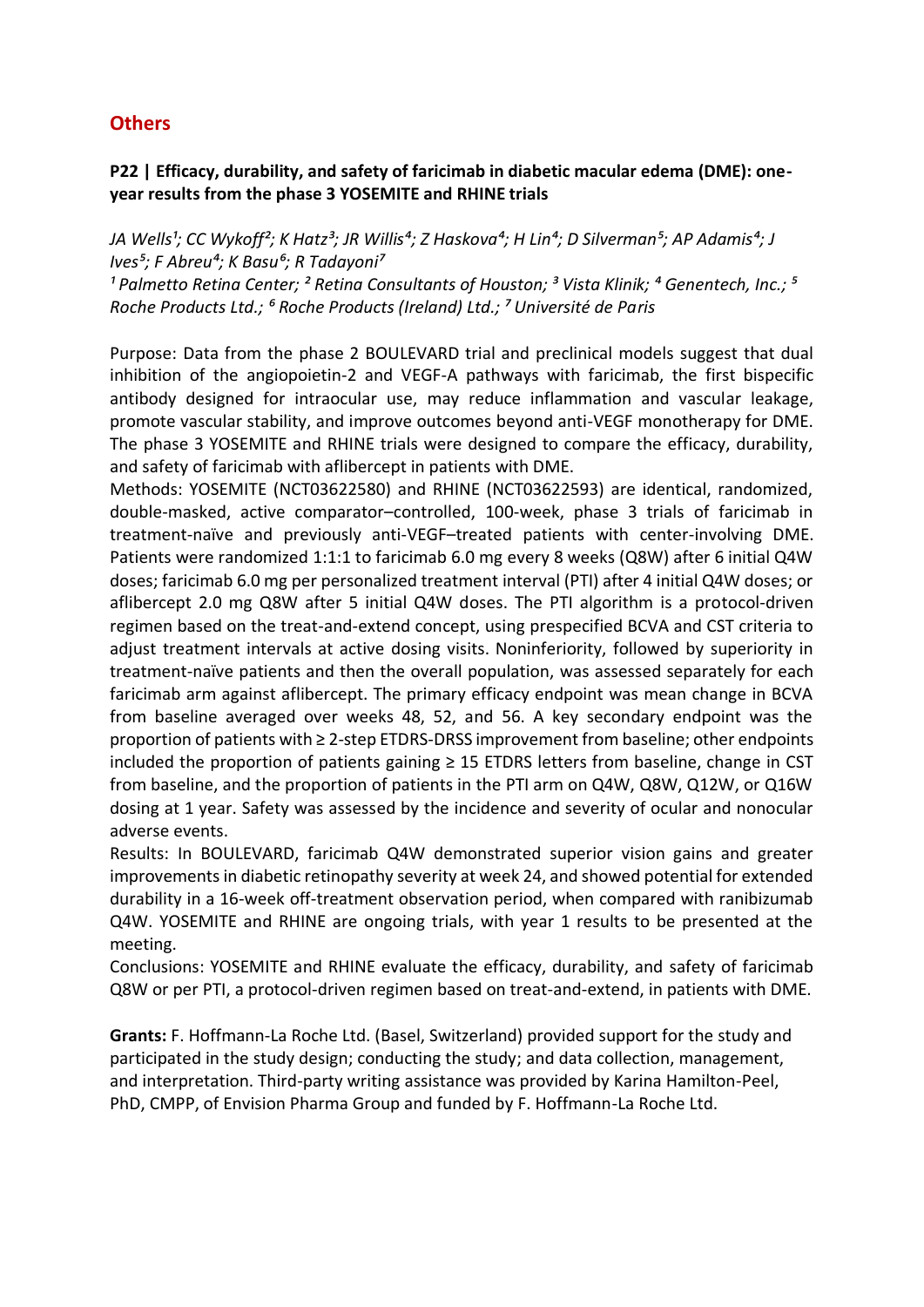# **Retina Vitreous, Uveitis / Intraocular Inflammation**

#### **P23 | CNV in two paediatric patients secondary to focal choroidal excavation**

#### *K Hurtikova; H Petrushkin; D Thomas*

*Moorfields Eye Hospital NHS Foundation Trust, London, United Kingdom*

Purpose: Focal choroidal excavation (FCE) is an OCT diagnosis of a concave configuration of choroid without a posterior staphyloma or scleral ectasia, in a patient with good visual acuity. FCE is mostly unilateral, but bilateral cases have also been reported. It is associated with pachychoroid features and it might be complicated by CNV, which can be located within the excavation or adjacent to the excavation. The reported prevalence of FCE in children is low. This report describes the clinical course and treatment response of CNV secondary to FCE in two children aged 14-years.

Methods: The history, examination, imaging and systemic investigations are presented for both patients, together with the evolution of the clinical course from diagnosis to the present time.

Results: 1. Age: Patient 1: currently 14 years (aged 11 at diagnosis). Patient 2: 14 years

2. Duration of follow up: Patient 1: 3 years. Patient 2: 3 months

3. Presentation: Patient 1 presented with blurred vision. Patient 2 was asymptomatic. The CNV was diagnosed by an optician on routine examination

4. Both patients had a macular CNV adjacent to an FCE clinically, on SD-OCT and FFA. Patient 1 had an additional ipsilateral FCE inside the vascular arcade. The fellow eye was normal in both patients with no FCE or CNV

5. Systemic investigations for an inflammatory aetiology were negative in both patients

6. Both patients were treated with Intravitreal Avastin under GA (UK non-NICE compliant CNV protocol) which resulted in regression of the CNV. Patient 1 has had multiple recurrences and was given the benefit of empirical adjunctive immunosuppression, as a potential retinal sparing measure following a period of prolonged deterioration of vision during the 2nd recurrence of CNV

7. Clinical Course: Patient 1 had a recovery of visual acuity from 6/36 to 6/12 after the first Avastin Injection. In the first two years, there were 3 relapses treated with adjunctive steroids. Empirical Methotrexate added to treatment possibly reduced further recurrences. Currently stable with 6/19 vision. Patient 2 had established fibrosis in the CNV at presentation with associated FCE. No improvement following Avastin

Conclusion: FCE is a rare cause of idiopathic CNV in children and these membranes generally responds well to anti-VEGF therapy, if treated early. The FCE may increase in size and depth with recurrent CNV. Adjunctive immunosuppression may be of benefit to limit retinal damage from CNV associated with FCE.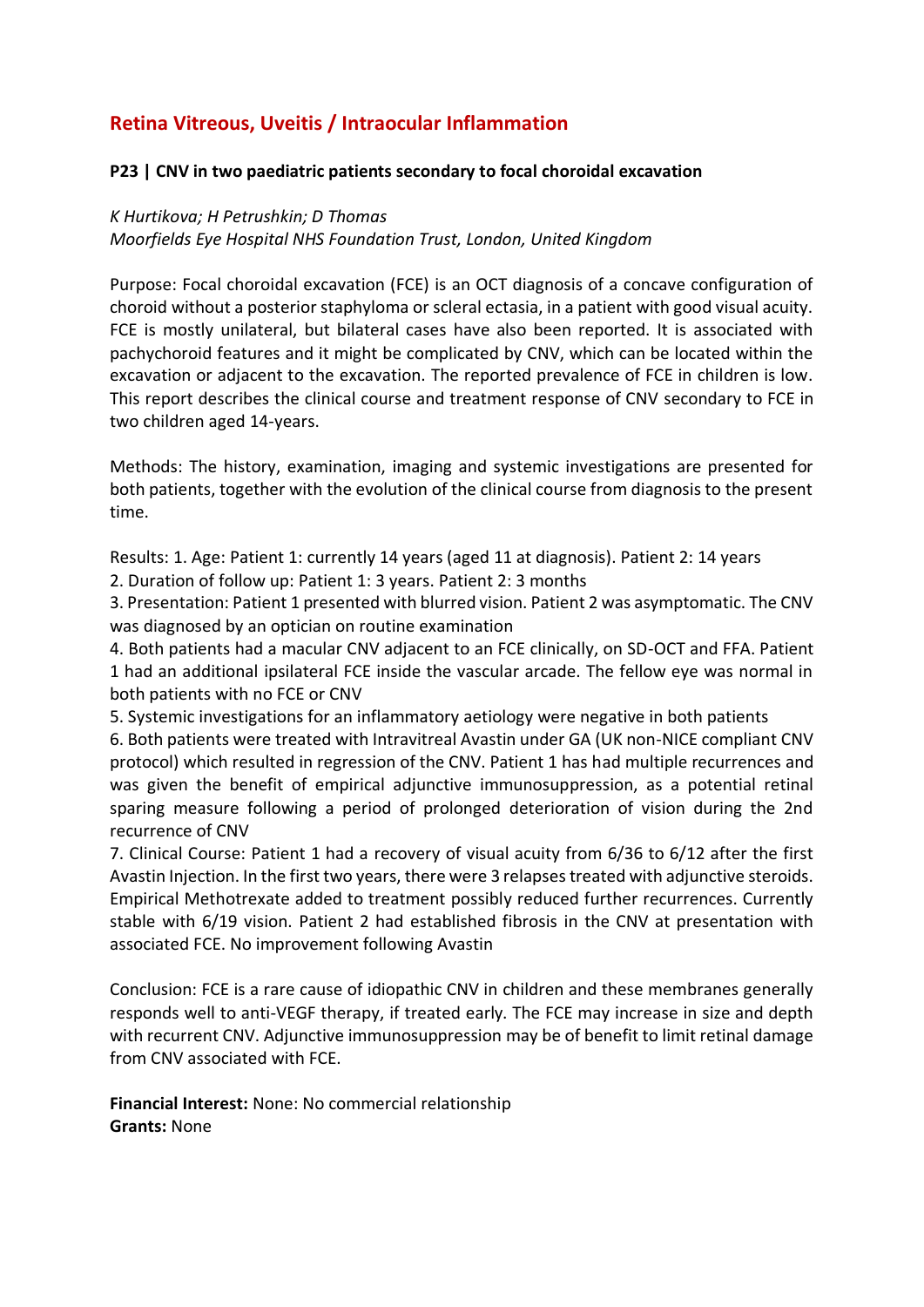# **Others**

#### **P24 | Nicht-organische Sehstörungen bei Kindern und Jugendlichen**

*L Sisera; S Patzelt; C Gerth-Kahlert Augenklinik Universitätsspital Zürich*

Hintergrund: Funktionelle Sehstörungen stellen bei Kinder und Jugendlichen eine wichtige aber auch herausfordernde Differentialdiagnose dar. Charakteristisch ist die Diskrepanz zwischen der Symptomatik und den objektiven Befunden. Ziel unserer Arbeit war die Analyse der jungen Patienten, die aufgrund der Diagnose 'funktionelle Sehstörungen' an unserer Klinik betreut wurden.

Patienten und Methoden: Es erfolgte eine retrospektive Datenanalyse: Alter < 18 Jahren, Diagnose 'funktionelle Sehstörung' 2011 - 2020. Anamnestische und klinische Daten wurden aus der Patientenakte extrahiert. Zusätzlich wurden die Eltern bzw. die Patienten mittels eines Fragebogens nach den aktuellen Beschwerdebildern kontaktiert. Die Studie wurde von der kantonalen Ethikkommission Zürich bewilligt.

Resultate: Es wurden insgesamt 92 Patienten identifiziert, wobei eine Analyse bei 53 % (49/92; 32 weiblich, 17 männlich) bei vorliegendem Consent erfolgen konnte. Das Alter betrug 3 bis 18 Jahre (median 10.5 Jahre) mit einem follow- up von 1 bis 58 Monate (median 7 Monate). Die häufigsten Symptome waren bilaterale Visusminderung (55%) und/oder Verschwommensehen (18%) mit Kopfschmerzen (35%), Motilitätsschmerz (14%), Photophobie (4%), Schwindel (4%) und Unwohlsein (2%).

Eine Reduktion des Fern- (22/49 bilateral, 9/49 unilateral) und Nahvisus (24/49 bilateral, 3/49 unilateral) dokumentiert. Die subjektive Visusminderung war in 20% der Patienten bei der Testung nicht mehr nachweisbar. Eine psychologische Belastung war in 13/49 Patienten dokumentiert. Befeuchtende Augentropfen (18/49), Brillenordination (15/49) oder keine Therapie (20/49) wurde empfohlen. Eine subjektive und/oder objektive Besserung bestand beim follow up in 49% (24/49).

Der Fragebogen wurde in 86% beantwortet: keine vollständige Remission der visuellen Symptomatik (10/42), Remission innerhalb 1 Woche (14/41), 1 Monat (3/41), 2-6 Monate (8/41), 1 Jahr (6/41). Es lag keine Korrelation zwischen der Dauer der visuellen Symptome und dem Alter bei Beginn oder dem Geschlecht vor. Die Beratung an unserer Klinik wurde als 'unterstützend und hilfreich' in 31/42 Patienten angegeben.

Fazit: Die Studie zeigt auf, dass nicht-organische Sehstörungen bei Kindern und Jugendlichen eine Ausschlussdiagnose darstellt, welche eingehende Untersuchungen bedarf, um eine organische Ursache auszuschliessen. Die psychosoziale und psychologische Komponente sollte trotz geringem Vorkommen bei der Anamneseerhebung nicht vernachlässigt werden.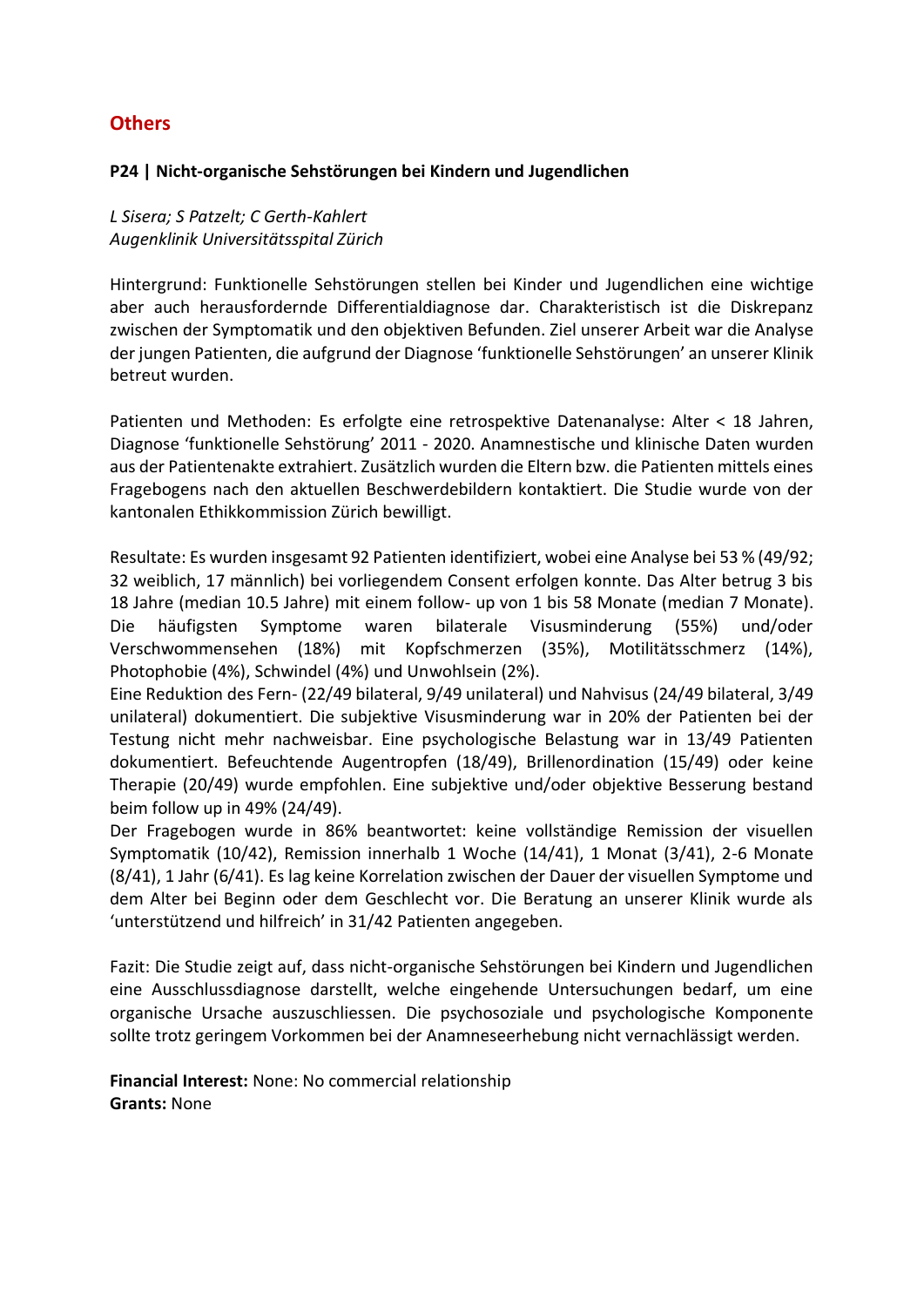#### **P25 | Changes in Retinal Blood Flow during Valsalva-Maneuvre**

*MRJ Wiest; L Zollinger; SA Zweifel Univeristätsspital Zürich*

Purpose: This study's purpose is to identify and evaluate possible quantitative changes in retinal and choriocapillary blood flow utilizing OCT-A imaging in study subjects during the Valsalva-Maneuver.

Methods: Healthy probands were enrolled in the study and OCT-A imaging with a ZEISS PlexElite 9000 on one eye was performed. Probands could decide whether they wanted to be scanned on the left or right eye. OCT-A images were acquired before the Valsalva-Maneuvre and 5 seconds after beginning the Valsalva-Maneuvre. The acquired images were segmented and underwent projection removal using algorithms supplied by the manufacturers. Analysis of vessel density (VD) and vessel length density (VLD) was performed on superficial (SCP) and deep capillary plexus (DCP) slabs using ImageJ. ImageJ was also used for analyzing flow voids (FV) in the choriocapillary slabs.

Results: 10 (8 right, 2 left) eyes of 11 (5m, 6f) healthy probands were included. Pre-Valsalva, VD and VLD were 0.428(+/-0.291) and 17.871mm<sup>[1</sup>-1 (+/-2.22mm-1) in the SCP and 0.423(+/-0.0213) and 23.850 mm−1(+/-1.023 mm−1) in the DCP. Pre-Valsalva, FV were measured at 19.686(+/-1.959). During the Valsalva-Maneuvre, VD and VLD in the SCP were 0.417(+/-0.024) and 17.376mm−1(+/-2.007mm−1), and in the DCP 0.426(+/-0.221) and 23.944mm−1(+/- 1.021mm−1) respectively. FV post Valsalva was 20.440(+/-2.062). A Wilcoxon-signed-rank test revealed no significant changes in any of the observed parameters.

Conclusion: We couldn't observe any significant changes in the VD, VLD or FV. This might be due to autoregulatory processes in the blood vessels of the eye. Due to the small sample size, confidence intervals are comparatively large. Further study with more probands might yield different results.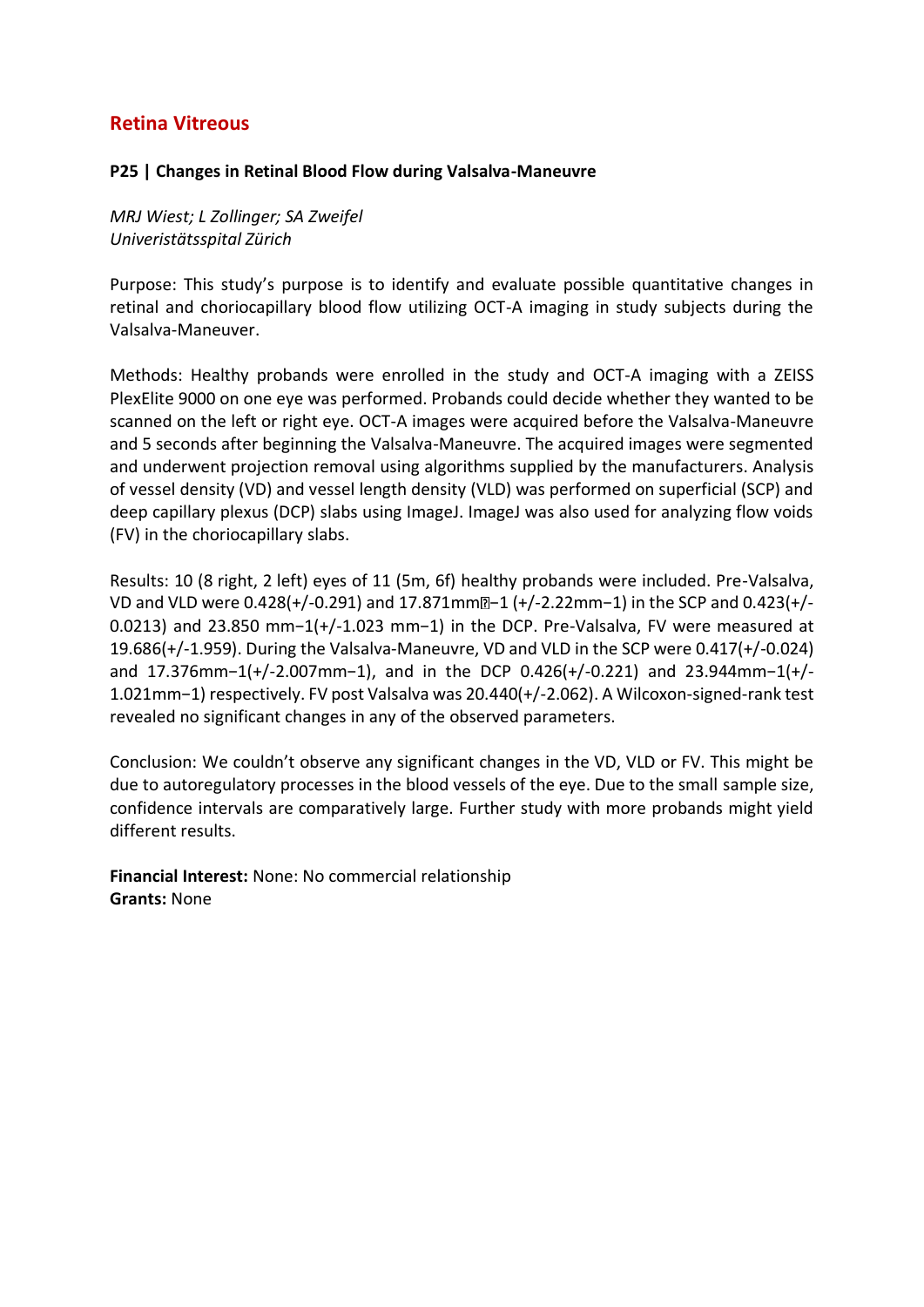# **Cataract / Refractive Surgery / Contact Lens, Glaucoma, Retina Vitreous**

**P26 | Two surgical approaches for intraocular lens subluxation: Pars plana vitrectomy versus core vitrectomy with lens exchange**

*A Schuknecht<sup>1</sup> ; J Wachtl<sup>2</sup> ; J Fleischhauer<sup>2</sup> ; C Kniestedt<sup>2</sup> 1 Luzerner Kantonsspital (LUKS); <sup>2</sup> Talacker Augen Zentrum Zürich TAZZ*

Purpose: To compare the efficacy and safety of core vitrectomy and pars plana vitrectomy for lens exchange in patients with intraocular lens subluxation.

Methods: This is a retrospective study conducted at one eye center (Talacker Augen Zentrum Zürich) in Zurich, Switzerland. We reviewed 124 eyes with subluxated intraocular lens undergoing lens exchange carried out by two surgeons between 03/2016 and 12/2019 (45 months). Lens exchange with either core vitrectomy or pars plana vitrectomy was compared. Intraocular pressure (IOP) and best-corrected visual acuity (BCVA) were analyzed preoperatively and at 5 time points up to 12 months after lens exchange. Data on postoperative complications were collected.

Results: 124 eyes with intraocular lens subluxation were referred for lens exchange. 59 (48%) eyes received core vitrectomy and 65 (52%) eyes received pars plana vitrectomy with lens exchange. Glaucoma was more frequent in the core vitrectomy group (78%) compared to the pars plana vitrectomy group (32%) (p < 0.001).

In the core vitrectomy group 19 (32%) eyes presented with visual impairment, 17 (29%) eyes presented with high IOP alone and 23 (39%) eyes presented with both at the same time prior to surgery. Mean preoperative IOP in the core vitrectomy group decreased from 22.4±9.2mmHg to 14.7±3.1mmHg 12 months after surgery (p < 0.001). Mean BCVA changed from 0.40±0.41logMAR preoperatively to 0.32±0.37logMAR at 12 months postoperatively (p = 0.598) in the core vitrectomy group.

In the pars plana vitrectomy group 44 (68%) eyes presented with a change in vision, 7 (11%) eyes presented with high IOP alone and 14 (22%) eyes presented with pressure elevation and visual impairment at the visit prior to surgery. Mean preoperative IOP in the pars plana vitrectomy group decreased from 20.9±8.3mmHg to 15.1±3.5mmHg at 12 months after lens exchange (p < 0.001). Mean BCVA in the pars plana vitrectomy group was 0.57±0.62logMAR preoperatively and 0.22±0.35logMAR 12 months postoperatively (p < 0.001).

Postoperative pressure decompensations occurred more frequently in the core vitrectomy group (20%) compared to the pars plana vitrectomy group (6%) ( $p = 0.018$ ). There was no statistically significant difference for postoperative cystoid macular edema ( $p = 0.055$ ), anisometropia ( $p = 0.986$ ) and high astigmatism ( $p = 0.362$ ).

Conclusion: Core vitrectomy and pars plana vitrectomy with lens exchange are equally efficient and safe in the management of intraocular lens subluxation.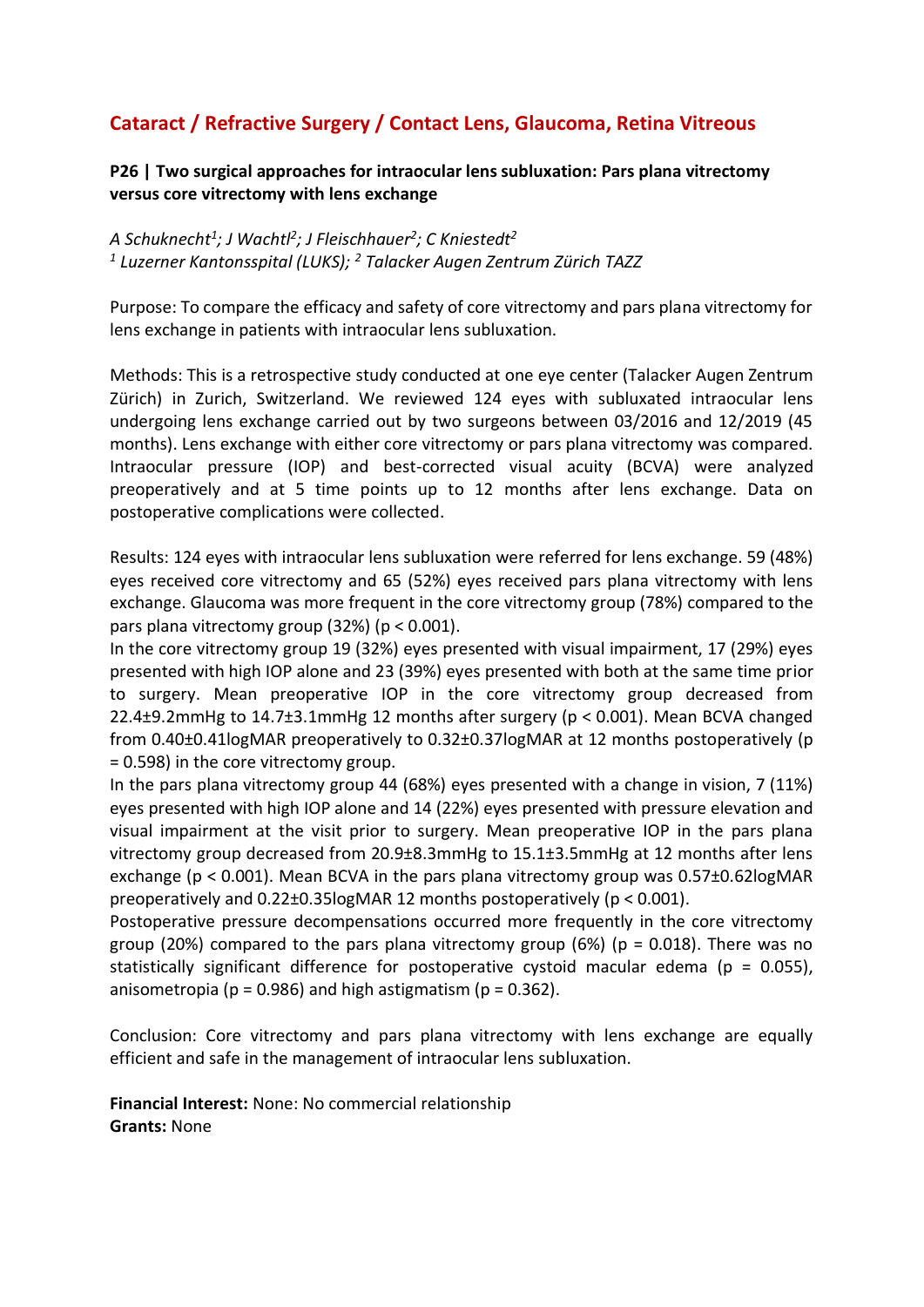## **P27 | Full-field stimulus threshold testing and the relation to the oxygen metabolic retinal function in retinitis pigmentosa.**

## *OM Zabek<sup>1</sup> ; G Calzetti<sup>2</sup> ; M della Volpe<sup>1</sup> ; HPN Scholl<sup>2</sup>*

*<sup>1</sup> Department of Ophthalmology, University Hospital Basel; <sup>2</sup> Department of Ophthalmology, University Hospital Basel | Institute of Molecular and Clinical Ophthalmology Basel (IOB)*

Purpose: The aim of our study was to evaluate retinal function with (white light) dark-adapted full-field sensitivity threshold testing (FST) and find possible correlations with metabolic function measured with retinal oximetry (RO) in patients with retinitis pigmentosa (RP).

Methods: In this prospective observational study BASEC 2020-00122, FST and RO measurements were performed on 66 RP eyes (33 subjects,  $12\sqrt{3}$  21 $\sqrt{7}$ ) aged between 18 and 80 years (mean 43.2y). Main outcome parameters were FST thresholds using the Diagnosys Espion system with the ColorDomeTM LED full-field stimulator (Diagnosys LLC, Lowell, MA) as well as the main RO parameters: the mean arterial (A-SO2; %), venular (V-SO2; %) oxygen saturation, their difference (A-V SO2; %), and the corresponding mean diameters of the peripapillary retinal arterioles (D-A; μm) and venules (D-V; μm) recorded with the oxygen saturation tool of the Retinal Vessel Analyser (RVA; IMEDOS Systems UG, Jena, Germany). In addition, semi-automated kinetic perimetry (V4e, III4e, I4e, III3e isopters, Octopus 900<sup>®</sup>, Haag-Streit AG Bern, Switzerland) was performed and included in the ANOVA-based linear mixed-effects models analysis calculated with MATLAB®.

Results: Neither the oxygen saturation parameters A-SO2 (p=0.998), V-SO2 (p=0.595) nor the A-V SO2 (p=0.546) which represents the oxygen consumption of the retina showed significant correlations with the FST. Also, when correlated with the diameters of the peripapillary retinal arterioles (p=0.713) and venules (p=0.193) the FST showed no significant associations. However, when compared systematically with the visual field areas of the V4e, III4e, I4e, III3eisopters, FST measures showed a significant positive correlation (p=0.028).

Conclusion: In contrast to standardized visual field parameters, white full-field sensitivity threshold testing appears not to correlate with retinal oxygen metabolic function measured with retinal oximetry in patients with RP, suggesting that the two examinations may capture unrelated aspects of the retinal pathological process. However, FST showed a significant association with standardized visual field testing parameters and may, therefore, offer an alternative outcome measure for interventional trials.

#### **Financial Interest:** None: No commercial relationship

**Grants:** Open access funding provided by University of Basel. Hendrik P. N. Scholl was supported by the Swiss National Science Foundation, National Center of Competence in Research Molecular Systems Engineering "Molecular Systems Engineering", the Wellcome Trust, and the Foundation Fighting Blindness Clinical Research Institute. Maria della Volpe Waizel was supported by the SAMW (Schweizerische Akademie der Medizinischen Wissenschaften), the Bangerter Foundation, and the SNF (Swiss National Science Foundation) with ad personam grants.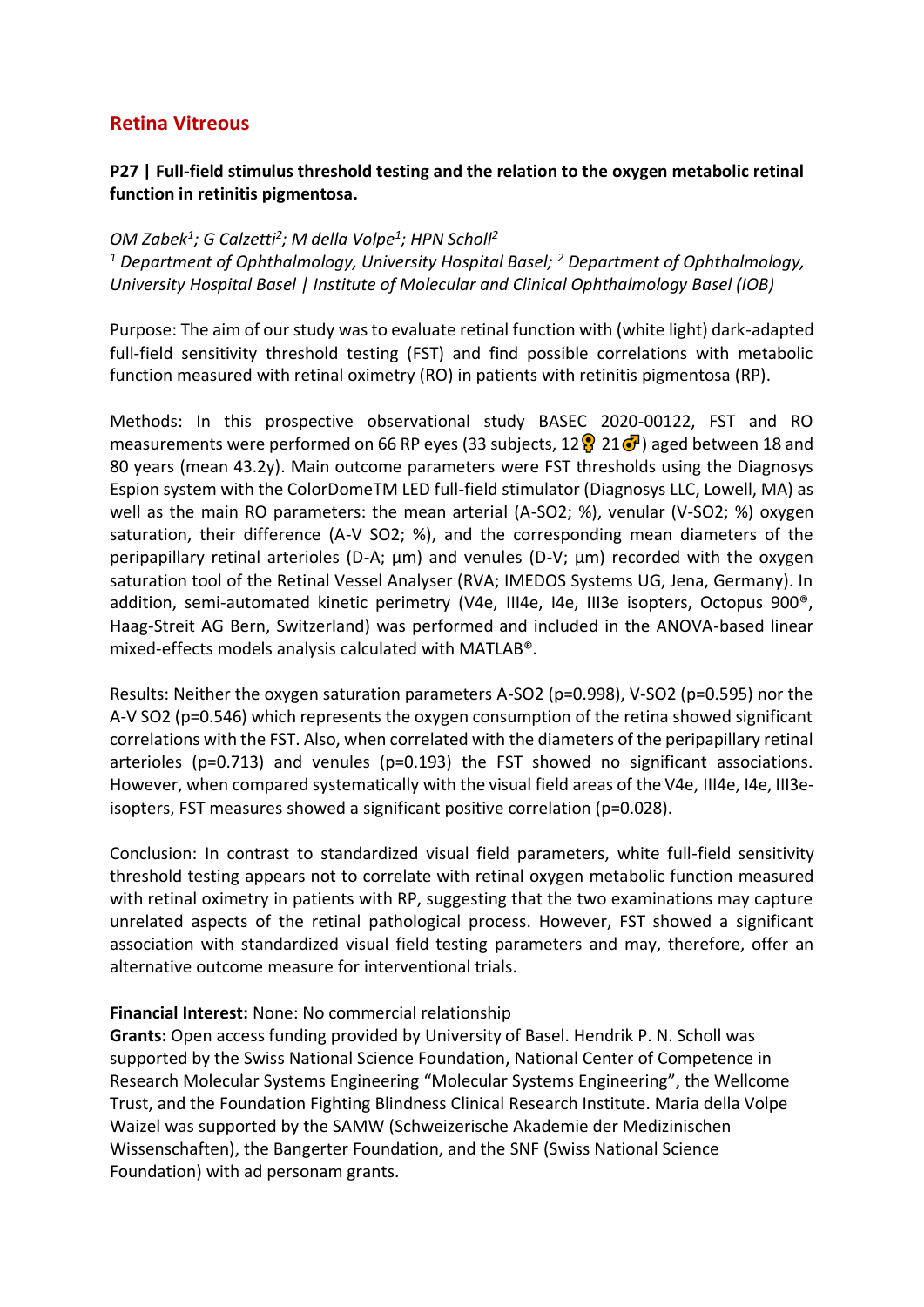# **Cataract / Refractive Surgery / Contact Lens**

#### **P28 | Genauigkeit der Refraktionsergebnisse nach Implantation torischer Intraokularlinsen**

*M Loertscher<sup>1</sup> ; P Raak<sup>2</sup>*

*<sup>1</sup> Fachhochschule Nordwestschweiz, Hochschule für Technik; <sup>2</sup> Pallas Kliniken, Aarau*

Zweck: Dies ist eine Fallserie von 64 Augen bei denen im Zuge der Katarakt Operation eine monofokale, torische Intraokularlinse (Oculentis LS-313) implantiert wurde. Ziel war es, die Abweichung des Restastigmatismus nach der Implantation einer Torischen IOL zu analysieren.

Methode: Retrospektive Fallanalyse der Refraktiven und Biometrischen Daten bei Katarakt Patienten.

Die astigmatischen Werte wurden für die statistische Analyse in Powervektoren transformiert um Unabhängigkeit der Achsenlage zu erreichen. Verglichen wurde der erreichte postoperative Refraktive Astigmatismus mit dem bestehenden Kornealen Astigmatismus. Die Rotationsstabilität wurde objektiv mit einem Aberrometer (iTrace) gemessen und als absoluten Wert wiedergegeben.

Resultate: Von den 64 Augen waren 25 weiblich und 39 männlich im Alter von 66.6 ± 8.8 Jahre (Mittelwert ± Standartabweichung). Der sphärische Wert der implantierten IOL war +19.21 ± 4.91 dpt (Stärkebereich +0.86 bis +28.50 dpt) und der Torus war +2.51 ± 1.38 dpt (Stärkebereich +0.75 bis +7.69 dpt).

Der beste korrigierende präoperative Visus in LogMAR war 0.23 ± 0.12 und wurde durch die Operation auf 0.03  $\pm$  0.01, p  $\leq$  0.001 verbessert. Der Korneale Astigmatismus der Patienten betrug -2.01 ± 1.08 dpt (Stärkebereich von –0.88 bis -5.81 dpt). Die Transformation in Powervektoren ergeben für den Vektor J0 (astigmatimus rectus & inversus) einen Wert von 0.29 ± 1.00 dpt und für J45 (astigmatimus obliquus) 0.04 ± 0.48 dpt. Postoperativ wurde der Vektor J0 signifikant um  $0.43 \pm 1.0$ , p = 0.001 abgeschwächt. Bei den obliqui zeigte sich eine Abschwächung von 0.05 ± 0.06 dpt, p =0.43 welche nicht signifikant war. Postoperativ waren die subjektiv gemessenen Astigmatismen bis auf zwei Ausreisser (-0.54 und -0.68) innerhalb von -0.50 dpt.

Die gemessene Verdrehung der IOL-Torus relative zur Kornealen Achse war 5.27° ± 4.3°. Die maximale Verdrehung aller IOL ergab einen Restastigmatimus von 0.88 dpt.

Diskussion: Die Plattenhaptik der Oculentis LS-313 zeigt sich als sehr Rotationsstabil. Die Voraussagbarkeit und Genauigkeit der Implantation Achse und Stärke ist sehr hoch. In diesem Patientengut musste keine IOL nachrotiert werden. Die höchste Abweichung von der Soll-Achse ergab einen Astigmatischen Fehlwert von 0.88 dpt .

Bei 97% der implantierten IOL's war der Restastigmatimus innerhalb von -0.50 dpt.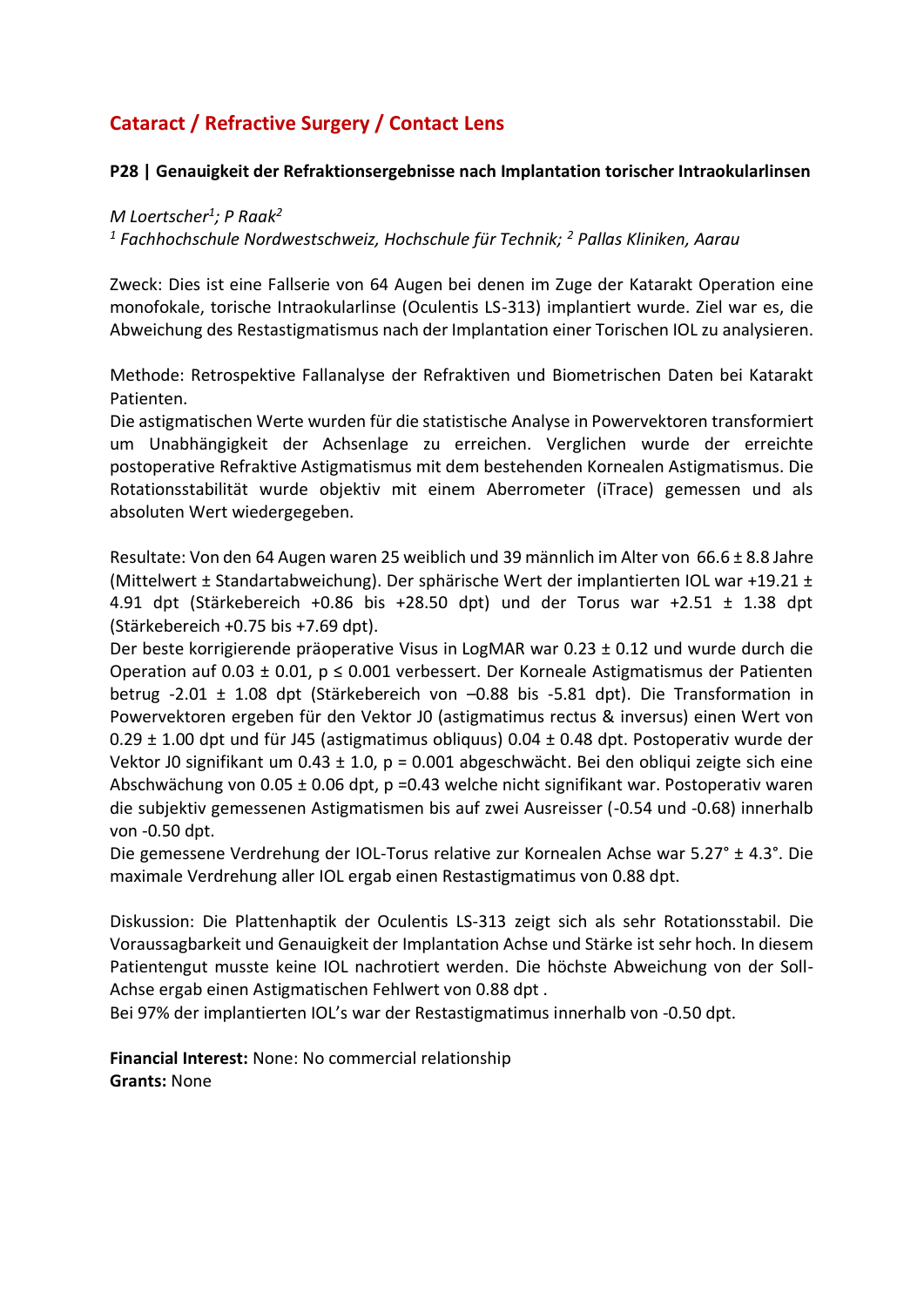# **Cataract / Refractive Surgery / Contact Lens**

### **P29 | Does one drop Diclofenac have an effect in pain reduction after topography-guided transepithelial surface ablation?**

*M Jost; O Pfaeffli; C Godino; C Kaufmann; MA Thiel; P Baenninger Luzerner Kantonsspital*

Purpose: To report the efficacy of postoperative Diclofenac eye drops for pain reduction in patients undergoing topography-guided transepithelial surface ablation.

Methods: Retrospective, consecutive case series of patients undergoing topography-guided transepithelial surface ablation for refractive myopia treatment using a 1KHz excimer laser. After treatment, a soft bandage contact lens was placed and patients were instructed to use oral NSAID if needed, and topical anaesthetic drops only in very painful situations. Patients who applied other analgetics were excluded. If both eyes were available, one eye was chosen randomly. Patients were divided into 3 groups. Group 1 did not receive any Diclofenac drop, Group 2 received one Diclofenac drop postoperatively (day 1) and Group 3 received postoperatively (day 1) and on the day after treatment (day 2) one drop of diclofenac. Postoperative pain was self-assessed by patients per eye daily for the consecutive first four days (day 1 to 4) after the treatment using the visual analogue scale (VAS). We compared VAS with respect to the use of additional oral or topical treatment as well as VAS with regards to the total amount of ablated tissue (  $<$  50  $\mu$ m, 50-100  $\mu$ m,  $\geq$  100  $\mu$ m) among the groups.

Results: We enrolled 163 eyes of 163 patients (55.0% female) with mean age of 31.3 years (SD± 6.6; range 21-68). We excluded 16 patients who applied other additional analgetics. Group 1 comprised 35 eyes (21%), Group 2 21 eyes (13%) and Group 3 107 eyes (66%). Median pain score (VAS) was 5 (Range 0, 10) in Group 1, which was significantly higher than in Group 2 (median 1, , range 0, 7) and Group 3 (median 1.5, range 0, 7) on day of surgery (p < 0.0001). Percentage of patients using additional oral NSAID on the day 1 and 2 was significantly higher in Group 1 (69%/83%) when compared to Group 2 (24%/43%), respectively Group 3  $(31\%/49\%)$  (p < 0.001 day 1, p=0.001 day 2). Also, the percentage use of topical anaesthetic drops was higher on the day 1 and 2 in Group 1 (20%/40%) when compared to Group 2 (5%/5%) and 3 (5/10%) (p=0.012/p=0.002). No correlation was found between pain sensation and maximum ablation depth (Spearman correlation  $p > 0.05$ ).

Conclusion: The instillation of one drop diclofenac after topography-guided transepithelial surface ablation reduced subjective pain sensation according to VAS and decreased the need for additional topical anaesthetic drops or oral NSAID.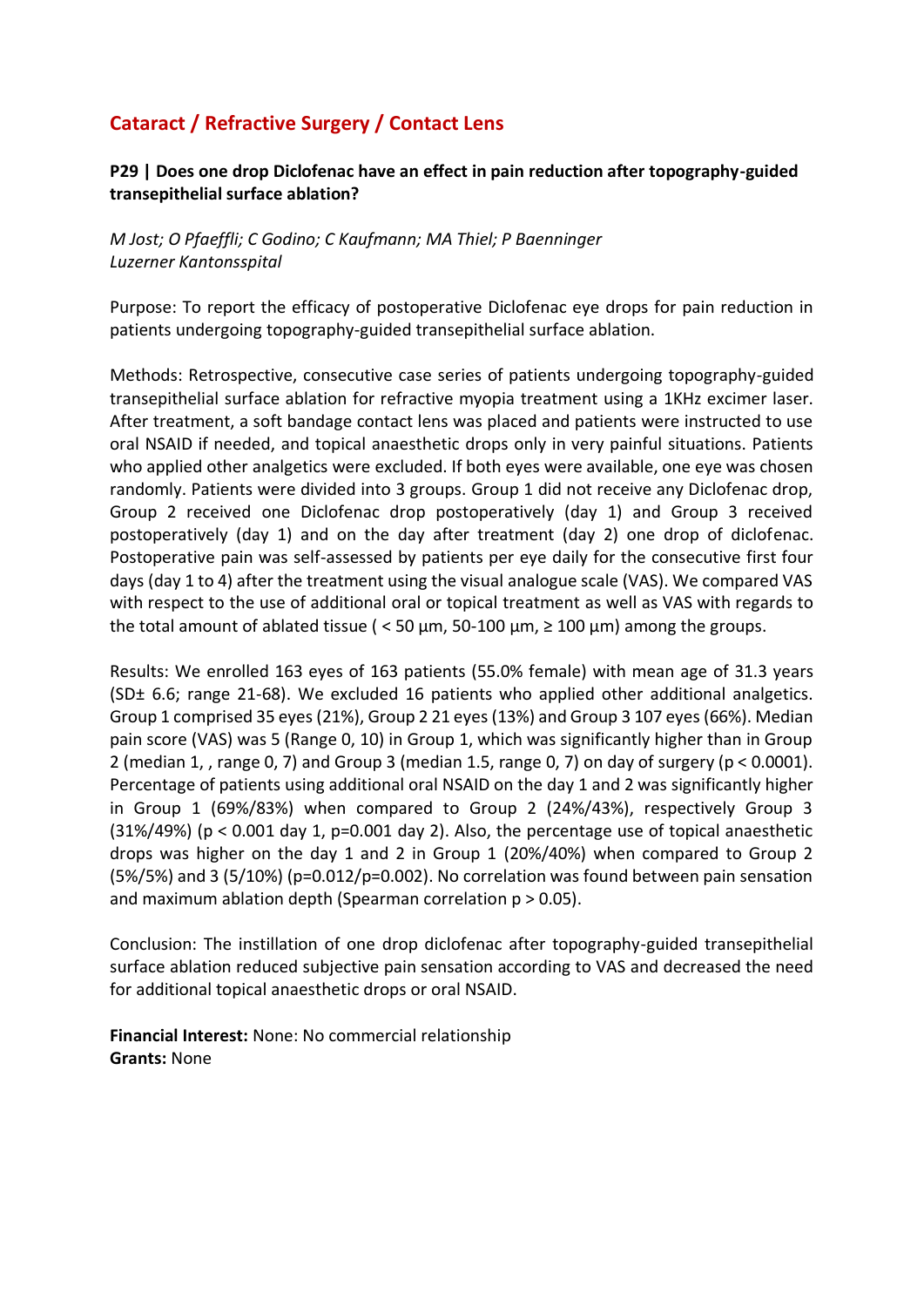# **Pathology / Intraocular Tumours**

#### **P30 | 'De novo' appearance of a choroidal melanoma during 5 years' follow-up for CHRPE**

### *B Salmon<sup>1</sup> ; A Schalenbourg<sup>2</sup>*

*1 Jules-Gonin Eye Hospital (FAA), Department of Ophthalmology, University of Lausanne,*  Lausanne, Switzerland; <sup>2</sup> Jules-Gonin Eye Hospital (FAA), Department of Ophthalmology, *University of Lausanne, Lausanne, Switzerland.*

Purpose: To present an unusual case of 'de novo' choroidal melanoma whose appearance was incidentally documented on serial color fundus pictures.

Methods: Report of a case and review of Pubmed/Medline databases from 1988 to 2021, using as search words 'de novo' AND 'choroidal melanoma'.

Results: In 2014, a 46-year-old female was incidentally found to present a congenital hypertrophy of the retinal pigmented epithelium (CHRPE). Being informed of its minimal risk of malignant transformation into RPE adenocarcinoma, she solicited periodic fundus examinations, including color fundus photography. In 2019, a second, grey-brown, lesion was discovered in the adjacent nasal choroid, with a thickness of 1.6 mm on B-scan ultrasonography, compatible with a choroidal melanoma. A retrospective analysis of the fundus pictures illustrated the appearance, with exponential growth, of this 'de novo' choroidal melanoma. Conservative brachytherapy with a ruthenium plaque was proposed. A literature search revealed only 2 similar cases, the first reported in 1988, before the era of panoramic fundus photography, and the second in 2015, from a pre-existing 'presumed freckle'.

Conclusion: To the best of our knowledge, this is the first photo-documented de novo development of a peripheral choroidal melanoma.

**Grants:** None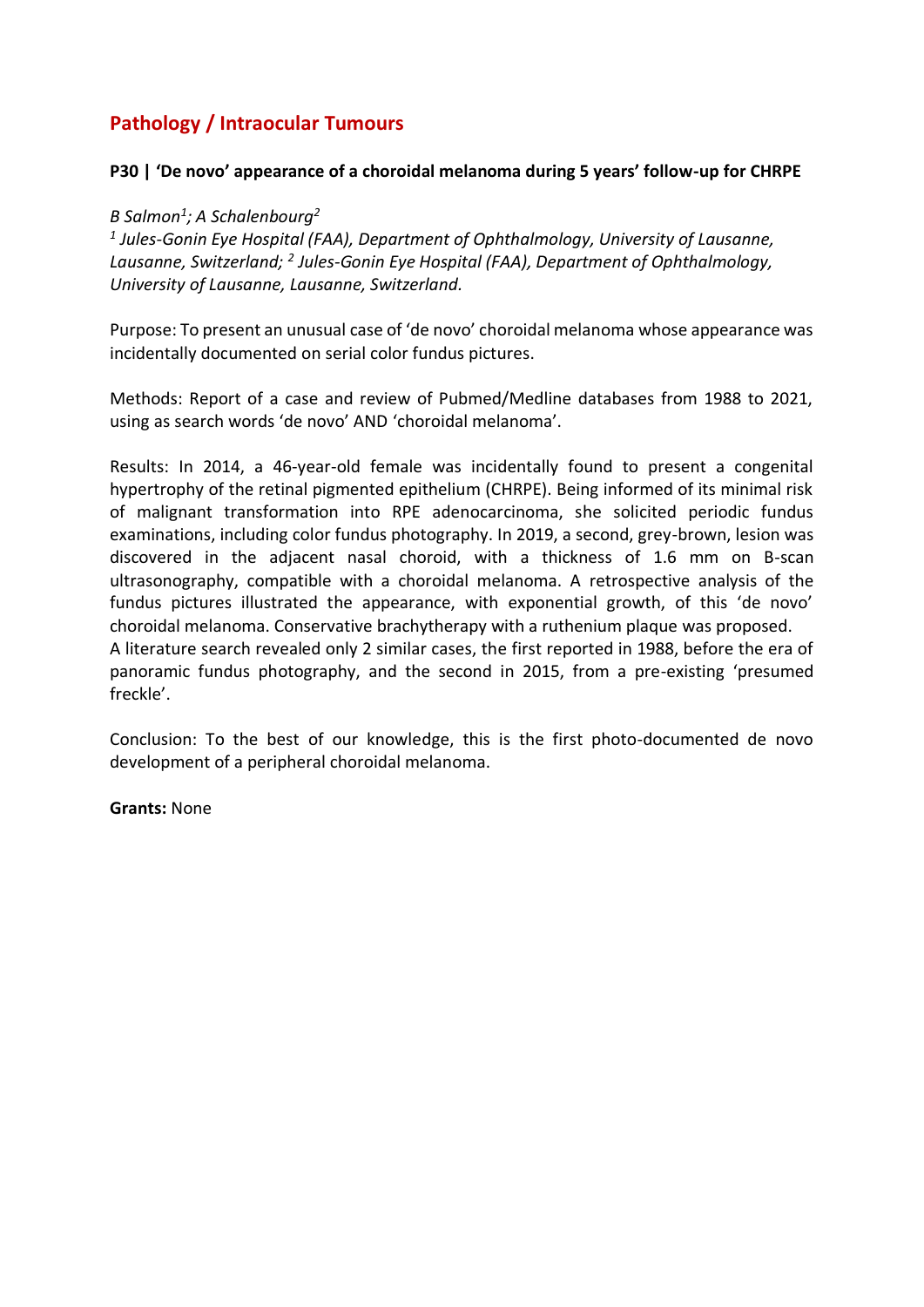## **P31 | Sectoral Optical Atrophy after Stereotactic Radiotherapy for neovascular Age-related Macular Degeneration: a case report**

*H Zimmermann; F Weisskopf<sup>1</sup> ; K Hatz<sup>1</sup> <sup>1</sup> Vista Klinik Binningen*

Purpose: To investigate optic neuropathy in the sense of a radiation optic neuropathy in eyes adjunct treated with low dose stereotactic radiation therapy (SRT).

Methods: Case report of a 68-year-old Caucasian male with suspicion of neovascular AMD in the left eye. Adjunct SRT was performed after 21 intravitreal injections of ranibizumab following a treat-a-extend regimen (TER) unsuccessful of achieving a dry retina. Parameters which have been evaluated over 10 years included: Spectral-Domain Optical Coherence Tomography (SD-OCT), fluorescein angiography (FA), indocyanine-green angiography (ICG), angio-OCT and perimetry examinations.

Results: Six months after SRT subretinal fluid (SRF) disappeared and relatively dry retinal conditions were maintained until today with only some subtle SRF to return at times, due to which the patient is kept in treatment plan, following a treat and extend regimen. The retina had not only been dry but the interval could be extended up to 12 weeks. After almost two years of therapy, the intervals were slowly shortened again to 4 weeks and ranibizumab was substituted for aflibercept. Treatment was kept on a 4 weeks-interval always showing an incomplete absorption of SRF. After 4 years, for the first time again, dry retinal conditions could be obtained. Since then, intervals are kept between 5-6 weeks, not extendable any higher. The current best-corrected visual acuity (BCVA) counts 20/63 Snellen chart 36 months after SRT sectoral atrophy of the optic disc has been noticed. Morphologically the atrophy was untypical for glaucoma. OCT images showed a reduced ganglion cell layer nasal inferior to the fovea, where SRT treatment was applied. Regarding follow-up images it is evident, that retinal atrophy started at one point, continued and then stabilized after 36 months post-SRT with a ganglion cell layer thickness of ca. 8-9  $\mathbb{R}$ m (central ring). Our patient showed a decreased superficial and deep vascular plexus density depicted on angio-OCT images, confirming retinal ischemia in the same part of the posterior pole. Optic disc analysis showed a correlating thinning of nerve fibers in the temporal inferior part of the optic disc. A performed perimetry confirmed a scotoma in the nasal upper quadrant.

Conclusion: To conclude we can state, that optical atrophy preceding retinal ischemia or retinal injury due to SRT is a side effect that hasn't been taken into consideration until now.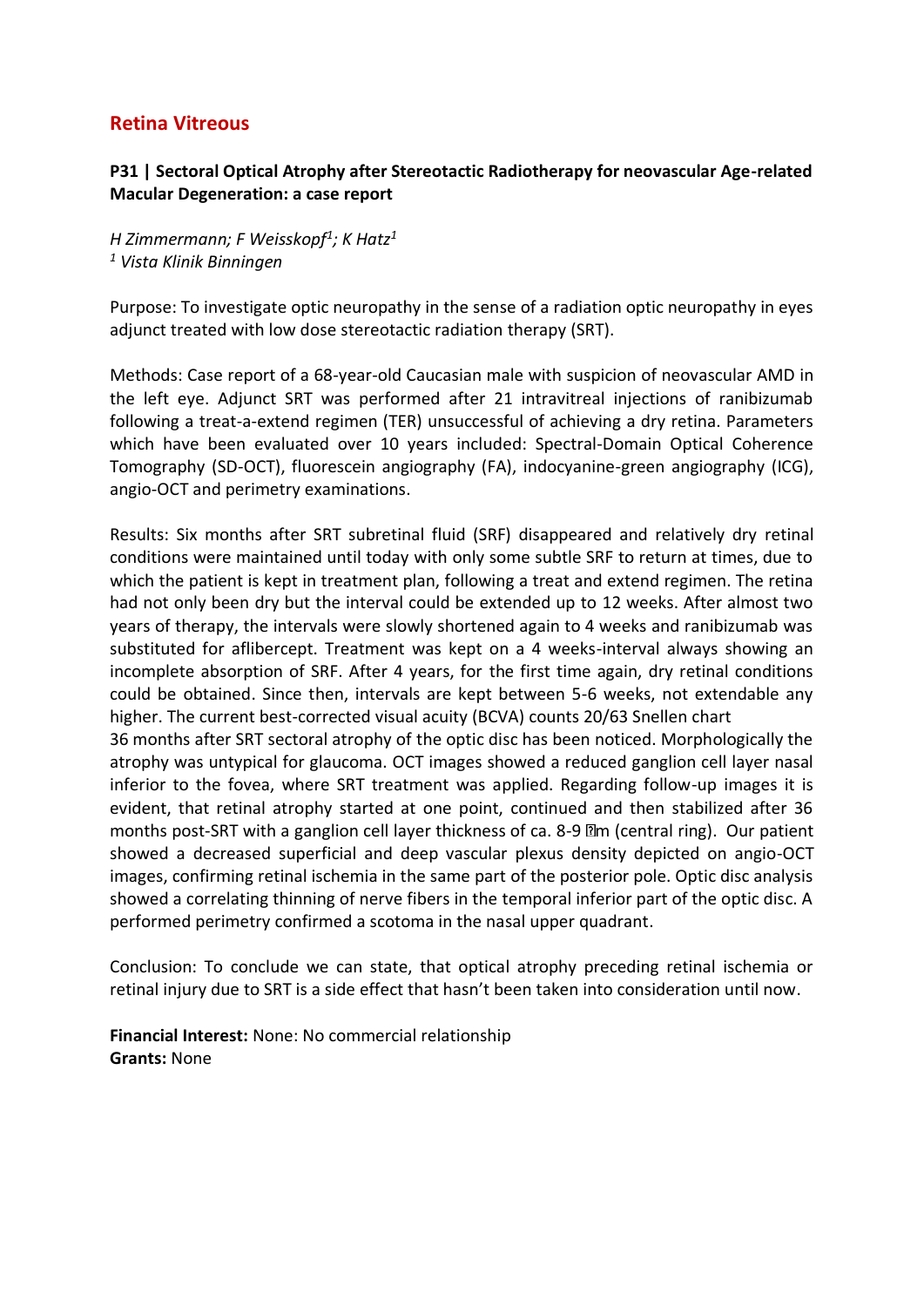#### **P32 | Keratoconus in a patient with Pseudoxanthoma elasticum**

*R Abrishamchi<sup>1</sup>; H Abdshahzadeh<sup>2</sup>; E Torres-Netto<sup>3</sup>; N Kristoffersen-Hafezi<sup>4</sup>; F Hafezi<sup>4</sup> ¹ Universität Zürich; ² Univeristät Zürich; ³ Univeristät Zürich, Unispital Zürich; ⁴ ELZA Institute AG*

Purpose: To report a case of Pseudoxanthoma elasticum (PXE) that displayed clinical and tomographical signs of keratoconus.

Report of the case: A 64-year-old female with histologically confirmed PXE, diagnosed 12 years previously was referred to our clinic because of abnormal findings in both corneas. She had been under treatment of a retina specialist because of the presence of choroidal neovascularization (CNV) secondary to Angioid streaks and had received anti-vascular endothelial growth factor (anti-VEGF) therapy to control the CNV over the last 12 years. The best-corrected distance visual acuity (CDVA) was < 0.1 in the right eye and 0.32 in the left eye. The subjective refractions of right and left eyes were -8.25sph -2.50cyl @ 101° and - 6.00sph -1.25cyl @ 73°, respectively. Slit-lamp examination revealed no direct signs of ectasia. Fundus examination showed vital optic discs (papilla) a C/D ratio of 0.2 and a macular scar in both eyes. Scheimpflug corneal tomography revealed irregular astigmatism typical for keratoconus in both eyes with the thinnest point of the cornea being 464 μm in the right eye and 501 μm in the left eye, and maximum keratometry values (Kmax) of 55.1 D in the right eye and 46.8 D in the left eye. Follow-up exams showed stability of the corneal findings and the patient was prescribed rigid contact lenses, which improved vision from 0.1 to 0.4 in the right eye and from 0.32 to 0.8 in the left eye.

Conclusions: PXE is a disease affecting collagen, including the sclera and the cornea. Keratoconus is characterized by the weakening and thinning of the corneal stroma. Its pathogenesis appears to involve a complex interaction of both genetic and environmental factors. Our clinical ocular examination showed that the patient not only developed choroidal neovascularization due to PXE, but also keratoconus. We wish to highlight that collagen disorders may affect not only the retina, but also other parts of the eye, and call for vision care professionals to remain vigilant for secondary pathologies that lie elsewhere in the eye. Any patient with noninflammatory connective tissue disease who presents for an eye examination should be carefully examined for the presence of keratoconus.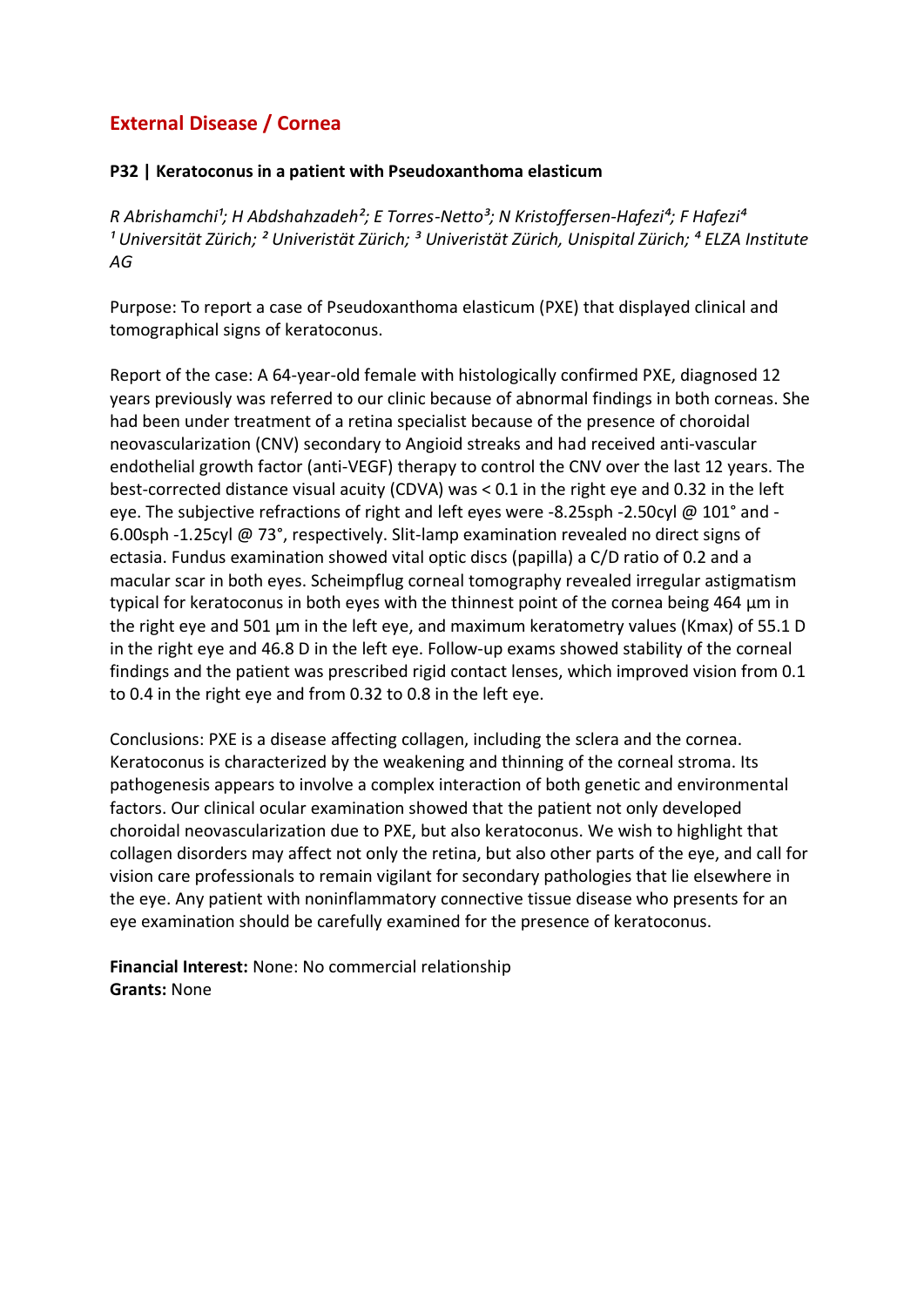## **P33 | Biomechanical characterization of a COL5A1 -haploinsufficient mouse model of classic type Ehlers-Danlos syndrome with tensile extensometry and OCT elastography**

*H* Abdshahzadeh<sup>1</sup>; S Kling<sup>2</sup>; E A. Torres-Netto<sup>3</sup>; R Abrishamchi<sup>4</sup>; E Espana<sup>5</sup>; F Hafezi<sup>6</sup> <sup>1</sup> Universität Zürich; <sup>2</sup> ETH; <sup>3</sup> Universitätsspital Zürich & Universität Zürich; <sup>4</sup> Universitat *Zurich; ⁵ University of Southern Florida, Tampa, FL, USA; ⁶ University of Geneva (UNIGE)*

Purpose: To quantify biomechanical properties in a col5A1-based mouse model for classic type Ehlers-Danlos syndrome (EDS) and to compare two different measurement approaches suited for murine corneal mechanical characterization.

Setting/Venue: Laboratory of Ocular Cell Biology, Center for Applied Biotechnology and Molecular Medicine, University of Zurich, Zurich, Switzerland OPTIC team, Computer Vision Laboratory, ETH Zurich, Switzerland

Methods: A total of 14 eyes of a col5A1-haploinsufficient mouse model (col5A1het) and14 eyes of wild-type littermates (wt) were analyzed by optical coherence elastography(OCE) and 2D stress-strain extensometry. Quasi-static OCE was conducted non-invasively during ambient pressure modulation by -3 mmHg. Corneal displacements were analyzed by phase-difference processing. 2D extensometry measurements consisted of a pre-conditioning cycle, followed by a stress-relaxation test and finally arupture test.

Results: Compared to wt corneas, col5A1het corneas had a thinner corneal thickness(125+-11 vs 148+-10 micrometer, "p < 0.001"). and short-term elastic modulus in het corneas was significantly increased in OCT measurements (506+-88 vs 430+-103 kPa,p=0.023), and. the same trend was observed in stress-strain extensometry (30.7+-12.1kPa vs 21.5+-5.7, p=0.057). In contrast, in stress relaxation tests, col5A1het corneas experienced a stronger relaxation (55% vs 50%, p=0.010). The two distinct behaviors indicate increased short-term stiffness and reduced long-term stiffness in het corneas.

Conclusions: A reduced expression of COL5A1 in cornea seems to predominantly affect the viscoelastic properties of the tissue. The results presented here support and rationalize the counterintuitive clinical reported findings, in which even thinner corneas with potential alterations in the structure of collagen manage to maintain a normal topographic pattern.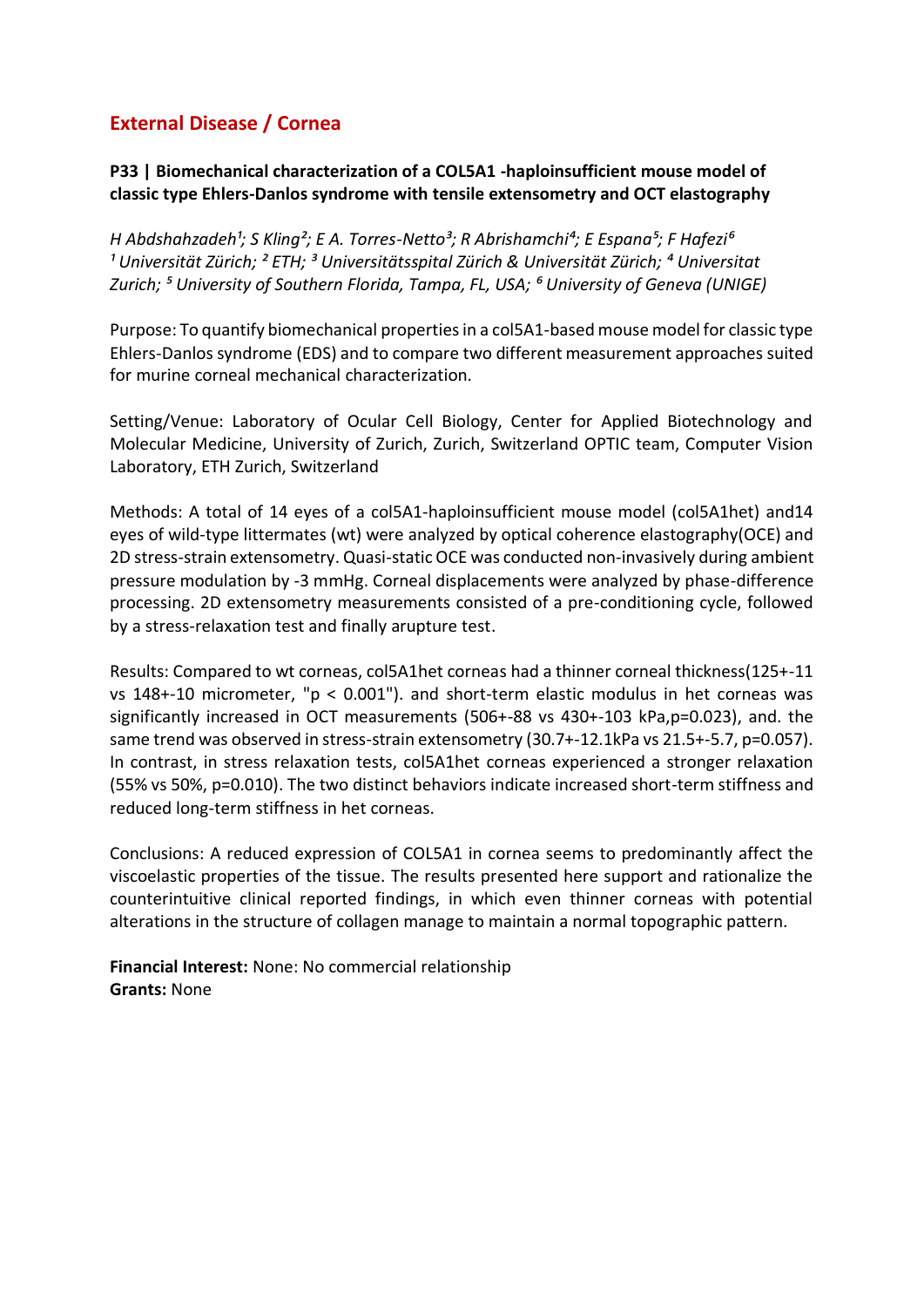## **P34 | High-fluence accelerated epi-off corneal cross-linking provides corneal strengthening similar to the Dresden protocol**

*R Abrishamchi<sup>1</sup>; H Abdshahzadeh<sup>2</sup>; E Torres-Netto<sup>3</sup>; N Kristofferson-Hafezi<sup>4</sup>; F Hafezi<sup>4</sup> ¹ Universität Zürich; ² Univeristät Zürich; ³ Universität Zürich, Unispital Zürich; ⁴ ELZA Institute AG*

Purpose: To quantify CXL induced changes in corneal biomechanics achieved by optimized ultraviolet-A (UVA) fluence, intensity and exposure time.

Methods: Three hundred fresh enucleated porcine eyes were divided equally into 6 groups for analysis. All samples underwent epithelial debridement and soaking with riboflavin 0.1% solution for 20 minutes. CXL was performed using 5 different epithelium-off protocols: S-CXL (intensity in mW/cm2 \* time (minutes); 3\*30), A-CXL (9\*10) [total fluence: 5.4 J/cm2], A-CXL (9\*13′20′′), A-CXL (18\*6′40′′) [total fluence: 7.2 J/cm2, A-CXL (18\*9′15′′) [total fluence: 10 J]. Control corneas were treated similarly and not irradiated. Young's modulus of 5-mm wide corneal strips was used as an indicator of corneal stiffness.

Results: All irradiated groups had significantly higher Young's modulus than controls (p < 0.05): with a stiffening effect of 133% S-CXL (3\*30), 122% A-CXL (9\*10), 120% A-CXL (9\*13′20′′), 114% A-CXL (18\*6′40′′) and 149% A-CXL (18\*9′15′′). The new accelerated epi-off protocol A-CXL (18\*9′15′′) had the highest stiffening effect among all our study groups compared to controls. Elastic modulus at 5% strain (from 1 to 5% strain) showed a significant difference between A-CXL (18\*9′15′′) and three other accelerated protocols: A-CXL (9\*10) (p=0.01), A-CXL (9\*13′20′′) (p=0.003) and A-CXL (18\*6′40′′) (p=0.0001) respectively.

Conclusions: We identified a high-fluence epi-off clinical protocol using A-CXL (18\*9′15′′) that provides a significantly more stiffening effect than any other accelerated protocols and is indistinguishable from the Dresden protocol while accelerating irradiation time from 30 to 9 minutes. This new protocol might become a new standard in epi-off CXL treatments.

**Grants:** This project has been funded by the Light for Sight Foundation, Zurich, Switzerland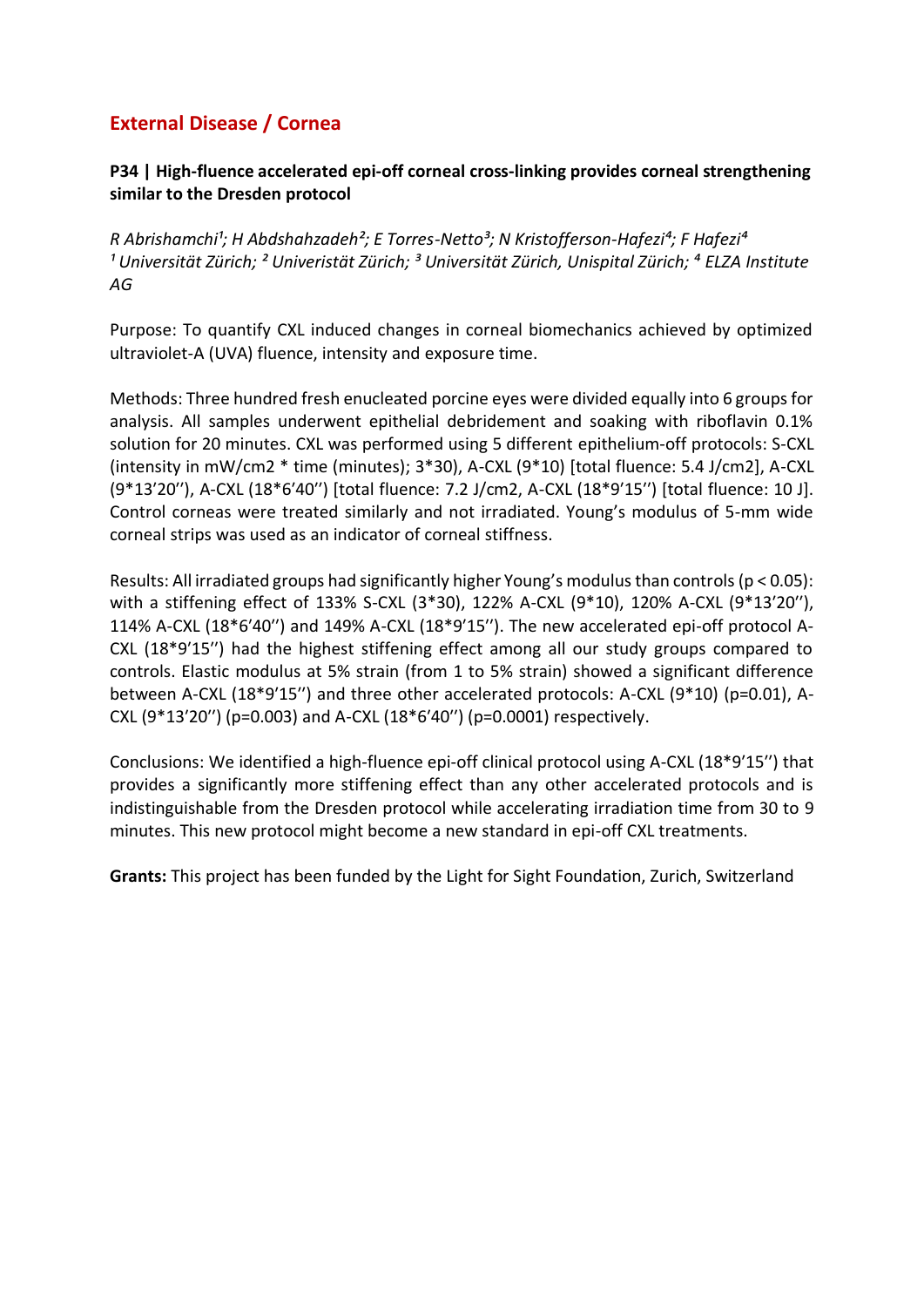### **P35 | Effect of repeated riboflavin application during CXL on corneal biomechanics**

*H Abdshahzadeh<sup>1</sup>; R Abrishamchi<sup>2</sup>; E A. Torres-Netto<sup>3</sup>; N L. Hafezi<sup>4</sup>; M Hillen<sup>4</sup>; F Hafezi<sup>5</sup> ¹ Universität Zürich; ² Universität Zürich; ³ Universität Zürich, Unispital Zürich; ⁴ ELZA Institute AG; ⁵ University of Geneva (UNIGE)*

Purpose: To evaluate the impact of applying riboflavin repeatedly during corneal cross-linking (CXL) on the corneal biomechanical strength of ex vivo porcine corneas.

Setting/Venue: Laboratory for Ocular Cell Biology, Center for Applied Biotechnology and Molecular Medicine, University of Zurich, Zurich, Switzerland and ELZA Institute,Dietikon/Zurich, Switzerland

Methods: Sixty-six porcine corneas with intact epithelium were divided into 3 groups and analyzed. All corneas were pre-soaked with an iso osmolar solution of 0.1%riboflavin in PBS ("riboflavin solution"). Corneas in Groups 1 and 2 were irradiated with a standard epi-off CXL (S-CXL) UV-A irradiation protocol (30 minutes, 3 mW/cm2).Corneas in group 3 served as a no irradiation control. Corneas in group 1 received riboflavin solution during S-CXL irradiation (CXL-PBS-Ribo); corneas in group 2 received only iso osmolar PBS (CXL-PBS). Immediately afterwards, 5-mm wide cornealstrips were prepared, and elastic modulus and stress after relaxation were measured.

Results: Significant differences in stress-strain extensometer were found between the control and S-CXL-treated groups (1 and 2), however no significant difference was observed between groups 1 and 2 (120% and 118.5%; p=0.999).

Conclusions: Compared with applying isosomolar PBS to keep the cornea hydrated during CXL, the application of riboflavin solution does not affect the corneal biomechanical stiffening achieved with standard epi-off CXL.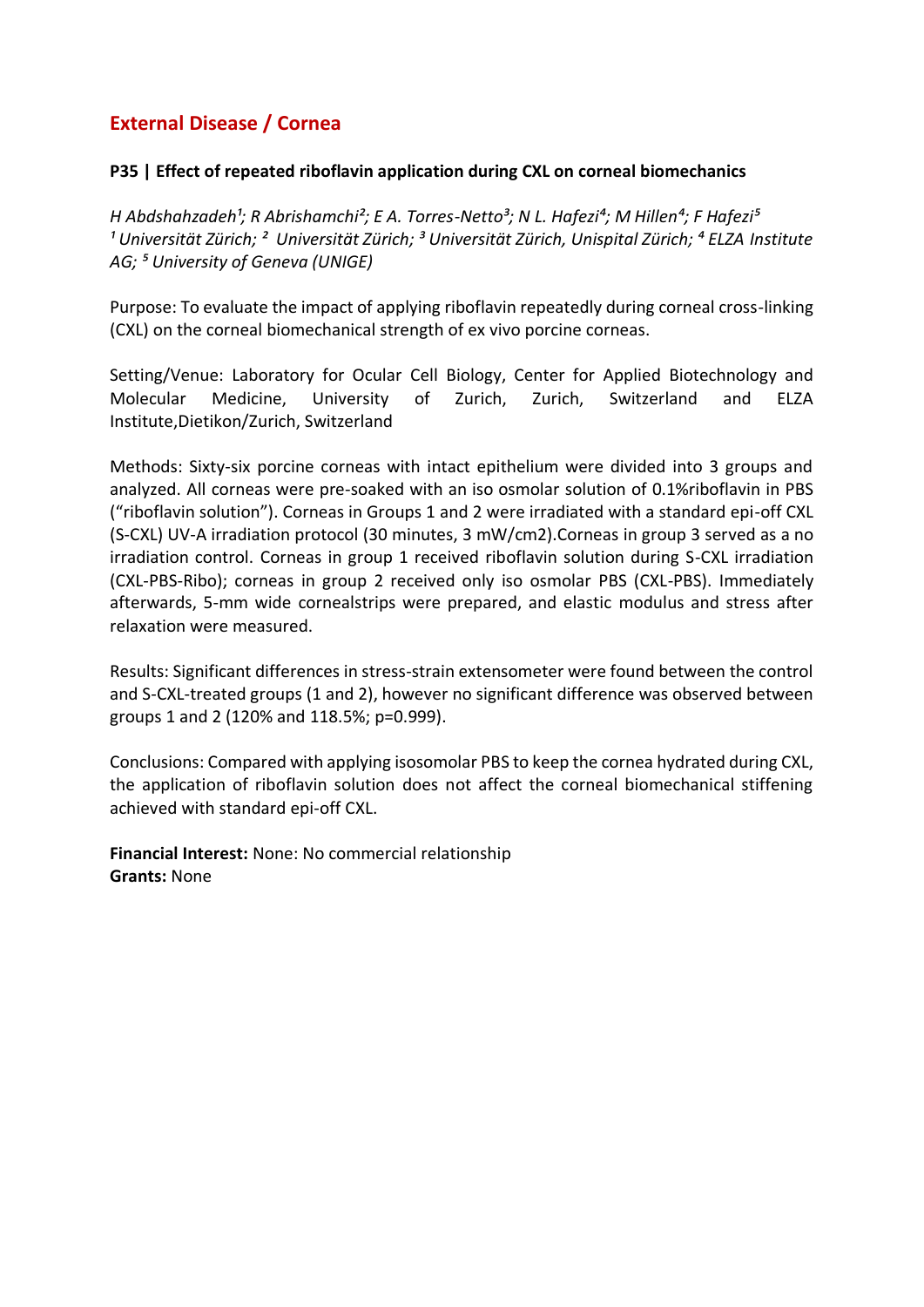# **Orbit / Lids / Lacrimal System**

#### **P36 | Histologie des Floppy Eyelid Syndroms**

*U Germann; M Zürcher Schüpfer; F Häring; P Meyer Augenklinik Universitätsspital Basel*

Hintergrund: Wir berichten über die histopathologische Untersuchung eines Oberlides bei Floppy Eyelid Syndrom.

Kasuistik: Ein 43-jähriger Patient stellte sich mit chronischen Beschwerden einer Blepharitis und Konjunktivitis ohne Besserung auf diverse antibiotische und antientzündliche Therapien bei uns vor. In der klinischen Untersuchung zeigten sich eine massive Laxizität und Verdickung der Lider, eine beidseitige chronische follikuläre Konjunktivitis sowie eine Ptosis rechts. Wir stellten die Diagnose eines Floppy Eyelid Syndroms. Die konservative Therapie brachte keine genügende Besserung. Nach chirurgischer Versorgung mittels Oberlidverkürzung und lateraler Kanthopexie rechts wurde das exzidierte Präparat histologisch aufgearbeitet. Es zeigte sich ein deutlich verdicktes Lid mit Verdickung des Bindehautepithels, parapapillärer Hypertrophie und einer chronischen Begleitkonjunktivitis mit einigen Henle'schen Krypten. Dazwischen fanden sich Ansammlungen von eosinophilen Granulozyten. Die Meibom'schen Drüsenläppchen waren rarifiziert, die Drüsenausgänge erweitert. Der Befund ist histologisch mit einem Floppy Eyelid Syndrom vereinbar.

Schlussfolgerung: Wir zeigen ein charakteristisches klinisches Beispiel eines Floppy Eyelid Syndroms mit dazugehörender histopathologischer Aufarbeitung.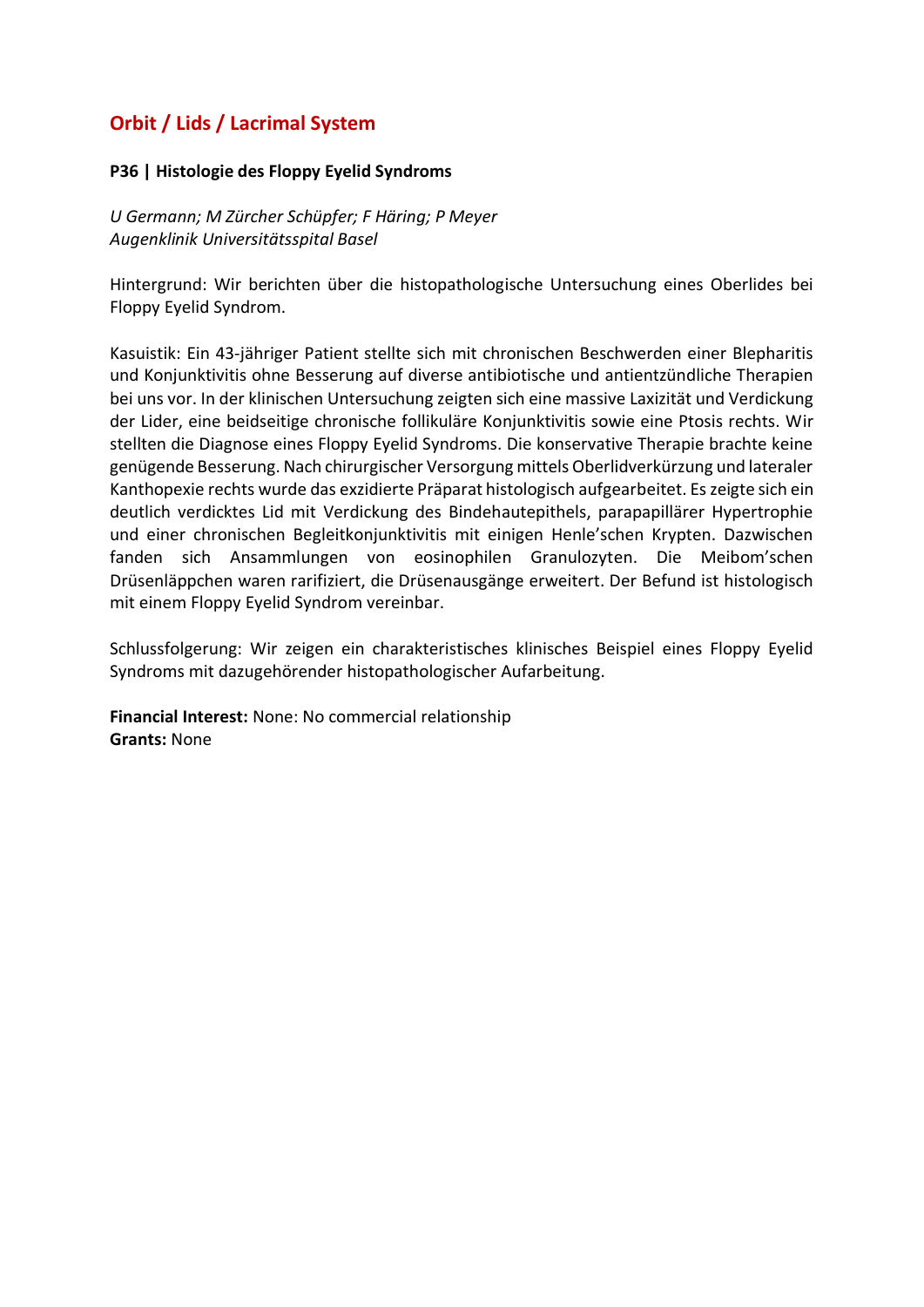### **P37 | Keratoconus screening in pre-school children using high resolution OCT-based anterior segment tomography**

*F* Hafezi<sup>1</sup>; L Kollros<sup>1</sup>; E Torres<sup>2</sup>; H Abdshahzadeh<sup>3</sup>; R Abrishamchi<sup>3</sup>; N Kristoffersen-Hafezi<sup>4</sup>; M *Hillen¹ ¹ ELZA Institute AG; ² Univeristät Zürich, Unispital Zürich; ³ Univeristät Zürich; ⁴ Univeristät* 

*Zürichty*

Purpose: Since the development of corneal cross-linking, early treatment has become important in the pre-school population (aged 2 to 5 years) to stop the disease at its earliest stages. Accordingly, early detection is key. In this age group, children can not usually sit still long enough to allow for precise image capture. In addition, the nature of image capture in current Placido-based and Scheimpflug technologies makes reliable imaging in this age group challenging. Here, we describe a successful and reliable approach for keratoconus screening in pre-school children using high-resolution OCT-based anterior segment tomography.

Methods: Five children between the age of 28 and xx months presented with either a positive family history for keratoconus or with high degrees of astigmatism, as measured using skiascopy. High resolution OCT-based anterior segment tomography (MS-39, CSO Italia, Scandicci, Italy) was performed in all cases to determine keratoconus susceptibility.

Results: Current topographical and tomographical systems show distinct weaknesses when used in pre-school children aged 2 to 5 years: Placido-based topographers have the advantage of rapid capture but go along with intense light, which leads to eyelid closure and/or blinking. Furthermore, these systems only provide anterior curvature information. Scheimpflug-based devices give more complete topographical information, but they need approximately 2 seconds for image capture, which is too long in this age group. High-resolution OCT-based anterior segment tomography allowed for rapid capture of tomographical and topographical data of sufficient quality to unambiguously assess the corneas of children in this age group.

Conclusions: With the introduction of high-resolution OCT-based anterior segment tomography, screening of at-risk pre-school children becomes realistic. Early screening and detection of keratoconus may open alleys for early treatment using corneal cross-linking, when deemed appropriate.

**Grants:** None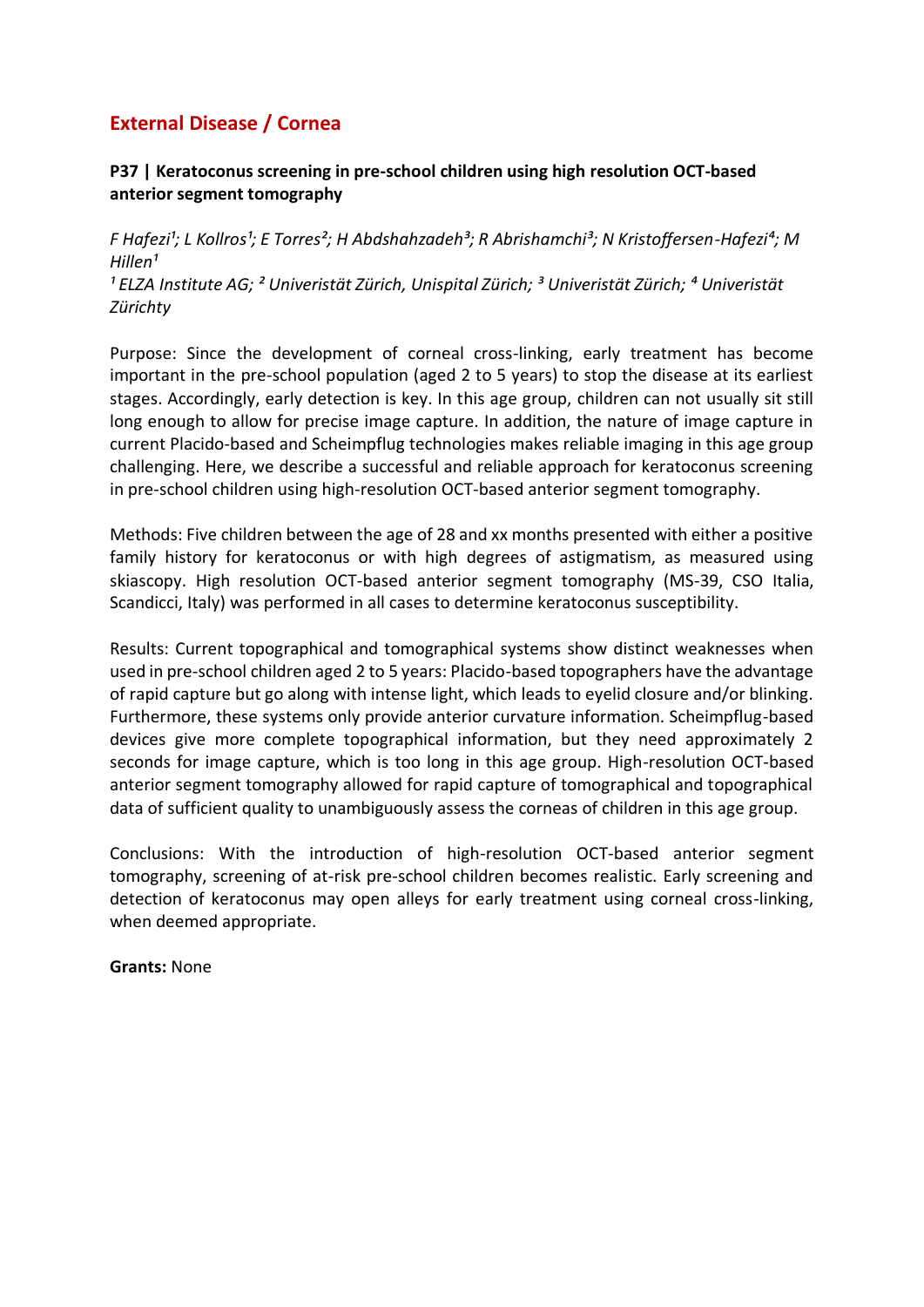# **External Disease / Cornea**

#### **P38 | Corneal Cross-linking at the Slit Lamp**

*F* Hafezi<sup>1</sup>; O Richoz<sup>2</sup>; E Torres-Netto<sup>3</sup>; H Abdshahzadeh<sup>4</sup>; R Abrishamchi<sup>4</sup>; M Hillen<sup>1</sup>; N Hafezi<sup>1</sup> *¹ ELZA Institute AG; ² Ensemble Hospitalier de la Côte; ³ Univeristät Zürich, Unispital Zürich; ⁴ Univeristät Zürich*

Purpose: To describe a new surgical technique where corneal cross-linking (CXL) (to treat corneal ectasias) and photo-activated chromophore for keratitis-CXL (PACK-CXL) are performed while the patient is seated in an upright position at the slit lamp.

Methods: Topical anesthesia is applied in the waiting room, 10 minutes before the procedure.Once in the office or procedure room, eyelids and periorbital areas are disinfected with chloramphenicol and the patient is seated at the slit lamp. Epithelial debridement is performed with a cotton swab soaked in freshly prepared 40% ethanol, using 70 seconds of tapping, followed by gentle pressure to remove the epithelium. The patient is placed in the supine position for riboflavin application for 10 minutes. Stromal thickness is assessed using ultrasound pachymetry after 5 and 10 minutes. Finally, the patient is returned to the slit lamp to receive ultraviolet irradiation.

Results: CXL at the slit lamp is an easy-to-perform technique that substantially reduces the infrastructure needed to perform CXL and PACK-CXL procedures.

Conclusions: A significant advantage of allowing CXL treatment at the slit lamp is that CXL technology can now be used in clinics that do not have easy access to an operating room infrastructure. Slit-lamp CXL can also reduce procedure costs by eliminating the technical fees related to the use of an operating room, making this treatment not only more accessible for patients but also affordable.

#### **Grants:** None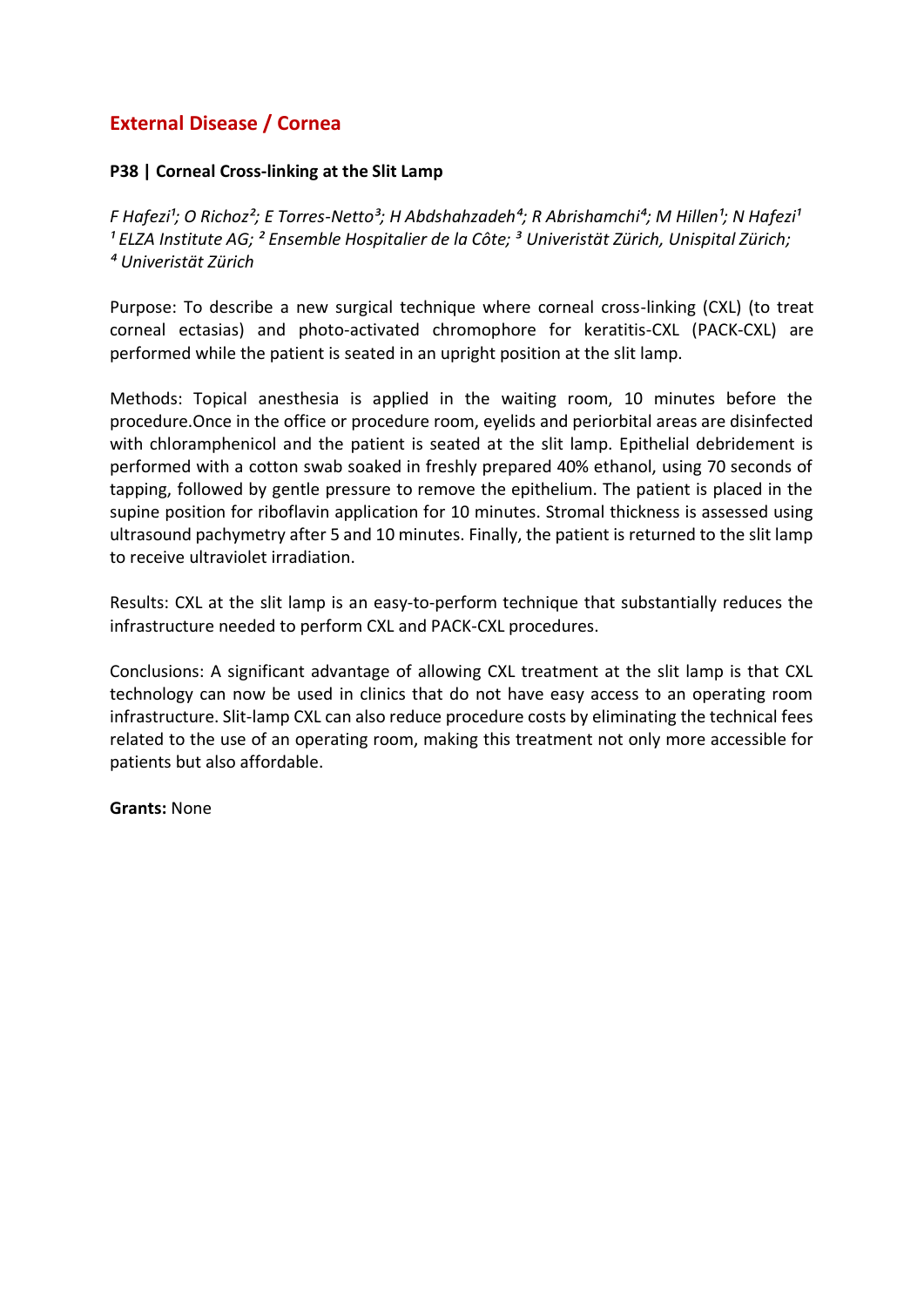# **External Disease / Cornea**

#### **P39 | The Forked Cornea and the Steroid Dilemma - A Case Report**

*E Amstutz; A Weber; C de Techtermann; K Iselin Augenklinik Luzerner Kantonsspital*

Purpose: Traumatic central corneal injuries caused by non-sterile foreign objects pose a therapeutic challenge. An immediate steroid therapy scheme can prevent dense corneal scarring but reduces the immune response against suspected pathogens. We report a case of presumed infectious corneal injury that has been treated with topical steroids since initial presentation.

History and Signs: An 8-year old boy presented at the emergency centre after being pricked incidentally by a disposable plastic fork which was contaminated with saliva and food residues. The clinical examination revealed a central, long-distance laceration deep in the stroma. To ensure smooth wound adaption, a bandage contact lens was placed on the cornea and topical antibiotics were started. Topical steroids were immediately established to prevent deep corneal scarring. The boy was monitored at short intervals and checked for early signs of corneal infection. The follow-up after six months showed a good reattachment of the lamellar injury and only a subtle corneal scar. As a result, the visual acuity outcome was 0.64 uncorrected and 1.0 (-1/-0.25/99°) best-corrected, respectively.

Conclusion: In central traumatic corneal injuries with non-sterile foreign bodies, it may be worth taking the risk of early steroid therapy to prevent extensive corneal scarring.

Keywords: traumatic corneal injury, non-sterile foreign body, topical corticosteroid treatment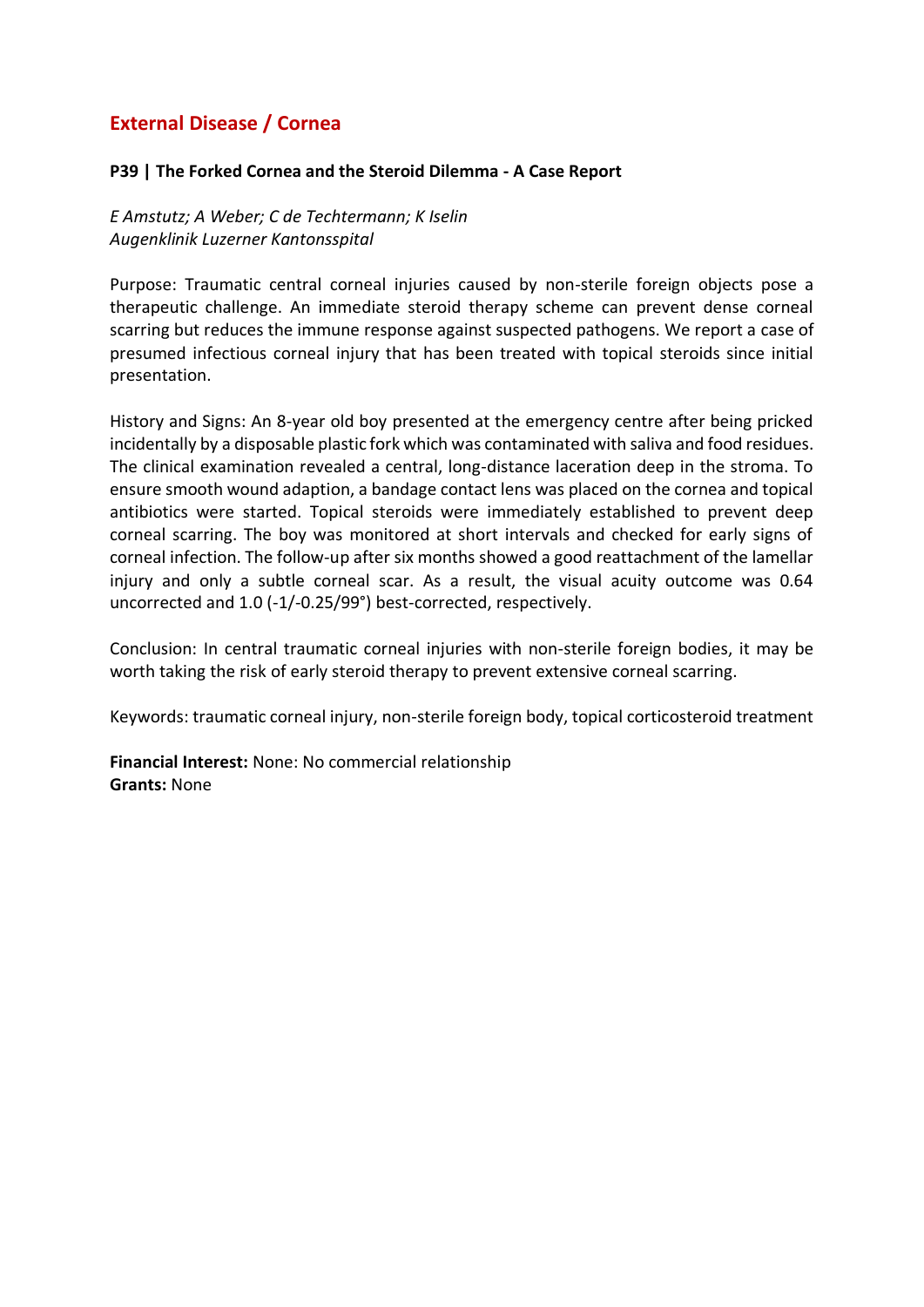### **Retina Vitreous**

#### **P40 | Central vein occlusion after SARS-CoV-2 infection**

*A Reinhold<sup>1</sup> ; G Stiegler<sup>2</sup> ; C Prünte<sup>1</sup> ; P Meyer<sup>3</sup> <sup>1</sup> Universitätsspital Basel; <sup>2</sup> Klinik Bellavista AG; <sup>3</sup> Univeristaetsspital Basel*

It is already known that in the context of a SARS-CoV-2 infection micro thrombi can occur in small capillary vessels. Post-mortem in particular, thrombi have been found in the choriocapillaris. Clinically, there is probably also an association between central vein occlusion and SARS-CoV-2 infection. In the present case, retinal central venous occlusion was described in a patient with COVID infection. The 37 year old patient was treated in the "Bella Vista Clinic" in Speicher. Therapy with Bevacicumab (Avastin, Roche) and Papaverine (Paveron, LINDEN) intravenous with parabulbar injections of Betamethason was initiated. Even if this is not the guideline-based therapy for macular edema in central venous occlusion, complete visual rehabilitation occurred. In accordance with the previous observations of microthombi in choroidal vessels of patients who died of COVID, a thrombotic event in the venous system of the optic disc region can be assumed as the cause. Furthermore, it has been shown that endothelial cells affected by the virus can be edematous thickened constricting the vessel lumen. Vascular inflammation was probably successfully treated with the retrobulbar steroid injections. It is also possible that the systemic effect of Papaverine on vascular smooth muscle (relaxation) has a positive effect. Both the exact mechanism of central retinal vein thrombosis and its therapeutic possibilities remain speculative and need to be investigated in larger case series.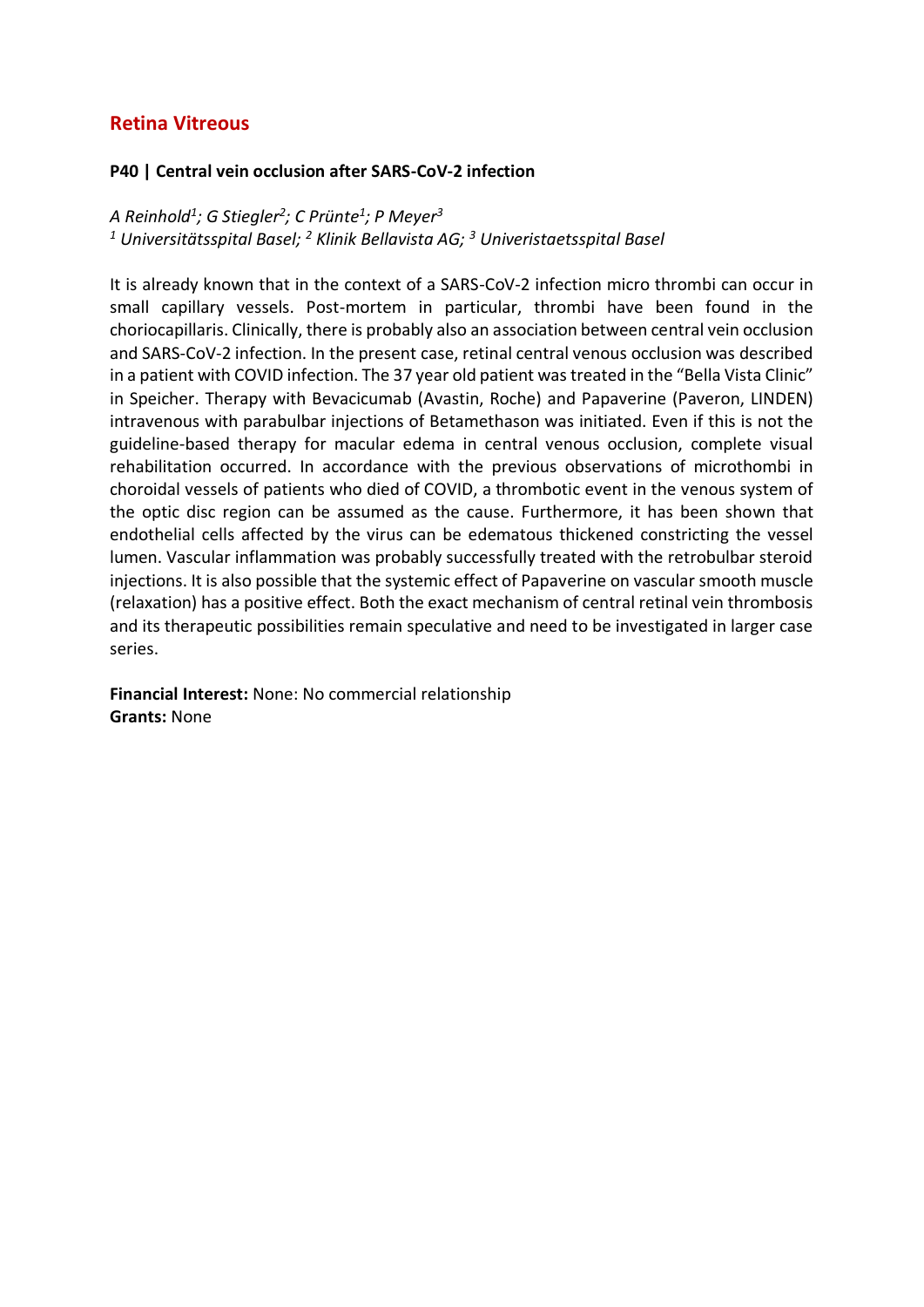# **External Disease / Cornea**

### **P41 | Behandlung von Hornhautneovaskularisationen und irregulärem Astigmatismus mittels Hornhautgefässkauterisation, und Kontaktlinsen-Anpassung Abstract**

#### A Munzinger<sup>1</sup>; F Hafezi<sup>2</sup>; T Tandogan<sup>3</sup>; D Goldblum<sup>4</sup>

*¹ Pallas; ² Augenarzt-Institut ELZA; ³ Pallas Clinic Olten, Switzerland; ⁴ Universität Basel*

Hintergrund: Hornhautneovaskularisationen mit irregulären Astigmatismus benötigen häufig eine Hornhauttransplantation (DALK oder PKP), die wiederum aufgrund der Vaskularisation risikobehaftet ist. Wir berichten von einem erfolgreich visuell rehabilitierten Patienten, der mittels Gefässkauterisation und Kontaktlinsenanpassung rasch wieder arbeitsfähig wurde.

Anamnese und Befund: Ein 58-jähriger LKW-Fahrer stellte sich mit einer korrigierten Sehschärfe von 1.0 rechts und 0.20 links vor. Biomikroskopisch fanden sich tiefliegende diffuse Hornhautstromanarben bei Hornhautneovaskularisationen in beiden inferioren Quadranten bis zum optischen Zentrum. Ätiologisch war eine tiefstromale Keratitis unklarer Ätiologie (wahrscheinlich herpetischer Genese) fünf Jahre zuvor vorausgegangen.

Therapie und Verlauf: Das Vorderabschnitt-OCT des linken Auges zeigte eine starke ausgeprägte Narbe mit Beteiligung des tiefen Stromas, kompensatorische Verdickung des Epithels auf 220 μm und irregulären Astigmatismus in der tomographischen Analyse. Aufgrund der Hornhautvaskularisation in allen vier Quadranten des linken Auges, wurde eine Gefässkauterisation durchgeführt, die zur kompletten Obliteration der Gefässe führte. , Nach Anpassung formstabiler Kontaktlinsen konnte eine visuelle Rehabilitation auf einen Visus von 0.7p ermöglicht werden.

Diskussion: Dieser Fall veranschaulicht die Komplexität des Managements von Patienten mit ausgeprägten Hornhautvaskularisationen und stark irregulärem Astigmatismus,. Die Behandlung der kornealen Neovaskularisation und Narben ist problematisch. Eine Hornhauttransplantation ist oft die einzige erfolgreiche Behandlung, jedoch mit einem erhöhten Abstossungsrisiko. Vor der Transplantation sollten Alternativen versucht werden, speziell wenn wie im beschrieben Fall der Visus mehr durch den irregulären Astigmatismus als die Narben beeinträchtigt ist.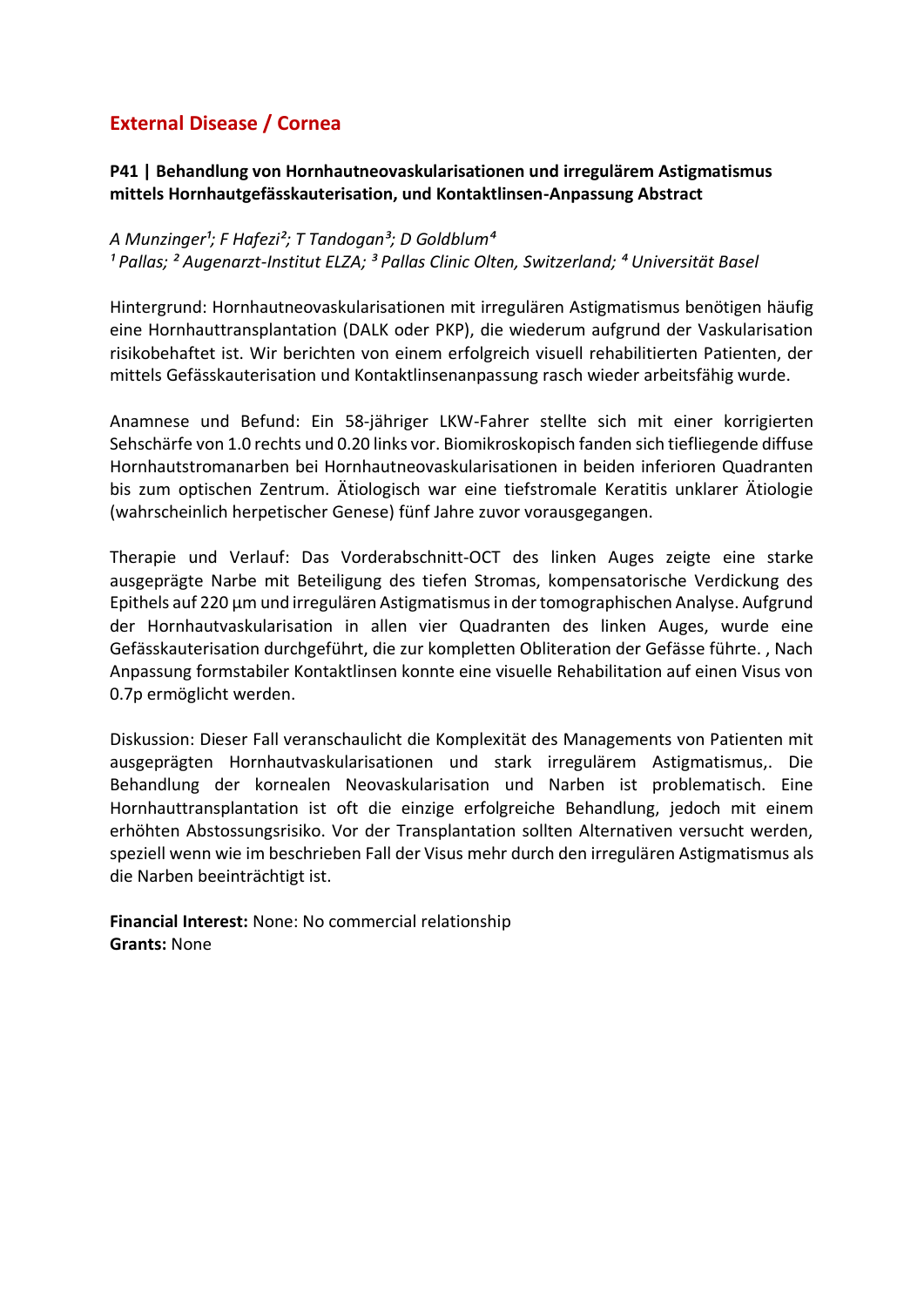# **Neuroophthalmology / Strabology, Retina Vitreous**

#### **P42 | Importance of early electrophysiology in spasmus nutans**

*F Roulez; A Reinhold; A Palmowski-Wolfe Universitätsspital Basel*

Background: To underline the importance of early electophysiological examination in clinical practice even when the ophthalmological findings are normal.

Case presentation: A 16-month-old boy with spasmus nutans was referred to an ophthalmological exam. The initial eye examination revealed nystagmus and head nodding compatible with spasmus nutans as well as a hyperopia. At the age of 3 years, a reliable visual acuity testing confirmed low visual acuity. In addition parents reported increased light sensitivity and a better orientation in the dark. An electroretinogram (ERG) was pathologic. A genetical test revealed a homocygotous variant in CNGB3-gene, leading to the diagnosis of achromatospia.

Conclusion: Patients can have multiple pathologies- and on the other side, there may be overlapping signs as the nystagmus seen in spasmus nutans as well as in achromatopsia. With genetic treatment becoming available, it is advisable to apply ERG early as results may be in better in early treatment.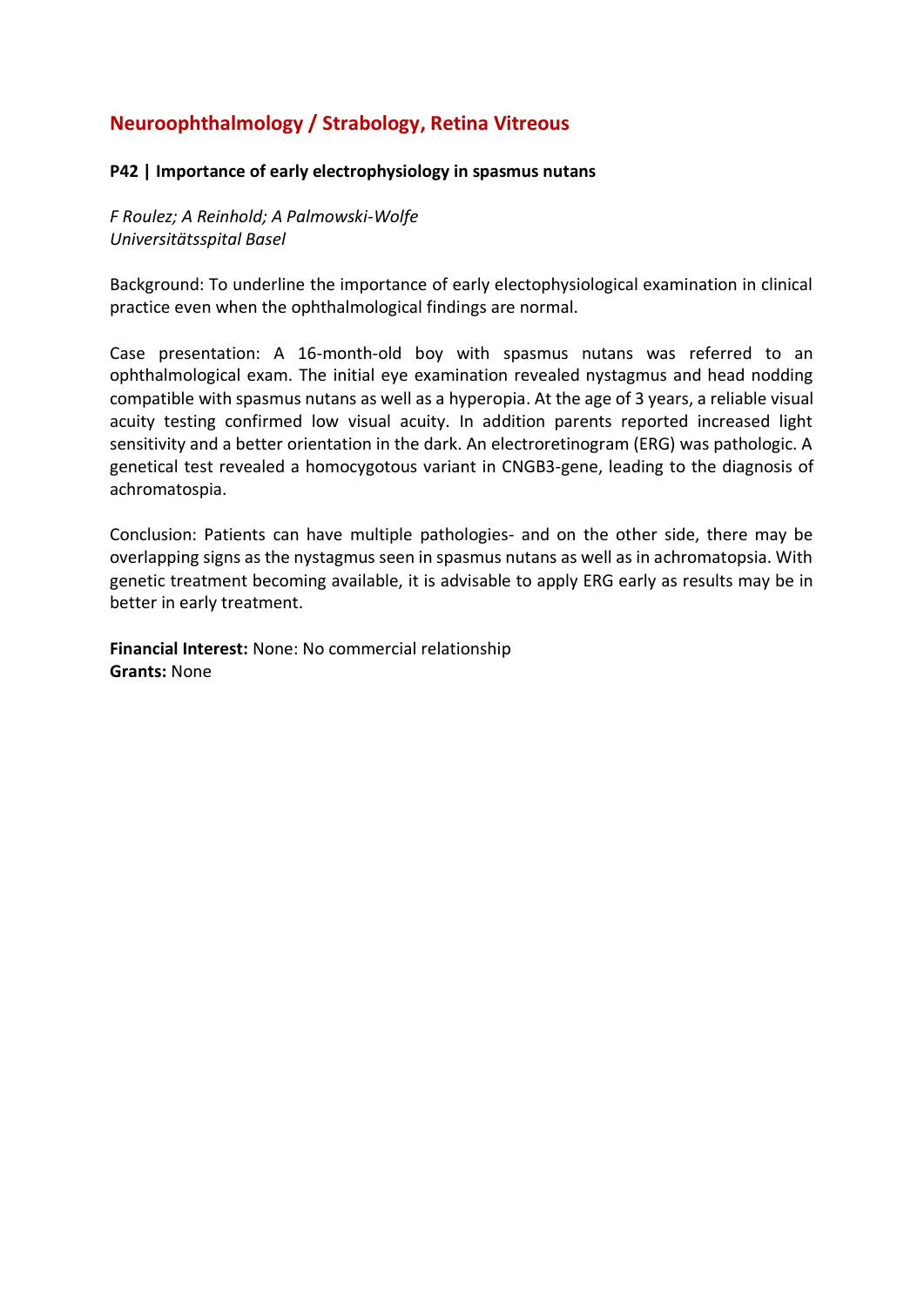# **Neuroophthalmology / Strabology, Retina Vitreous**

**P43 | Morphology of serous retinal detachment in morning glory optic disc anomaly in a patient before and after treatment with systemic carboanhydrase inhibitors**

*V Sinner<sup>1</sup> ; MG Todorova<sup>2</sup> <sup>1</sup> Kantonsspital St Gallen; <sup>2</sup> KSSG Kantonsspital St. Gallen*

Morning glory optic disc anomaly (MGODA) is a rare congenital defect of the optic nerve head. Ocular complications may include strabismus, reduced visual acuity, retinal detachment and it may have systemic associations like cerebral tissue and cerebral vascular malformations. Retinal detachment in MGODA occurs in 38% of the cases, which is thought to be associated with an abnormal communication between the subretinal and subarachnoid or vitreous compartment.

In the present case, we observed the morphology of the central retina in an adult with MGODA associated serous macular detachment and following carboanhydrase inhibitor supported resolution. A 57-year-old woman with vision loss was diagnosed with a serous macular detachment in the right eye with a MGODA and was treated with systemic carboanhydrase inhibitors. Optical coherent tomography (OCT), fundus autofluorescence (FAF) as well as visual acuity and visual field, were performed at diagnosis and at the follow-up of the unilateral peripapillary serous retinal detachment. The large detachment associated with MGODA showed tendency to resolution at 4 weeks, confirmed on OCT and FAF. Despite morphologic improvement at follow-up and improvement in visual acuity, FAF still showed irregularity compared to the fellow healthy eye. In contrast to the OCT examination, which is very helpful to assess the extent of the neurosensory detachment, the FAF imaging offers an additional tool for follow-up of retinal involvement in this disorder. In addition, the application of carboanhydrase inhibitors showed to be a valid therapeutic option in patients with MGODAassociated serous macular detachment.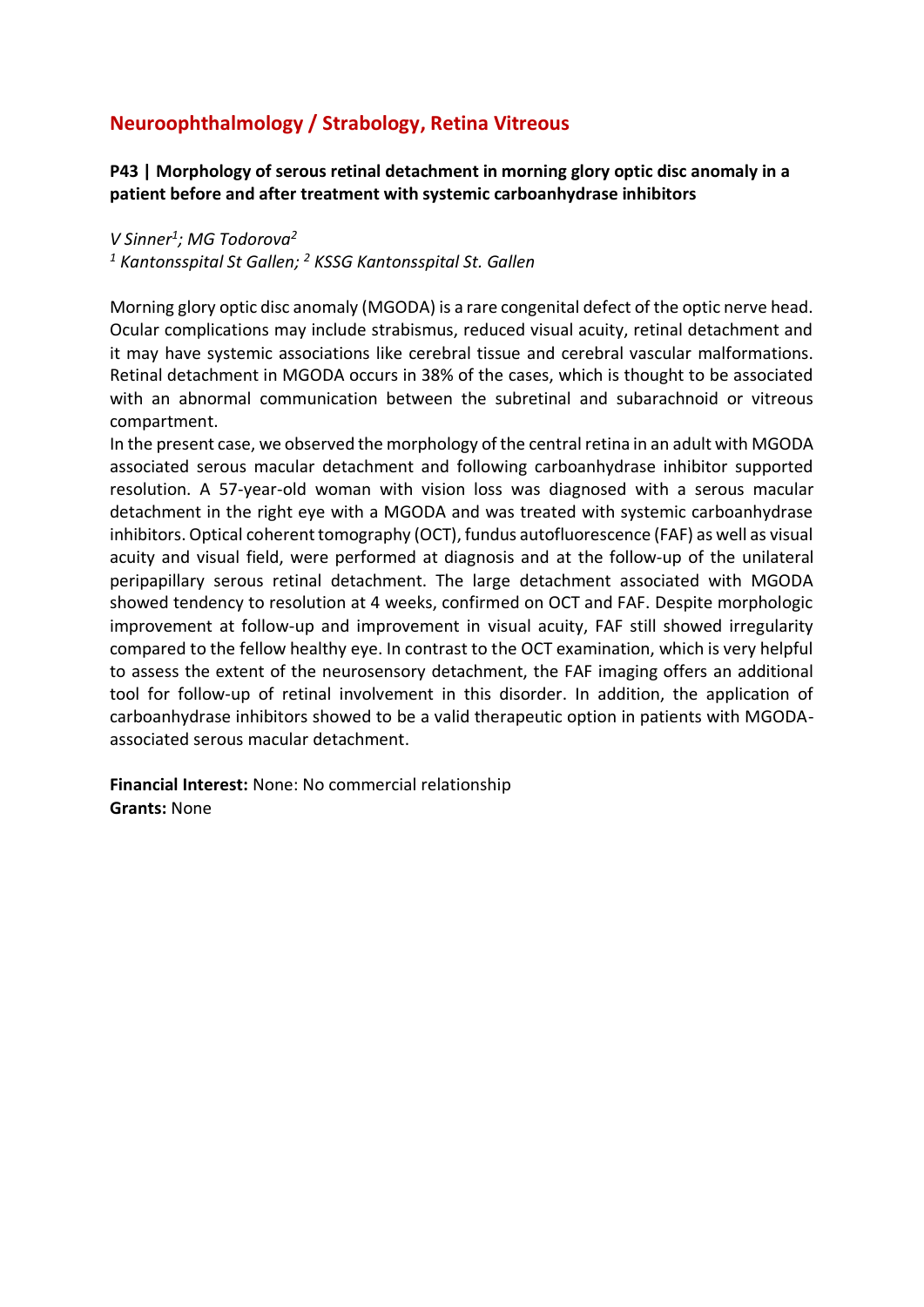### **Uveitis / Intraocular Inflammation**

### **P44 | Remission of Birdshot Chorioretinopathy following autologous hematopoietic stem cell transplantation**

*E Grobshäuser<sup>1</sup> ; C Prünte<sup>1</sup> ; D Heim<sup>2</sup> <sup>1</sup> Universitätsspital Basel, Augenklink; <sup>2</sup> Universitätsspital Basel*

Purpose: To describe the first documented case of a patient in which a birdshot chorioretinopathy (BCR) was successfully treated up to this day by an autologous hematopoietic stem cell transplantation (AHSCT) performed following the diagnosis of a lymphoma.

Method: In 1998, a 46-year-old male patient was diagnosed with a BCR. Immunosuppressives were initiated including systemic and intravitreous corticosteroids, methotrexate, azathioprine, tumor necrosis factor alpha inhibitors and mycophenolic acid derivatives. None of these agents were effective. The only medication that helped was cyclosporine under which the patient developed a chronic kidney failure. In 2017, a diffuse large B-cell lymphoma was diagnosed and a chemotherapy followed. 2019 a recurrence of the cancer was diagnosed. Chemotherapy with an AHSCT was carried out. The lymphoma is in remission up to the current day. Cyclosporine was paused in February 2020. Since then and for the first time in over twenty years, the patient has been free of ophthalmological complaints or active BCR lesions without taking immunosuppressives.

Result: We present the first documented case of a patient with BCR whose disease is successfully in remission without immunosuppressive therapy following an AHSCT. He had a strenuous course of immunosuppressive therapy for over twenty years and lost most of his vision. No therapy was effective except for cyclosporine, which lead to a chronic kidney failure. Due to a recurrent lymphoma, the patient had to undergo an AHSCT.

Conclusion: Patients suffering from BCR usually need a long-standing therapy of immunosuppressive agents. It often takes different approaches until the right drug regimen has been found. If encountered and established long term, adverse events due to immunosuppression are common.

AHSCT following high-dose chemotherapy is used for patients with autoimmune diseases like systemic sclerosis or multiple sclerosis which are resistant to conventional therapies. The hypothesis is that with a high dose chemotherapy, autoaggressive T-Cells get destroyed and from the transplanted stem cells a new, self-tolerant immune system is constructed. Studies support the strong notion that BCR is a T-cell-mediated autoimmune disease. In the case of our patient, the stem cell transplantation treated BCR up to this day. AHSCT has not been considered so far in the treatment of aggressive and therapy resistant BCR, but in this case has been a very successful therapeutic option.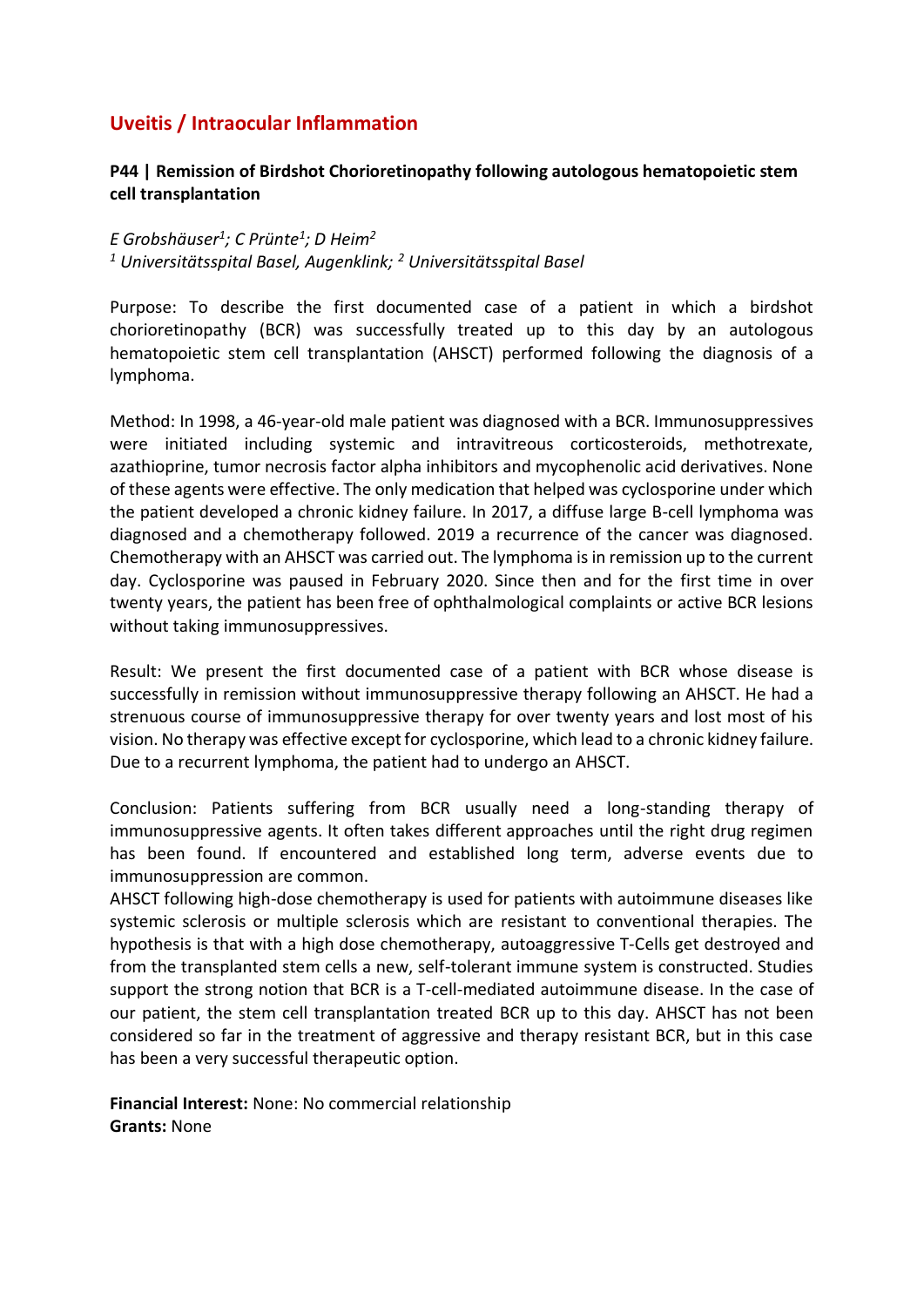## **Glaucoma**

### **P45 | Two-year outcome of surgery in glaucoma patients**

*R Hüppi; B Wagels; MG Todorova Kantonsspital St. Gallen*

Purpose: To evaluate the two-year surgical treatment outcome in glaucoma patients.

Methods: A retrospective, single-center interventional study was performed on 54 eyes of 54 patients suffering glaucoma, including: POAG (26 eyes), PEX (20 eyes), pigment dispersion (3 eyes) and secondary glaucoma (5 eyes). Eyes with uncontrolled intraocular pressure (IOP) or signs of glaucoma progression despite medical treatment were included to undergo either trabeculectomy (TE), XEN implantation, combined TE with phacoemulsification (TE+IOL) or XEN implantation with phacoemulsification surgery (XEN+IOL). Primary efficacy outcome was the mean IOP reduction. Secondary outcome was the mean reduction in the number of medications. The data were compared at baseline vs.1 day, 1 week, 1-, 3-, 6-, 12- and 24 month following surgery. For statistical evaluation, ANOVA-based linear mixed-effects models were performed with SPSS®.

Results: The mean IOP reduction in a 2-year follow-up was 30.31% (22.17 vs. 15.45mmHg, p < 0.001). The mean number of anti-glaucoma medications was reduced from 2.87 to 0.58 ( $p =$ 0.001), where TE alone or combined surgeries showed a trend to be more effective than the isolated XEN surgery. Transient IOP hypotony on first postoperative day occurred in PEX patients following TE surgery (p = 0.024). At six-month, PEX patients with isolated XEN surgery showed transient IOP increase, whereas those having had combined TE+IOL surgery showed the lowest IOP within the PEX group but also compared to other glaucoma patients (p < 0.026).

Conclusions: After 2 years, all performed glaucoma surgeries achieved a significant reduction in IOP and the number of antiglaucoma medications.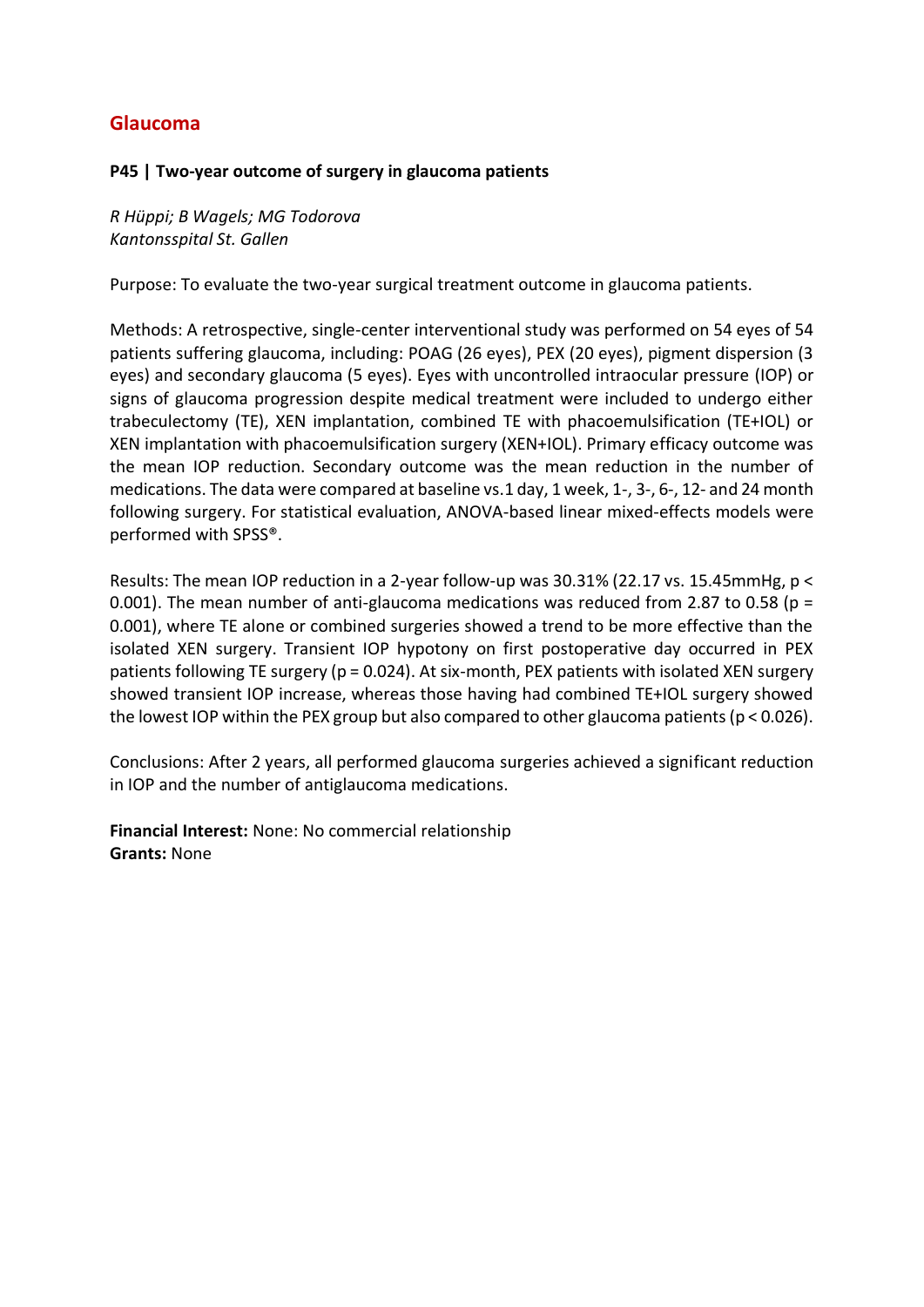### **Others**

### **P46 | Port Delivery System With Ranibizumab (PDS) for nAMD: Updated Data From the Archway Phase 3 Trial**

*C Regillo<sup>1</sup> ; M Becker<sup>2</sup> <sup>1</sup> Wills Eye Hospital; <sup>2</sup> Stadtspital Waid und Triemli*

Purpose: The Port Delivery System with ranibizumab (PDS) is an investigational drug delivery system for the continuous intravitreal delivery of a customized formulation of ranibizumab. The Archway trial is evaluating the safety and efficacy of the PDS for neovascular age-related macular degeneration (nAMD).

Methods: Archway (NCT03677934) is an ongoing, phase 3, randomized, active treatment– controlled trial. Eligible patients had nAMD diagnosed within 9 months of screening and were responsive to anti–VEGF treatment. Patients were randomized 3:2 to treatment with the PDS with ranibizumab 100 mg/mL with fixed 24-week refill-exchanges (PDS Q24W) or intravitreal ranibizumab 0.5 mg injections every 4 weeks (Ranibizumab Q4W). The trial evaluated the noninferiority (NI) and equivalence of the PDS Q24W versus Ranibizumab Q4W on the primary endpoint of best-corrected visual acuity (BCVA) change from baseline averaged over weeks 36/40 (NI margin, –4.5 letters; equivalence margin, ±4.5 letters).

Results: In Archway 248 patients with PDS Q24W and 167 with ranibizumab Q4W were treated. Data show extended results through ≥48 weeks of follow-up, covering 2 complete refill-exchange intervals for PDS patients. Change in adjusted mean BCVA score from baseline averaged over weeks 44/48 was 0.0 and +0.2 letters in the PDS and Ranibizumab Q4W arms, respectively. Results showed NI of PDS to monthly treatment, with a difference (95% CI) of – 0.2 (–1.8, +1.3) letters between arms. Adjusted mean center point thickness change from baseline results were consistent from the primary analysis through week 48. 98.4% and 94.6% of PDS patients did not receive supplemental ranibizumab treatment during the first or second refill-exchange intervals, respectively. The mean duration of treatment was 77.9 and 78.5 weeks in the PDS and ranibizumab Q4W arms, respectively. The total number of treatments, including initial fill, refill-exchanges, and supplemental injections, was 3.9 (PDS) versus 19.5 (ranibizumab Q4W). The PDS ocular safety profile was generally unchanged from the primary analysis. Systemic safety findings were comparable across arms.

Conclusions: Even after week 44/48, PDS Q24W treatment resulted in vision outcomes that were noninferior to ranibizumab Q4W arms. During 78 weeks, patients in the PDS arm received ~5x fewer ranibizumab treatments than patients in the ranibizumab Q4W arm. The PDS was generally well tolerated, with a favorable benefit-risk profile.

**Grants:** F. Hoffmann-La Roche Ltd. (Basel, Switzerland) provided support for the study and participated in the study design; conducting the study; and data collection, management, and interpretation.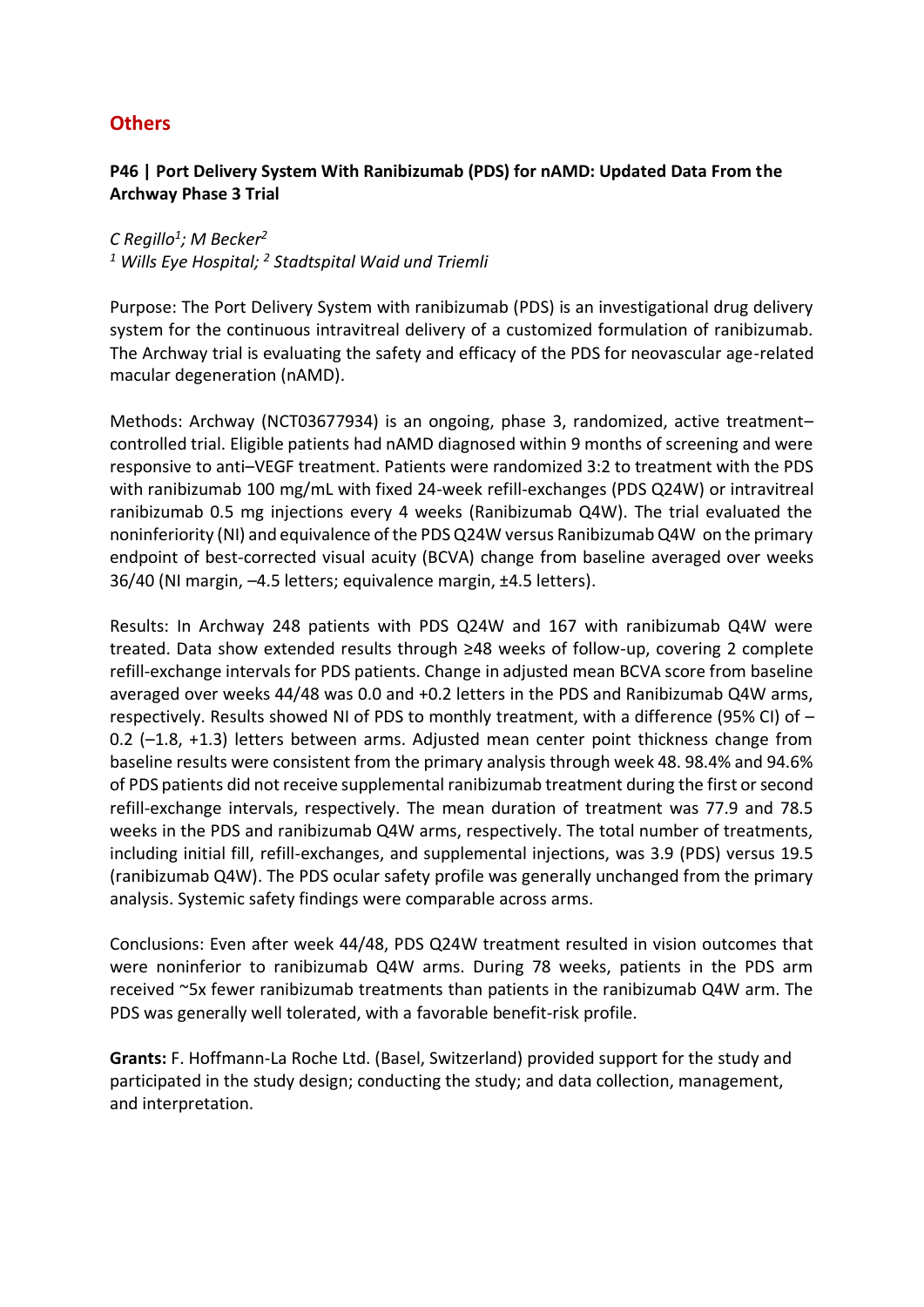## **Uveitis / Intraocular Inflammation**

### **P47 | Multimodal Imaging-findings and their course under therapy in two patients with ocular syphilis**

*A Kochkorov; F Weisskopf; M Jesse; K Hatz; R Katamay Vista Klinik Binningen*

Purpose: To describe multimodal imaging features and their course under treatment in two cases with ocular syphilis.

Methods: Two cases with newly diagnosed ocular syphilis were followed up under therapy for 24 and 13 months respectively. The diagnosis was confirmed with positive serologic tests in both patients. Color photographs, fundus autofluorescence and optical coherence tomography (OCT) were obtained in each case on each visit. Fluorescein angiography was performed at the beginning as well as on final visits in both cases. Indocyanine green angiography was performed only in first case on the initial visit.

Results: Both patients had bilateral ocular involvement. At initial presentation, they were 53 and 67 years old, respectively. None of them had innate or acquired immune deficiency. Both cases had vitreous inflammation and only the first case had anterior segment involvement in form of endothelial precipitates. Best corrected visual acuity (BCVA) on initial visit was 0.8 in right eye and 0.1 in left eye in first case, 0.8 and counting fingers in second case respectively. Posterior segment examinations showed yellowish placoid outer retinal lesions in both eyes in the first case and optic disc swelling in both eyes as well as blot shaped hemorrhages on left eye in the second case. Fluorescein angiography showed progressive hyperfluorescence in the area of the lesion in both cases as well as Hot Disc- and vasculitis-signs in second case. Indocyanine green angiography detected a hypofluorescent spots corresponding to the lesions. OCT performed in the area of the lesion revealed loss of the external limiting membrane, disruption of the inner segment/outer segment band and nodular thickening of the RPE. The patients were followed up in frequent manner in the first month after initiation of antibiotic and anti-inflammatory treatment. Anterior segment and vitreous inflammation disappeared rapidly. Outer retinal abnormalities on OCT imaging were recovered gradually with almost complete restoration of the involved layers. Visual acuity increased. Finally, both patients were free of inflammation, had normal fundus appearance, almost normal OCT as well as fluorescein angiography findings and BCVA 1.0 in both eyes.

Conclusion: Since patients with ocular syphilis have wide diversity of clinical manifestations it is very challenging for ophthalmologists to diagnose them. Multimodal imaging technic may help forehand diagnosis and proper treatment.

**Financial Interest:** None: No commercial relationship **Grants:** Keine Zuschüsse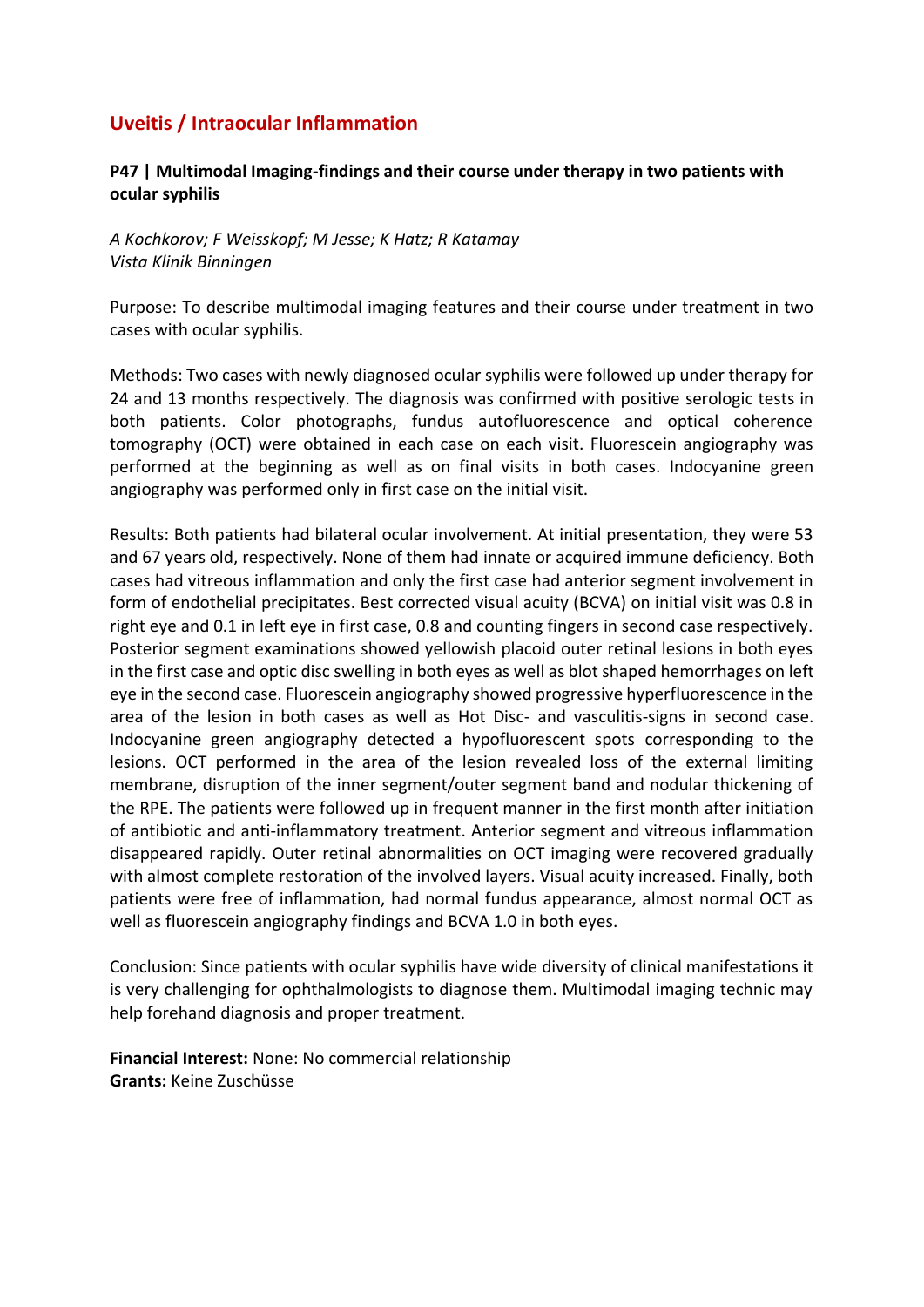# **Cataract / Refractive Surgery / Contact Lens**

**P48 | Femtosecond Assisted cataractoperation and implantation of a bifocal IOL in a case of anterior lenticonus in Alport syndrome**

*E Angeleska; M Kynigopoulos Pallas Klinik Zürich*

Purpose: To present a case of bilateral femtosecond-laser-assisted cataractsurgery (FLACS) in a patient (42 year old male) with severe anterior lenticonus and cataract, due to Alport syndrome.

Methods: The Victus (Technolas, Bausch and Lomb) femtolaser platform was used to perform the capsulotomy (5mm of diameter) and the fragmentation of the nucleus. An Oculentis bifocal (MF20) IOL was implanted in both eyes. Both operations were uneventful.

Results: Preoperatively BCDVA was 0.3 and 0.5 and the Spherical Equivalent (SEQ) -17.0 dpt and -12.0 dpt in the right and left eye accordingly. 6 weeks postoperatively the UCDVA was 0.9 and 0.8, UCNVA was Jaeger 3 in both eyes and binocular UCNVA was J1 with an SEQ of - 0.125 dpt and +0.5 dpt in the right and left eye accordingly.

Conclusions: FLACS was a secure option in this case with an anterior lenticonus and cataract, due to Alport syndrome and was performed without complications. The implantation of the bifocal IOL led to a high uncorrected visual acuity for far and near distance. Patient satisfaction was also very high with this procedure!

Theme: Femtolaser-Assisted Cataract Surgery (FLACS)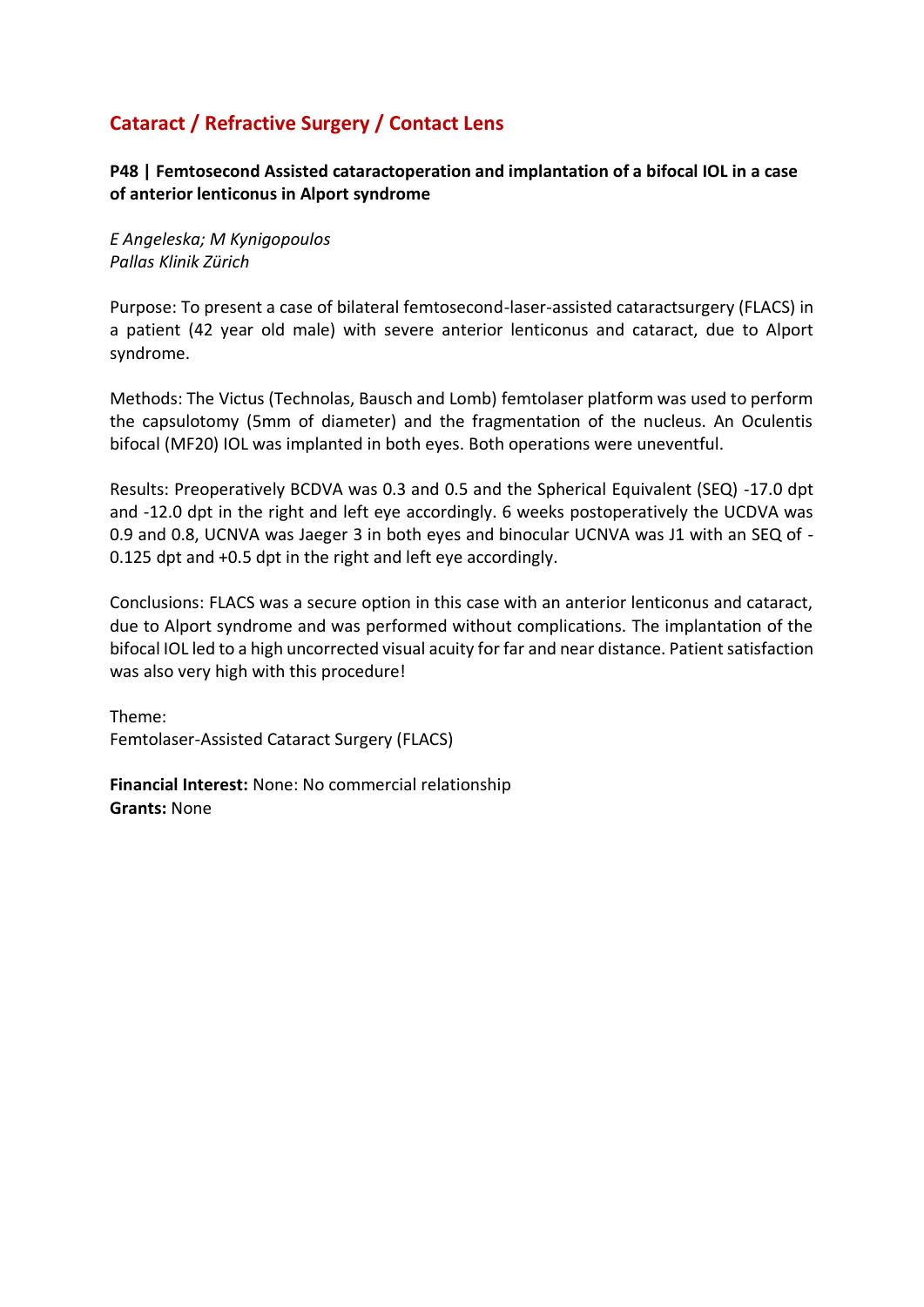# **External Disease / Cornea**

### **P49 | Evaluation of non-invasive automatic ocular surface analyzer for dry eye diagnosis in patients with dry eye disease and control subjects**

*J Rinert<sup>1</sup> ; G Branger<sup>1</sup> ; LM Bachmann<sup>2</sup> ; OA Pfaeffli<sup>1</sup> ; KC Iselin<sup>1</sup> ; C Kaufmann<sup>1</sup> ; MA Thiel<sup>1</sup> ; PB Baenninger<sup>1</sup>*

*1 Luzerner Kantonsspital - Augenklinik; <sup>2</sup> Medignition Inc., Research Consultants, Zürich, Switzerland*

Purpose: 40% of patients with dry eye disease (DED) do not seek medical care at all. Therefore, easy access to a DED diagnostic tool in a paramedical setting would have the chance to improve patients' burden. However, no single gold standard symptom or sign correlating with the extent of multifactorial DED has been established, which still makes diagnostic approaches challenging. The aim of this study was to compare diagnostic performance of a non-invasive, automated ocular surface analyzer (IDRA, SBM Sistemi, Turin, Italy) to routine clinical diagnostic tests for DED diagnosis in symptomatic DED patients and control subjects.

Methods: 68 eyes of 35 symptomatic DED patients (Ocular Surface Disease Index [OSDI] ≥ 13) and 66 eyes of 34 healthy subjects (OSDI < 13) were assessed prospectively for clinical signs and symptoms of DED. Medical history, slit lamp examination for signs of DED (fluoresceine tear film break-up time, corneal staining grading score), ocular surface analyzer measurements and Schirmer's test were analyzed in both groups.

Results: Non-invasive first break-up time, tear meniscus height, lipid layer thickness, meibomian gland deficiency, fluoresceine break-up time and corneal staining grading were different between symptomatic DED patients and the control group  $(4.62 \pm 0.87 \text{ sec} \text{ vs. } 7.56$  $\pm$  3.17 sec, 0.19  $\pm$  0.08 mm vs. 0.22  $\pm$  0.05 mm, 86.21  $\pm$  12.85 nm vs. 92.01  $\pm$  8.42 nm, 47.46  $\pm$ 14.80 vs. 27.31 ± 12.70, 5.75 ± 2.54 sec vs. 10.53 ± 2.88 sec and 1.99 ± 1.22 vs. 0.30 ± 0.55, respectively). Diagnostic accuracy analyzed by receiver operating characteristics with the area under the curve (AUC) was best for fluoresceine break-up time, non-invasive first break-up time and meibomian gland deficiency (0.90, 0.87 and 0.86, respectively). When the diagnosis of DED was made based on non-invasive first break-up time, sensitivity was 88% and specificity was 74% with a cutoff set at 5.31 sec. When the diagnosis of DED was made based on meibomian gland deficiency, sensitivity was 82% and specificity was 77% with a cutoff set at 33.75.

Conclusion: The non-invasive, automated ocular surface analyzer showed similar diagnostic accuracy as compared to routine clinical diagnostic tests. The analyzer holds the potential of an easy-to-access diagnostic tool in the primary care or paramedic setting to detect DED and improve the access to DED treatment.

Patient: 61-year-old female patient examined at day 1 after uncomplicated phacoemu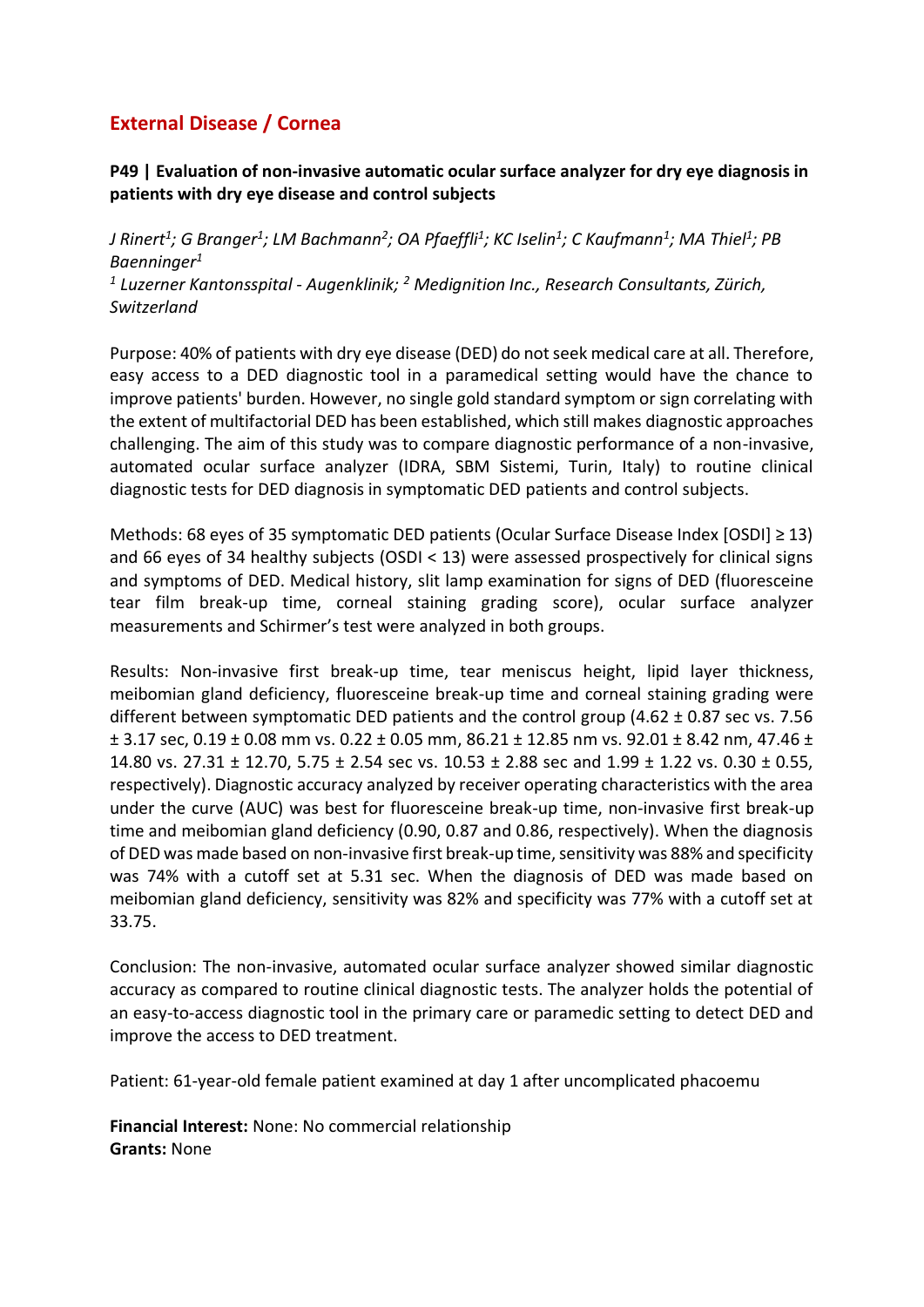# **Cataract / Refractive Surgery / Contact Lens**

#### **P50 | Rare foreign body in anterior chamber following cataract surgery: about an eyelash**

*V Sabaratnam; BK Tran Jules Gonin Eye Hospital - University of Lausanne*

Purpose: finding a cilium in the anterior chamber is a rare condition that has been reported in few cases following cataract surgery or penetrating eye injury. We describe an eyelash trapped in the anterior chamber after uneventful cataract surgery and discuss on a hypothetic migration mechanism.

Patient: 61-year-old female patient examined at day 1 after uncomplicated phacoemulsification procedure in the right eye. Clinical status showed 20/20 visual acuity, normal IOP and little inflammation in the anterior segment. Slit lamp examination revealed a cilium in the anterior chamber, partially trapped in the paracentesis. The cilium was removed the following day and no long-term complications were observed.

Discussion: The presence of an intraocular eyelash is a rare surgical condition following cataract surgery. The reaction induced by the cilium in the eye is variable from no inflammation to severe endophthalmitis. In our case, faulty removal of the operating field at the end of surgery induced inflow of used water that flooded the eye's surface. This could explain how a cilium may have entered the eye through fresh incision.

Conclusion: Intraocular eyelash after surgery is a rare complication and can lead to postoperative endophthalmitis. Thorough eyelid draping and operating field removing minimize the risk of such events, and therefore reduce the rate of postoperative endophthalmitis. Immediate observed intraocular eyelash after surgery should be promptly removed.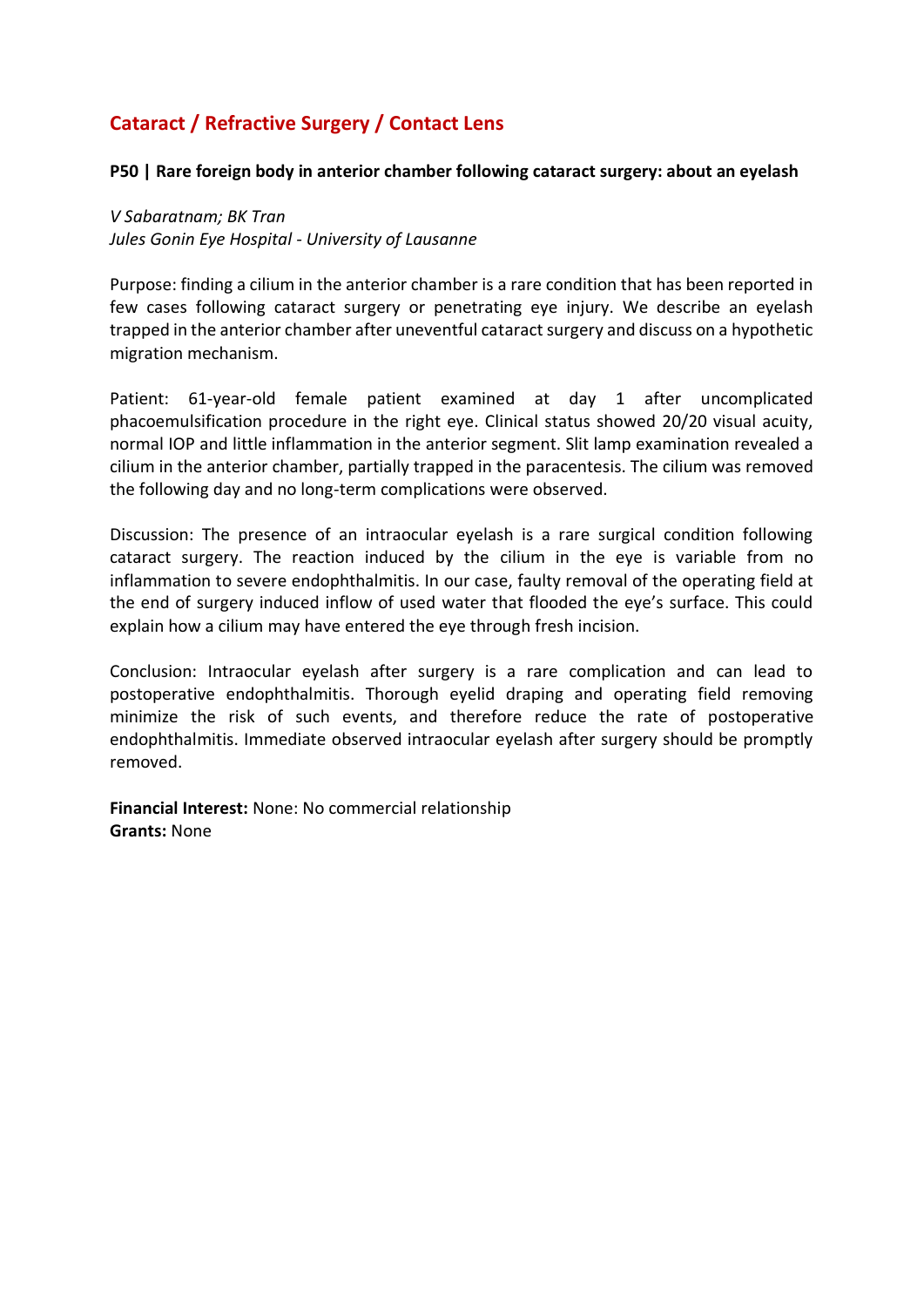# **Uveitis / Intraocular Inflammation**

**P51 | Successful Treatment and Long-Term Stabilisation of a 32-Year-Old Patient with Uveitic Vogt-Koyanagi-Harada (VKH) Presentation with Topical Corticosteroid Monotherapy**

*N Skalicky Vista Klinik*

Background and Aim: Vogt-Koyanagi-Harada disease (VKH) is a multisystem disease which can affect the eyes, inner ear, the skin and the meninges of the central nervous system. Its most common first presentation is a bilateral diffuse uveitis. This is the second phase in a common development that can be divided into a prodromal, acute uveitic, convalescent and chronic recurrent stage.

Case Presentation: A 32-year old male patient of Indian origin presented with a decrease in vision and uveitis intermedia since one month in a private practice and was referred to our clinic. The OCT revealed bilateral exudative detachment of the central retina. Fundus pictures showed a typical Sunset Glow Fundus. In the fluorescein angiography a papillary hyperfluorescence (hot disc) could be observed. Additionally, cutaneous findings were sharply limited hypopigmentated lesions on both arms. Other inflammatory pathology could be excluded. Altogether, the clinical presentation fulfilled the criteria for an incomplete (without neurologic symptoms) Vogt-Koyanagi-Harada disease, which could further be confirmed by a blood test.

Conclusion: We managed to successfully treat and stabilize a 32-year-old patient with uveitic Vogt-Koyanagi-Harada (VKH) presentation with topical corticosteroid monotherapy. Oral corticosteroids, which are currently thought to be an essential component of initial treatment, haven't been used. Topical steroids (Pred Forte 1% drops hourly and Ultracortenol lotion at night) were initially applied for 2.5 months until a complete regression of the macular oedema could be proven in OCT. Pred Forte 1% could then be reduced step by step during the next 6 months while the situation was found to be stable in OCT check-ups. After these 6 months, the medication has been reduced to one drop of Pred Forte 1% every second day. The patient has been using this medication for the past 4 years and proved to be stable.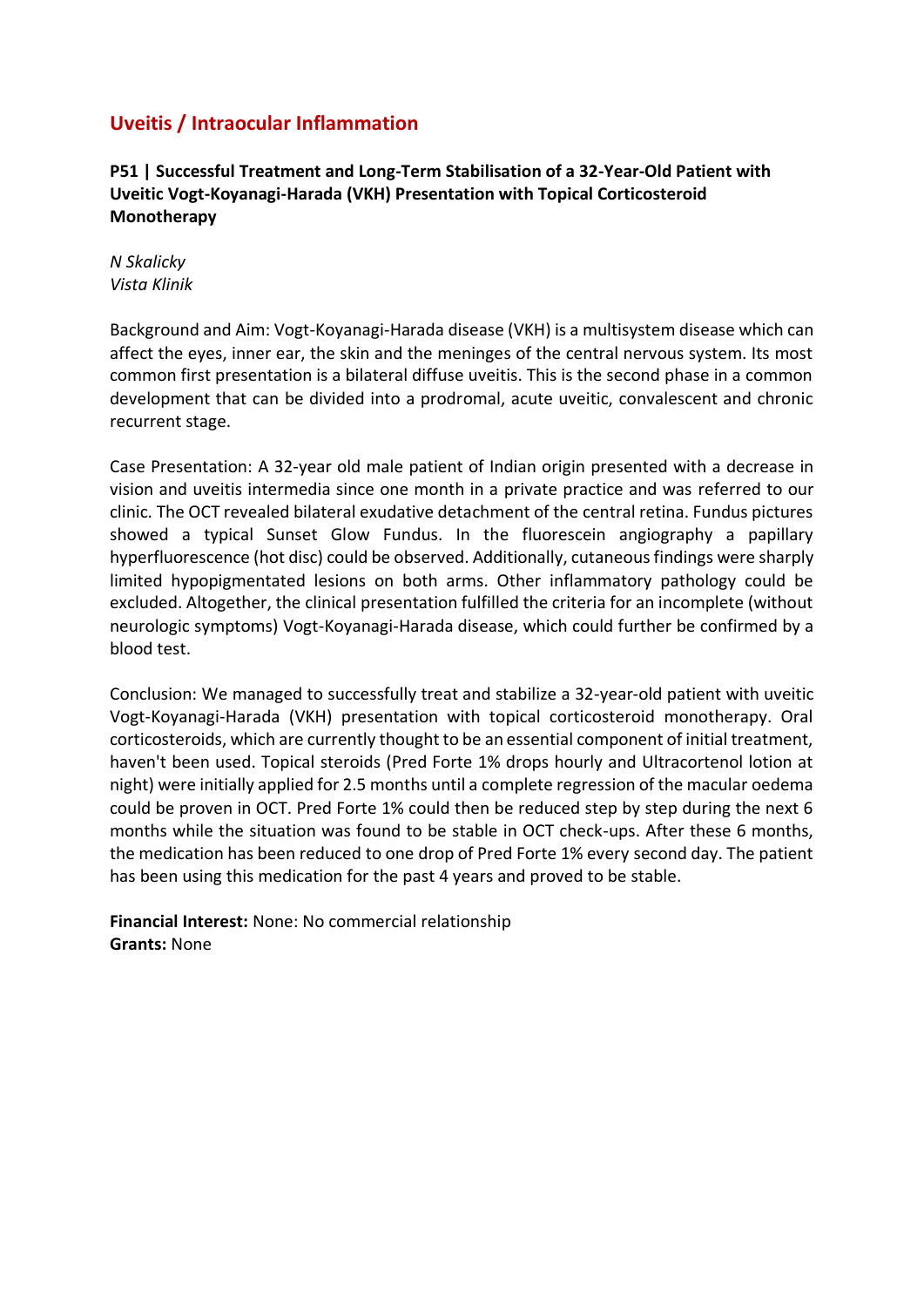# **Neuroophthalmology / Strabology**

#### **P52 | Melanopsin activation in healthy humans from flash VEPs**

### *A Minier<sup>1</sup> ; SV Crippa<sup>2</sup> ; C Kostic<sup>2</sup> ; MM Murray<sup>3</sup> ; A Kawasaki<sup>2</sup>*

*<sup>1</sup> Hôpital Ophtalmique Jules-Gonin, University of Geneva (UNIGE); <sup>2</sup> Hôpital Ophtalmique Jules-Gonin, University of Lausanne (UNIL); <sup>3</sup> University Hospital Center (CHUV), University of Lausanne (UNIL), Center for Biomedical Imaging of Lausanne and Geneva (CIBM) and Hôpital ophtalmique Jules-Gonin; Department of Hearing and Speech Sciences, Vanderbilt University, Nashville, TN, USA*

Purpose: The melanopsin photoreceptive system mediates non-visual light-based responses such as circadian entrainment and pupil light reflex. Even in absence of rods and cones, melanopsin-expressing retinal ganglion cells (mRGCs) can signal light information to the brain. Animal studies suggest however that melanopsin can influence the primary visual pathway via its synaptic contacts in the lateral geniculate nucleus. On electroencephalography (EEG) of blind humans with intact mRGCs, blue light exposure results in modulation of occipital alpha power, presumably from melanopsin interaction with rods and cones. It remains unclear if melanopsin activation impacts the visual evoked potential (VEP).

Methods: We recorded VEPs with 128-channel EEG in 30 healthy volunteers (age mean±SD:27.4±3.9yrs). Three different series of light flash stimuli having 630nm (red) or 445nm (blue) wavelength and intensity ranging from 0.00003 to 150cd/m2 were presented. Dark adaptation was used to sensitize rods. Light stimuli were pre-selected for preferential activation of M-L cones with red lights, rods with dim blue lights and melanopsin and S-M cones with bright blue lights. Each stimulus was repeated 10 times. The first melanopsinactivating light stimulus (150cd/m2 blue) was considered a dark-adapted response (DA-mel) compared to subsequent responses considered as light-adapted (LA-mel). We averaged and analyzed VEP amplitude and latency of the positive (P1) peak at an occipital electrode (Oz) as well as the global field power (GFP).

Results: VEP P1 amplitudes to DA-mel were larger and latencies were shorter compared to all other VEPs (LA-mel, cones and rods). VEP P1 amplitude of LA-mel was equivalent to the VEP of brightest cone stimulus (red 30cd/m2). For GFP between 91 and 149ms after light stimulus, a significant difference was found between DA-mel and brightest cone stimulus conditions.

Conclusion: Under photopic conditions, melanopsin activation did not alter the VEP, as compared to M-L cone activation to brightest stimulus. Under dark adaptation, the shorter latency of VEP from bright vs dim blue light stimulation suggests a melanopsin influence on rod and cone activity. The interaction of melanopsin, rods and S-M-L cones may be synergistic or antagonistic, depending on the light conditions.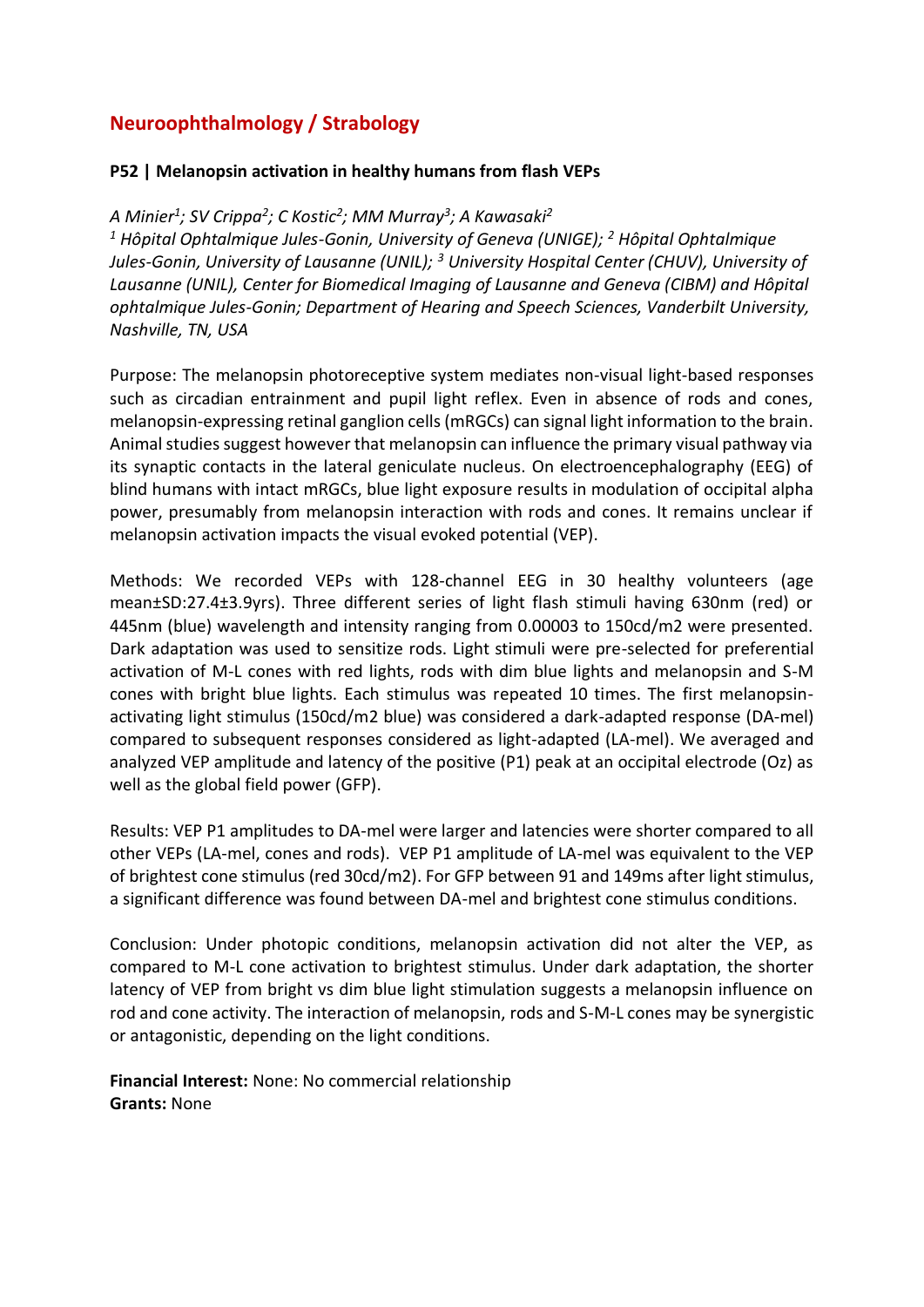### **Glaucoma**

**P53 | Uveales Effusionssyndrom, Myopisierung und bilateraler sekundärer Winkelblock als Erstmanifestation eines systemischen Lupus erythematodes (SLE)**

*M Tapia; M Dysli KSA Aarau*

Hintergrund: Winkelblockglaukome bei Patienten mit asiatischer Herkunft sind relativ häufig, jedoch ist die Manifestation eines Winkelblockes im Rahmen einer systemischen Erkrankung selten.

Fallpräsentation: Zuweisung einer 40-jährigen asiatischen Patientin mit beidseitigem Winkelblock, wobei sich der Augendruck trotz topischer und systemischer Drucksenkung und YAG-Laseriridotomie kaum senken liess. Vorbekannte leichte Myopie beidseits.

Ophthalmologische Befunde bei Erstuntersuchung: Visus OU korrigiert 1.0 (Myopie ca -6), Augendruck OD 31 und OS 32mmHg, vorderer Augenabschnitt OU mit ausgeprägter Lid- und Bindehautchemosis, Vorderkammer flach, Iridotomie offen, Pupille rund, spielend, Linse klar. Fundus: OU Papille vital, randscharf, 0.5 exkaviert, Makula mit Pigmentverschiebung, Netzhaut anliegend. Makula-OCT OU initial mit Netzhautfalten, im Verlauf zentral zusätzlich subretinale Flüssigkeit. Papillen-OCT unauffällig.

Bei atypischer Manifestation eines beidseitigen akuten Winkelblockes einer myopen Patientin zusammen mit obengenannten zusätzlichen okulären Auffälligkeiten erfolgte ein systemischer Work-up: das Labor zeigte eine erhöhte Kreatininkinase und Myoglobin, das CT Thorax / Abdomen zeigte bilaterale Pleuraergüsse, Aszites, Perikarderguss und eine Lymphadenopathie ohne Hinweise auf eine Neoplasie. Die Elektroneuromyographie war hinweisend auf eine Myopathie. Immunologisch lagen hochtritrig antinukläre und antizytoplasmatische Antikörper vor.

Beurteilung: Im Zusammenhang mit den systemischen Befunden handelt es sich hier um ein choroidales Effusionssyndrom mit Augendruckerhöhung und Myopisierung von circa 5 Dioptrien bei Polyserositis mit kardiopulmonaler Dekompensation im Rahmen eines systemischen Lupus erythematodes.

Eine systemische sowie topische Therapie wurde gestartet (Methylprednisolon, Azathioprin, Rituximab, Furosemid; resp. Cosopt, Alphagan, kurzfristig Diamox).

Dank der systemischen Therapie erholte sich die Augensituation vollständig (Tensio normal, Normalisierung der Refraktion, vollständige Resorption der Ödeme und der subretinalen Flüssigkeit).

Schlussfolgerungen: Ein uveales Effusionssyndrom mit bilateralem sekundärem Winkelblock und Myopisierung kann eine Erstmanifestation eines systemischen Lupus erythematodes sein. Dabei besteht meist systemisch eine Polyserositis und Nephropathie. Hochdosierte Steroide und eine immunsuppressive Therapie sollten sofort begonnen werden.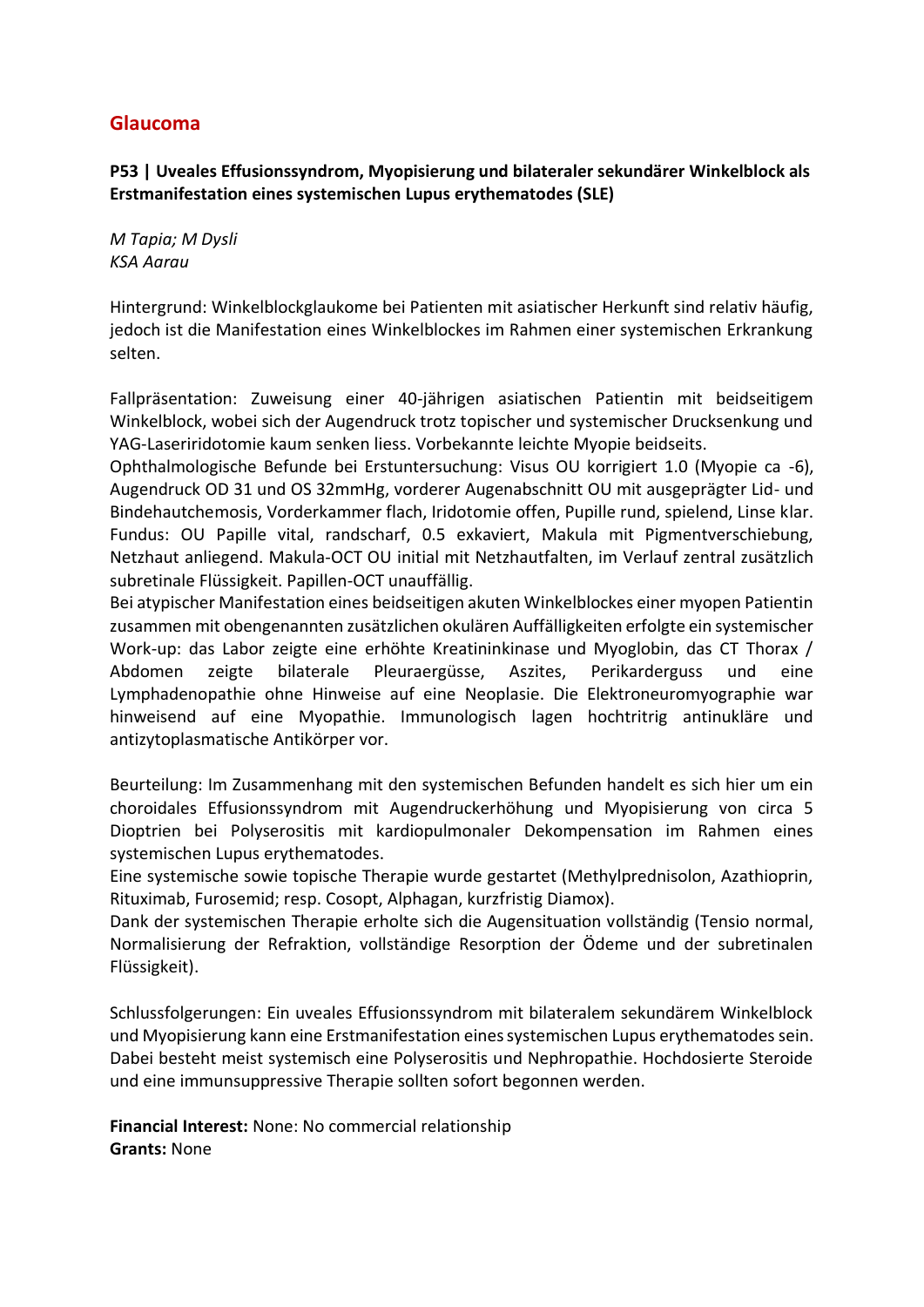### **Retina Vitreous**

#### **P54 | Acute vision loss and dermal necrosis after nose filler**

*D Prétot; M Al-Sheikh; J Gunzinger; C Kahlert UniversitätsSpital Zürich (USZ)*

Purpose: Hyaluronic acid based dermal fillers are commonly used in aesthetic medicine to enhance and contour facial features. Intravascular injection especially in non-surgical rhinoplasty and subsequent occlusion of retinal vessels are a very uncommon complication associated with blindness.

Methods: We discuss a case of a 47-year old woman admitted to the emergency department at University Hospital Zurich (Switzerland) experiencing acute onset of blindness in the left eye minutes after elective subcutaneous injection of calcium-hydroxylapatite-based filler (Radiesse) for straightening the nasal bridge.

Results: Acute vision loss occurred on the left eye after injection with late onset cutaneous necrosis in the left periocular and frontal area. CT-scan and MRI showed filler particles within the orbita. Anterior segment with posterior synechia of the pupil, flare in the anterior chamber. Fluorescence-angiography showed choroidal ischemia and leakage of the retinal vessels in the late frames. The OCT-scan did not show signs of reduced perfusion or ischemia performed 4 hours after injection.

Conclusions: Total or partial occlusion of the central retinal artery and surrounding blood vessels by particles of intravascular calcium-hydroxylapatite particles from aesthetic procedures are a severe complication and therapeutic approaches are scarce.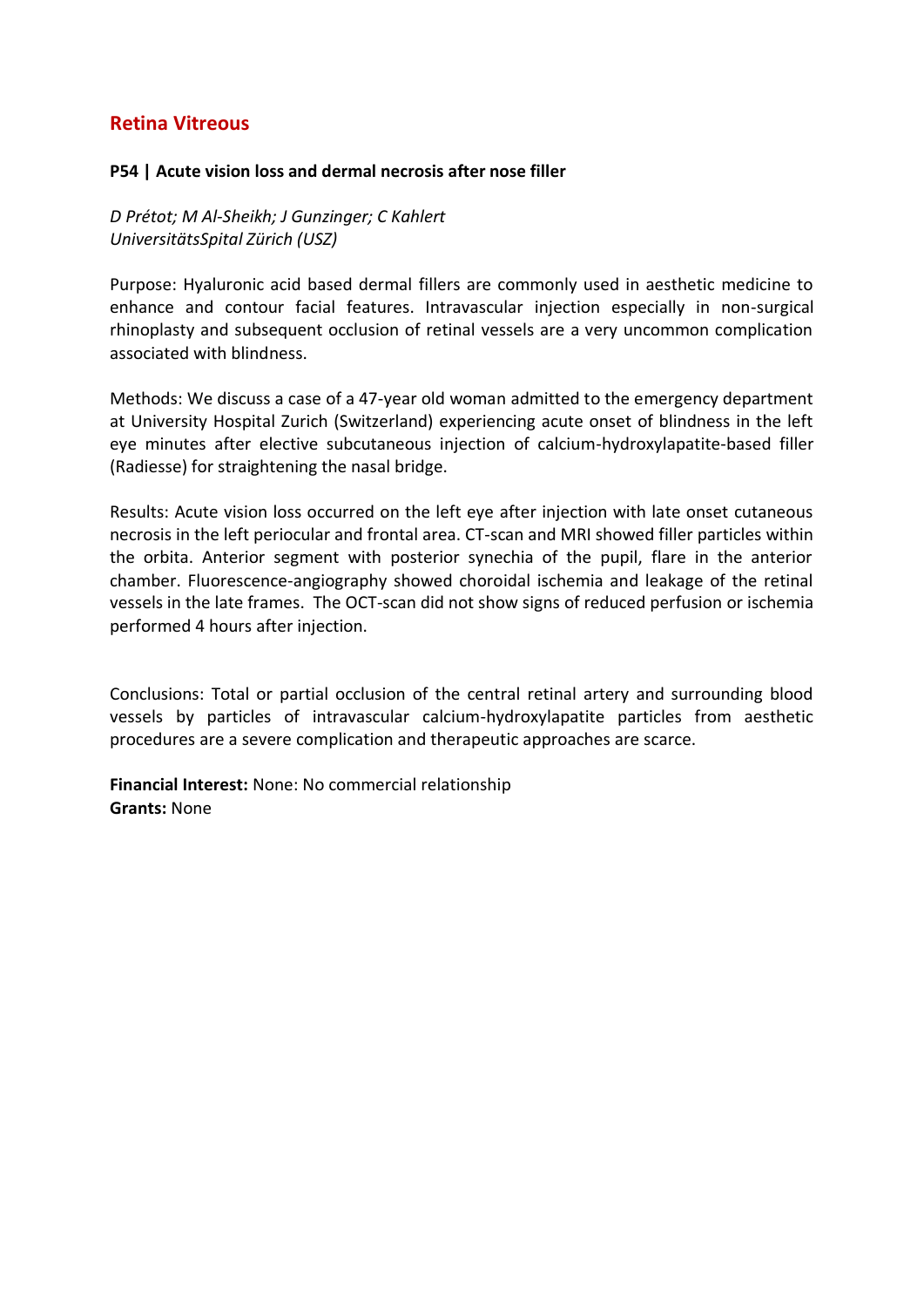# **External Disease / Cornea**

**P56 | Simple Limbal Epithelial Transplantation (SLET), a simple surgical procedure to manage ocular surface conjunctivalization related to a vernal keratoconjunctivitis.** 

*F Majo<sup>1</sup> ; Z VARGA<sup>2</sup> ; I GUBER<sup>3</sup>*

*<sup>1</sup> Centre Ophtalmologique de la Gare; <sup>2</sup> Clinique Générale Beaulieu; <sup>3</sup> Department of Ophthalmology, University Hospital of Geneva (HUG)*

PURPOSE: To report modified SLET technic used to cure conjunctivalization related to chronic vernal keratoconjunctivitis.

METHOD: A 27-year-old woman underwent SLET in her left eye for unilateral limbal stem cell deficiency with a subtotal conjunctivalization of the cornea related to chronic vernal keratoconjunctivitis. Medical history included chronic allergies located in her eyes. No systemic or local treatment. At her first evaluation she exhibited past ocular allergy with chronic photophobia and reactional ptosis in her left eye. Preoperative best corrected visual acuity was 0.8 in her right eye and 0.04 in her left eye. At the slit lamp, inferior corneal scare in the right eye and subtotal conjunctivalization with heterogeneous fluorescein staining in the left eye were observed. Corneal sensitivity was normal in both eyes. Intraocular pressure was 12 and 13 respectively in the right and left eye. Conjunctiva was normal. Surgery included limbo conjunctival sample harvested from the right eye. Preparation of the SLET: the sample was cut in ten pieces and fix to the surface of the cornea using fibrin glue. bandage soft contact lens was placed at the end the procedure. Patient was followed during 11 months, assessed for stable corneal epithelialization, reduction of corneal vascularization, recovery of corneal transparency and visual acuity with or without corrections.

RESULTS: Corneal epithelialization was stable after 11 months, no corneal neovascularization was observed, transparency was recovered with residual local scares. Non corrected visual acuity was 0.08 and best corrected visual was 0.12.

CONCLUSIONS: SLET is a simple and efficient technic to manage complicated cases like subtotal conjunctivalization related to chronic vernal conjunctivitis. This technic can be proposed to treat unilateral limbal stem cell deficiency of other etiologies.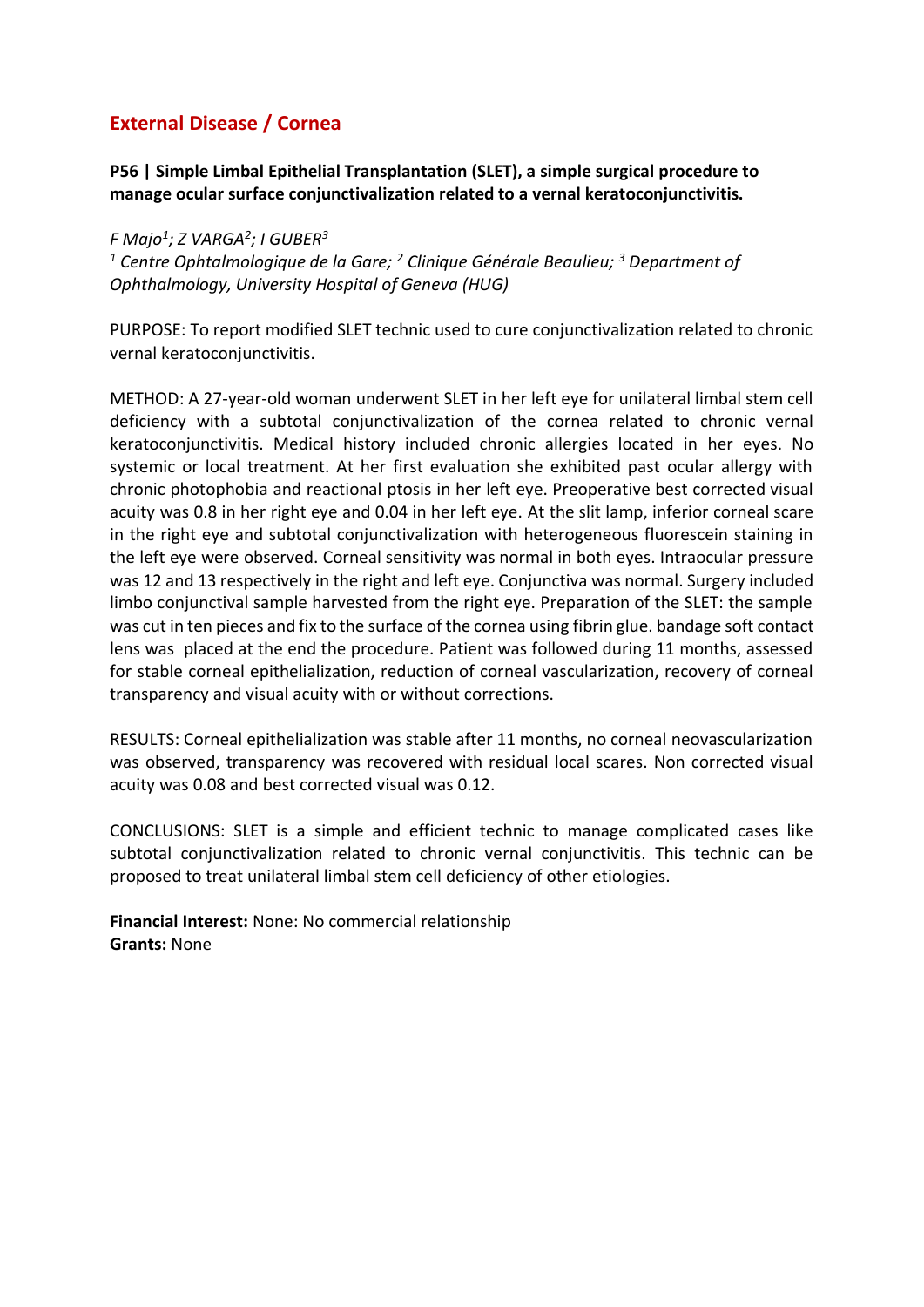### **Retina Vitreous**

### **P57 | Structural, microvascular and functional findings associated with fovea plana**

# *S Jung<sup>1</sup> ; MG Todorova<sup>2</sup>*

*<sup>1</sup> Kantonsspital St Gallen; <sup>2</sup> Kantonspital St. Gallen*

Purpose: To analyze structural, microvascular and functional changes associated with fovea plana.

Methods: A retrospective case series was performed on 6 patients between the age of 10 and 65 years (2 female, 6 male) with a clinical picture of fovea plana. Ophthalmic evaluation included: best-corrected visual acuity (BCVA), clinical, fundus photographic, optical coherence tomography, optical coherence tomography angiography, fluorescein angiographic and electrophysiological findings.

Results: Two patients had monolateral and four patients bilateral fovea plana. BCVA ranged from 0.32 to 0.8, with a spherical error ranged from -4.0 to +14.0 dpt. Posterior segment changes included elevated papillomacular retinal folds (1 patients, 2 eyes); uveal effusion syndrome (1 patients, 2 eyes); crowded optic discs (2 patients, 3 eyes). OCTA imaging of the superficial- (SFZ), intermediate- (IFZ) and deep foveal avascular zone (DFZ) confirmed absence or marked reduction of the capillary-free zone as follows: in 7 eyes (SFZ), 9 eyes (IFZ), 4 eyes (DFZ) and 5 eyes (SFZ), 3 eyes (IFZ), 8 eyes (DFZ), respectively. Visual evoked responses as well as those recorded from mfERG and ffERG were normal to slightly reduced.

Conclusion: A wide variety of clinical, microvascular and electrophysiological findings may be accounted in patients with fovea plana. In the presence of structural and microvascular alterations but almost unaffected function, an underling preserved photoreceptors in patient with a clinical picture of fovea plana, might be supposed.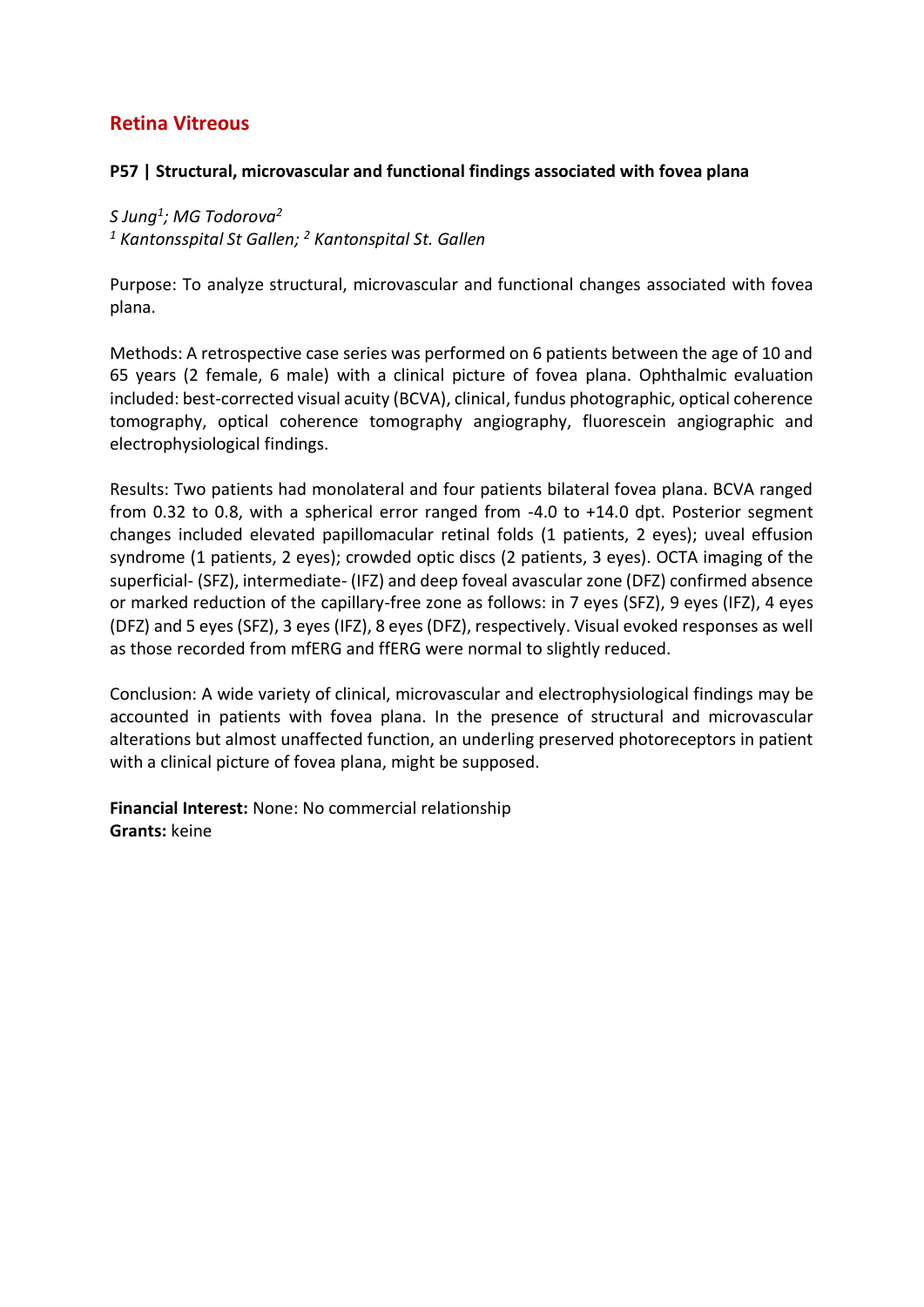# **Pathology / Intraocular Tumours**

#### **P58 | Métastase choroïdienne maculaire d'un adénocarcinome de bas grade du rectum**

*S Prod'hom<sup>1</sup> ; M Gaillard<sup>1</sup> ; V Vaclavik<sup>1</sup> ; P De Gottrau<sup>1</sup> ; R Odermatt<sup>1</sup> ; L Schiappacasse<sup>2</sup> ; A Schalenbourg<sup>3</sup> <sup>1</sup> HFR - hôpital fribourgeois; <sup>2</sup> CHUV Centre hospitalier universitaire vaudois; <sup>3</sup> Hôpital Ophtalmique Jules Gonin, Université de Lausanne*

Introduction: Les métastases choroïdiennes sont les tumeurs malignes intra-oculaires les plus fréquentes dans la population adulte. Les néoplasies menant le plus couramment à ces métastases incluent les cancers mammaires (45%), pulmonaires (25%), et plus rarement les carcinomes du tractus gastro-intestinal (4%), dont le rectum est un site primaire moins probable (< 0.5%). Au fond d'œil, les métastases choroïdiennes apparaissent en général sous forme de masses blanchâtres sous-rétiniennes (94%), associées à un décollement exsudatif (73%). Leur traitement est multidisciplinaire et dépend de l'état général du patient, du nombre et de la localisation des lésions.

Anamnèse et examen médical: Une femme de 35 ans, avec un diagnostic récent d'adénocarcinome rectal de bas grade, se plaint d'un scotome rapidement progressif à l'œil gauche. L'acuité visuelle est de 1.0 aux deux yeux. Au fond d'œil, on note une lésion non pigmentée au pôle postérieur. L'OCT maculaire montre un bombement choroïdien avec du liquide sous-rétinien. Neuf jours plus tard, la vision de l'œil gauche a chuté à 0.5, avec une augmentation de la lésion (H = 2.1mm à l'US) et du liquide sous-rétinien. Une angiographie panoramique (HRA 150°) au vert d'indocyanine ne met pas en évidence d'autres lésions bilatéralement. À la fluorescéine, de multiples pin-points apparaissent à la surface de la lésion. Ces éléments sont évocateurs d'une métastase unique, rapidement évolutive de la choroïde de l'œil gauche. La localisation maculaire écarte la possibilité d'une biopsie transvitréenne.

Prise en charge: Le PET-CT du corps entier ne trouve pas de néoplasie primaire autre que la tumeur rectale connue et objective deux métastases hépatiques. Une radiothérapie ciblée de la choroïde postérieure gauche est initiée (photons de X: 10 x 3 Gy) ainsi qu'une réduction par radio-chimiothérapie (type FOLFIRINOX) néoadjuvante, en vue d'une chirurgie de la tumeur primaire. Trois mois plus tard, l'acuité visuelle a récupéré jusqu'à 1.0, avec une cicatrice tumorale plane au fond d'œil.

Conclusion: Les cancers rectaux sont rarement à l'origine de métastases choroïdiennes. Notre cas illustre la possible croissance agressive d'une telle lésion, nécessitant un diagnostic et prise en charge multidisciplinaire rapides. Une radiothérapie par photons, dont le volume cible est guidé par l'examen ophtalmologique, est souvent le traitement de choix.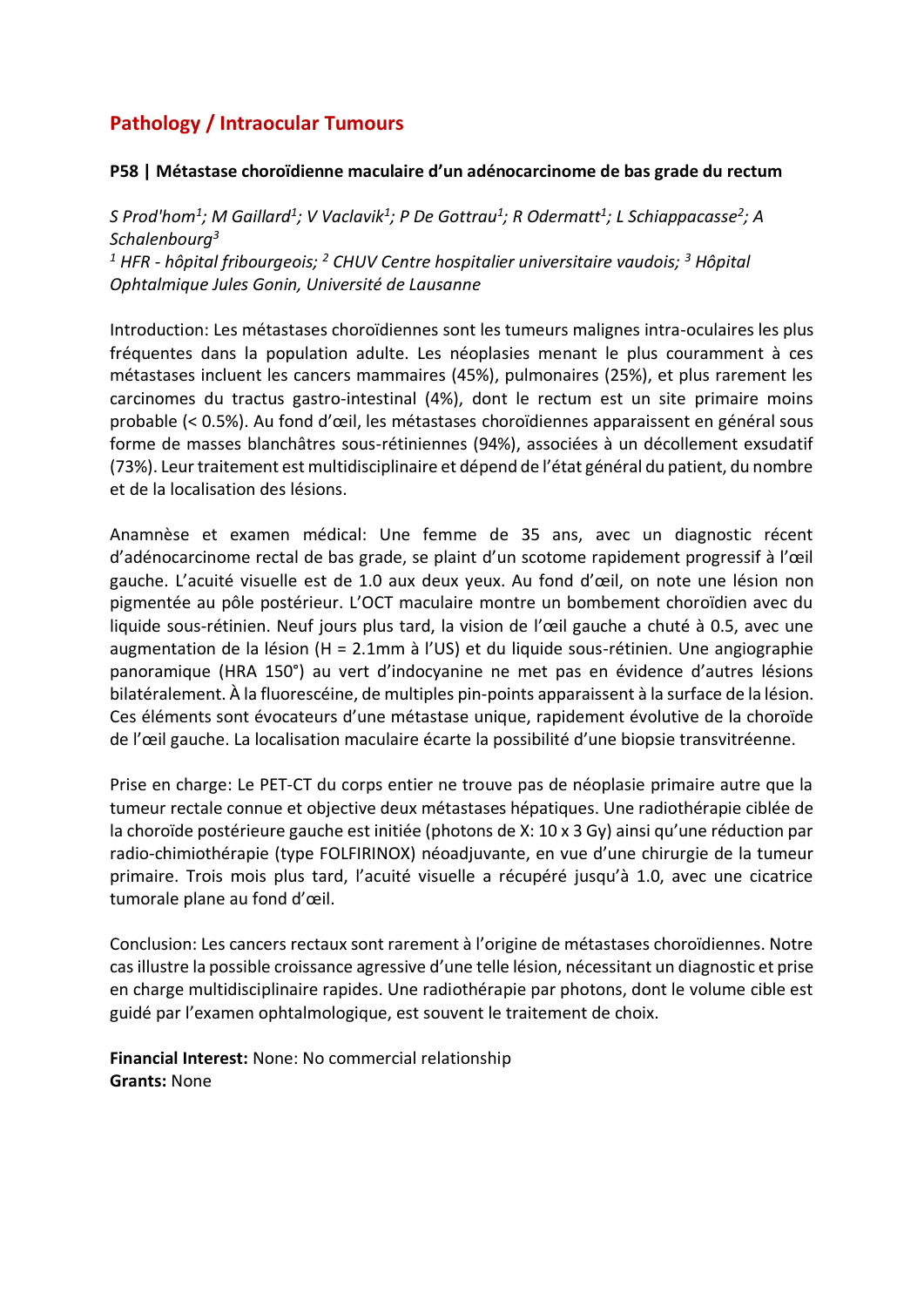### **Glaucoma**

#### **P59 | Oxygenation in glaucoma patients: Influence of age and oxidative stress**

### *C Türksever<sup>1</sup> ; MG Todorova<sup>2</sup>*

*<sup>1</sup> Vista Klinik Binningen, Binningen, Switzerland, University of Basel, Basel, Switzerland; <sup>2</sup> Cantonal Hospital, St. Gallen, Switzerland; University of Zürich, Zürich, Switzerland; University of Basel, Basel, Switzerland*

Purpose: To evaluate retinal oxygenation in glaucoma patients and to compare it with that of healthy controls.

Methods: Retinal vessel oxygen saturation was measured in 46 eyes of 34 Caucasian individuals with primary open angle glaucoma (POAG) and in 21 eyes of 17 age-matched controls using the oximetry tool of Retinal Vessel Analyser (RVA: IMEDOS Systems UG, Jena, Germany). The mean oxygen saturation of the major arterioles (A-SO2) and venules (V-SO2), as well as the corresponding arterio-venular difference (A-V SO2), were calculated. Glaucomatous damage was assessed by Optical Coherence Tomography (Carl Zeiss Meditec, Dublin, CA, USA) and static automated perimetry (Octopus, program G2/ standard strategy: Haag-Streit International, Köniz, Switzerland). In addition, we calculated the mean retinal oxygen extraction (O2-E) per micron of nerve fibre layer thickness, O2-E  $[\mu m/\%]$  by dividing the mean retinal nerve fibre layer (RNFL) thickness with the mean A-V SO2.

Results: In glaucoma patients, A-SO2 and V-SO2 values were significantly increased and their difference decreased, when compared to controls (p < 0.017; linear mixed-effects model). Whereas V-SO2 and A-V SO2 were not influenced by age, the A-SO2 was severely reduced and the O2-E significantly increased in elderly glaucoma patients, than in younger glaucoma patients (p= 0.003, correspondingly p= 0.004). Also, higher O2-E in glaucoma patients correlated negatively with the neuroretinal rim area ( $p < 0.019$ ), and positively with the mean defect of the visual field (p= 0.012).

Conclusion: The presented structure-metabolic approach suppose that ganglion cells axons in glaucomatous eyes are influenced by aging and are probaly more exposed to oxidative stress, which seems to contribute to progression of glaucomatous damage.

Key words: glaucoma - optic nerve damage - retinal vessel oxygen saturation – oxygen exposure

**Financial Interest:** None: No commercial relationship **Grants:** Margarita G. Todorova was partially supported by unrestricted grant by OPOS (Stiftung Ostschweizerische Pleoptik- und Orthoptik- Schule).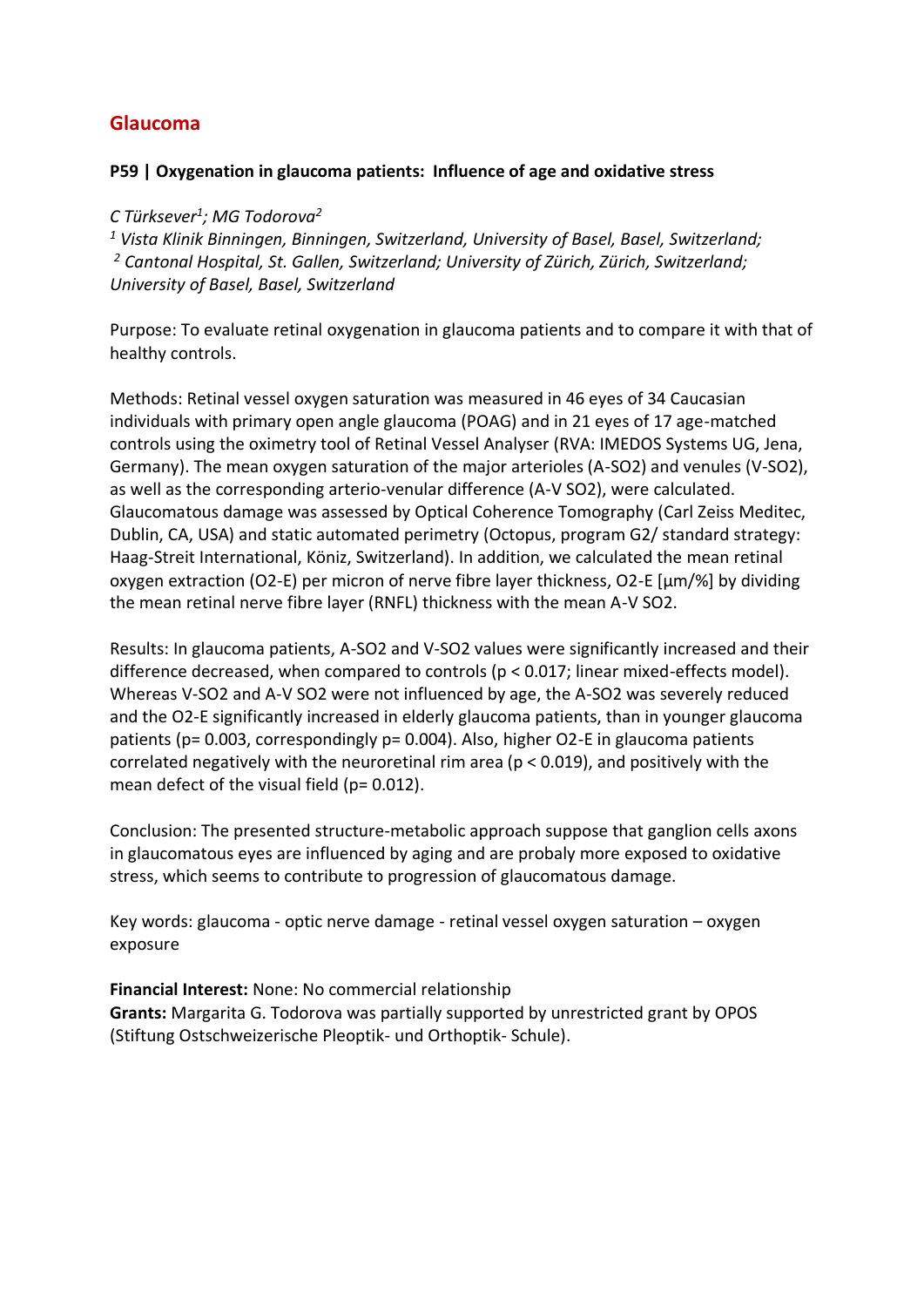### **Uveitis / Intraocular Inflammation**

### **P60 | Atypical Bilateral Fuchs Uveitis in a HLA-A29-Positive Patient: a Challenging Diagnosis**

### *GE Bravetti; G Thumann; A Malclès Department of Ophthalmology, University Hospitals of Geneva, Geneva, Switzerland*

PURPOSE: The aim of this report is to describe the characteristics of a patient presenting an atypical bilateral Fuchs uveitis and the procedures needed to rule out the differential diagnosis.

BACKGROUND: Fuchs uveitis syndrome (FUS) is a chronic, typically unilateral, mild inflammatory disorder involving the anterior segment and vitreous, with insidious onset and low-grade activity. This syndrome can have a significant impact of a patient's quality of life, and the diagnosis is based on clinical findings as no confirmatory laboratory tests are available. In the literature, FUS is described as monolateral in 90% of cases.

CASE DESCRIPTION: We describe the case of a 45-year-old melanoderm female patient, presented to our clinic with a bilateral mild loss in visual acuity (0.7 decimals), presence of diffuse stellate keratic precipitates, mild flare and minimal cells reaction in the anterior chamber, severe vitreous haze and cells. Bilateral iris atrophy and monolateral iris nodules were observed. Intraocular pressure was normal, as well as the crystalline lenses. No anterior or posterior synechiae were noticed. Fluorescein and indocyanine green angiography, as well as macular optical coherence tomography were unremarkable for both eyes, excluding a posterior uveitis. After extensive systemic workup, other uveitis entities were ruled out, the only finding was the positivity for HLA-A29. An oral steroid treatment has been administered without any clinical improvement. The clinical presentation, the absence of any identifiable systemic etiology and the non-responsiveness to steroid treatment lay for the diagnosis of bilateral FUS.

CONCLUSION: This case report shows a rare finding of bilateral FUS. This atypical presentation has an important clinical relevance in order to acknowledge clinicians of the possibility of these findings, with the goal to prevent erroneous diagnosis and unnecessary treatments.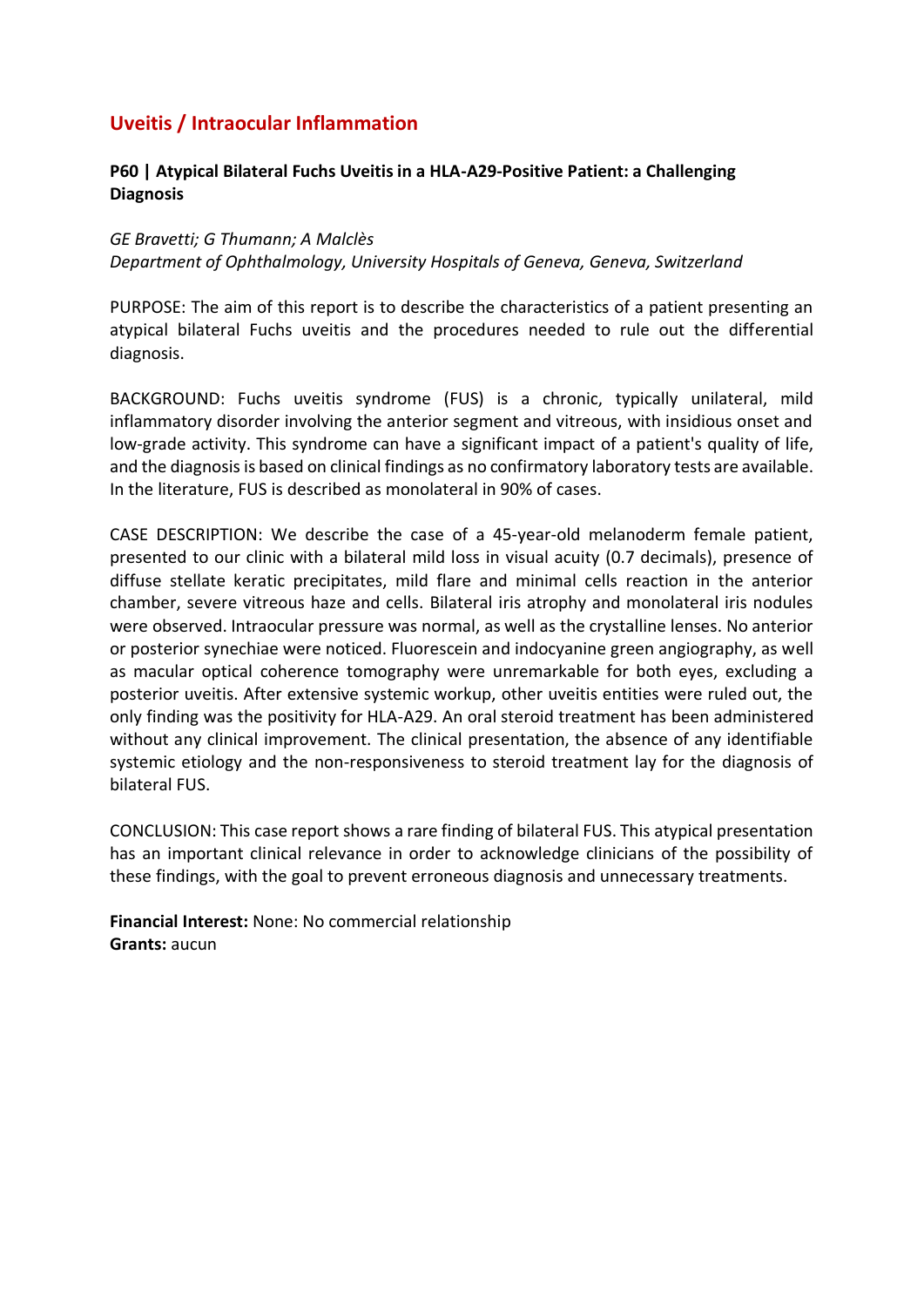# **Cataract / Refractive Surgery / Contact Lens, Retina Vitreous**

### **P61 | Acute Serous Retinal Detachment After the Same Operating Session of Uncomplicated Cataract Surgeries: A Case Series**

### *GE Bravetti<sup>1</sup> ; E Fraboni<sup>2</sup> ; GE Bravetti<sup>3</sup> ; GO Bravetti<sup>2</sup>*

*<sup>1</sup> Department of Ophthalmology, University Hospitals of Geneva, Geneva, Switzerland ; <sup>2</sup> Private Practice, Ambulatorio Oculistico Bravetti-Fraboni, Bologna, Italy; <sup>3</sup> University of Ferrara, Ferrara, Italy*

Purpose: To report 4 cases of acute serous retinal detachment (ASRD) after the same operating session of uncomplicated cataract surgeries.

Methods: In this case series, data of patients who developed an ASRD after an uncomplicated phacoemulsification with IOL implantation during the same operating session were collected. Diagnosis was made at the first post-operative day, when all patients had a very low best corrected visual acuity (BCVA) despite of a good aspect of the anterior segment, without significant keratopathy and with only trace cells in the anterior chamber. Spectral domain optic coherence tomography (SD-OCT) revealed a serous retinal detachment with subretinal fluid accumulation in the macular area. Patients received parabulbar injection of 40 mg/ml triamcinolone in addition to usual post-operative topical treatment of 0.1% dexamethasone and 0.3% netilmicin eyedrops. Patients were examined postoperatively at day 1, 3, 7, and 1 month. BCVA and central foveal thickness (CFT) measured by a SD-OCT were evaluated. A relationship between demographics, preoperative ocular conditions, systemic diseases, parameters of surgery and the development of ASRD was analysed.

Results: After a single operating session of 10 uneventful cataract surgeries, operated by the same expert surgeon, at day 1 post-operative an ASRD was detected in 4 patients (3 male, 1 female; mean age 71  $\pm$  4.1 years). At the first post-operative day, mean BCVA was 0.05  $\pm$  0.1 decimals, and all eyes had serous retinal detachment. At the following controls, BCVA improved and CFT reduced significantly. At day 7, BCVA was at least 0.8 decimals in all eyes, with complete reabsorption of subretinal fluid. At 1 month, mean BCVA was  $0.90 \pm 0.05$ decimals and no eye had recurrence of serous retinal detachment. No relevant data were found on other parameters investigated.

Conclusions: Acute serous retinal detachment is a rare event that can occur after uncomplicated phacoemulsification, that in our cases resolved in a few days without recurrence.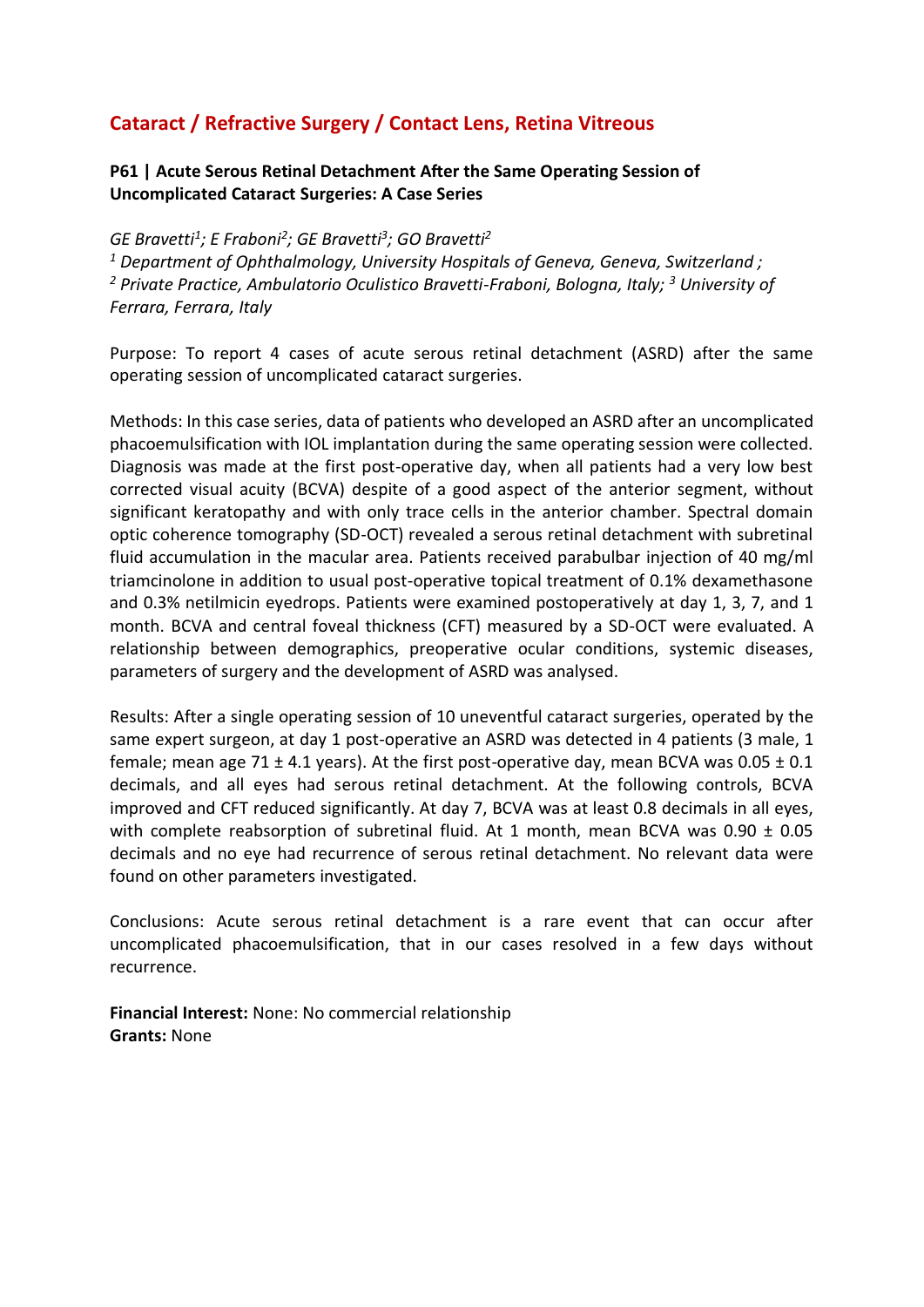# **Pathology / Intraocular Tumours, Retina Vitreous**

#### **P62 | Bilateral juxtapapillary optic disc hamangiomas featuring von Hippel-Lindau disease**

*A Friesacher; MG Todorova Kantonsspital St. Gallen*

Case report: A 24-year-old Thai male presented for a second opinion due to an increasing visual deterioration of 0.4 on the left eye. His visual acuity of counting fingers in the left eye was documented as being stable and due to amblyopia since childhood.

His ophthalmic examination showed large reddish lesions occupying both optic discs with surrounding exudative retinal detachment on the right side. In addition, midperipheral bilateral retinal hemangiomas were documented on multimodal imaging. Fluorescein angiography confirmed a severe non-perfused retina, more affected on the right side. At this stage, a suspicion of associated von Hippel-Lindau disease necessitated further general checkup and genetic testing. These revealed a cerebral solitary Hämangioblastoma as well as multiple pancreatic and kidney cysts. Due to concomitant bilateral peripheral retinal ischemia, a laser coagulation was performed.

Any surgical procedures of the reactive peripapillary and macular epiretinal fibroplasia were not initiated due to the restricted prognosis, no further signs of activity of the disease and stabilization of the visual acuity.

Discussion: This case demonstrates the crucial role of ophthalmologists in diagnosing patients with VHL, as such patients may develop multiple tumors with an endophytic growth pattern. Any surgical treatment of the secondary reactive epiretinal gliosis and consecutive serous retinal detachment have previously shown unfavorable outcomes. Contrarily, laser coagulation of the non-perfused retina, as probably due to alternated, via juxtapapillary optic disc hamangiomas, blood flow, has confirmed in our case to stabilize the visual outcome.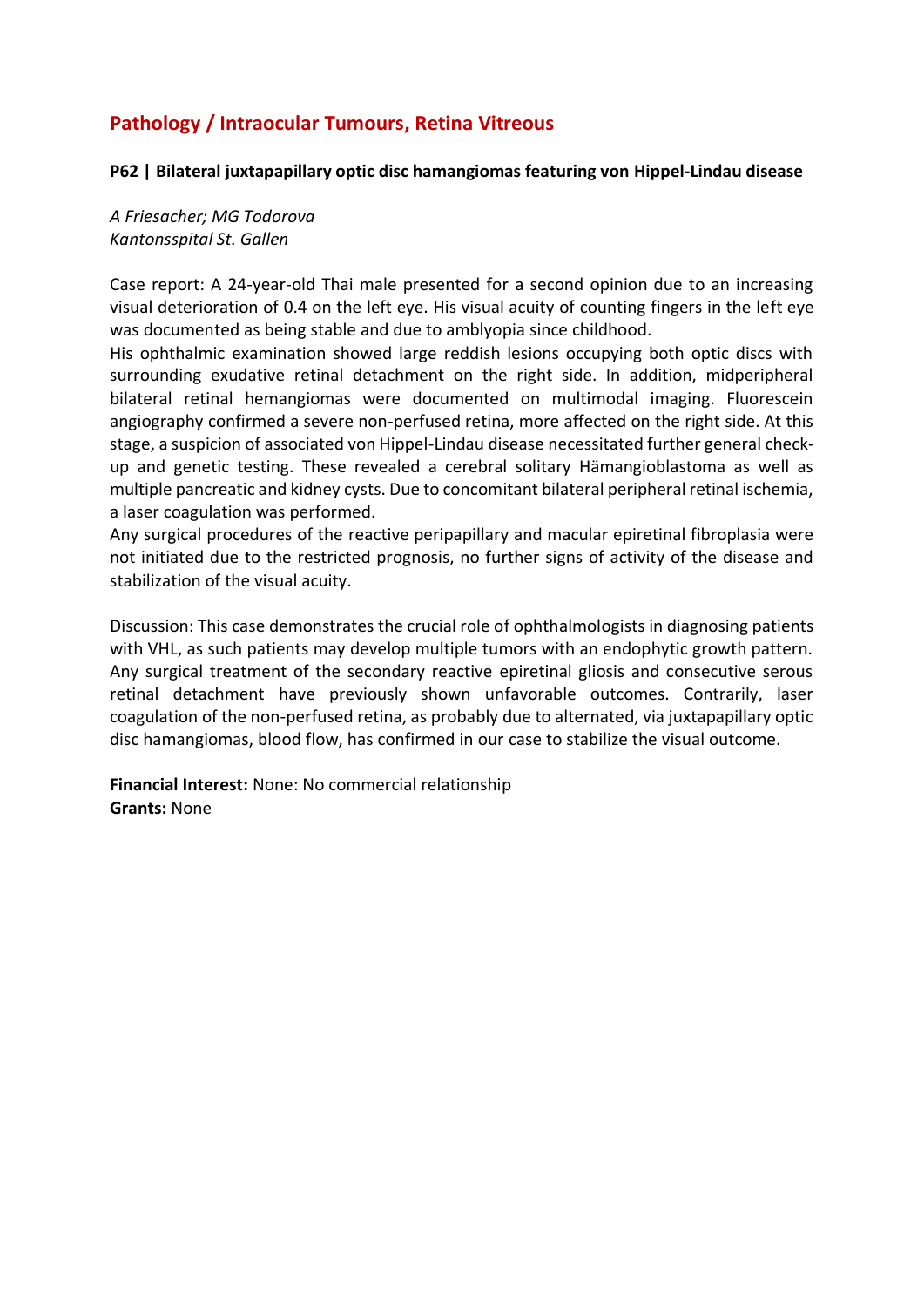# **Retina Vitreous, Uveitis / Intraocular Inflammation**

### **P63 | An off-label application of anti-VEGF in a post-traumatic Irvine-Gass syndrome: a case report**

*A Friesacher; MG Todorova Kantonsspital St. Gallen*

Case report: A 67-year old man presented with loss of vision in the left eye (0.2). His ophthalmic history revealed status following posttraumatic cataract surgery due to severe contusio bulbi in the left eye.

Ophthalmoscopy examination showed pseudophakia with slight decentration of the IOL due to post-traumatic iridodialysis, cyclodialysis as well as an iris defect at 12 to 3 o'clock position. Posterior segment finding revealed a macular edema in the left eye. Fluorescein angiography confirmed the diagnosis of an Irvine Gas syndrome associated with reconstructive post-traumatic cataract surgery due to lens displacement. Four weeks after a bevacizumab intravitreal injection, visual acuity was restored (0.8) and macular thickness reduced from 714µm to 231 µm. These findings remained stable after a triple monthly bevacizumab application but also at three- and six months follow-up.

Discussion: Following secondary post-traumatic measures, an intravitreal bevacizumab appears to be an effective treatment for Irvine Gas Syndrome. The latter might be considered, as a possible off-label treatment in cases of iris-lens diaphragm injuries, zonular dehiscence and IOL decentration, where a possible anterior segment displacement of the Dexamethasone Posterior-Segment Drug Delivery System may result in anterior segment complications, IOP elevation or insufficient posterior segment delivery.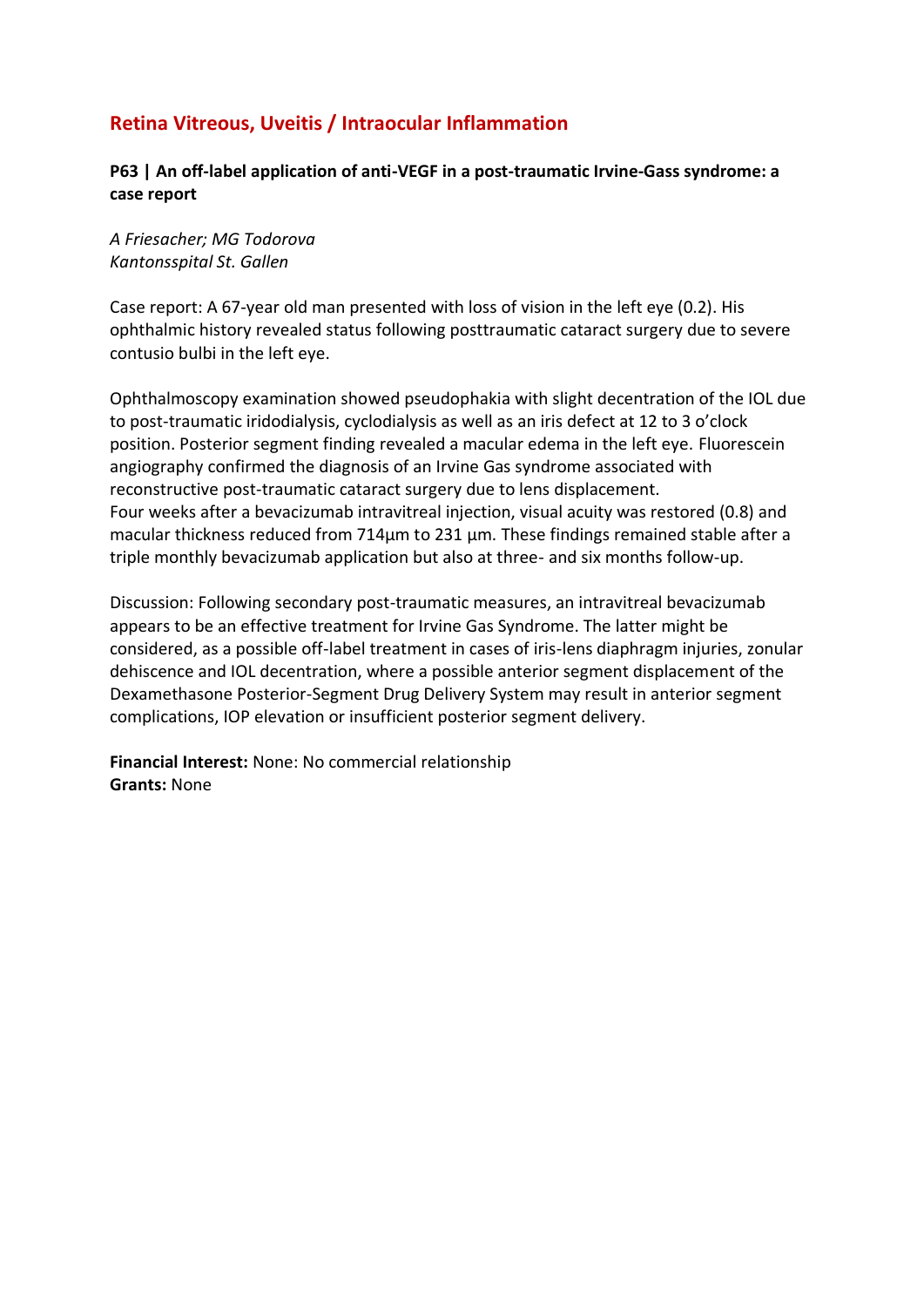# **Orbit / Lids / Lacrimal System**

#### **P64 | Cystadenoma: a rare orbital finding**

### *B Jeltsch; K Chaloupka Universitäts Spital Zürich*

Background: Cystadenomas are benign cystic tumors that predominantly affect the pancreas, the ovaries and the salivary glands. A serous and a mucinous form can be differentiated. We present a case of an orbital cystadenoma, which is a unique histological finding with only singular previous reports in the literature.

History and signs: A 52-year old patient was referred to our clinic by his general physician after the incidental finding of a cystic transformation of the left lacrimal gland in a MRI scan. The patient was free of any symptoms and the clinical examination showed no special findings. The patient though had an extreme form of cancer phobia and demanded the tumor excision to rule out malignancy.

Therapy and outcome: Total excision of the tumor was performed via lateral orbitotomy. A part of the lacrimal gland that was free of tumor tissue was not removed for rest function of tear production. Histology showed cystadenoma.

Conclusion: Orbital findings of cystadenoma are extremely rare. Thus there are no existing guidelines regarding follow-up. As in mucinous cystadenoma of the pancreas malignant transformation has been described we suggest a radiological follow-up.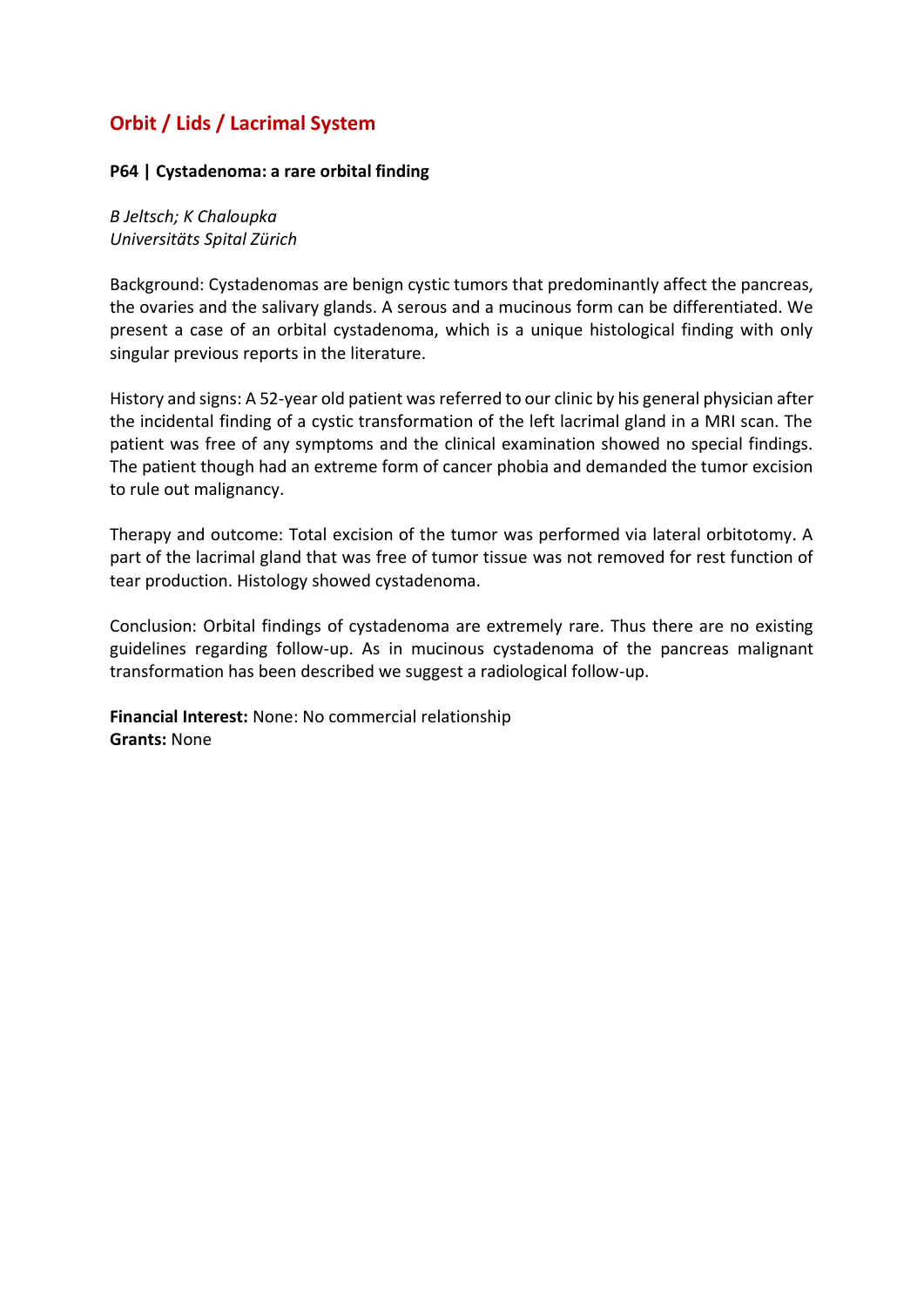### **Retina Vitreous**

### **P65 | A case of paracentral acute middle maculopathy (PAMM) associated with cilioretinal artery occlusion.**

*I Papasavvas; CP Herbort Jr Inflammatory and Retinal Eye Diseases, Centre for Ophthalmic Specialized Care (COS), Lausanne, Switzerland*

Purpose: To present a multimodal imaging of a paracentral acute middle maculopathy in a patient with cilioretinal artery occlusion

Methods: we present the iconography (SDOCT, VF, OCT-A, Microperimetry) of a patient who presented a paracentral acute middle maculopathy after an episode of cilioretinal artery occlusion

Case report: A 57 years-old woman consulted our center for an episode of amaurosis fugax in her left eye. BCVA was 1.0, IOP was 12mmHg. Spectral domain Optical Coherence Tomography (SD-OCT) and visual fields (VF) were normal. Fluorescein and Indocyanine angiography (FA,ICG) showed no perfusion delay. Nevertheless, the patient was urgently sent for a complete check of the carotids and vascular system. The echo-doppler of the left carotid showed 65% of occlusion and a treatment with aspirin was suggested by the angiologist to the GP. After 2 weeks the patient consulted the emergency department of the hospital with symptoms of blurred vision of the left eye. A FA was performed and showed a cilioretinal artery occlusion of her left eye. The patient was sent to the neurology department for further investigation. After 15 days of hospitalization, she consulted us again for further analysis, this time being under double anti-platelet therapy. BCVA was 0.9, IOP was 12mmHg. Fundus examination showed a yellowish area inferonasal of the macula corresponding to the area of cilioretinal perfusion. VF showed a paracentral superior-temporal scotoma. SD-OCT demonstrated an area of atrophy of the inner retina in the infero-nasal area and a hyperreflective zone in the internal nuclear layer (INL), corresponding to PAMM.

Conclusion: PAMM is a relatively recently described entity, which is strictly a SD-OCT finding, with unknown etiology, supposedly due to a sequel of retinal hypoperfusion. Our case confirms this hypothesis as PAMM was a sequel of cilioretinal artery occlusion.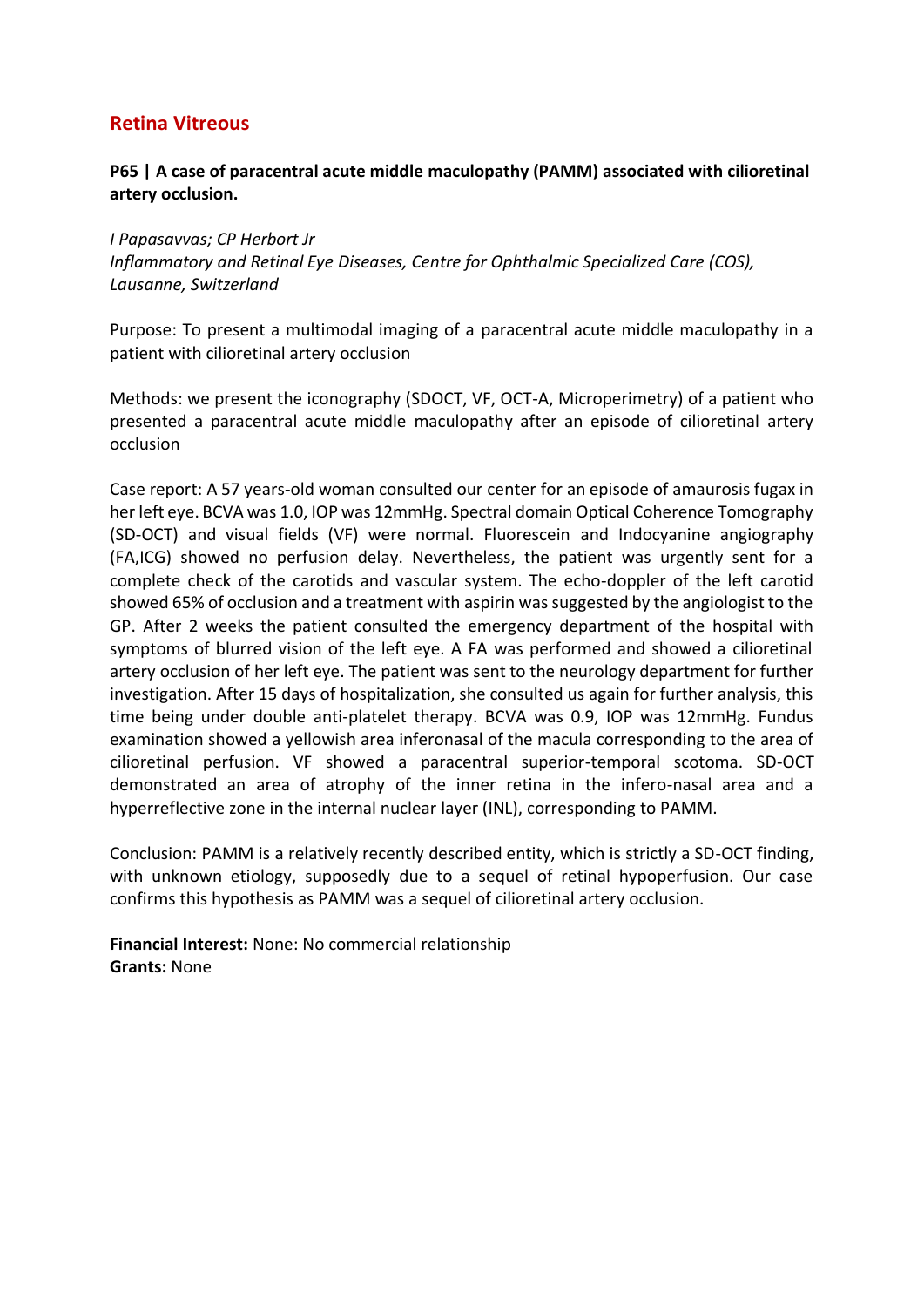### **Retina Vitreous**

### **P66 | Long-term Efficacy of Intravitreal Anti-VEGF Therapy for Choroidal Neovascularization in a Case of Fundus Flavimaculatus (FFM)**

*I Zygoula; L Hefner; H Gerding Pallas Kliniken Schweiz*

Purpose: To report a case of choroidal neovascularization (CNV) in a young male with fundus flavimaculatus (FFM) and the outcome of intravitreal ranibizumab treatment.

Methods: A 40-year-old man was referred to our Department complaining about blurred vision and metamorphopsia in his left eye (OS) for 6 weeks. Clinical examination and multimodal imaging (multicolor photography, SD-OCT, near infrared-, autofluorescenceimaging, and fluorescein and indocyanine angiography presented typical signs of FFM and in addition to that a subfoveal hemorrhage, RPE detachment, an occult subfoveal neovascular membrane (type 2), and associated fluid deposition OS. A PRN regimen of anti-VEGF treatment with ranibizumab (0.5 mg in 0.05 ml) was commenced. So far the follow-up covered a period of 4 years.

Results: The patient received overall 8 injections of ranibizumab during follow-up (baseline, months 1, 2, 6, 9, 29, 30, 31). BCVA improved from baseline 0.4 to 0.8 at month 3 and was 0.63 after 4 years. Subretinal fluid and hemorrhage completely disappeared until month 3, while detachment of the RPE with underlying dense material persisted. Three episodes of minor recurred subretinal fluid were observed during follow-up (at months 6, 9, and 29). Each time visual acuity decreased to 0.3 and improved after anti-VEGF injection of 0.8 or 0.63, respectively. During the last 17 months of observation no anti-VEGF injections were necessary.

Conclusion: So far very few cases of FFM with subretinal CNV receiving anti-VEGF therapy have been reported and mainly presented poor functional and structural outcome. In this case functional improvement could be achieved and maintained for a follow-up period of 4 years under a PRN regimen applying ranibizumab.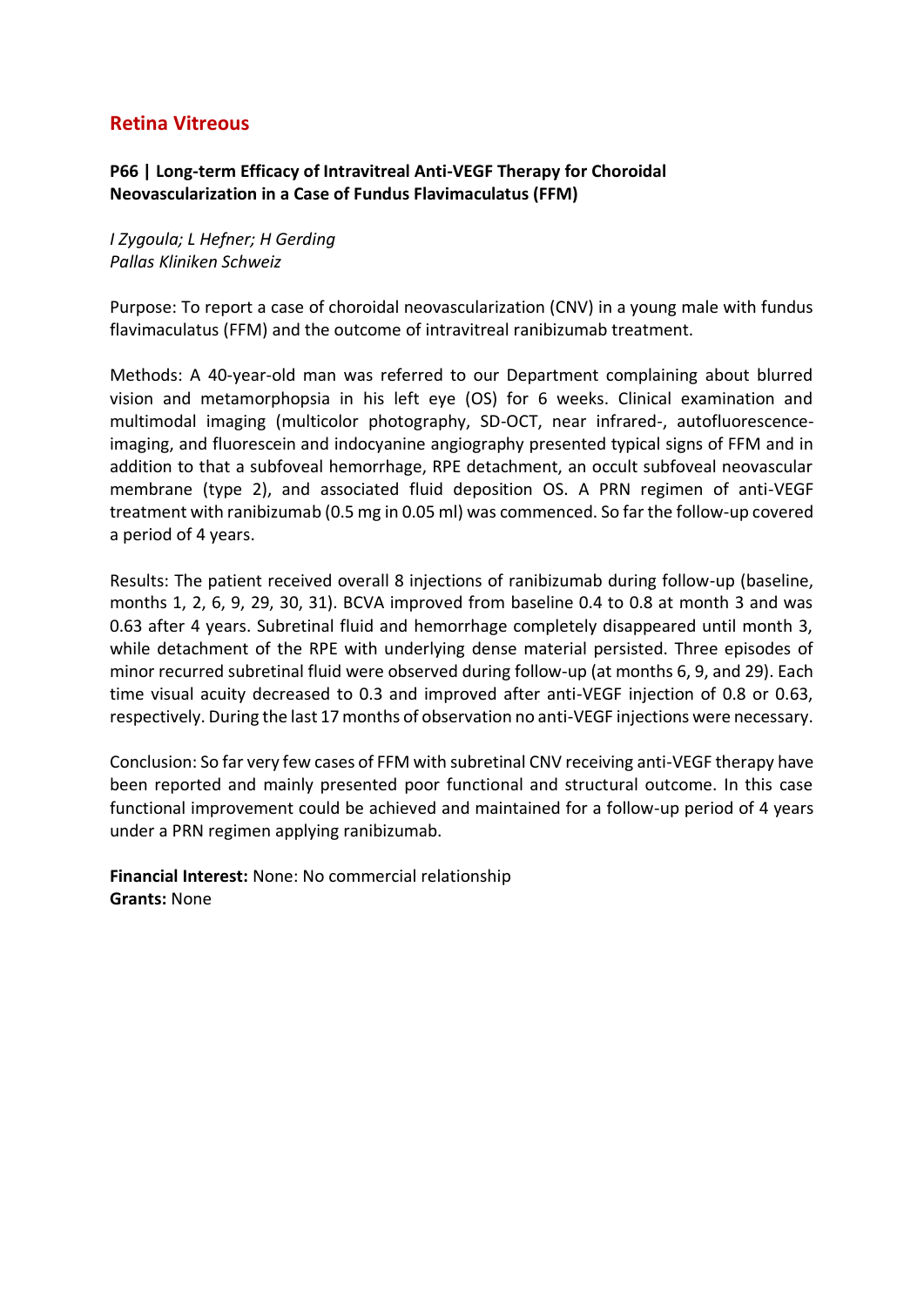# **Pathology / Intraocular Tumours**

### **P67 | Valsalva-induced spontaneous suprachoroidal hemorrhage: a case report and review of the literature**

#### *J Bijon; A Schalenbourg*

*Hôpital Ophtalmique Jules Gonin, Université de Lausanne*

Purpose: To report a rare case of spontaneous suprachoroidal hemorrhage (SSCH) and review the literature.

Methods: Case report and systemic review of PubMed/Medline databases from 2003 to 2020. Patients that developed SSCH with a history of previous intraocular surgery were excluded.

Results: An 82-year-old male patient with no known ocular pathologies or surgical history was referred with acute ocular pain and decreased vision in the right eye (BCVA: 0.6 with hyperopic correction) following a Valsalva maneuver. General history included chronic heart failure and coronary artery disease, treated with antithrombotic and antihypertensive drugs. Dilated fundus examination revealed a posterior red-brown choroidal mass, with a thickness of 1.5 mm on B-scan ultrasonography, and which was not visible on fluorescein or ICG angiography. On B-scan OCT, the lesion was located under the choroid. The diagnosis of a SSCH was evoked, and the patient was observed. Five months later, BCVA was 1.0 uncorrected, with a normalappearing fundus.

In a literature review, eight cases of SSCH following an episode of increased intrathoracic pressure were identified, including our patient. M/F ratio was 1:1 with a mean age of 64 years. All cases presented systemic pathologies: 6/8 had cardiovascular (CV) disease and 2/8 asthma. All patients presented with a unilateral SSCH: 5/8 in the right eye and 3/8 in the left eye. The location of the hemorrhage was in the posterior pole (3/8), in the periphery (3/8) or unspecified (2/8). Only 2/8 patients showed ocular comorbidities (glaucoma, extrafoveolar scarring). Complications were noted in 4/8 cases (acute angle closure glaucoma, choroidal detachment, retinal detachment with vitreous hemorrhage, high intraocular pressure). One case underwent enucleation due to recurrent SSCH with angle closure glaucoma and intractable pain, one case went into phthisis following a drainage of the SSCH through a sclerotomy, one case had a vitrectomy due to residual vitreous hemorrhage and one case received acetazolamide. Spontaneous resolution of the hemorrhage was observed in the other 4 patients. In 6/8 cases, vision recovered over a mean period of 10 weeks.

Conclusion: SSCH following Valsalva maneuver in eyes with no history of ocular surgery or trauma is extremely rare, and has been associated with advanced age, CV disease and asthma. In severe cases (2/8) the eye was lost, while the majority of cases (6/8) recovered, presenting a good visual prognosis.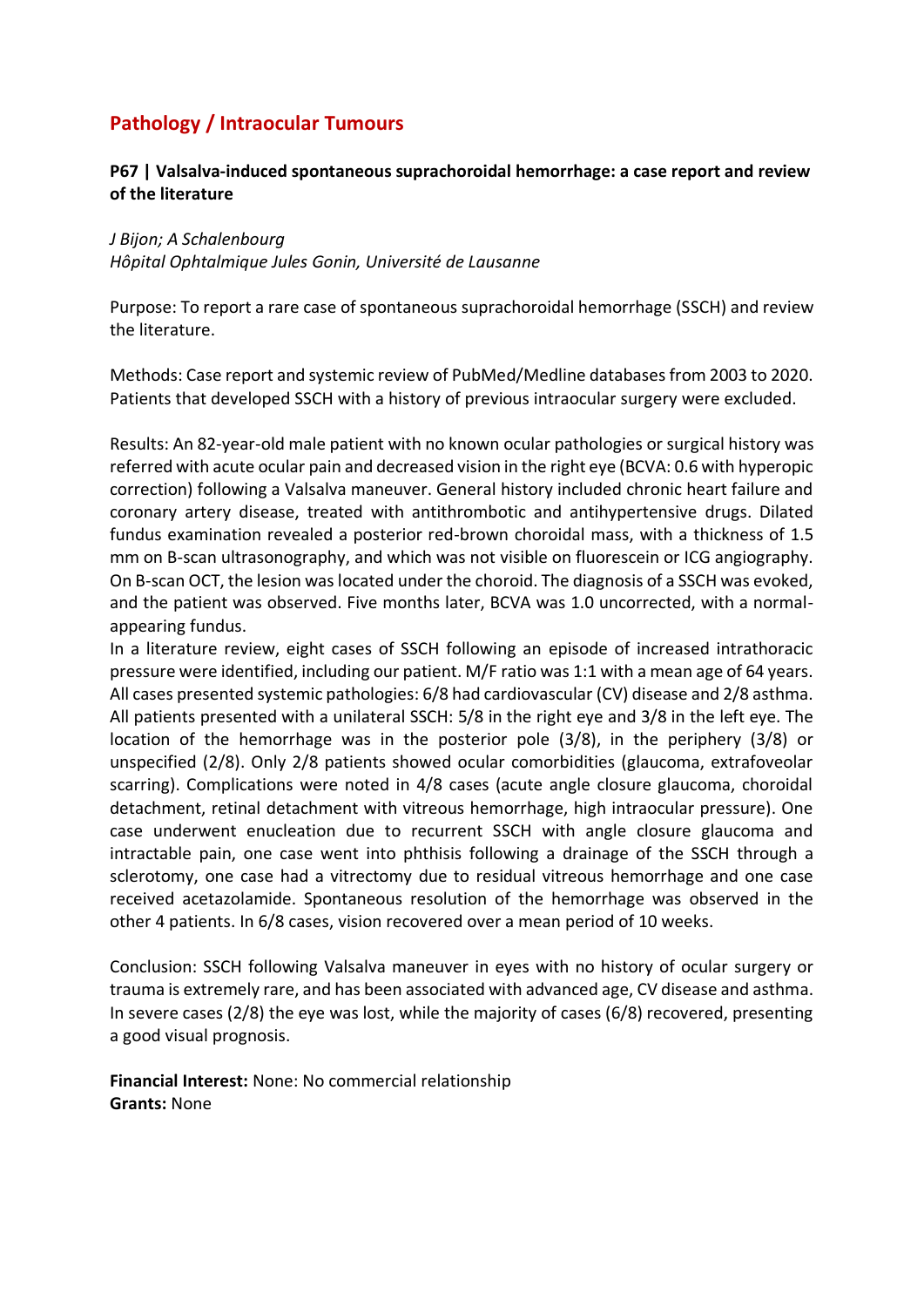### **Others, Retina Vitreous**

### **P68 | Metabolic, structural and functional alterations in patients with inherited diseases of the retina**

*MG Todorova Kanonsspital St.Gallen*

Purpose: The presented retinal vessel oximetry (RO) data on patients suffering inherited retinal dystrophy (IRD) confirm the fundamental role of oxygen metabolism in the pathogenesis of IRDs.

Methods: The retinal vessel oximetry was performed with the oxygen saturation measurement tool of the Retinal Vessel Analyser (RVA; IMEDOS). The oxygen saturation in all four major peripapillary retinal arterioles (A-SO2; %) and venules (V-SO2; %) were measured and their difference (A-V SO2; %) was calculated. The data were compared with the structural and functional findings in IRD subgroups and to controls.

Results: IRD patients revealed altered metabolic function: compared to controls, but also within subgroups. Retinitis pigmentosa patients (RP) could be differentiated from controls and other IRDs, by means of increased V-SO2 and A-SO2, but also decreased A-V SO2. As the highest amount of oxygen is used by retinal photoreceptors, a reduction in retinal oxygen demand with secondary increase in oxygen saturation values, could explain the metabolic alteration in IRDs.In agreement, changes in A-V SO2 correlated well with the structural alterations, assessed by OCT. The macular thickness and the IS/OS line of RP patients were thinner and correlated with the reduction in A-V SO2. Within RP group, the SO2 correlated also to the functional alterations: increased V-SO2 correlated with reduced amplitudes of the ffERG. In the peripheral retinal zones, the evaluated parameters correlated with the mfERG: increased V-SO2 and A-SO2, and reduced A-V SO2 correlated with reduced N1 and N1P1 amplitudes.

Within the RP significant interactions were found between the RNFL thickness and the SO2 and the retinal diameters, indicating a different relationship, when compared to controls and other IRDs. Thus, degeneration of the photoreceptors with secondary neurovascular remodelling seems to be a causative factor of the increased retinal vessel saturation in RP, possibly due to reduced oxygen consumption. Subdividing our RP patients depending on the clinical appearance of macular oedema (ME), we found that increased SO2, narrower retinal vessels, and more disrupted IS/OS lines were linked to the clinical appearance of ME.

Conclusion: Clearly demonstrated through the combined metabolic-structural-functional approach, a prediction model could be proposed with identification of individuals at risk for developing IRD and more precisely of those suffering more altered metabolic function.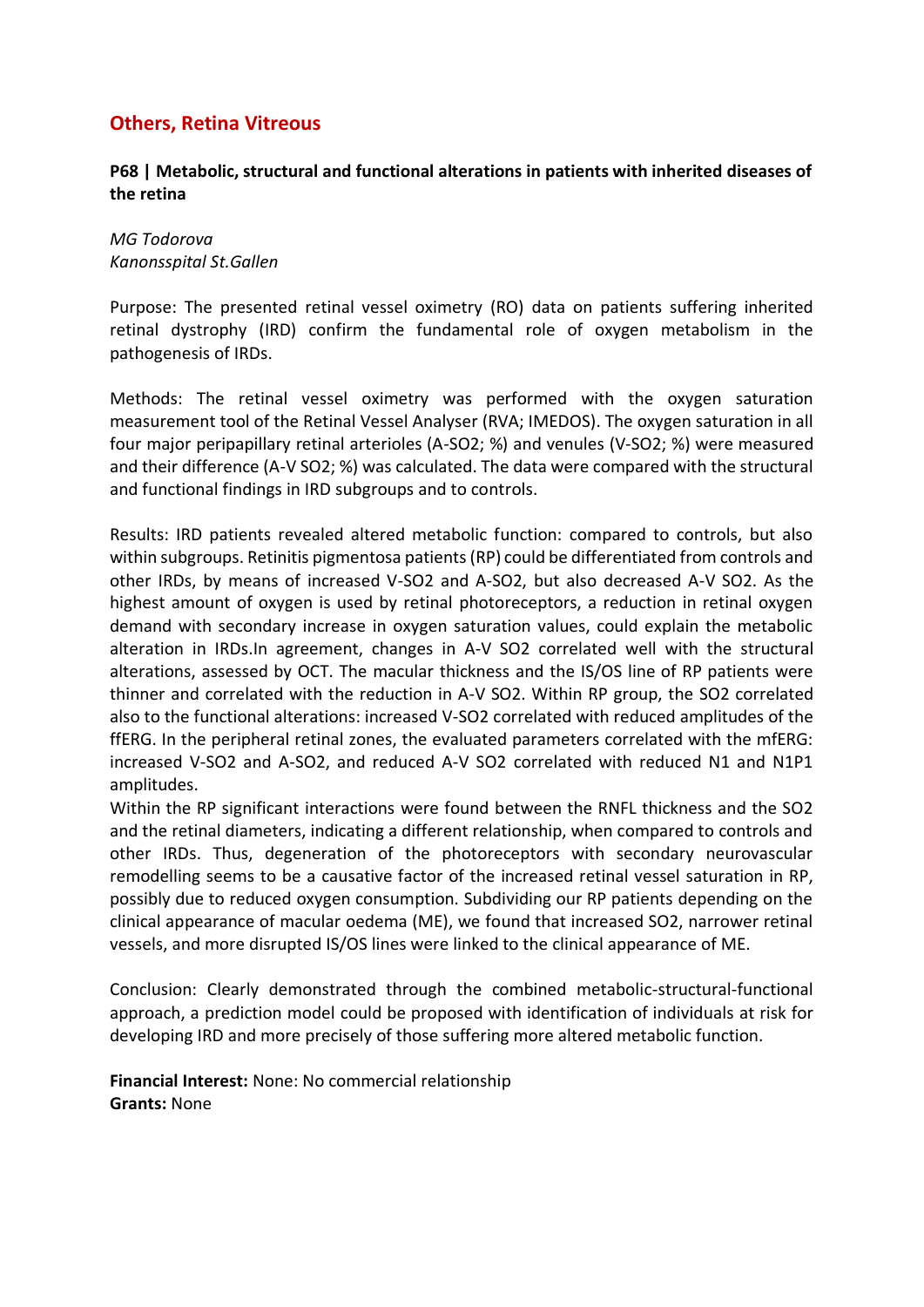# **Pathology / Intraocular Tumours**

#### **P69 | Ciliary body melanocytoma with extrascleral extension**

*MA Varde<sup>1</sup>; U Urner-Bloch<sup>2</sup>; D Ammann-Rauch<sup>3</sup>; E Catalano<sup>3</sup>; C Valmaggia<sup>3</sup>; A Sommacal<sup>3</sup>; V Stenger⁴*

<sup>1</sup> Kantonsspital St. Gallen; <sup>2</sup> Vista Diagnostics Zürich; <sup>3</sup> Kantonspital St. Gallen; <sup>4</sup> Universität *Zürich*

Purpose: We would like to report an unusual case of a choroidal melanocytoma with sudden onset extrascleral extension through an emissary vessel and presenting as a pigmented subconjunctival mass lesion.

Methods: A 30-year-old caucasian female patient presented with a sudden onset of a brown pigmented lesion of the superior bulbar aspect of the left globe. Observation with sequential photographic follow-up was done for a year. Ultrasound biomicroscopy showed a homogenous, slightly raised subconjunctival mass with a scleral defect and an intraocular part arising from the proximal ciliary body. Since there was a change in morphology during the observational period, excisional biopsy of the extrascleral part using a no-touch-technique was done.

Results: Histopathology showed a tumor consisting of heavily pigmented monomorphous cells suggestive of melanocytoma. There were no malignant changes noted. One year following partial excision there has been no relapse and no sign of growth of the intraocular part of the tumour.

Conclusion: Ciliary body melanocytomas are a rare entity. After histopathological confirmation of the diagnosis sequential follow-up with ultrasound biomicroscopy should be considered. In absence of growth or complications we feel that more radical treatment with possible visual loss can be avoided in these cases.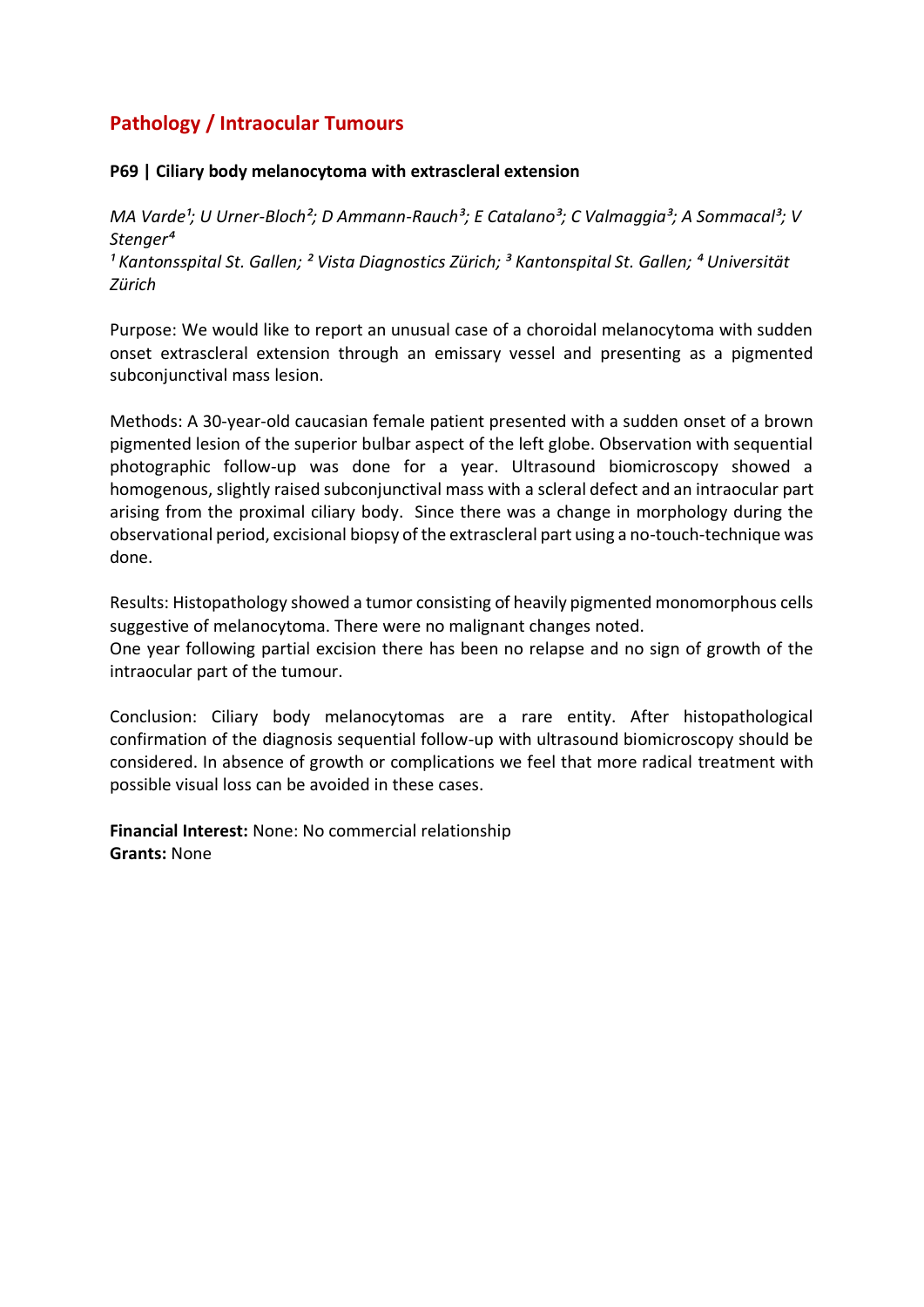# **Cataract / Refractive Surgery / Contact Lens, External Disease / Cornea**

**P70 | Combined penetrating keratoplasty with implantation of a scleral-fixated iris prosthesis intraocular lens in a patient with corneal graft decompensation, aniridia and aphakia.**

#### *E Blavakis; E Kaisari; A Petrovic; G Kymionis; KK Hashemi Hôpital Ophtalmique Jules Gonin, Université de Lausanne*

Purpose: To describe the surgical technique of combined penetrating keratoplasty (PKP) with implantation of scleral-fixated iris prosthesis intraocular lens (IOL) in a patient with corneal graft decompensation, aniridia and aphakia.

Methods: We describe the surgical management of a 78-year-old male patient with a history of bilateral penetrating keratoplasty for keratoconus 30 years ago and cataract surgery in the right eye (RE), who had a trauma of the RE with consequent corneal graft dehiscence, aniridia and aphakia. One year after the traumatism, the corneal graft was decompensated and the patient was complaining for decreased vision and severe light sensitivity. A repeat PKP combined with implantation of an iris prosthesis with IOL power (MIOL-Iris, Model C1, +18.5D, Reper-NN Ltd, Russia, Ophtec, The Netherlands) was performed.

Results: There were no intraoperative or early postoperative complications. The clinical course until the 4th postoperative month will be presented.

Conclusion: Corneal pathology that requires PKP combined with aniridia and aphakia, can be effectively managed with a single surgical operation.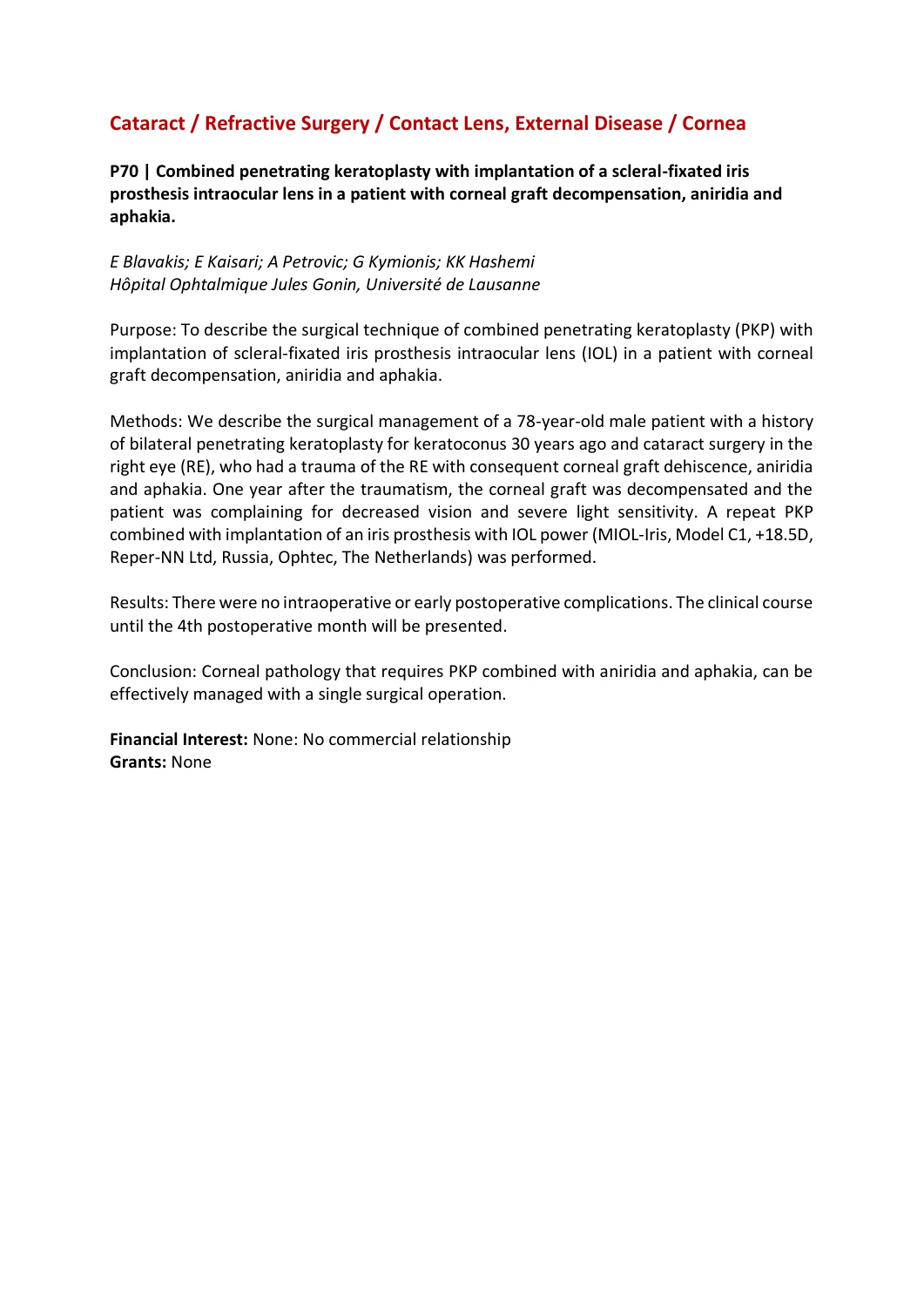# **External Disease / Cornea**

### **P71 | Use of Radiofrequency Diathermy for the Treatment of Chronic Corneal Neovascularization with Lipid Keratopathy.**

*E Blavakis; KK Hashemi; F Borner; M Petrelli; G Kymionis Hôpital Ophtalmique Jules Gonin, Université de Lausanne*

Purpose: To present the use of radiofrequency diathermy for the management of chronic resistant corneal neovascularization with lipid keratopathy.

Methods: A 29-year-old female patient presented for the management of corneal neovascularization with lipid keratopathy following a contact lens-related bacterial keratitis. Since the lesion was affecting the visual axis and was refractory to conventional treatment, we decided to proceed with radiofrequency diathermy (Klöti, Oertli®, Switzerland) under local anesthesia.

Results: There were no intraoperative or early postoperative complications and until the 2nd postoperative month there were no corneal vessels discernable. The lipid deposits were slowly but progressively regressing and best corrected visual acuity remained stable at 0.63 (decimal scale).

Conclusion: Radiofrequency diathermy seems to represent an effective and safe minimally invasive treatment for chronic resistant corneal neovascularization with lipid keratopathy.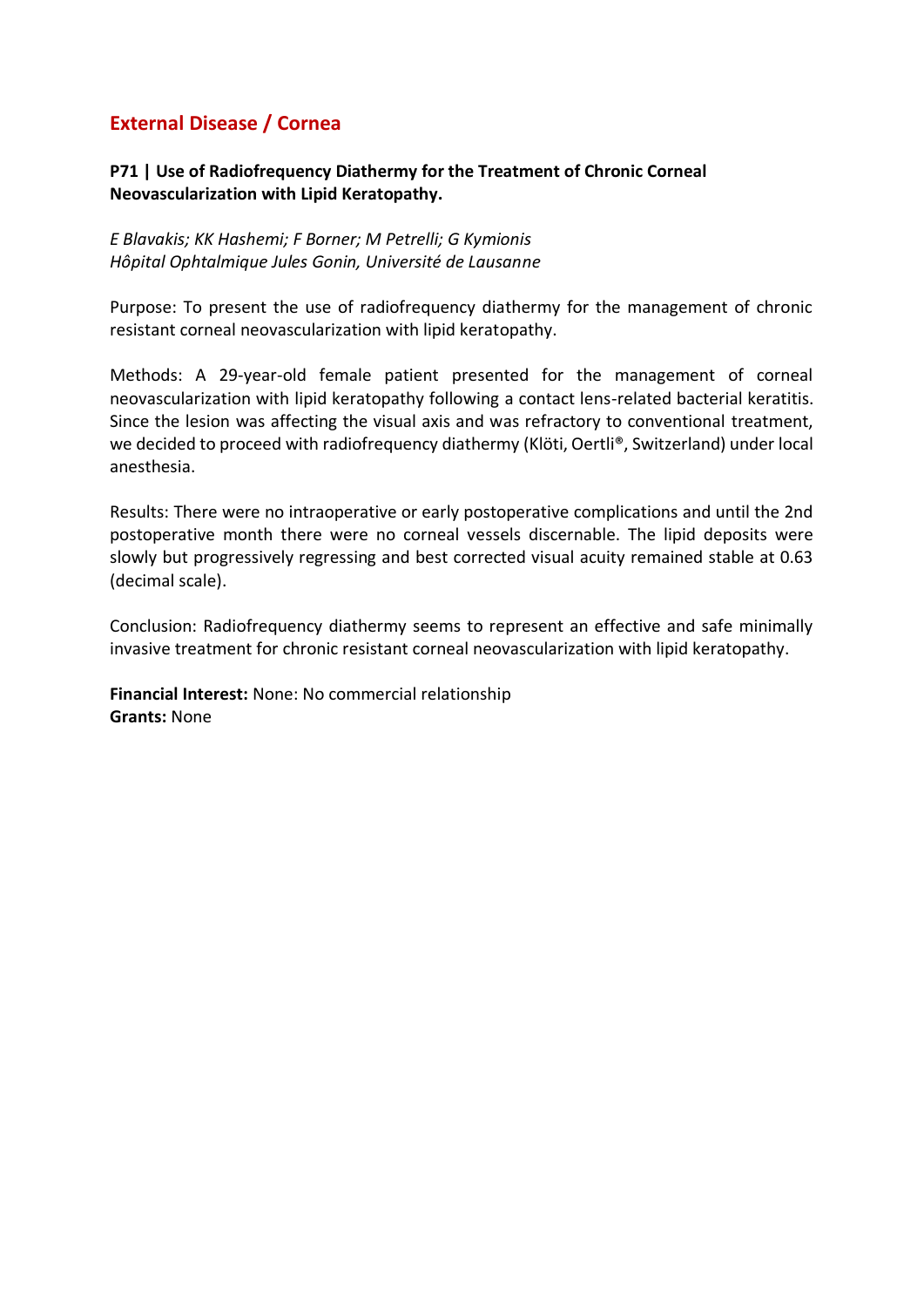## **Uveitis / Intraocular Inflammation**

**P72 | The double-edged sword of anti-tumor necrosis factor-alpha (Anti-TNF-α) agents: a case of lethal tuberculosis primo-infection during the Anti-TNF-α treatment course**

#### *I Papasavvas; CP Herbort Jr*

*Inflammatory and Retinal Eye Diseases, Centre for Ophthalmic Specialized Care (COS), Lausanne, Switzerland*

Purpose: To report a case under anti-TNF- $\alpha$  immunosuppressive treatment for systemic and ocular vasculitis, who presented a severe complication because of the anti-TNFa treatment.

Methods: Images of a case with intraocular involvement associated with systemic vasculitis treated with anti-TNF-α agent.

Case: A 69-year-old patient treated with azathioprine for an undefined systemic vasculitis (μ-PAN) was sent for decreased vision. The Left eye was lost due to central retinal artery occlusion. He presented a decrease of VA and visual field restriction in his right remaining eye. VA was 0.4; IOP was 16 mmHg; Flare was 9.7 ph/ms, Fundus examination revealed a superior venous occlusion, disc pallor infero-temporally and disc oedema superior-nasally. Visual fields presented a superior scotoma. Microperimetry showed an inferior scotoma (228/560) Fluorescein angiography showed inferior ischaemic disc hypofluorescence and compensatory superior hyperfluorescence as well as superior venous occlusion and a macular oedema. SD-OCT demonstrated a cystoid macular oedema. The patient was firstly treated with IV methylprednisolone (500 mg during 3 days) and then with Prednisone 40mg and increased azathioprine (225 mg/day. Because of worsening of the retinal status, Infliximab was added after exclusion of latent tuberculosis by a negative IGRA test, which had a good effect. The patient visited his country in the Middle- East for two months. Upon his return his general condition had deteriorated and he was diagnosed with inaugural advanced miliary pulmonary tuberculosis. His disseminated tuberculosis was finally lethal. It is not sufficient to exclude contact Mycobacterium Tuberculosis but caution has to be kept during the whole treatment period. A summary of the principal side-effects and contra-indications of anti-TNF-α agents will be presented and illustrated.

Conclusion: Anti-TNF-α agents are valuable tools to achieve effective immunosuppression but must be used with caution and closely monitored as complications can be deleterious and lifethreatening.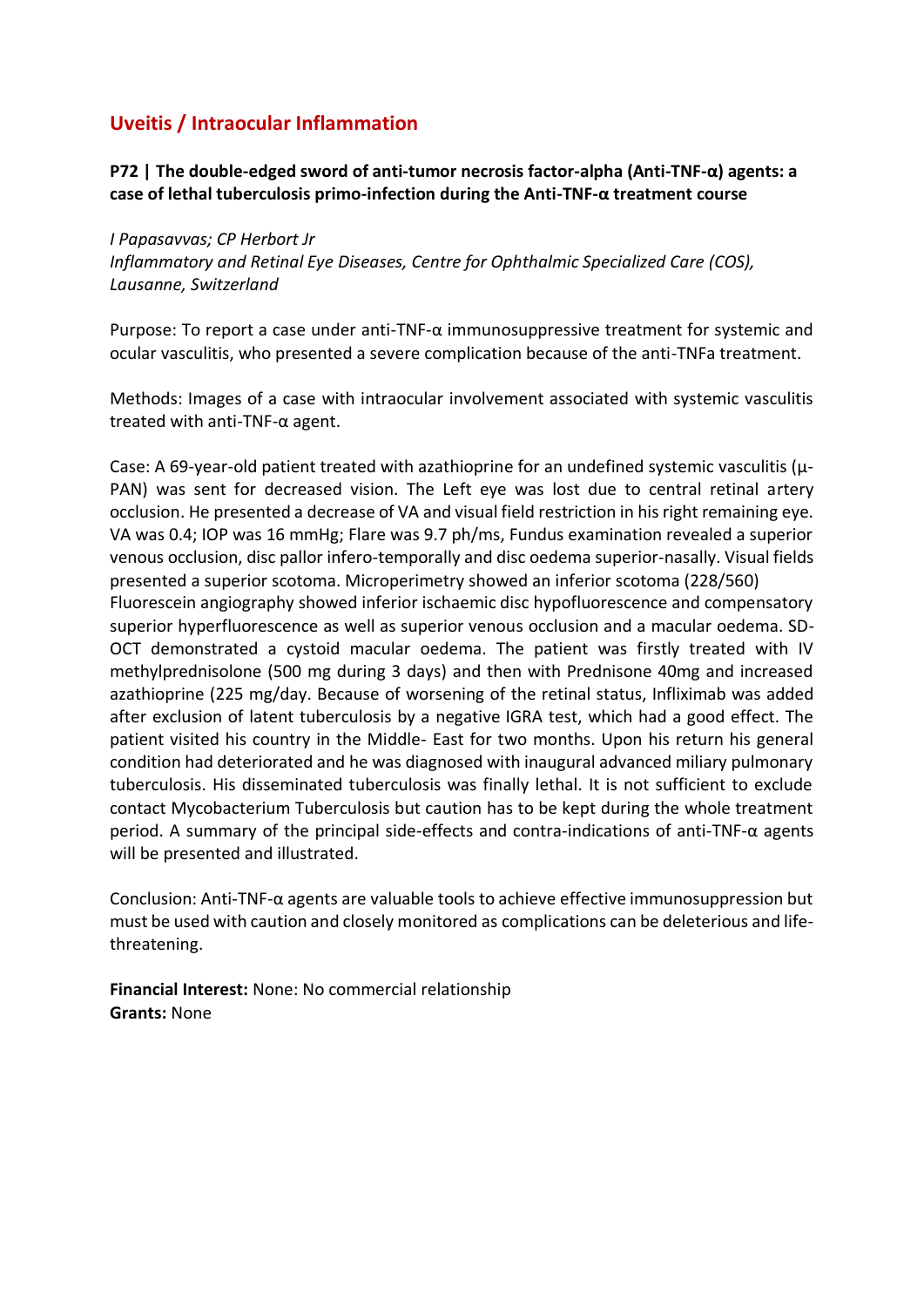### **Others**

### **P73 | Effect of protective measures on the risk of the SARS-CoV-2 infection among Eye Clinic staff members**

*F Sanak<sup>1</sup> ; L Faes<sup>1</sup> ; LS Eppenberger<sup>1</sup> ; L Bachmann<sup>2</sup> ; P Bänninger<sup>1</sup> ; K Iselin<sup>1</sup> ; C Kaufmann<sup>1</sup> ; K Golla<sup>1</sup> ; D Buhl<sup>3</sup> ; MK Schmid<sup>1</sup> ; MA Thiel<sup>1</sup> 1 Luzerner Kantonsspital - Augenklinik; <sup>2</sup> Medignition INC; <sup>3</sup> Luzerner Kantonsspital (LUKS)*

Purpose: Switzerland was strongly affected by the SARS-CoV-2 pandemic with one of the highest incidences in Europe in April 2020. Due to the close working distance with patients a particularly high risk of infection has been reported among ophthalmologists and eye clinic staff members. The aim of the study was to assess the effect of protective measures on the risk of the SARS-CoV-2 infection among employees in a large public eye hospital.

Methods: Standard precaution measures were taken, such as no hand-shaking, use of operating-face masks for all employees and patients, protective plastic shield on slit lamps and diagnostic devices. Only patients with no signs of SARS-CoV-2 disease and normal body temperature were seen during the study period. Specific anti-SARS-CoV-2 IgG antibody titers were measured in health care workers at the end of April 2020 (1st test phase) and in January 2021 (2nd test phase). The prevalence of SARS-CoV-2 IgG antibody titers among ophthalmic staff with a daily patient contact was compared to staff members with no patient contact (such as laboratory staff, cleaning staff and desk personal) and to the staff in external private eye care clinics. A structured questionnaire helped to identify risk factors of a SARS-CoV-2 infection.

Results: 155 employees with a daily patient contact in the 1st test phase, 148 in the 2nd test phase and 107 employees with no patient contact in the 1st test phase, 93 in the 2nd test phase were included. The SARS-CoV-2-prevalence in employees with a daily patient contact was with 0% in the 1st phase and 7.4% in the 2nd phase not significantly higher than the prevalence in the control group with no patient contact (0.9% in the 1st phase, 8.6% in the 2nd phase, p=0.8). Furthermore, physicians were not at significantly higher risk of SARS-CoV-2 infection compared to technicians, nurses and desk personal. Also, risk of infection in ophthalmic staff in the large public hospital was comparable to private eye care clinics. Prevalence in employees with a private exposition to a SARS-CoV-2 was significantly higher than in employees with an occupational exposition (25% vs. 5.13%, p=0.01).

Conclusion: Above mentioned precaution measurements are effective in preventing transmission of SARS-CoV-2 infection in eye hospitals. The risk of SARS-CoV-2-infection is higher after exposition to a SARS-CoV-2-positive person in a private context, thus unprotected, than at the workplace, where precaution measures are taken.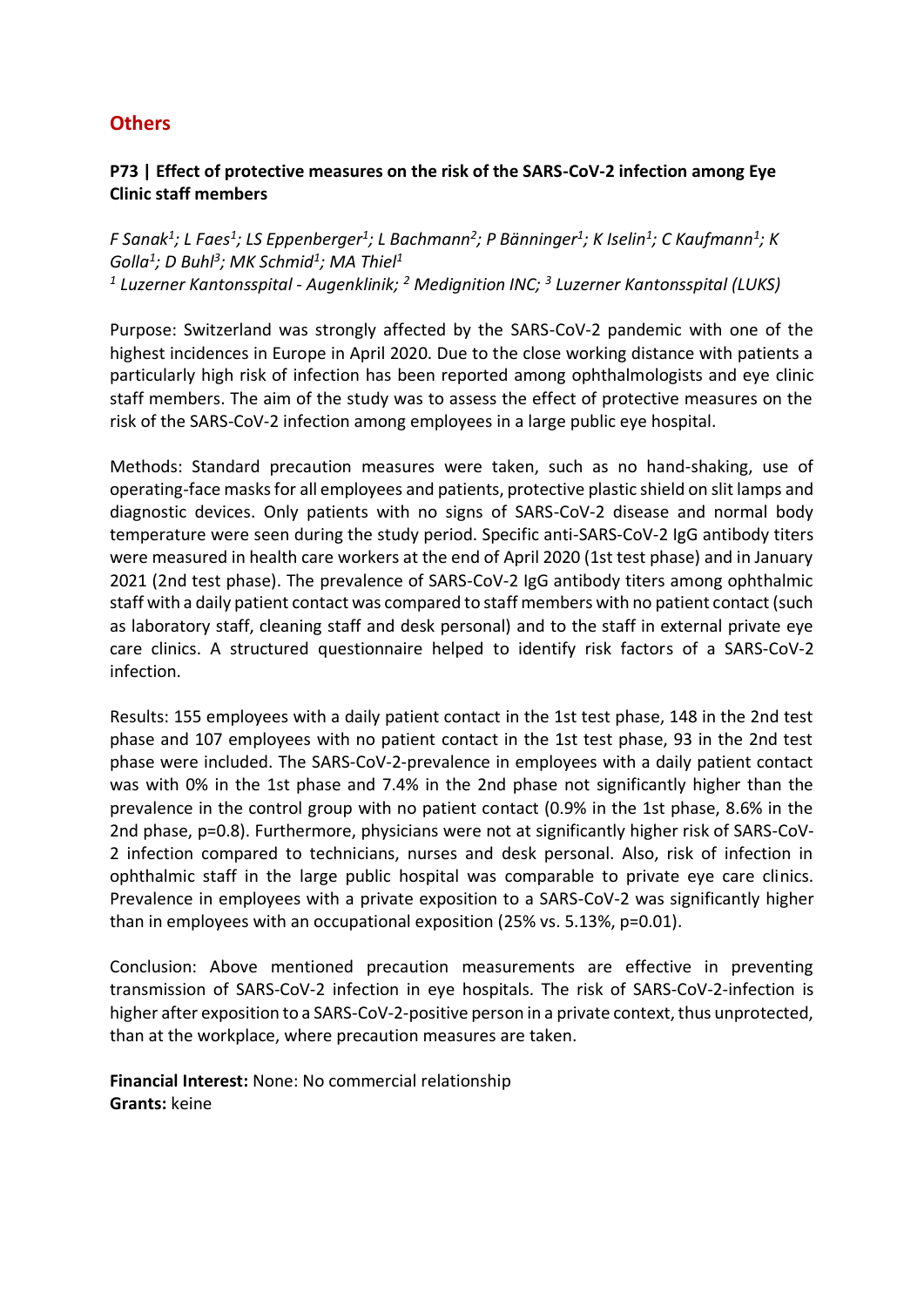# **External Disease / Cornea, Uveitis / Intraocular Inflammation**

**P74 | Ocular surface disease associated with dupilumab for atopic disease: clinical characteristics, treatment and outcomes.**

*A Petrovic; F Hoogewoud; K Hashemi; Y Guex-Crosier Hôpital Ophtalmique Jules Gonin, Université de Lausanne*

Purpose: Dupilumab is the first approved biologic treatment for atopic dermatitis. It is a monoconal antibody that blocks the IL-4 and IL-13 pathways. Conjunctivitis is the most common side effect reported.

We describe here the clinical characteristics, treatment and outcomes of patients with ocular surface disease induced by dupilumab.

Method: Consecutive case series of patients treated in our institution for dupilumab-induced surface disease between January 2020 and March 2021. Charts were retrospectively reviewed and demographics, clinical characteristics of ocular surface disease, treatment and outcomes were reported.

Results: Eight patients (4 male) with a mean age of 42 (29-64) were evaluated. Mean time between dupilumab introduction and ocular symptoms development were four months (3weeks-8 months). No patient had history of vernal or atopic keratoconjunctivitis, but three patients had seasonal allergic conjunctivitis. Patients complained of red eye (100%, n=8), itchiness (100% n=8), ocular burn (75%, n=6) and photophobia (88%, n=7). The most common clinical signs were conjunctival injection (n=8), papillary reaction and superficial punctate keratopathy (n=6). One patient presented with Trantas dots. First line treatment with lubricants was unsatisfactory in all patients. Second line treatment with a short term course of corticosteroid drops was successful in four patients. A steroid-sparing agent (cyclosporine 2%) was successfully used in three patients. None of the patients stopped dupilumab because of the ocular side effects.

Conclusion: This case series provides insight into the commonly presenting ocular signs and symptoms associated with ocular surface disease induced by dupilumab. Most of the patients were successfully treated. Long term topical steroids instillation can be avoided with topical steroid sparing agent such as cyclosporine 2%.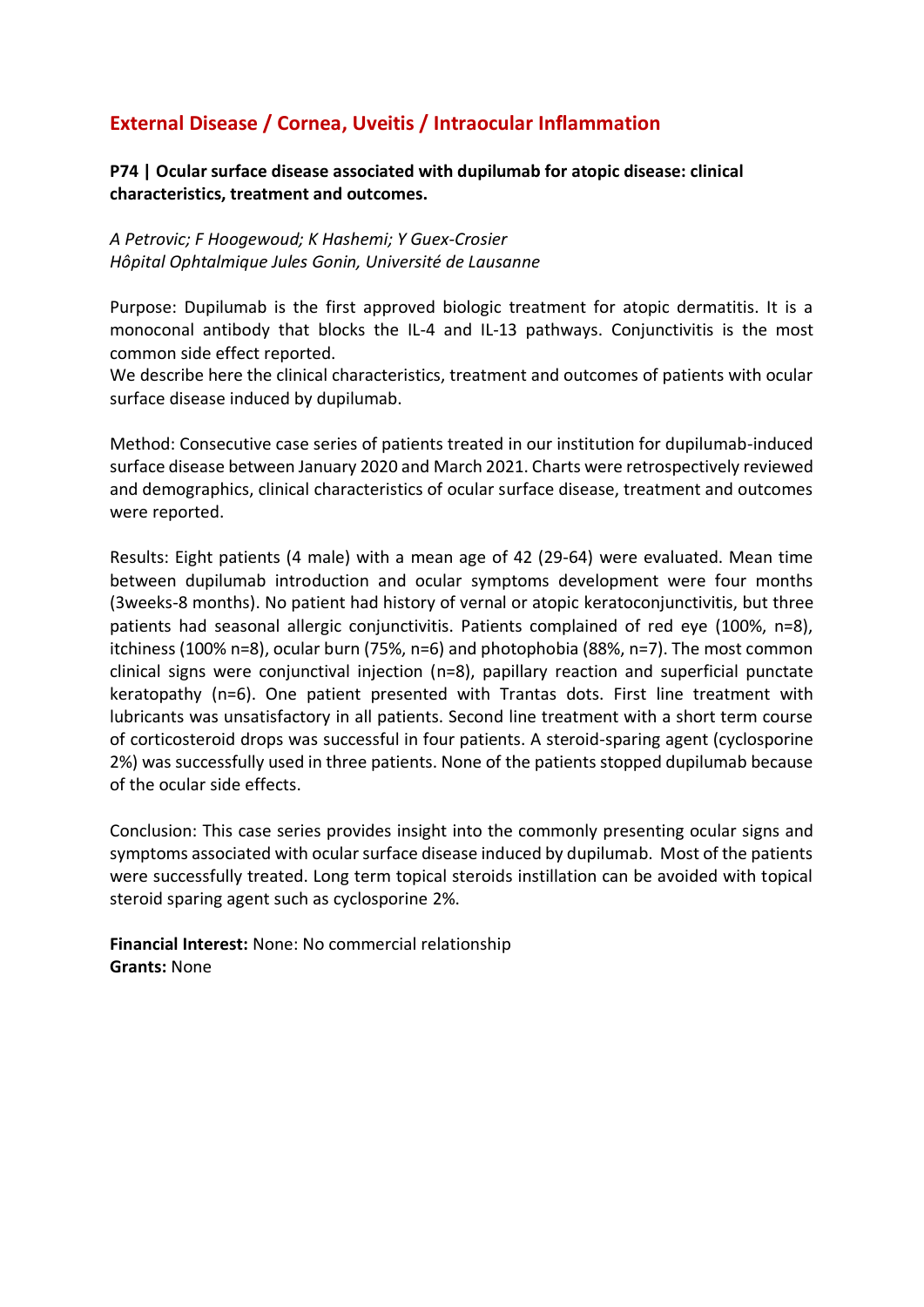## **Uveitis / Intraocular Inflammation**

#### **P75 | Susac syndrome: a case series**

*F Hoogewoud; F Borruat; A Kawasaki; Y Guex-Crosier Hôpital Ophtalmique Jules Gonin, Université de Lausanne*

Purpose: Susac syndrome is an immune-mediated occlusive microvascular endotheliopathy. It is characterized by a triad of branch retinal artery occlusion, encephalopathy and lowfrequency sensorineural hearing loss.

Methods: Retrospective case series of patients seen at our institution for Susac syndrome between 2005 and 2020. Demographics, clinical characteristics, treatment and outcome were reported.

Results: Four patients (2 males) were included in the study. According to the newly published diagnostic criteria, 3 patients had a definite and one patient had a probable Susac syndrome (distinctive ophthalmological and ear involvement without cerebral involvement). Mean age at onset was 29 years old (range 24-33). The first symptoms were neurological in 3 patients and ophthalmological in 1 patient (visual field impairment). All four patients complained also of hearing loss. Initial ophthalmological status revealed a normal (10/10) visual acuity (VA) in all patients. One patient presented a unilateral quadrantanopsia. There was neither anterior chamber nor vitreous inflammation. Gass plaques (defined as yellow-white plaques found in the arteriolar wall away from arterial bifurcations) were present on fundus examination in all patients. Fluorescein angiography revealed arteriolar vascular leakage in the absence of other signs of intraocular inflammation in all patients. Initial treatment consisted in intravenous corticosteroid (CS) pulse therapy in the 3 definite Susac and of high dose oral CS in the probable Susac. Additional therapy consisted of azathioprine in two patients and intravenous immunoglobulins plus mycophenolate mofetil in the two others. The last two patients additionally needed cyclophosphamide pulse therapy in order to control the disease. Remission without treatment was achieved in three patients after a mean time of 7 years (2, 7.5 and 11.5 years respectively).

Conclusion: Susac syndrome is a rare disease with characteristic ophthalmological manifestation. Gass plaques should be looked for in young patients presenting with acute neurological symptoms and/or hearing loss. Prompt recognition of the disease and treatment can avoid long term disabilities.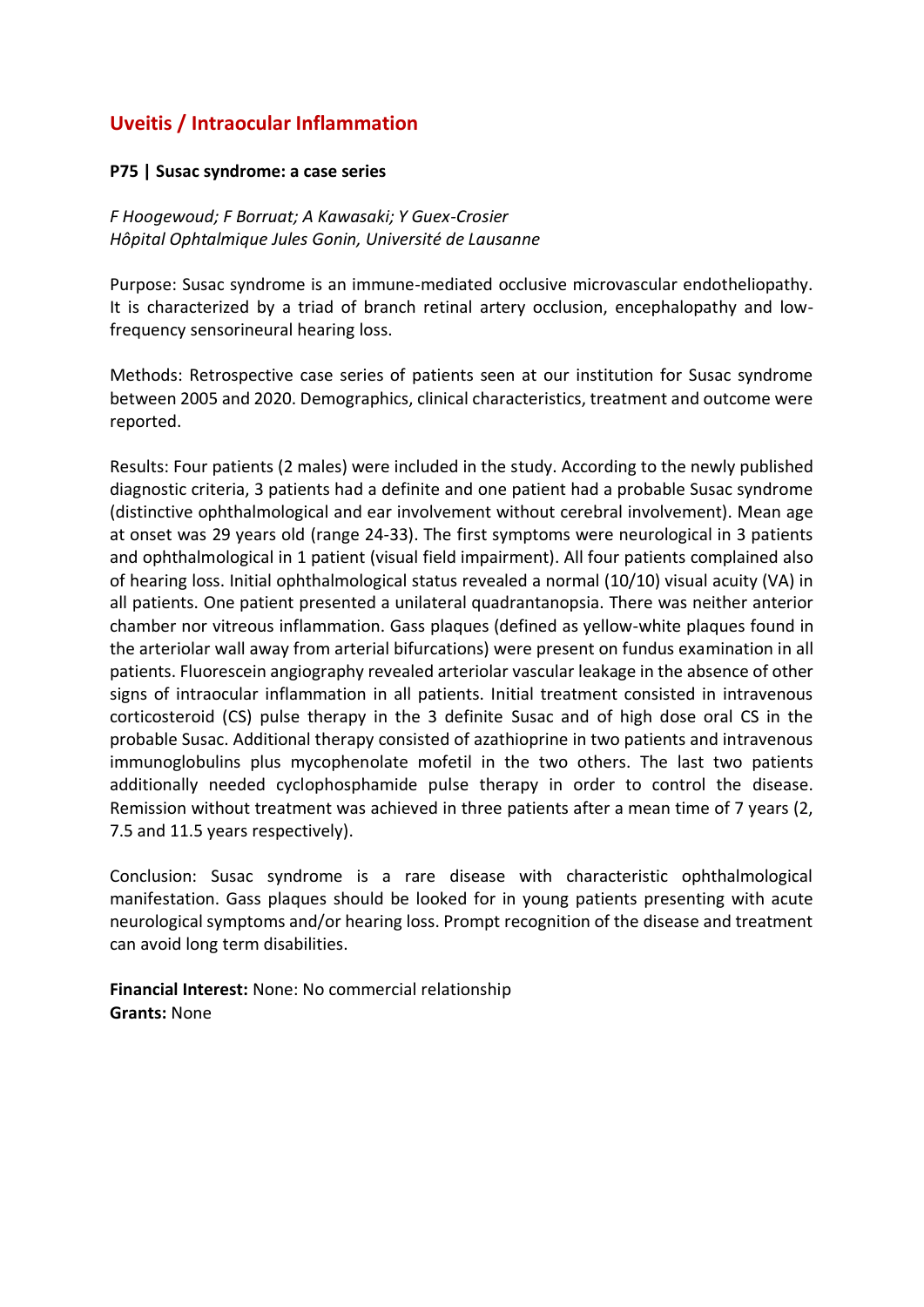### **Glaucoma**

### **P76 | Minimalinvasive Glaukomchirurgie (MIGS): 2-Jahres-Ergebnisse der Kanaloplastik ab interno (AbiC)**

*M Müller<sup>1</sup>; M Zimbelmann<sup>2</sup>; S Kazerounian<sup>3</sup>; M Lörtscher<sup>4</sup>* <sup>1</sup> Institut für Refraktive und Ophthalmo-Chirurgie (IROC); <sup>2</sup> Augenklinik, Universität zu Lübeck; *³ Pallas Kliniken ; ⁴ Pallas Kliniken*

Hintergrund: Die Kanaloplastik ab interno (AbiC) ist die einzige minimalinvasive Glaukomchirurgie (MIGS)-Technik ohne verbleibendes Implantat. Ziel dieser Studie ist die Langzeitwirksamkeit dieser neuen chirurgischen Technik zu evaluieren.

Material und Methoden: Für diese retrospektive Kohortenstudie wurden die Daten von 25 Augen von 23 Patienten ausgewertet, die bei einem alleinigen Offenwinkelglaukom einer AbiC (6 Augen) und bei einer zusätzlich vorhandenen Katarakt einer kombinierten Katarakt-AbiC-Operation (19 Augen, "Phakokanaloplastik ab interno") unterzogen wurden. Bei den postoperativen Nachkontrollen wurde der intraokulare Druck (IOD), die Anzahl der noch notwendigen drucksenkenden Medikamente sowie die Komplikationen, die mit dem chirurgischen Verfahren einhergingen, ermittelt.

Ergebnisse: Der IOD sank von durchschnittlich 20,24 mmHg ±5,92 (n=25) auf 10,64mmHg  $\pm$ 2,77 (n=25, p < 0,001), 12,55 mmHg  $\pm$  3,33 (n = 22, p < 0,001) und 13,67 mmHg  $\pm$  2,15 (n = 21, p < 0,001) bei der 1-Tages-, 1-Jahres- und 2‐Jahres-Kontrolle. Im Vergleich zum Ausgangswert bedeutet dies eine IOD-Reduktion um 47,4, 37,9 und 32,5 %. Der durchschnittliche, präoperative Bedarf an lokaler IOD-senkender Therapie lag bei 1,92±1,04 Medikamenten und reduzierte sich auf 0,05±0,23 nach 2-jähriger Nachbeobachtung. 80% der behandelten Patienten benötigten keine weitere Therapie. Bei 5 Augen (20%) erfolgte eine weitere medikamentöse oder chirurgische Behandlung. Als chirurgische Komplikationen wurden ein Hyphäma bei 5 Augen (20%) sowie eine lokalisierte periphere Descemet-Abhebung bei 1 Auge (4%) ohne Spätfolgen dokumentiert.

Schlussfolgerung: Eine alleinige oder mit Kataraktoperation kombinierte AbiC erwies sich als sichere und effektive MIGS-Technik mit guter Langzeitregulation des IOD und geringem Risikoprofil.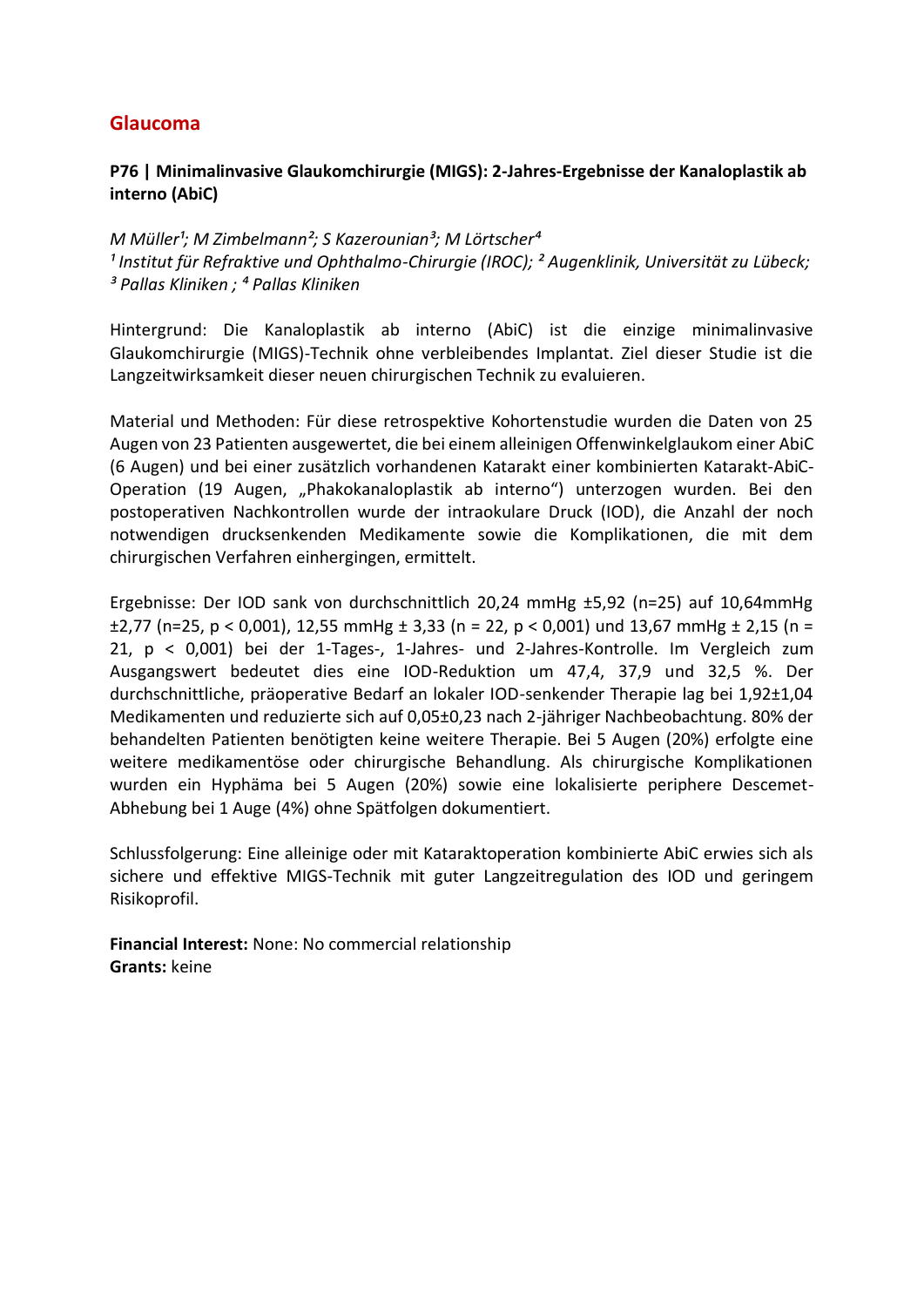# **Cataract / Refractive Surgery / Contact Lens, Others**

**P77 | An Experimental Model of Primary Hydrophilic Intraocular Lens Calcification and Secondary Amplification of Trace Crystal Nuclei Formation in these IOLs**

*H Gerding Pallas Kliniken*

Purpose: Calcifications are a bothersome and undesired complication in eyes with hydrophilic intraocular lenses (hIOLs). They occur in different lens types and could be explained in some cases by contamination of IOLs with chemical components. In the majority of observed cases the pathophysiology of hIOL lens calcification remains obscure. The use of intraocular endotamponades, especially at the end of DMEK procedures, seems to induce the formation of calcification on/in hIOLs. hIOL calcifications consist mainly of hydroxyapatite (Ca5(OH|(PO4)3). It is the aim of this report to present an experimental model of in-vitro hydroxyapatite crystal formation in hIOLs.v

Methods: Following the description of Watanabe et Akashi (2006) on the electrophoretic synthesis of hydroxyapatite in hydrogels and a suggestion of Britz et al. (presentation DGII 2010) an electrophoretic system was constructed and experimentally used to produce hydroxyapatite crystal formation in hIOLs. The anodic compartment was charged with CaCl2 and the cathodic with Na2HPO4 (both 40 mmol/L). Calcifications of hydrophilic intraocular lenses were stained with Alizarin Red.v

Results: After a relative short electrophoretic incubation time of only 24 hours hIOLs presented Alizarin Red positive crystal formation. The extent of crystal formation in these lenses resembled the natural development of crystals in susceptible lenses that occurred after months or years. IOL calcification was, similar to clinical cases, found slightly below the lens surface and less extensively at the lens surface. Hydrophilic intraocular lenses that were preconditioned to develop hydroxyapatite crystal seed formation could easily be identified by electrophoretic incubation, even if the seeds were optically not relevant and could not be detected by slit lamp biomicroscopy.

Conclusion: The described electrophoretic in-vitro incubation model is capable to produce hydroxyapatite crystal formation in hydrophilic intraocular lenses in-vitro similar to clinical opacification of these lenses in time lapse motion. In addition this technique allows the rapid amplification of otherwise difficult to detect seed crystals and is therefore a valuable tool in the elucidation of hydrophilic lens calcification development.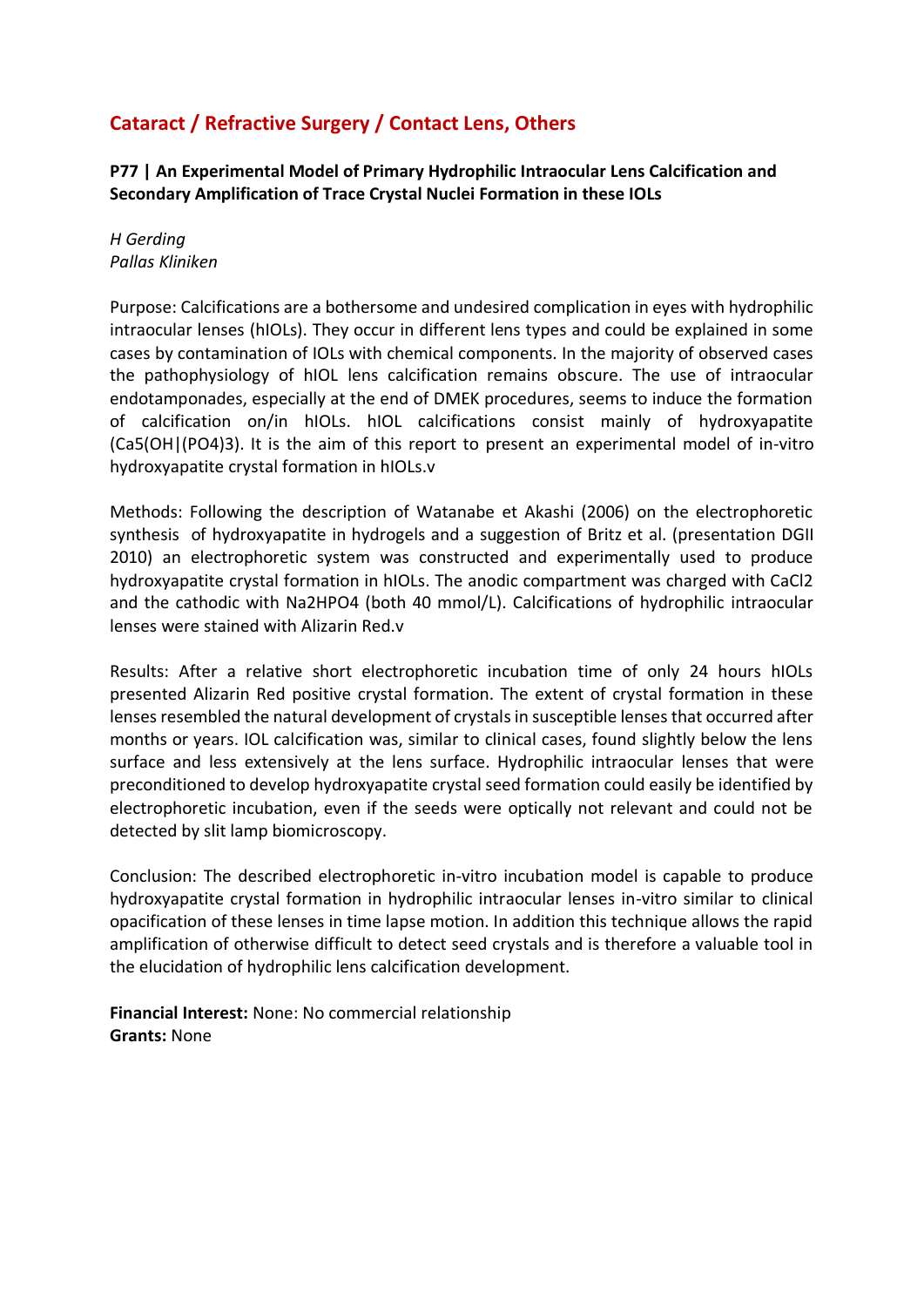# **Pathology / Intraocular Tumours**

#### **P78 | Isolierte retinale Astrozytome**

*S Patzelt; C Gerth-Kahlert Augenklinik Universitätsspital Zürich*

Hintergrund: Retinale Astrozytome (auch astrozytäres Hamartom genannt) sind benigne Tumore der Netzhaut beziehungsweise der Papille, die fast immer asymptomatisch sind und daher meist als Zufallsbefund in einer Routineuntersuchung diagnostiziert werden. Sie können einzeln, multipel und auch bilateral auftreten. Histologisch bestehen sie aus Gliazellen mit basalem Gefässnetz im Bereich der inneren Netzhautschichten und verdecken häufig die Netzhauthautgefässe. Sie können sich als «flauschig» oder «maulbeerartig» darstellen, wobei letztere einer zystischen Degenerationen des Tumors entspricht. Differentialdiagnostisch muss abgeklärt werden, ob eine Assoziation mit dem Tuberösen Sklerose Komplex oder der Neurofibromatose Typ 1 besteht. Der Nachweis eines rein isolierten Auftretens fordert den Ausschluss anderer Organmanifestationen.

Fallbeschreibung: (1) Ein 7- jähriger Patient wurde mit Bitte um Abklärung eines unklaren vitreoretinalen Prozesses am linken Auge zugewiesen. Anamnestisch gab er zu jeder Zeit Beschwerdefreiheit an und der Visus war bestkorrigiert 1,0. Funduskopisch zeigte sich peripher superior ein weisslich- gelblicher Tumor mit teils zystischen Veränderungen und zentraler Verkalkung. Es lagen keine Netzhautablösungen oder retinalen Blutungen vor. (2) Ein 12-jähriger Patient stellte sich ebenso nach Zuweisung vor, welcher in der funduskopischen Untersuchung des linken Auges eine gelblich-weisse, semi- transparente «maulbeerartige» Läsion im unteren Papillenbereich aufwies. Der restliche Fundus und der Fundus des rechten Auges waren altersentsprechend unauffällig, der Visus war mit eigener Korrektur 1,25. Die Mütter beider Patienten verneinten Pigmentauffälligkeiten an den Extremitäten (Cafe au lait-Flecken), «white spots» oder frühkindliche Krämpfe. Aufgrund des Vorkommens im Rahmen der oben genannten Systemerkrankungen wurde eine neurologische und kinderärztliche Abklärung empfohlen, welche bei beiden Patienten unauffällig blieb.

Schlussfolgerung: Retinale Astrozytome vom «maulbeerartigen» Typ ist anhand seines typischen Aspektes leichter zu erkennen als Astrozytome vom «flauschigen» Typ. Klinisch stellen sie sich fast immer inaktiv dar. Zur ersten Einschätzung können Fragen bezüglich Hauterscheinungen oder neurologischen Auffälligkeiten in der ophthalmologischen Sprechstunde wegweisend sein. Eine interdisziplinäre Abklärung der betroffenen Patienten ist zu empfehlen.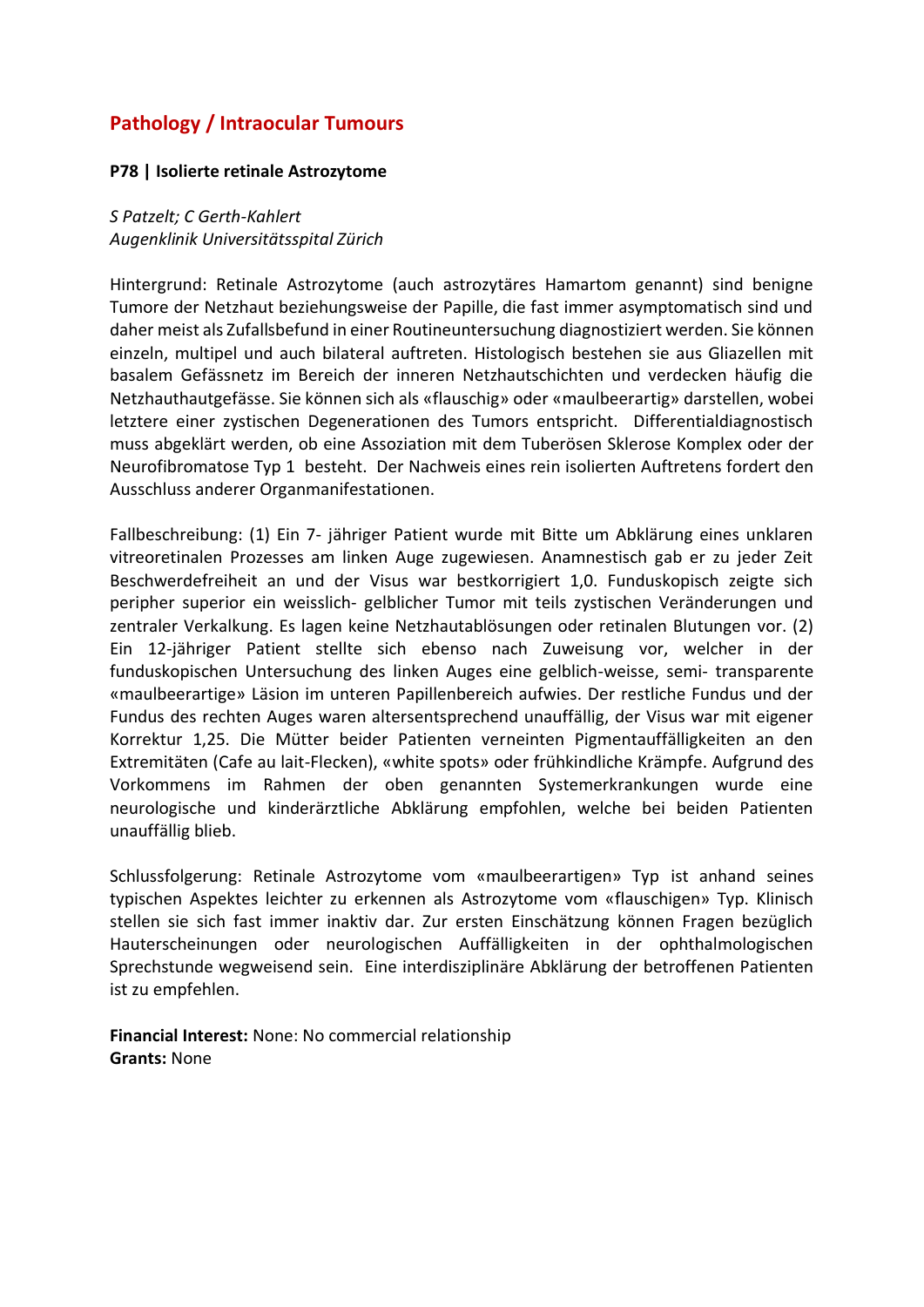# **External Disease / Cornea**

#### **P79 | How to supply VEGF to the ocular surface**

*F Sanak<sup>1</sup> ; P Bänninger<sup>1</sup> ; K Iselin<sup>1</sup> ; C Kaufmann<sup>1</sup> ; L Bachmann<sup>2</sup> ; D Buhl<sup>3</sup> ; MA Thiel<sup>1</sup> 1 Luzerner Kantonsspital - Augenklinik; <sup>2</sup> Medignition INC; <sup>3</sup> Luzerner Kantonsspital (LUKS)*

Purpose: VEGF-A, the most abundant subtype of the VEGF-family in the eye, plays an important role in corneal homeostasis, due to its ability to mediate corneal nerve repair. Repeated intravitreal anti-VEGF injections were shown to significantly reduce the corneal nerve density, which might negatively affect corneal homeostasis and lead to dry eye disease. Currently, there are two effective modalities to treat dry eye while supplying VEGF to the ocular surface: serum eye drops (SED) and eye drops manufactured from plasma rich in growth factors (PRGF). Purpose of this study is to evaluate the VEGF-A concentration in SED and PRGF eye drops for treating dry eye disease.

Methods: Ten healthy volunteers donated blood on two separate occasions, 2-8 days apart. Thus, a total of 20 blood samples were processed to obtain both SED and PRGF. Concentrations of VEGF-A were quantified by a Simple Plex™ platform run in triplicate.

Results: The VEGF concentration in SED and PRGF was very similar between the 2 blood samples drawn from one individual donor but showed substantial interindividual variability. However, in all 20 samples, VEGF concentrations were substantially higher in SED samples (238.7±146.6pg/mL) compared to PRGF samples (67.4±46.3pg/mL). Based upon analysis of variance (ANOVA) model for the measured concentrations with fixed effects for specimen (SED vs. PRGF) and subject, the mean difference between SED and PRGF concentration was 168.1pg/mL (95% confidence interval: [142.4, 193.9], p < 0.001).

Conclusion: Our study showed that the VEGF concentration was higher in SED than in PRGF. This is an important finding, particularly for a potential treatment of dry eye disease in patients with neuropathic eye disease, especially in patients that received repeated anti-VEGF intravitreal injections, or in patients with Sjögren's disease, where the level of VEGF in tears might be pathologically decreased. VEGF might be needed to restore the ocular surface homeostasis. Although growing evidence has shown that VEGF-A plays an important role in the corneal homeostasis, only a randomized prospective clinical trial will show, whether supplying VEGF to the ocular surface might successfully overcome the problem of corneal neuropathy in these patients. For this purpose, based on our results, an undiluted SED should be preferred over a PRGF due to the higher content of VEGF-A.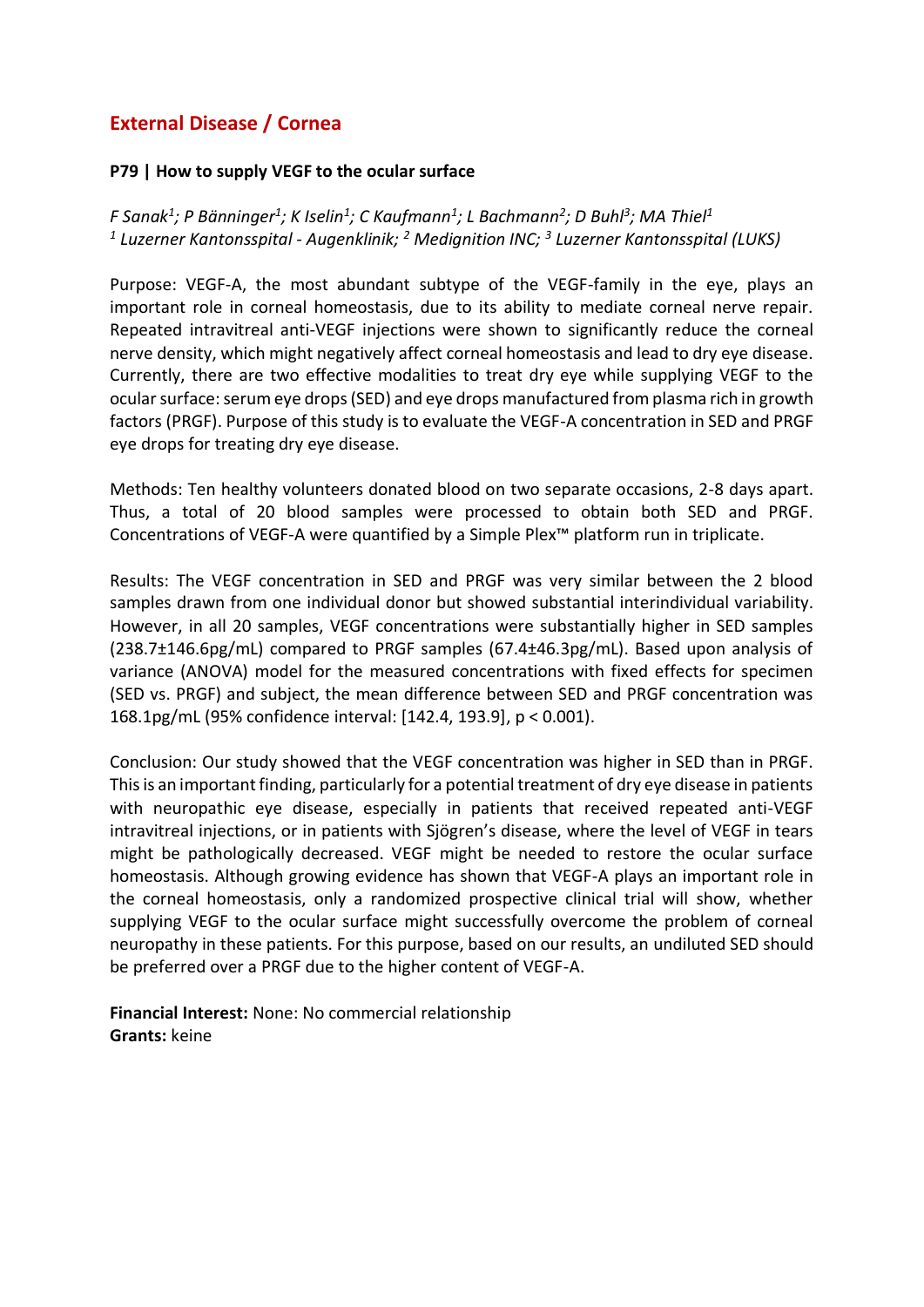# **Pathology / Intraocular Tumours**

### **P80 | Adenoma of the nonpigmented ciliary body**

*MA Varde<sup>1</sup> ; C Lang<sup>2</sup> ; MG Todorova<sup>2</sup> ; A Sommacal<sup>2</sup> <sup>1</sup> Kantonsspital St. Gallen; <sup>2</sup> Kantonspital St. Gallen*

Purpose: We would like to report an unusual case of a nonpigmented ciliary body adenoma diagnosed incidentally during phacoemulsification.

Methods: A 59-year-old male patient underwent uncomplicated cataract surgery. Intraoperatively, a whitish mass lesion causing anterior dislocation of the iris was noted. Ultrasound biomicroscopy revealed a well circumscribed round tumour of the pars plicata of the ciliary body exhibiting an irregular high internal reflectivity. Incisional biopsy was performed for diagnosis.

Results: Histopathology showed adenoma of the nonpigmented ciliary body. There were no malignant changes noted.

One year follow-up with ultrasound biomicroscopy has shown no growth and the patient retains full vision without any complications.

Conclusion: Ciliary body adenomas are an uncommon entity and might pose a differential diagnostic challenge. Fine-needle aspiration biopsy or incisional biopsy can be done to establish a diagnosis. After histopathological confirmation of the diagnosis sequential followup with ultrasound biomicroscopy should be considered. These tumours should be sequentially monitored for growth or complications.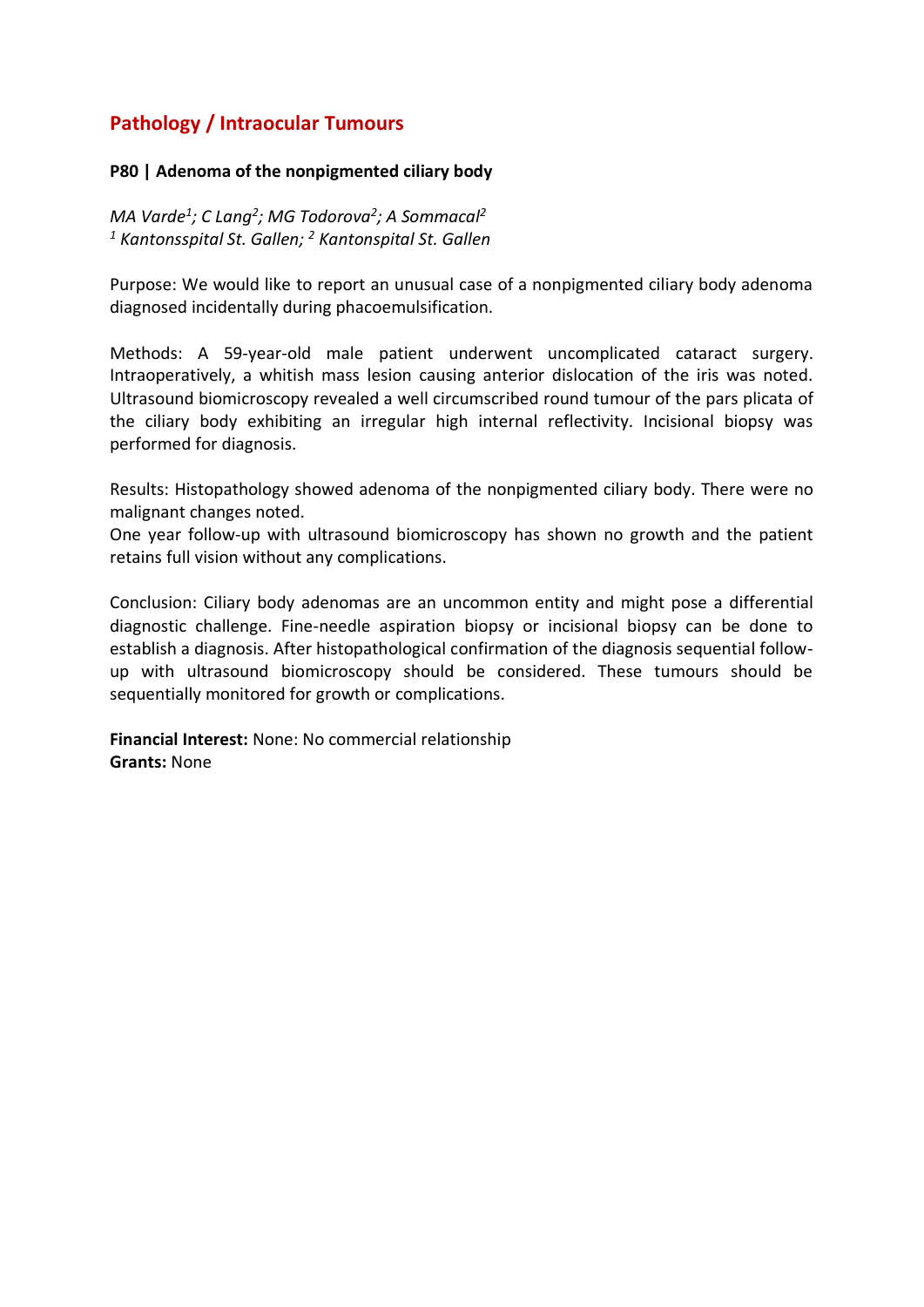# **Orbit / Lids / Lacrimal System**

**P81 | Large hemorrhagic extrascleral ciliary body melanoma recurrence treated with transarterial embolization and coiling followed by exenteration** 

*J Weber<sup>1</sup> ; L Flatz<sup>1</sup> ; A Sommacal<sup>1</sup> ; D Ammann-Rauch<sup>1</sup> ; E Catalano<sup>1</sup> ; MA Varde<sup>2</sup> <sup>1</sup>Kantonspital St. Gallen; <sup>2</sup> Kantonsspital St. Gallen*

Purpose: We would like to report the use of trans-arterial embolization as therapeutic option to treat hemorrhagic orbital tumours.

Methods: A 59m year-old male patient who suffered from a systemically metastasized, large extrascleral uveal melanoma recurrence of the left eye presented with active hemorrhage from the tumour. He had undergone proton beam irradiation for an epithelioid ciliary body melanoma four years prior to presentation and was lost to follow-up.

Magnetic resonance angiography showed vascularization of the lesion via the ophthalmic and maxillary artery. Selective trans-arterial embolization of the tumour was done with polyvinyl alcohol microparticles followed by coiling of the supplying arteries. The bleeding stopped after 2 days and the tumour started to become necrotic. As tumour removal was the primary wish of the patient at this point in time, exenteration was carried out a week later without significant blood loss, intra- or postoperative complications.

Results: Histopathology showed uveal melanoma of the ciliary body with large extrascleral extension and optic nerve avulsion. Lymphangiomatosis and haemangiomatosis carcinomatosa was appreciated in the specimen. Socket healing was adequate, and the patient reported improved quality of life. He refused systemic palliative treatment and died 3 months after the intervention.

Conclusion: Stopping the bleeding and lessening the tumor burden was significant for the quality of life of this patient. This was successfully achieved with the combination of TAE and exenteration while minimizing surgical morbidity.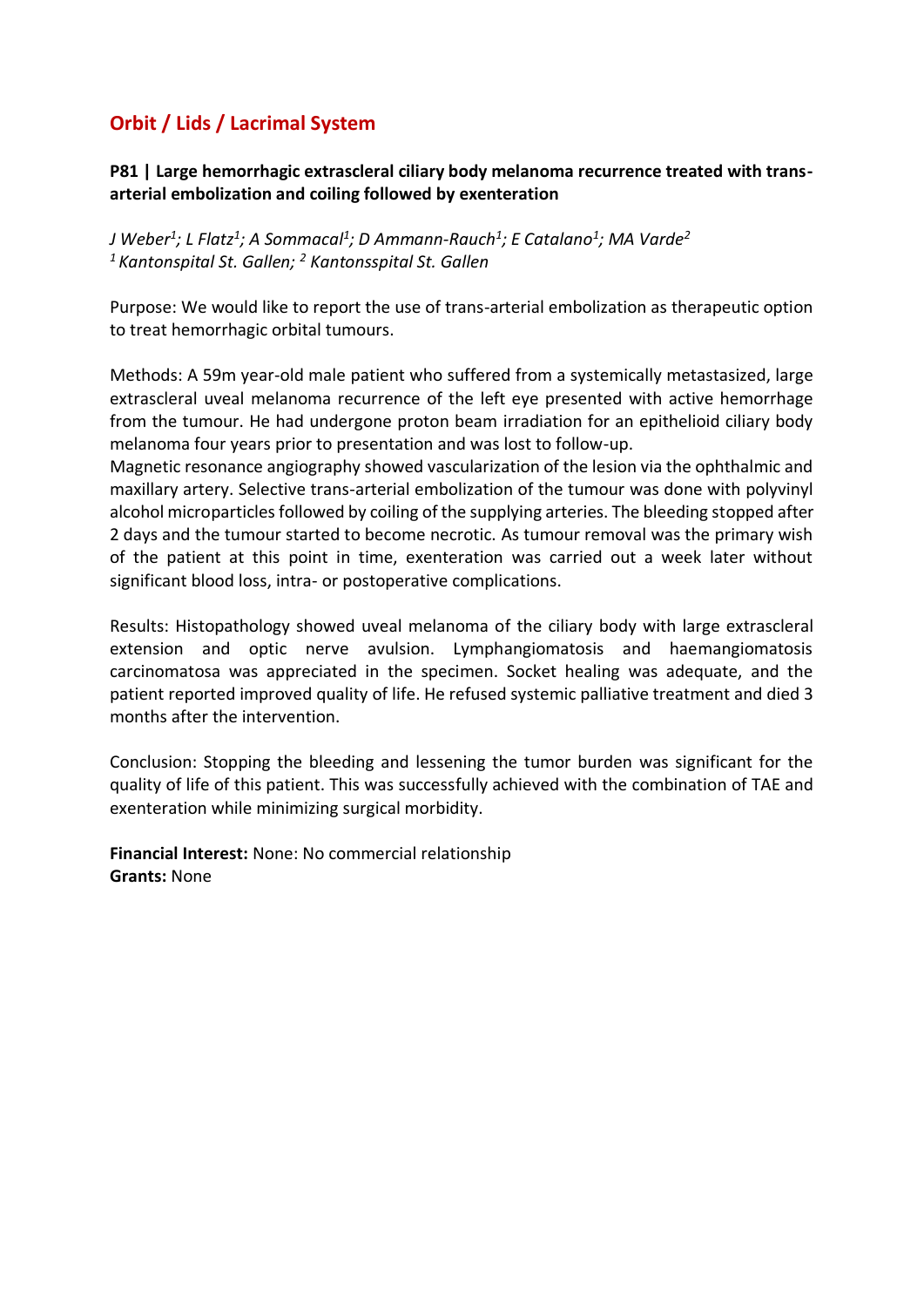# **Neuroophthalmology / Strabology, Uveitis / Intraocular Inflammation**

#### **P82 | The Importance of Neuroimaging in Intermediate Uveitis**

*W Innes; NC Stern; MM Bösch; P Knecht-Bösch Augenklinik Wettingen*

Purpose: To report a patient who suffered of chronic intermediate uveitis with rare recurrences. Many years after onset and regular follow-up/treatment of the intraocular inflammation, an MRI study of the brain confirmed multiple disseminated T2 high signal lesions throughout the subcortical white matter.

Methods : Single case report and review of literature

Results: A 32-year-old male initially presented with a non-infectious intermediate uveitis in the absence of neurological symptomatology. A thorough work up at a tertiary centre was inconclusive, he was then treated successfully for five years using topical and subtenonal steroids. In order to reduce steroid treatment, biologicals were considered. Repeat detailed questioning revealed paresthesia of the upper extremities. MRI of the central nervous system was performed primarily to rule out demyelinating disease. The MRI showed clear evidence of demyelination with diagnostic, prognostic and therapeutic sequelae.

Disseminated encephalomyelitis (MS) can affect the eyes and visual system in a number of ways, demyelinating optic neuropathy and ocular motility disorders relating to brain stem lesions being the most commonly recognized. Whilst the association of MS with uveitis has long been established, the incidence of uveitis in MS patients is 1%, as well as 1% of patients in uveitis clinics having MS as a systemic association of their ocular inflammation. Most often, the demyelinating disease occurs in intermediate uveitis. However, anterior or panuveitis may also present, mostly with granulomatous features.

Furthermore, ocular and neuro-inflammatory activity may present asynchronously.

Conclusion: This case demonstrates the importance of repeated search for neurological symptoms in patients with intermediate uveitis to rule out MS.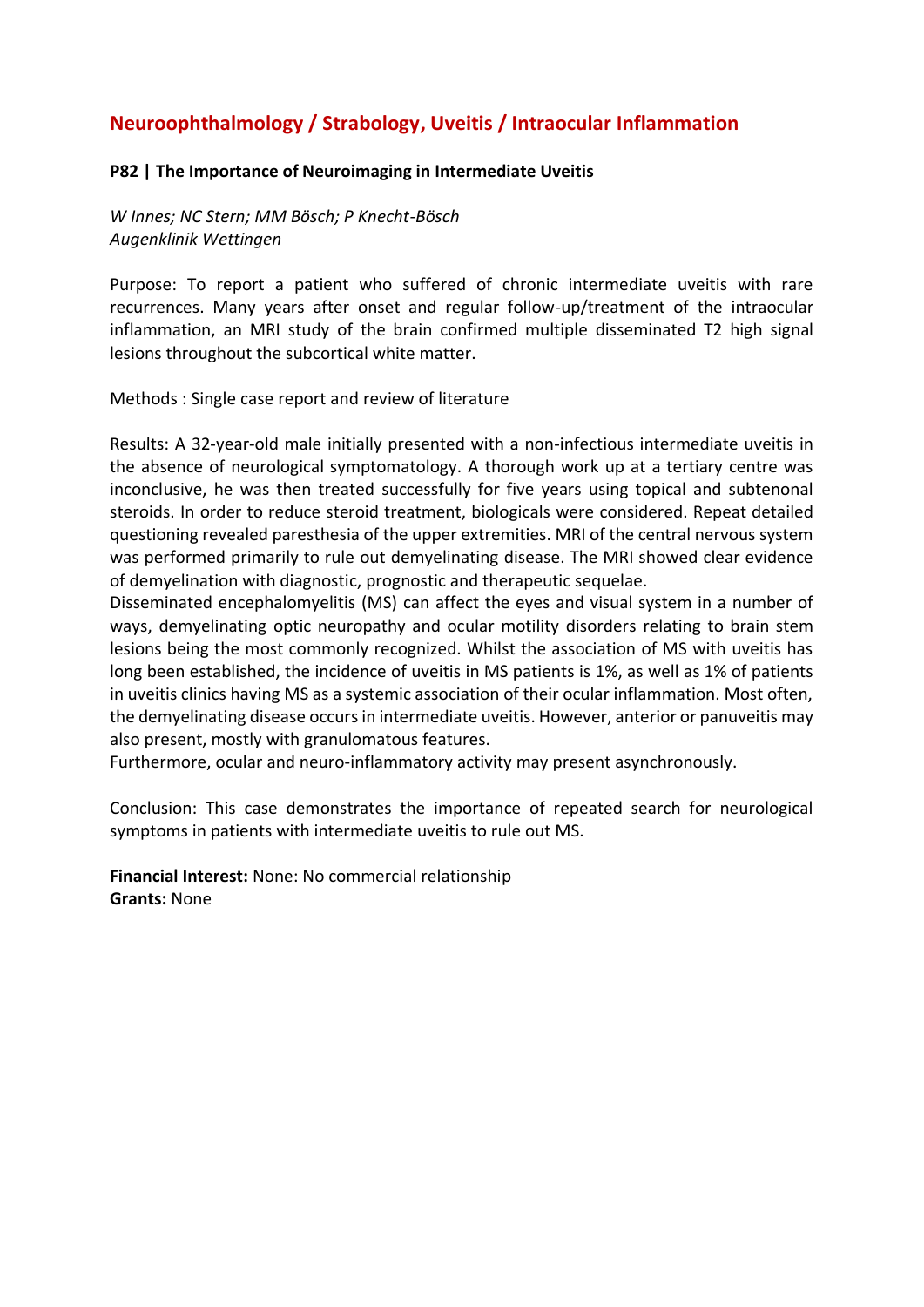# **External Disease / Cornea, Orbit / Lids / Lacrimal System, Others**

### **P83 | Red Eye: Traveling leading to Conjunctival Gadfly Myiasis**

*J Hsieh; P Knecht-Bösch; NC Stern; W Innes Augenklinik Wettingen*

Purpose: To report a case of sheep gadfly infestation as an unusual cause of marked conjunctival inflammation which may present in returning travellers.

Methods: Review of patient chart and literature

Results: A 73 year old female recently returned from a recreational visit to Turkey presented to our clinic with ocular discomfort and redness of her left eye. Examination confirmed a marked unilateral conjunctivitis with otherwise normal ocular examination findings attributable to infestation with a single live larva of type Oestrus ovis, also known as sheep gadfly. Removal of the organism and topical combination treatment with steroids and antibiotics resulted in rapid resolution of clinical signs and symptoms.

Oestrus ovis infestation may present as unilateral conjunctival inflammation yet can be a challenging diagnosis to make. Careful medical and travel history taking, coupled with awareness of the epidemiology and life cycle of the sheep gadfly are key to making the diagnosis, which may not be obvious on cursory clinical examination, even with everted conjunctivae. The clinician should also be aware of associated lacrimal/naso-lacrimal manifestations and complications of this infestation.

Conclusion: Conjunctival inflammation with a history of recent traveling in regions to which Oestrus ovis is endemic should alert the ophthalmologist to the possibility of gadfly larvae, a careful search for which should be undertaken.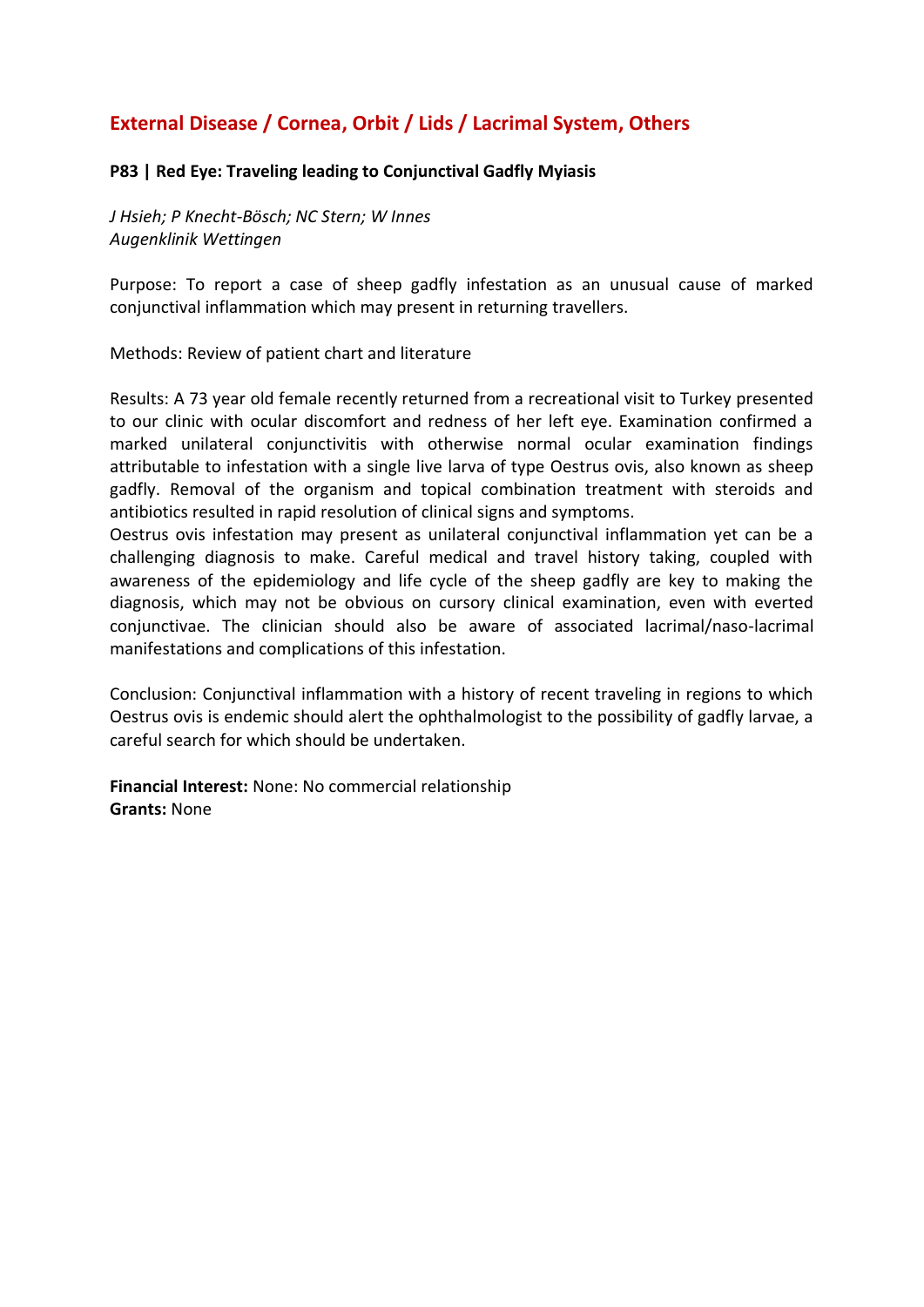### **Retina Vitreous**

### **P84 | Stumpfes Bulbustrauma**

*A Weinberger; A Moharram-Zadeh Pallas Klinik Olten*

Einleitung: Eine Patientin stellte sich vor mit einer Prellung des linken Auges durch eine Schranktür. Seither sei das Sehen schlecht und das Auge schmerzhaft. Anamnestisch war vor Jahren eine Netzhautablösung operiert worden sowie eine Katarakt-OP durchgeführt worden.

Befund: Fernvisus rechts 1,0 links Handbewegungen. Augeninnendruck rechts 16, links 8 mmHg. Vorderabschnitt rechts reizfreie Pseudophakie, links etwas Blut in der Vorderkammer, eine subluxierte IOL ist erkennbar, der Glaskörperraum ist eingeblutet. Im Ultraschall sieht man eine Glaskörperblutung und anliegende Netzhaut.

Prozedere: Zur Exploration wird in ITN die Bindehaut 360 Grad eröffnet und die Sklera auf Rupturstellen inspiziert. Unter einer ausgeprägten fibrotschen Mmebran ist eine Cerclage erkennbar. Das Auge erscheint intakt, die Fibrose um die Cerclage wird belassen. Weiter mit 23 G ppV, Entfernen des Blutes und Entbinden subluxierten IOL. Inspektion: Die Papille ist vital und randscharf, die Cerclage dellt, alte Lasernarben. Temporal hat sich ein Cerclageende in das Augeninnere gebohrt. Eröffnen der Fibrosemembran über der Cerclage, Durchtrennen der Cerclage und vorsichtiges Entbinden. Wasserdichtes Übernähen des Skleradefektes, Endolaser in diesem Bereich, Ando-Iridektomie und Silikonöltamponade.

Weiterer Verlauf: Es zeigte sich ein zufriedenstellender Befund mit einem Visus von 0,5 am linken Auge. Eine Ölablassung und Artisanlinsenimplanation ist geplant. Fazit: Unter einem fibrosierten Cerclageband kann sich eine Skleraruptur verbergen.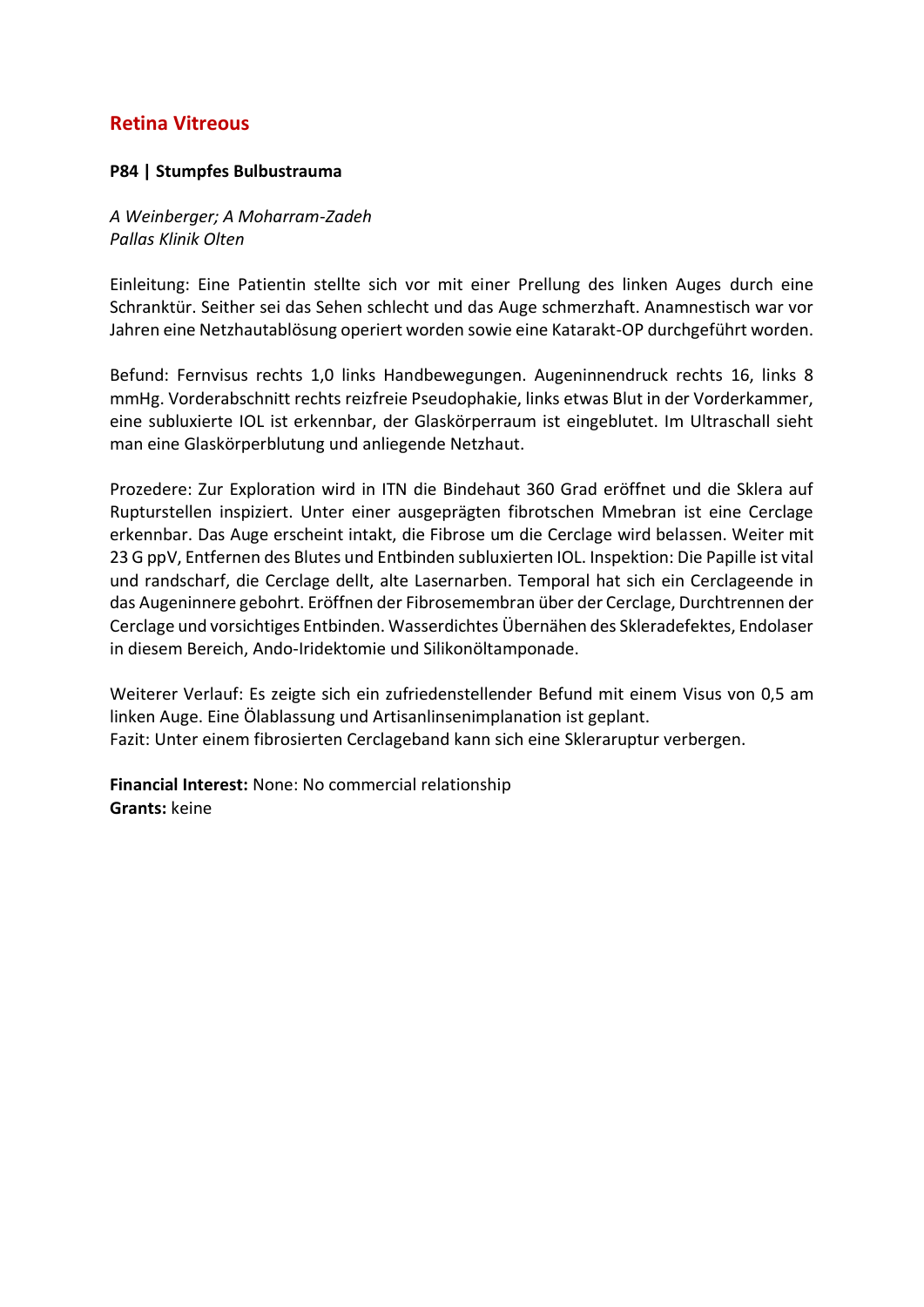### **Retina Vitreous**

### **P85 | The assessment of a Python-based application for the labeling of fundus image quality**

*GM Somfai<sup>1</sup> ; KL Laurik-Feuerstein<sup>2</sup> ; R Sapahia<sup>3</sup> ; DC DeBuc<sup>3</sup> <sup>1</sup> Stadtspital Waid und Triemli; <sup>2</sup> Klinikum Ernst von Bergmann, Potsdam, Germany; <sup>3</sup> University of Miami, Miller School of Medicine,*

Aims: Machine learning (ML) is playing an emerging role in ophthalmic diagnostics and decision making. In order to provide sufficient data for the training of ML algorithms, correctly labeled ground truth data are inevitable. In this pilot study we assessed the performance of graders with different backgrounds in the labeling of retinal fundus image quality.

Methods: A Python-based tool was developed for the labeling of fundus image quality in three categories: good (G), adequate (A) and insufficient for grading (I). We enrolled 6 subjects in our pilot study. A pdf tutorial was presented to all graders with detailed description of image quality requirements based on four characteristics: focus, illumination, image field definition and artefacts. We randomly selected 200 images from a pool of 17'000 already labeled images (110/G, 60/A, 30/I). We timed the performance of all graders and assessed the accuracy of the grading. The participants were asked to give a feedback after completion.

Results: The median time for the labeling task was 991.4 sec (711.9 to 1756.7 sec). The median time necessary for the first 50 images (79.8 sec, 170.3 to 469.3 sec) was higher compared to that required for the last 50 images (209.9 sec, 156 to 328.3 sec). The median accuracy in the three groups was 72.5% (59 to 80%), 43% (27 to 73%) and 100% (80 to 100%) for the G, A and I labels, respectively. The median time needed for the decision making per image in the three groups was 4.4 sec (0.7 to y 46.7), 4.9 sec (0.1 to 47.2 sec) and 1.8 sec (0.4 to 46.4 sec) for the G, A and I labels, respectively. The feedback of the participants was positive regarding the labeling task and the tool itself, with remarks concerning ambivalent grading of image characteristics and the option of zooming.

Conclusion: Our Python-based tool seems to be a simple yet possibly efficient solution for the labeling of fundus images according to image quality with a relatively quick learning curve. This has the potential to serve for the democratization of ML-applications among medical personnel, such as residents and even persons with non-medical background as in the case of crowdsourcing. However, the variability of labeling results and the feedback of the study participants points towards the need for thorough training preceding the assignment for image labeling.

#### **Grants:** None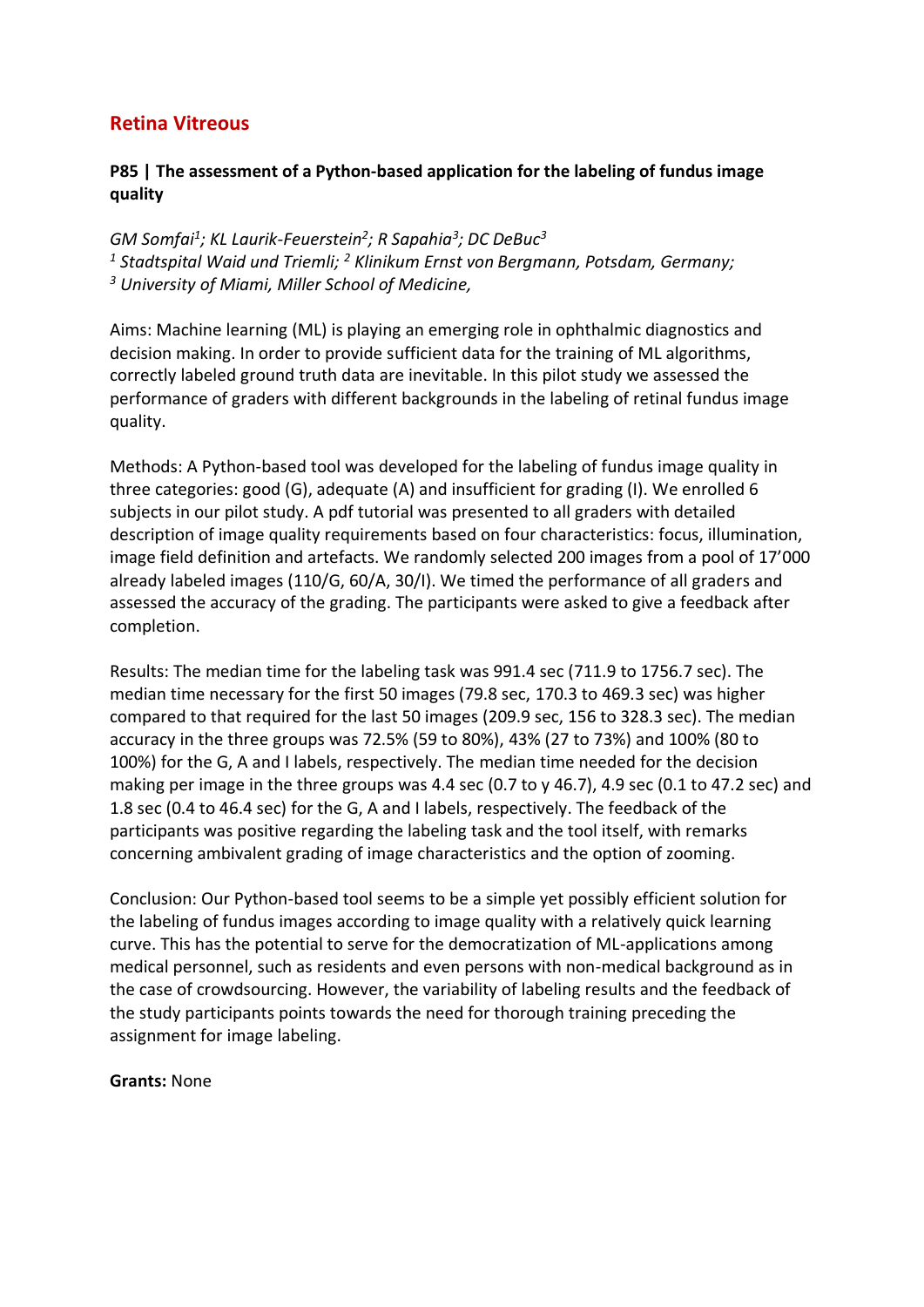# **Neuroophthalmology / Strabology**

### **P86 | Clinical outcome and visual function after minimally invasive neurosurgery (MIN)**

### *SM Antal<sup>1</sup> ; KDM Resch<sup>2</sup> 1 LKHF, Lehrkrankenhaus Univ. Innsbruck/Wien, Österreich; <sup>2</sup> Univ. Guadalajara, Mexico*

Problemstellung: In einer aktuellen Serie von 60 Fällen mit minimal invasiver, neurochirurgischer (MIN-) Evakuation von intra-cerebralen Blutungen (ICB) fanden sich in 6 Fällen okzipitale Lokalisationen. Dies ermöglichte, das funktionelle Ergebnis mit ophthalmologischen Messmethoden postoperativ sowie im Verlauf zu evaluieren und zu dokumentieren.

Material und Methode: Zeitnah peri-operativ wurden, soweit möglich, Visus, 30°- Gesichtsfeld, die peri-papilläre retinale Nervenfaserschichtdicke (RNFL) und der Fundus untersucht. Bei 3 Patienten lagen GF-Befunde vor. Vier erwachsene Patienten (42, 61, 71, 73 Jahre alt), und ein Kind (2 Monate jung) wurden in der Augenklinik untersucht. Eine 82jährige Patientin konnte nach schwerem Allgemeinverlauf erst im häuslichen Umfeld, mehrere Monate nach der Reha untersucht werden.

Ergebnisse: Das Blutungsvolumen lag zwischen 30–125 ml, in 0–1 cm Tiefe zur Oberfläche. Es wurden 4 MIN-Kraniotomien (1–3 cm) und 1 Bohrloch zur Evakuation verwendet. Die Blutungsursachen waren 3×Angiopathien in Kombination mit ASS- Therapie, 1 × Kavernom und 1 × Infarkt, eine blieb unklar, histologisch ohne Pathologie-Nachweis. Vier Patienten erholten sich komplett, die 82-Jährige erlitt 2 Pneumonien, bekam in der REHA eine TEP nach Sturz und erholte sich dennoch. Das Baby zeigte den besten Entwicklungsverlauf. Ophthalmologisch erholten sich alle Patienten rasch. Die Gesichtsfeld-Ausfälle und Gesichtsfelderholung repräsentierten den Verlauf am deutlichsten; GF-Befunde konnten jedoch nur in 3 Fällen erhoben werden.

Schlussfolgerung: Bei enger Kooperation von Ophthalmologie und Neurochirurgie konnte in einer ersten kleinen Serie nach Evakuation okzipitaler ICB's eine funktionelle Erholung zeitnah postoperativ und im Verlauf dokumentiert werden. Ref.: Resch KDM; Key-concepts in MIN, Springer 2020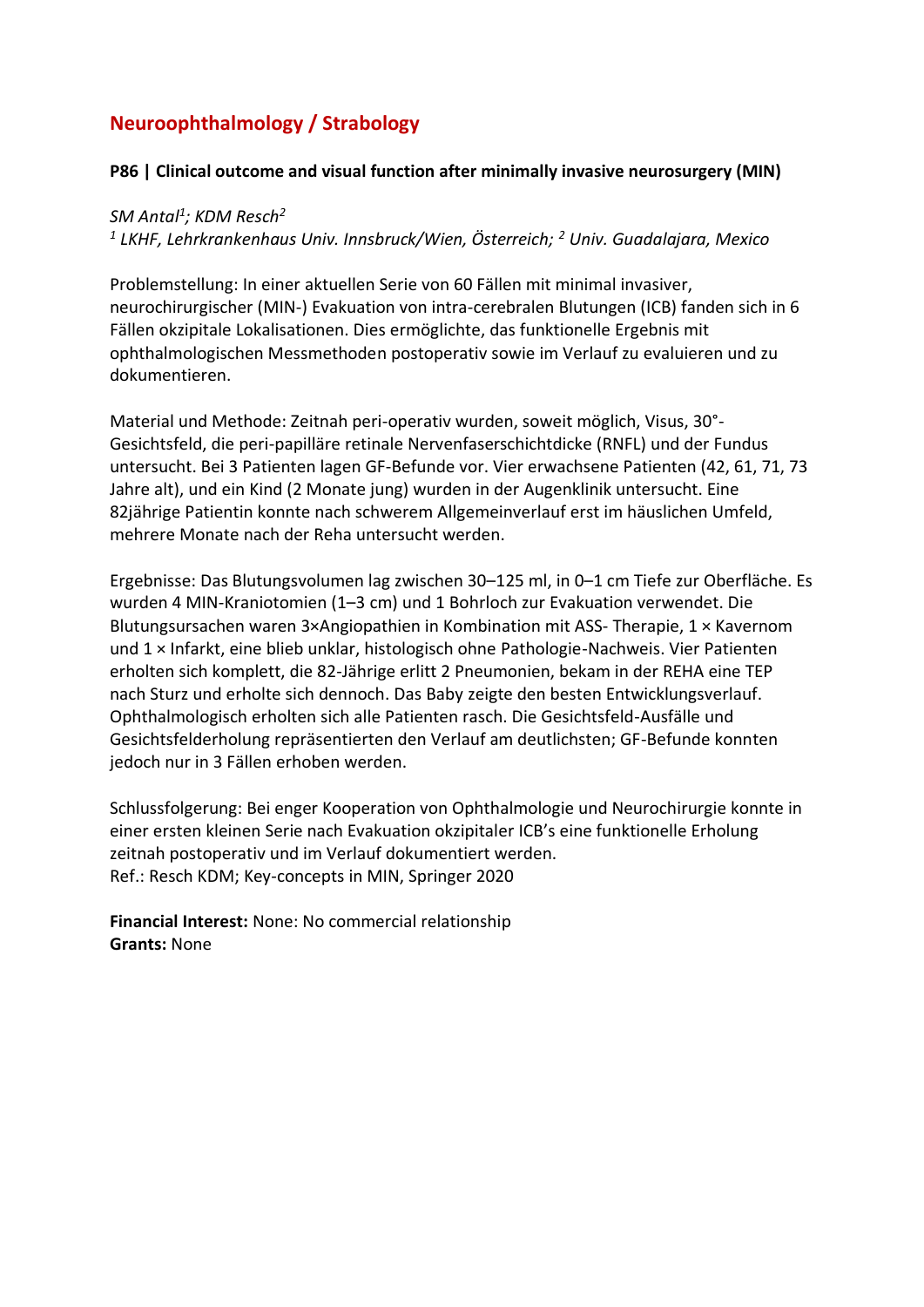# **External Disease / Cornea**

### **P87 | First undisputable effectiveness evidence of flipping endothelial graft technique.**

*H Massa<sup>1</sup> ; L Solomos<sup>1</sup> ; Z Gkatzioufas<sup>2</sup> ; G Panos<sup>3</sup> <sup>1</sup> hôpital universitaire de Geneve; <sup>2</sup> uni spital basel; <sup>3</sup> Nottingham University Hospitals*

Purpose: To assess the viability of graft repositioning in a case of early-detection upside-down graft resulting from DMEK in a patient with a depleted peripheral endothelial cell count.

Methods: We report the case of a 72-year-old woman having previously undergone three corneal endothelial transplantations of her left eye and several glaucoma-related surgeries including implantation of Ahmed glaucoma valve, presenting with iatrogenic bullous keratopathy induced by tube-corneal touch. In this context, a fourth corneal transplantation is performed (DMEK), in which an inverted / upside-down graft is observed post-operatively at day 6. At day 7, upside-down graft repositioning and re-bubbling are performed.

Results: The upside-down graft is successfully repositioned post-operatively, as confirmed by AS-OCT. BCVA improves from counting fingers before graft repositioning to 8/10 after 1 year. CCT decreases from 970 μm before graft repositioning to 540 μm after 1 one year, and graft endothelial cell density decreases to 1078 cell/mm2 at 9 months after reoperation, and to 679 cell/mm2 after 1 year. Slit lamp examination at 12-month follow-up reveals a clear cornea.

Conclusions: Graft repositioning should be attempted as the first therapeutic approach rather than repeat DMEK in cases of early-detection upside-down grafts, even in eyes with a depleted peripheral endothelial cell count (non-FECD). This technique proves to be more timely and cost-effective, as well as ethically more viable in terms of sparing precious human tissue.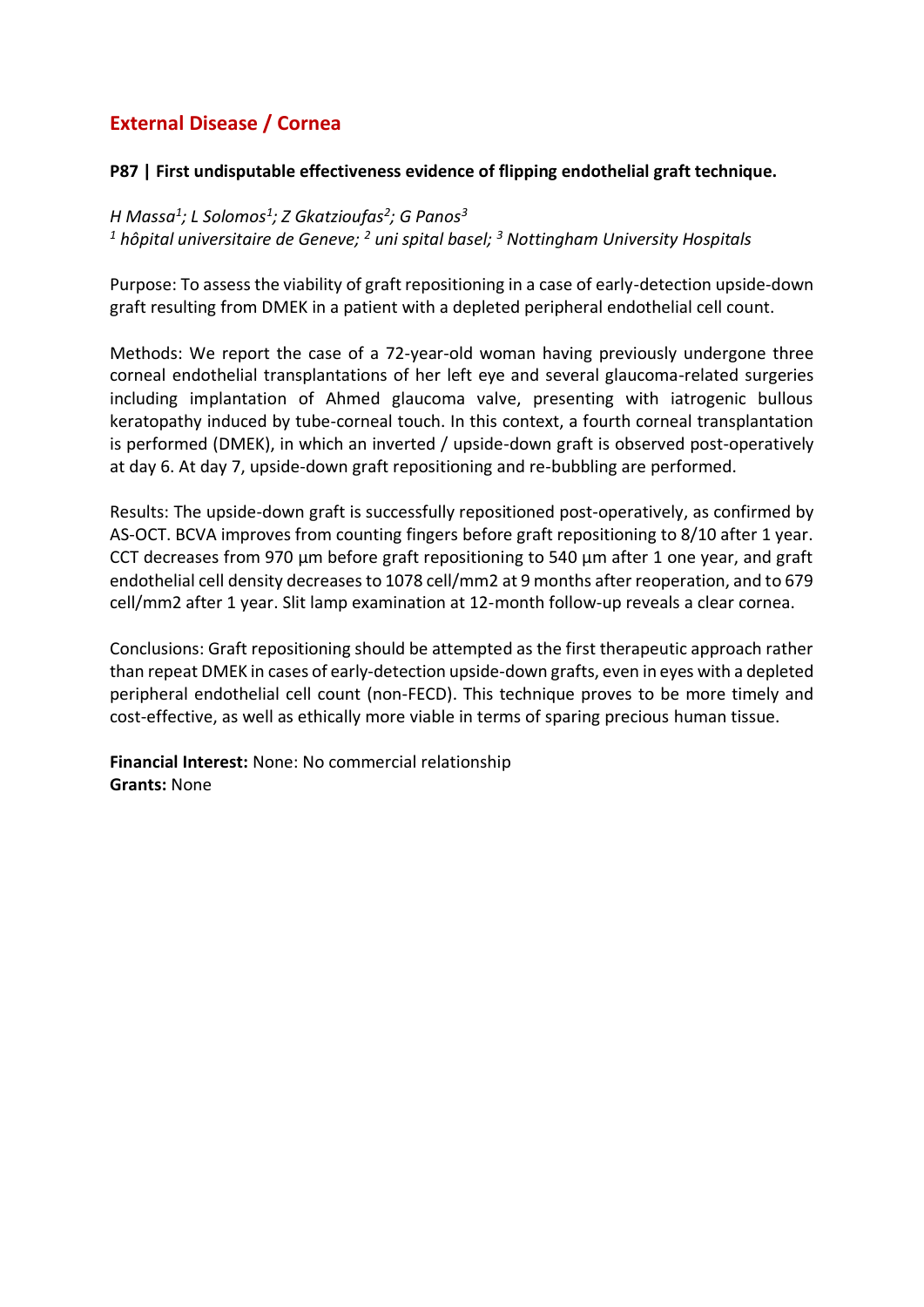# **Neuroophthalmology / Strabology**

#### **P88 | Unilateral optic neuritis as the first and only manifestation of SARS-CoV-2 infection**

*C Giacuzzo; A Kawasaki Jules Gonin Eye Hospital - University of Lausanne*

Purpose: To report a patient with SARS-CoV-2 infection and no systemic or respiratory symptoms who developed unilateral optic neuritis (ON).

Methods: A 58-year-old male presented at eye emergency with 4 days of right eye pain exacerbated with eye movement

and moderate headache. The day before presentation, he had noticed visual loss in right eye (RE) . He was under treatment for hypertension and hypercholesterolemia, and was an active smoker.

Results: The clinical examination revealed best corrected visual acuity (BCVA) of 0,4 and optic disc oedema in the RE. Examination of the LE was within normal limits. An anterior ischemic optic neuropathy of the RE was suspected even though the presence of pain was unusual. Routine COVID-19 PCR swab was performed and tested positive; therefore, the patient was quarantined at his home for 10 days. During quarantine RE pain resolved spontaneously after one week. Follow-up examination immediately after quarantine however revealed worsening of BCVA to counting fingers in the RE.

The progressive visual loss and preceding pain raised the alternative diagnosis of an atypical unilateral optic neuritis. An expanded evaluation included brain and orbital MRI, immunological panel (anti-nuclear antibodies (ANA), anti-neutrophil cytoplasmic antibodies (ANCA), anti-myelin oligodendrocyte glycoprotein (MOG) antibodies and anti-aquaporin-4 (AQP4) antibodies), infectious panel (Quantiferon-TB, Syphilis and Lyme disease) and sarcoidosis screen. Orbital MRI showed inflammation of the retrobulbar portion of right optic nerve, confirming the diagnosis of ON. Brain MRI did not show any lesions suspicious for multiple sclerosis. However, all investigations were negative except COVID-19 PCR swab. He was treated with intravenous methylprednisolone, followed by oral prednisolone taper for an atypical optic neuritis. BCVA of RE improved dramatically 2 weeks after treatment and a follow-up examination 6 weeks later revealed amelioration of BCVA to 0,6.

Conclusion: This patient presented a unilateral optic neuritis with atypical features (male gender, older age, prominent disc oedema, prolonged progressive visual decline). No specific etiology was identified despite the broad work up, except a positive COVID-19 PCR swab. The unilateral optic neuritis could be the unique manifestation of SARS-CoV-2 infection.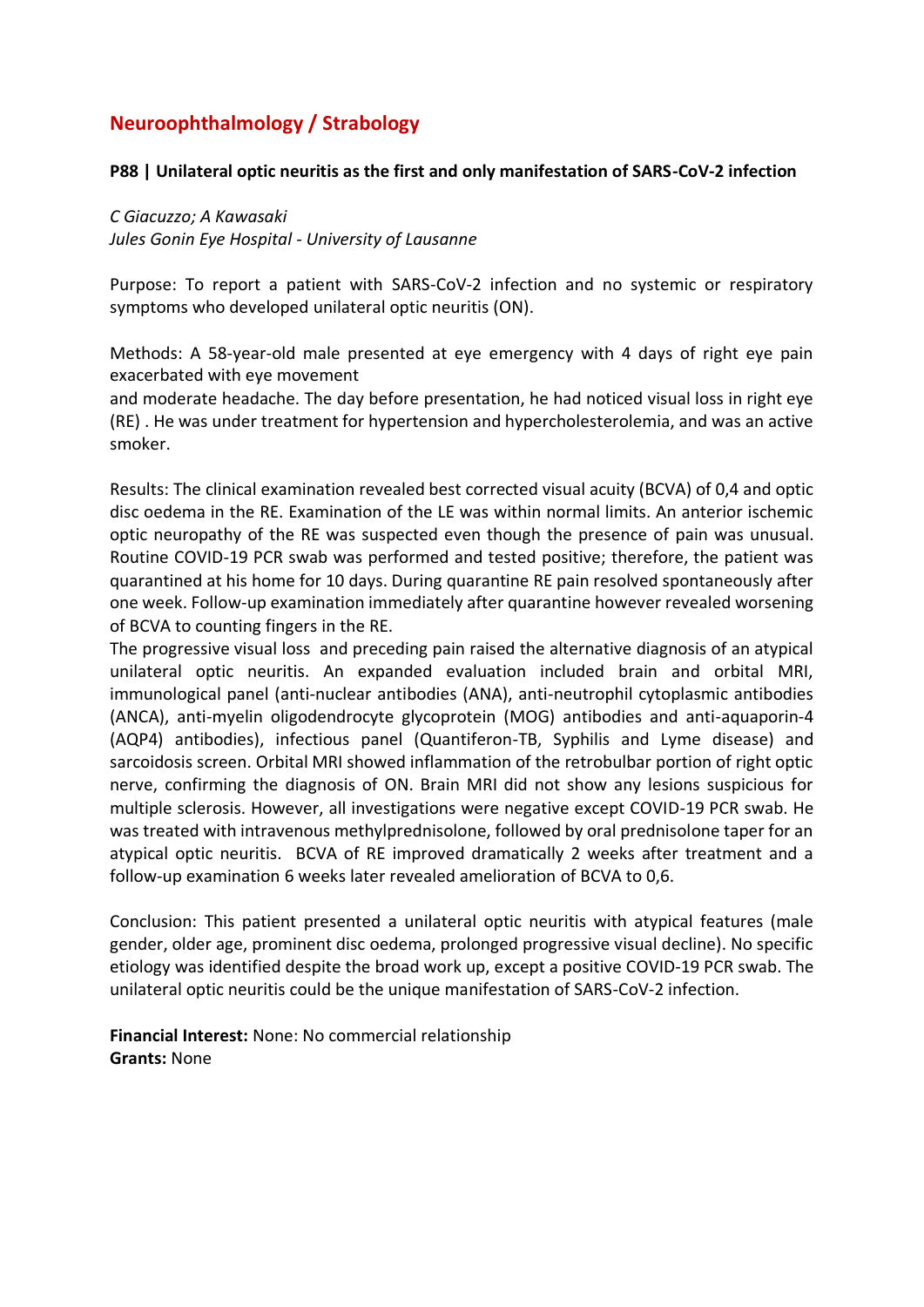# **Uveitis / Intraocular Inflammation**

### **P89 | Intermediate uveitis in a HLA-B27 positive patient treated with upadacitinib**

*J Schneider<sup>1</sup> ; A Schalenbourg<sup>1</sup> ; J Dudler<sup>2</sup> ; Y Guex-Crosier<sup>1</sup> 1 Jules Gonin Eye Hospital - University of Lausanne; <sup>2</sup> HFR Fribourg, Hôpital Cantonal, University of Fribourg, Switzerland*

Purpose: Upadacitinib is a specific Janus kinase inhibitor (Jack-1) recently approved for the treatment of psoriatic arthritis and ankylosing spondylitis.

Method: We report the case of a 33-year-old woman, who was referred with severe HLA-B27 related uveitis and macular edema, unresponsive to a treatment of oral steroids and adalimumab 40mg/week, the latter having also provoked a paradoxical tumor necrosis factor inhibitor-induced psoriasis.

Results: Fundus examination revealed the presence of bilateral intermediate uveitis, associated with a peripheral retinal vaso-proliferative tumor. Optical coherence tomography confirmed the persistence of macular edema in both eyes. A rheumatological work-up revealed the presence of knee arthritis and right sacroiliitis due to axial spondyloarthropathy. Following a therapy switch to upadacitinib 15 mg/day and oral prednisone 20 mg/day with progressive tapering, the psoriatic lesions disappeared. One month later, visual acuity had improved from 1.0 to 1.25 in the right eye and from 0.63 to 1.25 in the left eye. The central foveal thickness, initially 297 um in the RE and 410 um in the LE, had decreased respectively to 281 and 294 um.

Conclusion: Upadacitinib could represent a promising second-line therapy in uveitis patients simultaneously affected by axial spondyloarthropathy.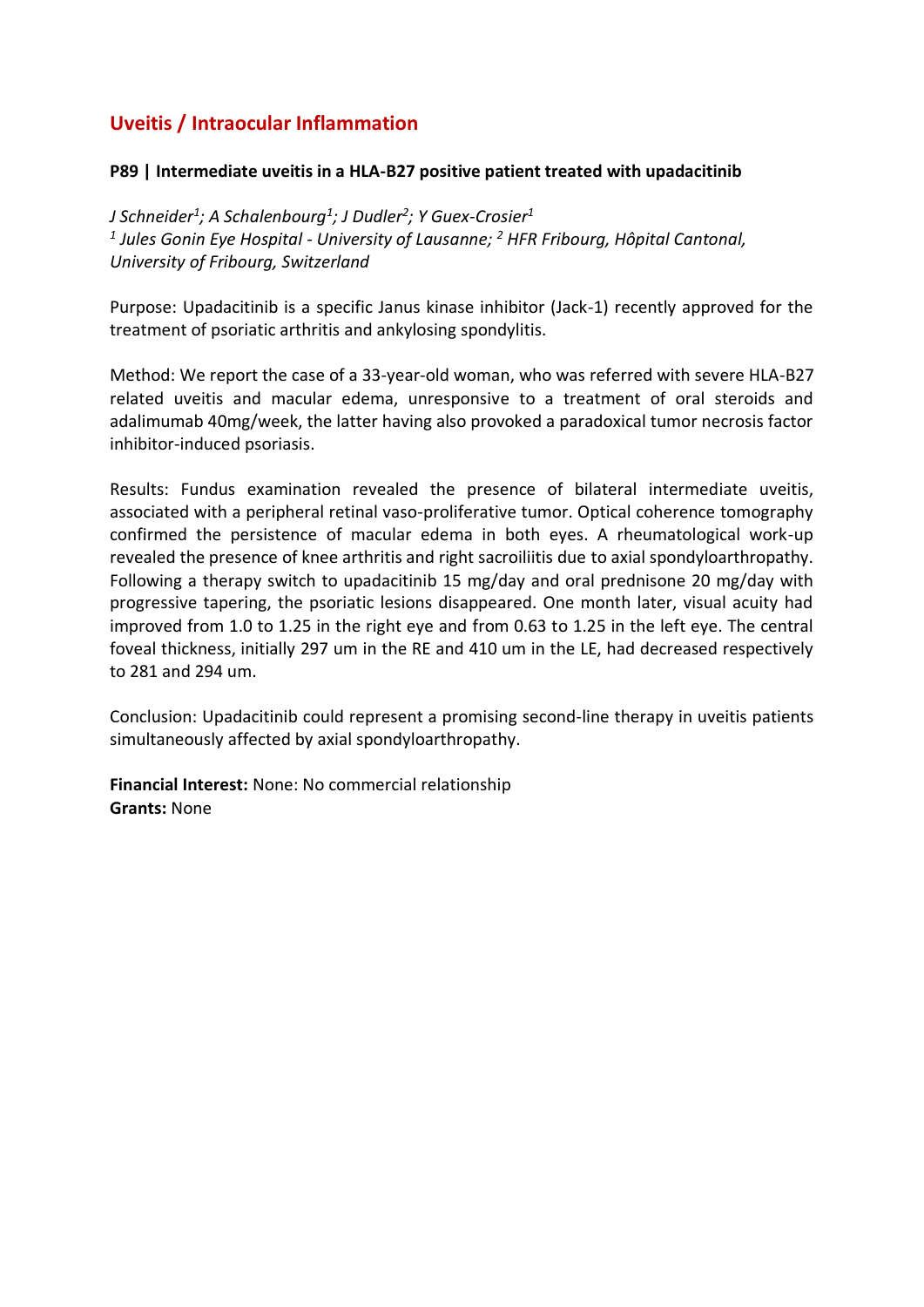## **Retina Vitreous**

#### **P90 | Rapid onset and excessive panretinal degeneration associated with HCQ-use**

*M Al-Sheikh<sup>1</sup> ; B Jeltsch<sup>1</sup> ; D Madjdpour<sup>2</sup> ; J Hanson<sup>1</sup> ; F Pfiffner<sup>3</sup> ; S Koller<sup>3</sup> ; W Berger<sup>3</sup> ; D Barthelmes<sup>1</sup> <sup>1</sup> Universitätsspital Zürich; <sup>2</sup> Augenarzt-Praxisgmeinschaft Gutblick AG; <sup>3</sup> Universität Zürich*

Purpose: Hydroxychloroquine (HCQ) can cause irreversible damage to the retina. The American Academy of Ophthalmology recommends a regimen for dosing, screening and monitoring in patients treated with HCQ. We present an unusual case of rapid development of severe HCQ-retinopathy with only a daily dose greater than the recommendation as a risk factor.

Methods: observational case report. Clinical examination and multimodal imaging: Optical coherence tomography, autofluorescence, perimetry, full-field and multifocal electroretinogram were performed. Further tests including neoplastic and paraneoplastic work-up, vitamin levels, and whole exome sequencing were also performed in order to rule out other possible causes of panretinal degeneration.

Results: A 58-year-old woman with rheumatoid arthritis treated initially with 200mg HCQ daily for 1 year (daily dose 3.6mg/kg), then 400mg daily for 1.5 years (daily dose 7.2mg/kg), and a cumulative dose of 288g presented with progressive concentric visual field constriction to our retina department.

Her medical history was otherwise unremarkable. Family history was unremarkable for inherited retinal diseases.

Fundus autofluorescence showed bilateral subtle hyperfluorescence at the posterior pole with mild peripheral mottling of the retinal pigment epithelium. Optical coherence tomography of the macula revealed parafoveal loss of the ellipsoid zone with central subfoveal preservation. Fluorescein angiography failed to demonstrate any pathological changes of the vessels or optic disc. The 10° visual field demonstrated bilateralconstriction with a small preserved central island. Full-field electroretinogram demonstrated severely reduced rod and cone responses. The multifocal electroretinogram showed reduced paracentral responses.

The patient underwent a complete work-up for paraneoplastic and non-paraneoplastic retinopathy, however no antibodies or neoplasms were detected. Whole exome sequencing was performed, which did not show any pathogenic sequences for retinitis pigmentosa or other panretinal degeneration.

Conclusion: Despite well-known major risk factors for HCQ toxicity and adherence to recommended screening protocols, rare adverse reactions such as rapid-onset, severe panretinal degeneration may develop following HCQ-intake. This case suggests underlying mechanisms and risk factors for HCQ toxicity in addition to those previously reported, and a potential need for supplementary screening tests to prevent HCQ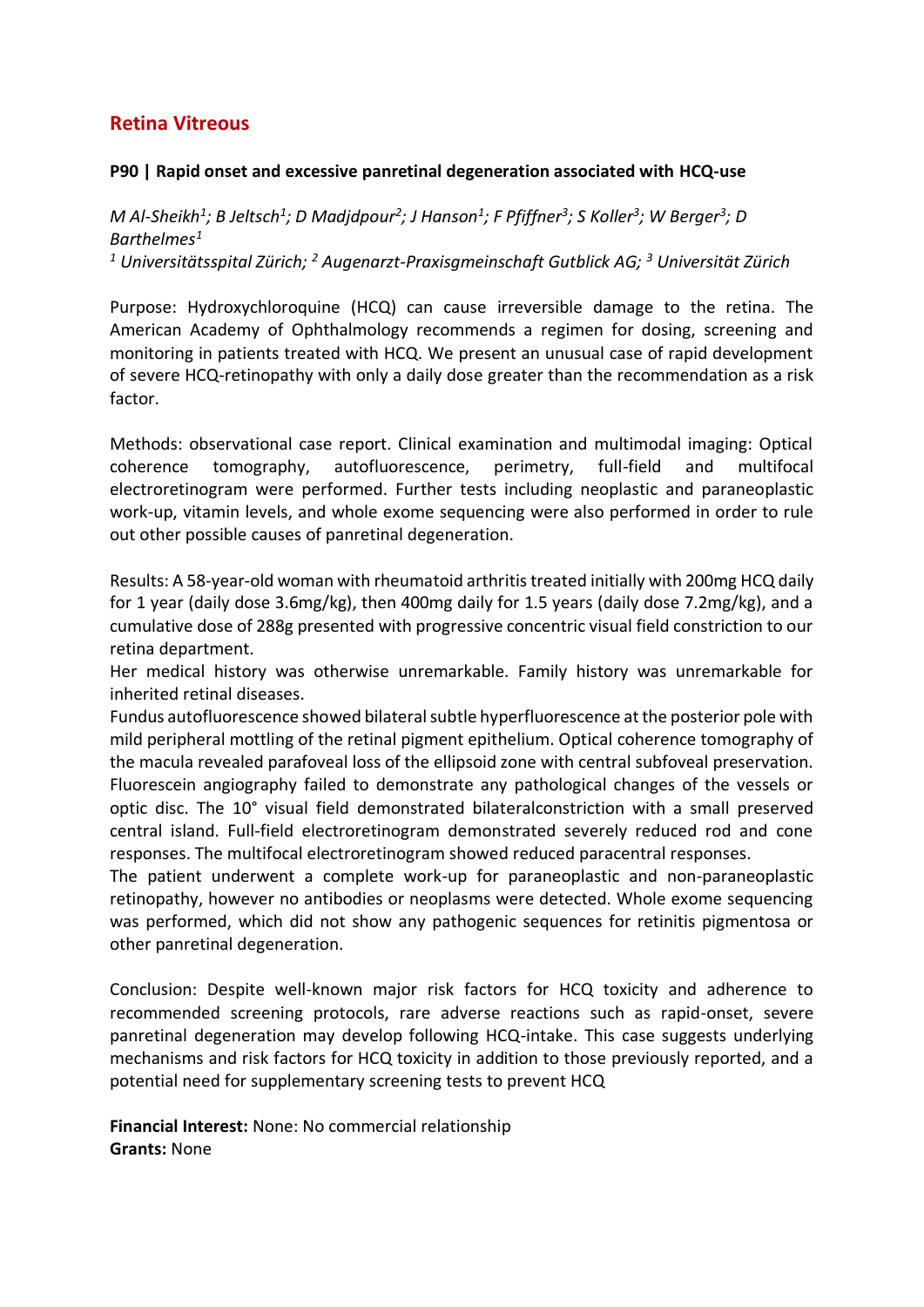# **Pathology / Intraocular Tumours**

### **P91 | 2021 Delayed diagnosis of lung carcinoma, presenting as choroidal metastasis in a Covid-19 patient and treated with Osimertinib**

*CN Haeller; L Khamsy; A Schalenbourg Jules Gonin Eye Hospital, Fondation Asile des Aveugles, University of Lausanne*

Purpose: To illustrate how both Covid-19 and immunotherapy influence multidisciplinary management of metastatic lung carcinoma.

Method: Case report of a 41-year-old black male who presented in October 2020 at the Jules-Gonin Eye Hospital with a painless loss of vision (OS) since 2 months. As a restaurant owner, he admitted being stressed because of Covid-19 restrictions.

Results: On examination, BCVA was 1.25 (OD) and 0.6 (OS). Sub-foveal liquid in the left fundus, evoked the diagnosis of a central serous chorio-retinopathy. However, after 4 weeks, a single amelanotic choroidal lesion had appeared, with a thickness of 1.6 mm on B-scan ultrasonography. The mass presented a few pin-points at its surface on fluorescein angiography and provoked a masking defect on panoramic indocyanine green angiography (ICGA), on which no other choroidal lesions could be identified (OU).

Suspicion of choroidal metastasis motivated a systemic work-up, including a chest CT-scan reported to be 'compatible with a recent Covid-19 pneumonia', which the patient had omitted to mention. The scan was repeated 3 weeks later, when the patient was hospitalized because of hemoptysis, and revealed a pulmonary mass in the middle lobe with mediastinal infiltration, multiple lymph nodes and a suspected contralateral nodule. A bronchoscopy led to the diagnosis of lung adenocarcinoma with EGFR mutations in exon 18 and 20. No 'distant' metastases could be found, other than in the left posterior choroid, for which a stereotactic radiation therapy was being considered.

However, early January 2021, a 'pre-radiation' fundus control did not only confirm an increase in height to 2 mm of the sub-foveal metastasis, but also the appearance of multiple miniscule flat choroidal lesions (OU), only visible on ICGA, suggesting the possibility of a miliary rather than oligometastatic lung cancer.

Treatment strategy was adapted and a palliative anti-EGFR immunotherapy with Osimertinib p.o. (a tyrosine kinase inhibitor) was initiated. To monitor closely its efficacy, the oncologists requested an ophthalmic check-up 4 weeks later. BCVA had improved to 0.9 (OS), with a regression of the sub-retinal fluid and the main choroidal mass to 1.4 mm. On PET-CT scan, the pulmonary mass had also regressed.

Conclusion: Covid-19 pneumonia related lesions can delay the diagnosis of lung carcinoma. Coincidentally, with treatment delay in this case, panoramic ICGA allowed to recognize a miliary rather than oligo-metastatic lung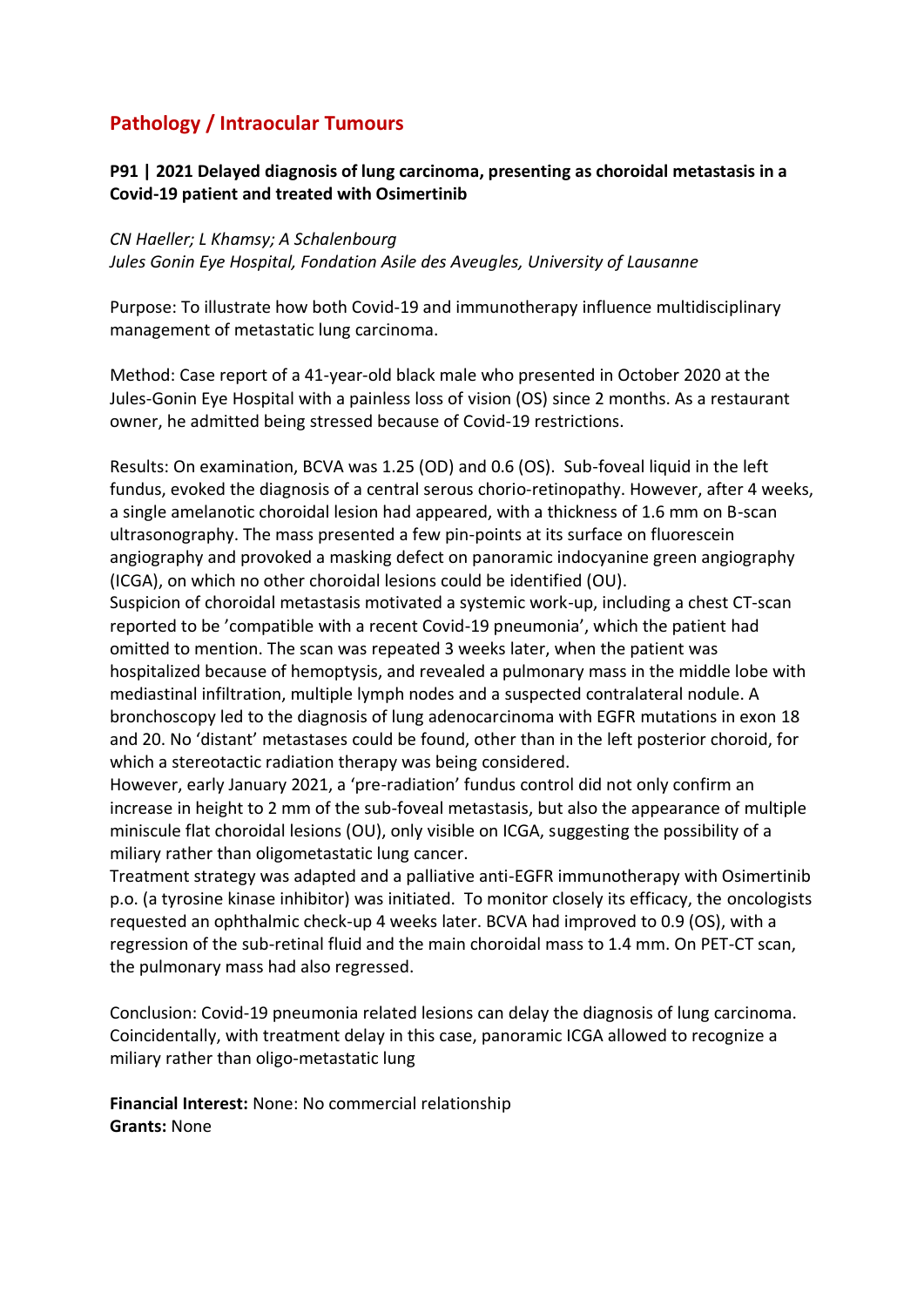# **Retina Vitreous, Uveitis / Intraocular Inflammation**

### **P92 | Impaired endothelial function mimicking choroidal infarction in neurosyphilis: a case report**

*S Tschuppert; M Feil; C Valmaggia; MG Todorova Kantonsspital St. Gallen*

A 75-year-old man was referred with a new onset right central scotoma: His Snellen visual acuity OD was finger counting at near and far. His general history was unremarkable. His visual field examination (Goldman perimetry) confirmed a relative central scotoma and RAPD was seen in the right eye. Fundus imaging of the affected eye showed centrally a large, sharply demarcated lesion, but unremarkable findings on fundus autofluorescence imaging. Automated intraretinal segmentation of SD-OCT confirmed corresponding photoreceptor disruption, OD. Fluorescein angiography showed staining of retinal vessels at the margin of the lesion and signs of a hot optic disc, OD. ICG angiography was unremarkable, OU. The fullfield ERG was within normal range compared to the control group. MfERG amplitudes were slightly decreased centrally OD, but could not yet explain his visual deterioration. Because of suspected preexisting choroidal infarction, underlying vascular dysregulation was postulated. Dynamic vascular analysis (RVA, IMEDOS) showed reduced venous and arterial dilatation to flicker of +2.6% and +3.1%, respectively, and prolonged latency of the unaffected eye. Blood samples were obtained at this time to rule out underlying inflammatory disease. Serology confirmed a positive Treponema pallidum IgG.

In summary: Review of the literature has shown evidence, that small and medium-sized vessels of the retina, choroid, and central nervous system are affected in neurosyphilis. In the present case, secondary endothelial dysfunction is thought to be the cause of the pseudochoroidal infarct sign due to syphilis.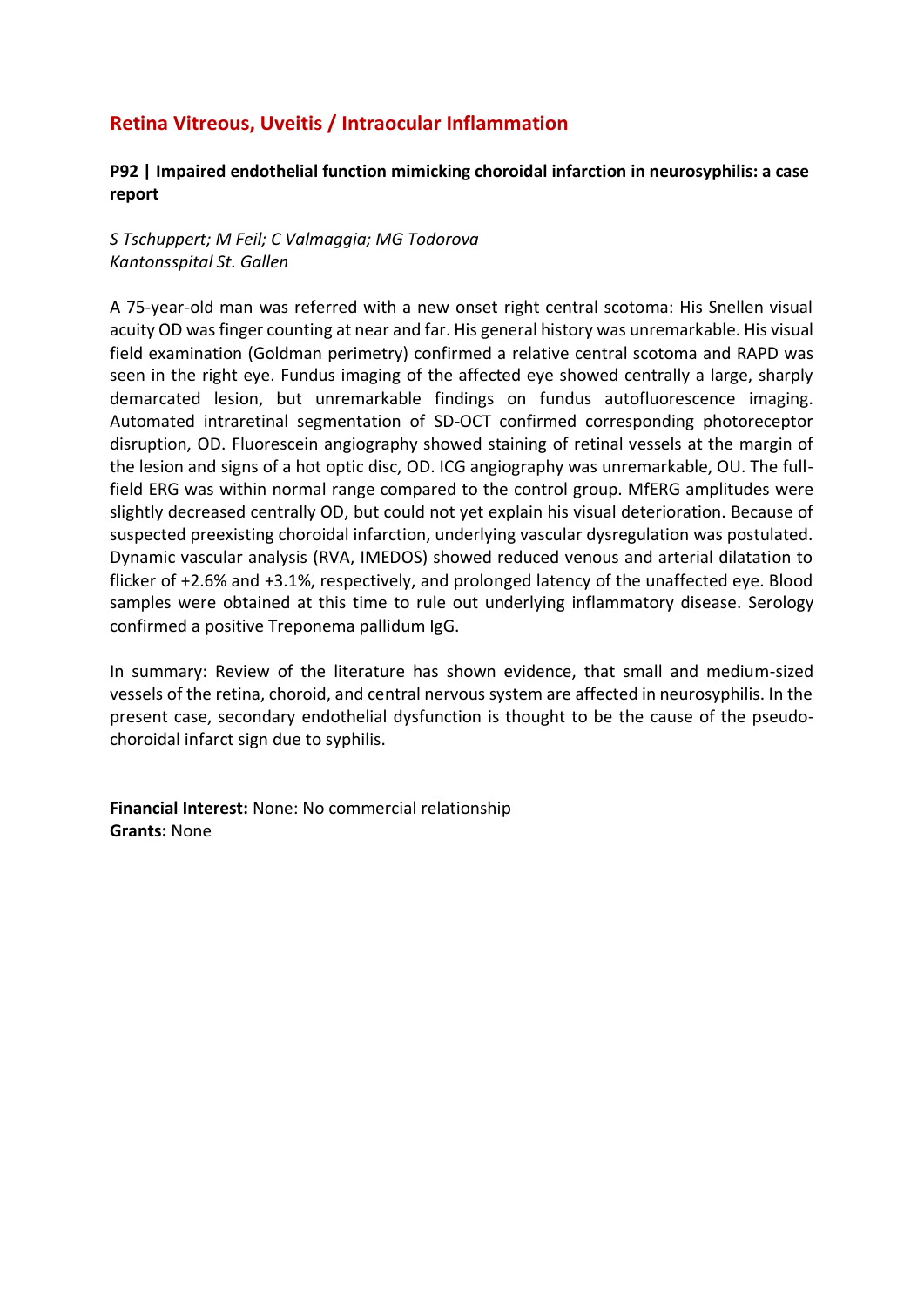## **Others**

### **P93 | Long-term follow-up of recurrent spontaneous hyphema caused by ruptured persistent fetal vasculature**

*E Moret; R Wuarin; A Schalenbourg; T Wolfensberger Jules Gonin Eye Hospital - University of Lausanne*

Purpose: To report the long-term follow-up of an unusual case of unilateral recurrent spontaneous hyphema, secondary to anterior and posterior persistent fetal vasculature.

Patient (History and signs): A 28-year-old woman presented with a fifth episode of recurrent spontaneous hyphema in the last two months on her left eye. Left visual acuity was reduced to 20/320, and intraocular pressure was 36mmHg. The left eye examination showed a 1 milimeter hyphema, with a blood clot enmeshed in a vascular malformation temporally on the anterior lens capsule, connected by one small vessel to the iris margin at 3 o'clock. On the posterior lens capsule, a Mittendorf's dot connected posteriorly to a persistent hyaloid artery, and anteriorly to the remnant of the posterior tunica vasculosa lentis. Anterior segment fluorescein angiography showed an intact vascular perilental network posterior and anterior with a patent residual vessel connecting to the vascular loop on the lens surface. Ultrasound biomicroscopy excluded a large vascular mass posterior to the iris. The right eye was normal.

Therapy and outcome: A supportive treatment – with topical corticosteroid (dexamethasone), cycloplegic (scopolamine) and anti-hypertensive drops (timolol, dorzolamide, brimonidine) with oral acetazolamide – permitted a resorption of the hyphema, normalization of the intra-ocular pressure and total recovery of the best corrected visual acuity (20/16). Image comparison over several months of the vascular system between the loop on the anterior crystalline surface and the iris margin showed that two vessels were originally present, one of which ruptured and retracted leaving one single vascular connection. The potential indication for a surgical procedure with coagulation of the remaining vessel in the anterior chamber was discarded due to potential adverse side effects, the unnecessary perturbation of the residual ramified fetal vascular network around the crystalline lens, as well as considering the excellent visual acuity and the young age of the patient.

Conclusion: Recurrent spontaneous hyphema can rarely appear secondary to a rupture of residual anterior and posterior persistent fetal vasculature. We recommend conservative management, as the bleeding eventually appears to be self-limiting after hyphema resorption.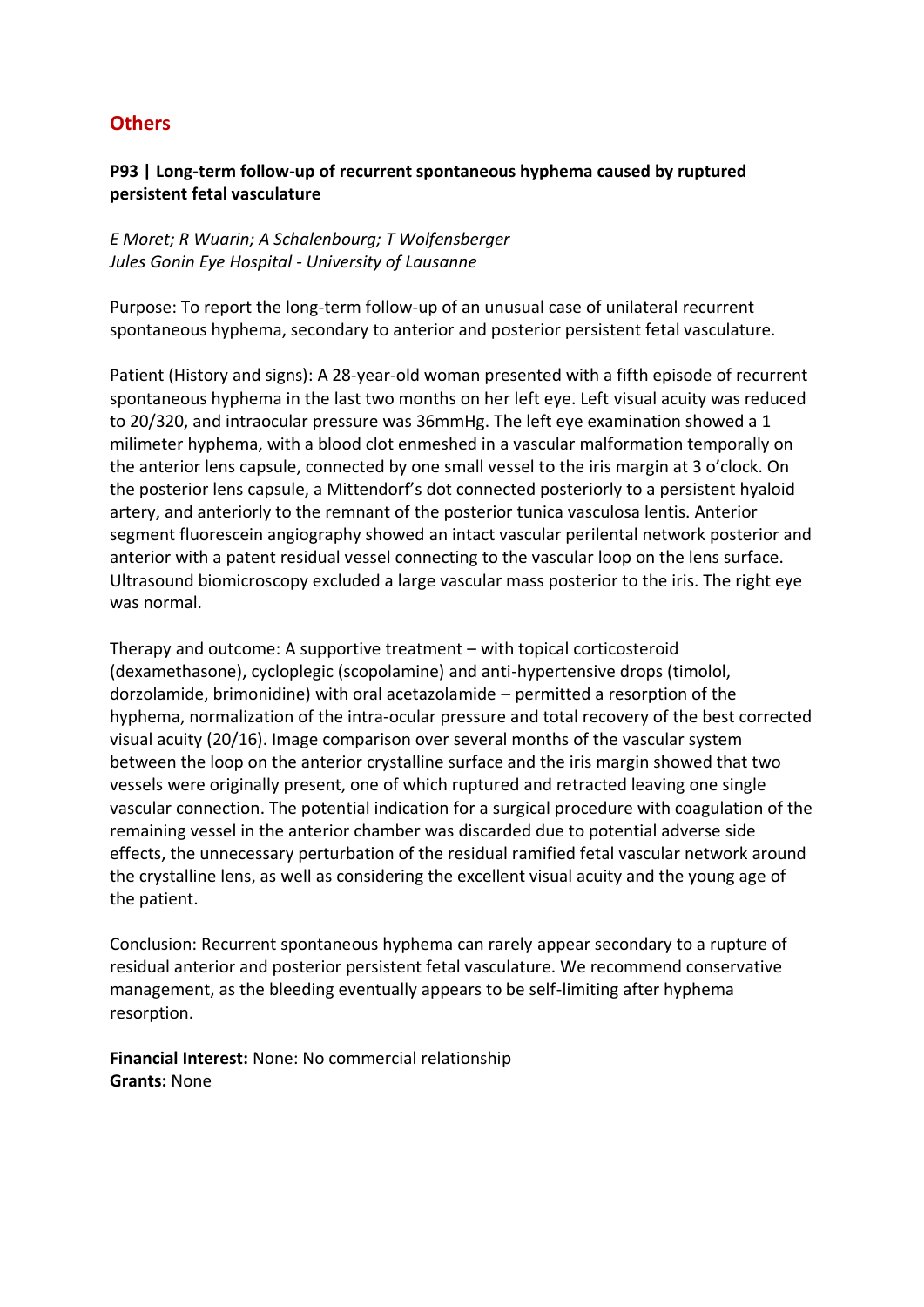# **Neuroophthalmology / Strabology, Uveitis / Intraocular Inflammation**

**P94 | Uveitis and Tonic pupil occurring after chickenpox infection. Small case series of 4 cases.**

*B Salmon<sup>1</sup> ; M Berguiga<sup>2</sup> ; N Voide<sup>1</sup> ; P Kaeser<sup>1</sup> ; A Kawasaki<sup>1</sup> ; Y Guex-Crosier<sup>1</sup> 1 Jules-Gonin Eye Hospital (FAA), Department of Ophthalmology, University of Lausanne, Lausanne, Switzerland; <sup>2</sup> Vision Future Nyon*

Purpose: Tonic pupil is a rare sequela of chickenpox (varicella) infection and typically attributed to viral invasion of the short ciliary nerves and/or ciliary ganglion in the orbit. We report 3 patients who developed tonic pupil in the context of intraocular inflammation during chickenpox infection.

Methods: A review of medical charts of 317 patients with pediatric uveitis examined at HOJG between January 1st 2000 and December 31st 2020 was performed. Four patients developed unilateral mydriasis. Tonic pupil was diagnosed from the poor light reflex and strong response to dilute pilocarpine (0.125%) of the mydriatic pupil. Median age was 5.5 years (range 4 to 9). Two patients out of four had presented with mild to moderate anterior chamber inflammation observed respectively 7 and 28 days after the vesicular eruption of chickenpox. Visual loss with reading was reported during the acute phase of the disease.

Results: All patients were treated with oral acyclovir or valaciclovir adapted to age and weight. Local corticosteroid therapy and mydriatic agent was given during active uveitis. The uveitis resolved in all cases but mydriasis and loss of accommodation persisted. Treatment with refraction correction resulted in complete visual recovery and prevention of amblyopia.

Conclusion: Chickenpox is a common viral infection of childhood. Ophthalmologists and pediatricians should be aware that Uveitis associated with tonic pupil is a rare but potential complication of chickenpox which can lead to amblyopia. Early recognition of this condition and appropriate treatment will prevent visual loss in these children must be known to avoid further ocular complications mainly amblyopia when it occurs at a young age.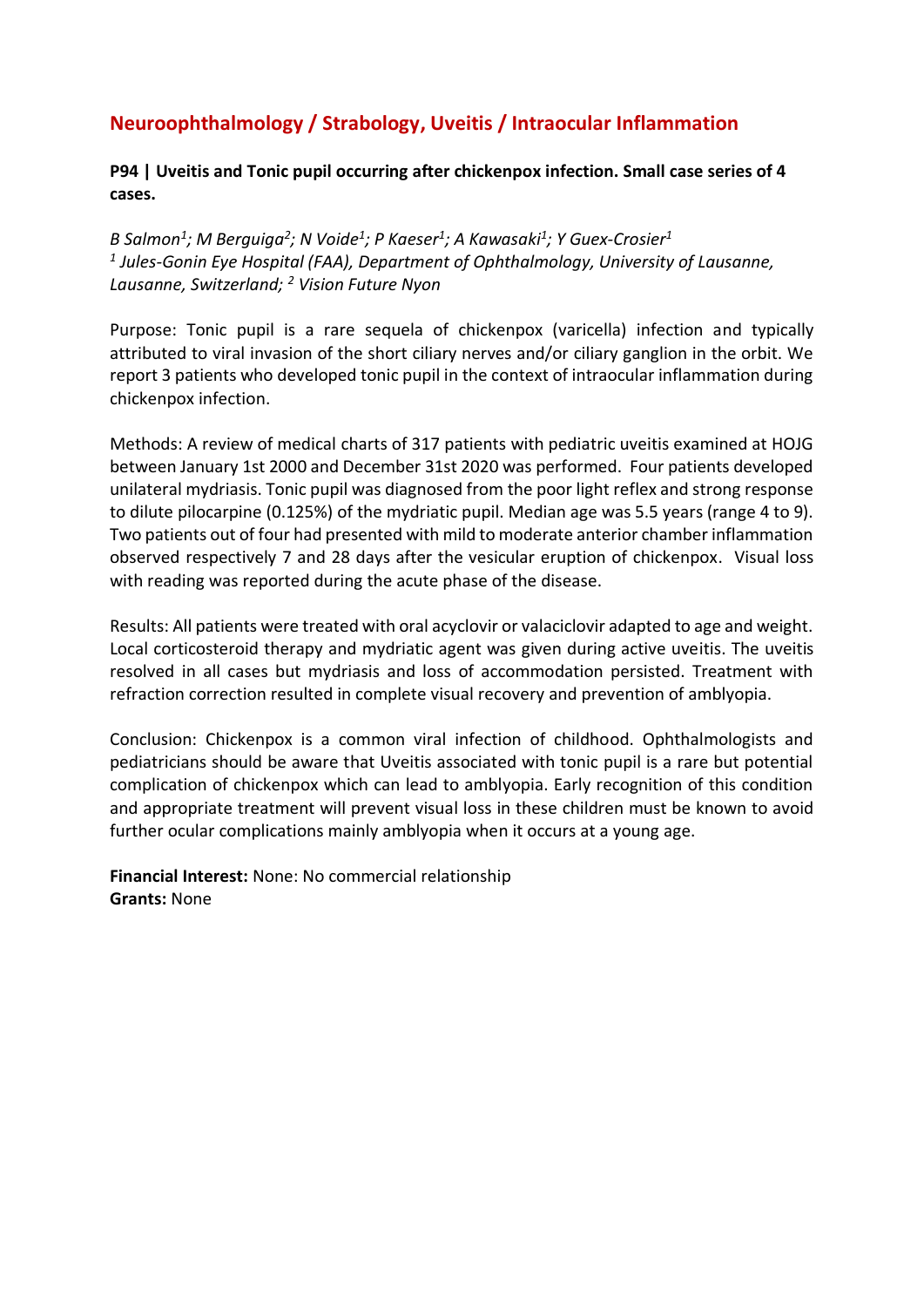### **Retina Vitreous**

### **P95 | Decrease of visual acuity in a 77-year-old woman with age-related macular degeneration after a SARS-CoV-2 infection treated with hydroxychloroquine**

*A Bajka<sup>1</sup> ; M Toro<sup>1</sup> ; C Kniestedt<sup>2</sup> ; SA Zweifel<sup>1</sup> <sup>1</sup> Augenklinik USZ; <sup>2</sup> Talacker Augen Zentrum Zürich TAZZ*

Purpose: Recently, hydroxychloroquine (HCQ) has been used to treat patients with a SARS-CoV-2 infection. While its benefits are still controversially discussed, HCQ can have various ocular side effects, including keratopathy, lens opacity and maculopathy. HCQ maculopathy often starts as a disruption of the inner and outer photoreceptor segment junction in the perifoveal area and can end in a complete retinal pigment epithelium and outer retinal atrophy (cRORA). A sign of advanced age-related macular degeneration (AMD) is geographic atrophy (GA), considered as a subset of the more comprehensive term cRORA. Patients with underlying macular disease might have a higher risk for toxicity. In this case report, we measured the growth rate of GA using multimodal imaging in a patient who reported vision loss after a SARS-CoV-2 infection, treated with HCQ.

Methods: Since the first visit in November 2008 until the last visit in March 2021, all near infrared (NIR) and autofluorescence (AF) en face OCT images were retrospectively used to measure the area of GA in both eyes of the patient, using the Heidelberg software tools (Spectralis Viewing Module 6.0.9.0; Heidelberg Engineering, Germany). Each atrophic lesion was manually measured by two retinal experts, the mean value was used to calculate the growth rate. Best corrected visual acuity (BCVA) was collected over the same period.

Results: A 77-year-old woman with GA secondary to AMD had a SARS-CoV-2 infection in April 2020, where she was treated with HCQ (2x200mg per day for 7 days). In February 2020, BCVA was 0.8 for the right eye and 0.63 for the left eye. After recovery, the patient realized a vision loss in the right eye. In July 2020, visual acuity dropped to 0.4 in the right eye. In December 2020, BCVA of the right eye further decreased to 0.3, but stayed stable in the left eye. Growth rate of GA has increased gradually within 5 years from 0.58 to 2.61 mm2/year in the right eye and from 0.19 to 0.58 mm2/year in the left eye.

Conclusion: In this case, HCQ treatment for the SARS-CoV-2 infection did not seem to affect the progression of GA in the short-term, while an effect on BCVA cannot be excluded. Further studies with a larger sample size and longer follow-up are needed to investigate the effect of HCQ treatment for SARS-CoV-2 infections.

**Financial Interest:** None: No commercial relationship **Grants:** Es gab keine Zuschüsse.